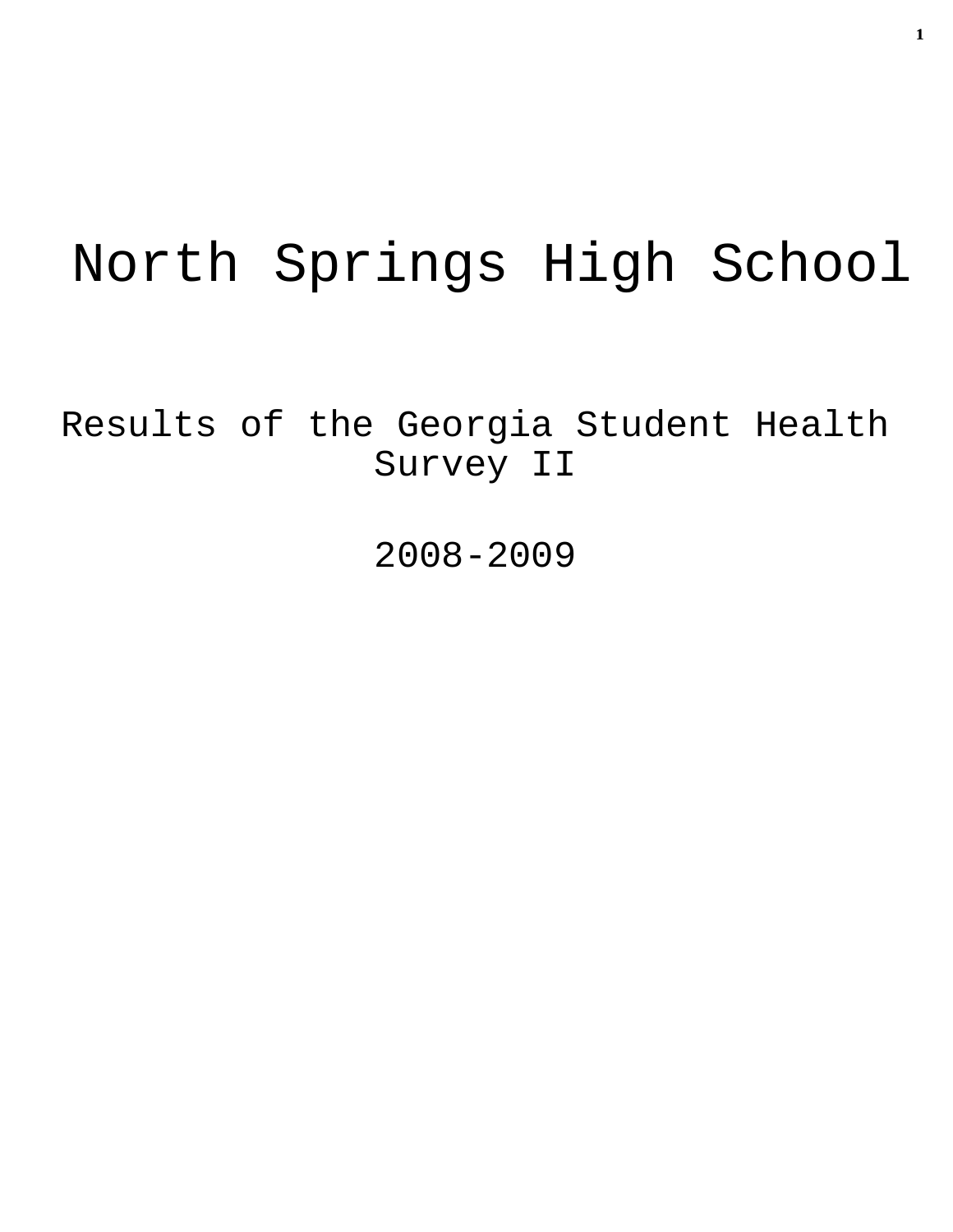# *Demographics* **2**

| Grade                  |     |  |  |  |
|------------------------|-----|--|--|--|
| <b>Grade Frequency</b> |     |  |  |  |
| 10                     | 176 |  |  |  |
| 12                     | 112 |  |  |  |

| <b>Frequency</b> | <b>Table of Gender by Grade</b> |              |             |              |  |  |
|------------------|---------------------------------|--------------|-------------|--------------|--|--|
| <b>Col Pct</b>   |                                 | Grade(Grade) |             |              |  |  |
|                  | Gender(Gender)                  | 10           | 12          | <b>Total</b> |  |  |
|                  | <b>Female</b>                   | 95<br>53.98  | 59<br>52.68 | 154          |  |  |
|                  | <b>Male</b>                     | 81<br>46.02  | 53<br>47.32 | 134          |  |  |
|                  | <b>Total</b>                    | 176          | 112         | 288          |  |  |

| <b>Frequency</b> |
|------------------|
| <b>Col Pct</b>   |

| <b>Table of Ethnicity by Grade</b> |              |             |              |  |  |  |
|------------------------------------|--------------|-------------|--------------|--|--|--|
|                                    | Grade(Grade) |             |              |  |  |  |
| <b>Ethnicity</b> (Ethnicity)       | 10           | 12          | <b>Total</b> |  |  |  |
| <b>Black</b>                       | 71<br>40.34  | 47<br>41.96 | 118          |  |  |  |
| <b>Hispanic</b>                    | 18<br>10.23  | 14<br>12.50 | 32           |  |  |  |
| White                              | 60<br>34.09  | 31<br>27.68 | 91           |  |  |  |
| <b>Asian</b>                       | 8<br>4.55    | 5<br>4.46   | 13           |  |  |  |
| <b>Other</b>                       | 19<br>10.80  | 15<br>13.39 | 34           |  |  |  |
| <b>Total</b>                       | 176          | 112         | 288          |  |  |  |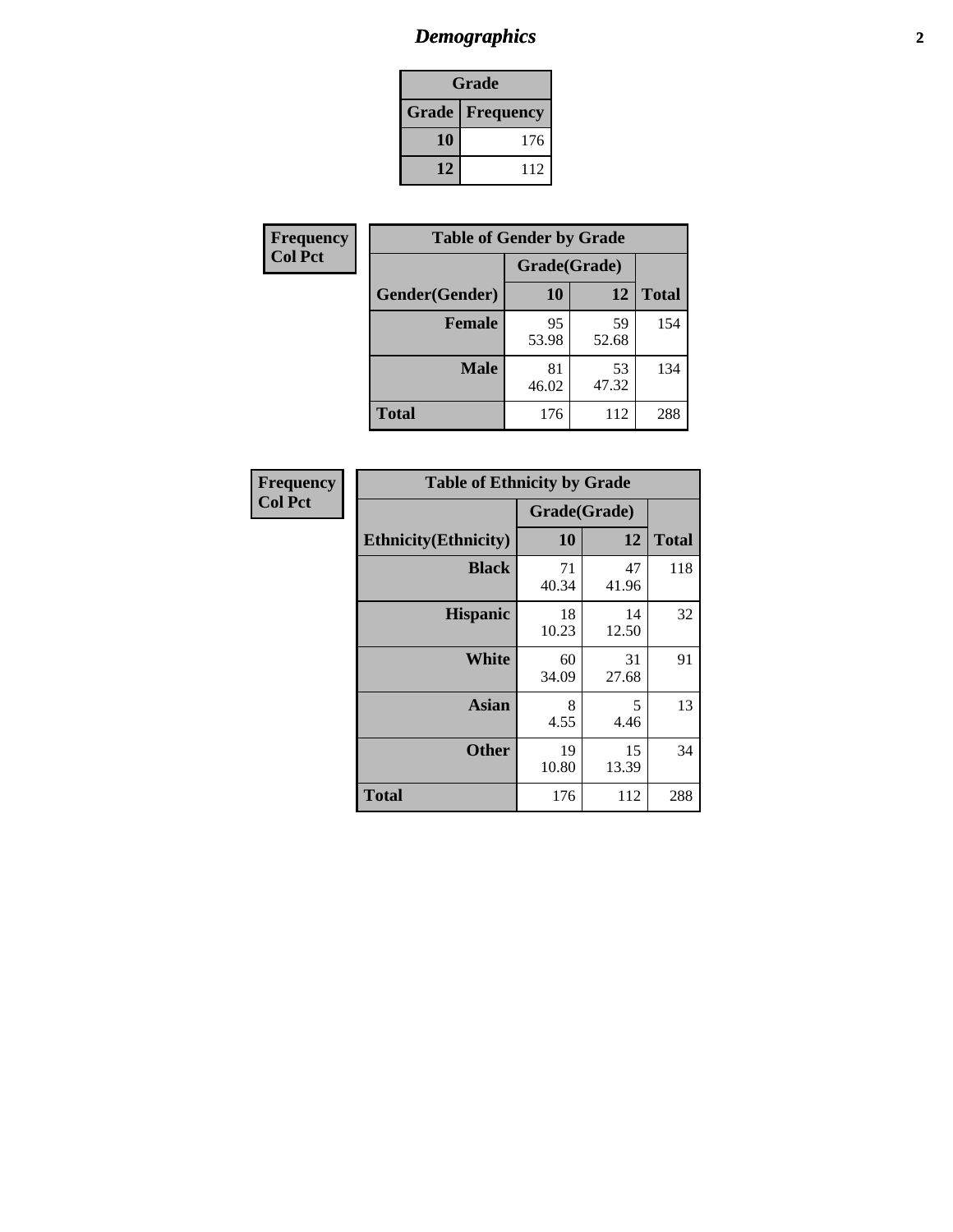### *Title IV, Part A, Schedule A* **3** *Goal 1: Ensure that all schools are drug-free Baseline Data: Year 2008-2009 Prevalence of Drug Use*

| Frequency<br><b>Col Pct</b> | <b>Table of AlcoholAlt by Grade</b> |              |             |              |  |  |
|-----------------------------|-------------------------------------|--------------|-------------|--------------|--|--|
|                             | AlcoholAlt(Alcohol                  | Grade(Grade) |             |              |  |  |
|                             | use, past 30 days)                  | 10           | 12          | <b>Total</b> |  |  |
|                             | Yes                                 | 43<br>24.43  | 37<br>33.04 | 80           |  |  |
|                             | N <sub>0</sub>                      | 133<br>75.57 | 75<br>66.96 | 208          |  |  |
|                             | <b>Total</b>                        | 176          | 112         | 288          |  |  |

| Frequency<br><b>Col Pct</b> | <b>Table of TobaccoAny by Grade</b> |              |             |              |  |
|-----------------------------|-------------------------------------|--------------|-------------|--------------|--|
|                             | <b>TobaccoAny(Tobacco</b>           | Grade(Grade) |             |              |  |
|                             | use, past 30 days)                  | 10           | 12          | <b>Total</b> |  |
|                             | Yes                                 | 16<br>9.09   | 18<br>16.07 | 34           |  |
|                             | N <sub>0</sub>                      | 160<br>90.91 | 94<br>83.93 | 254          |  |
|                             | <b>Total</b>                        | 176          | 112         | 288          |  |

| Frequency<br><b>Col Pct</b> | <b>Table of MarijuanaAlt by Grade</b> |              |             |              |  |
|-----------------------------|---------------------------------------|--------------|-------------|--------------|--|
|                             | MarijuanaAlt(Marijuana                | Grade(Grade) |             |              |  |
|                             | use, past 30 days)                    | 10           | 12          | <b>Total</b> |  |
|                             | <b>Yes</b>                            | 29<br>16.48  | 25<br>22.32 | 54           |  |
|                             | N <sub>0</sub>                        | 147<br>83.52 | 87<br>77.68 | 234          |  |
|                             | <b>Total</b>                          | 176          | 112         | 288          |  |

| <b>Frequency</b> | <b>Table of OtherDrugAny by Grade</b>  |              |              |     |  |
|------------------|----------------------------------------|--------------|--------------|-----|--|
| <b>Col Pct</b>   | <b>OtherDrugAny(Other</b><br>drug use, | Grade(Grade) |              |     |  |
| past 30 days)    | 10                                     | 12           | <b>Total</b> |     |  |
|                  | <b>Yes</b>                             | 23<br>13.07  | 11<br>9.82   | 34  |  |
|                  | N <sub>0</sub>                         | 153<br>86.93 | 101<br>90.18 | 254 |  |
|                  | <b>Total</b>                           | 176          | 112          | 288 |  |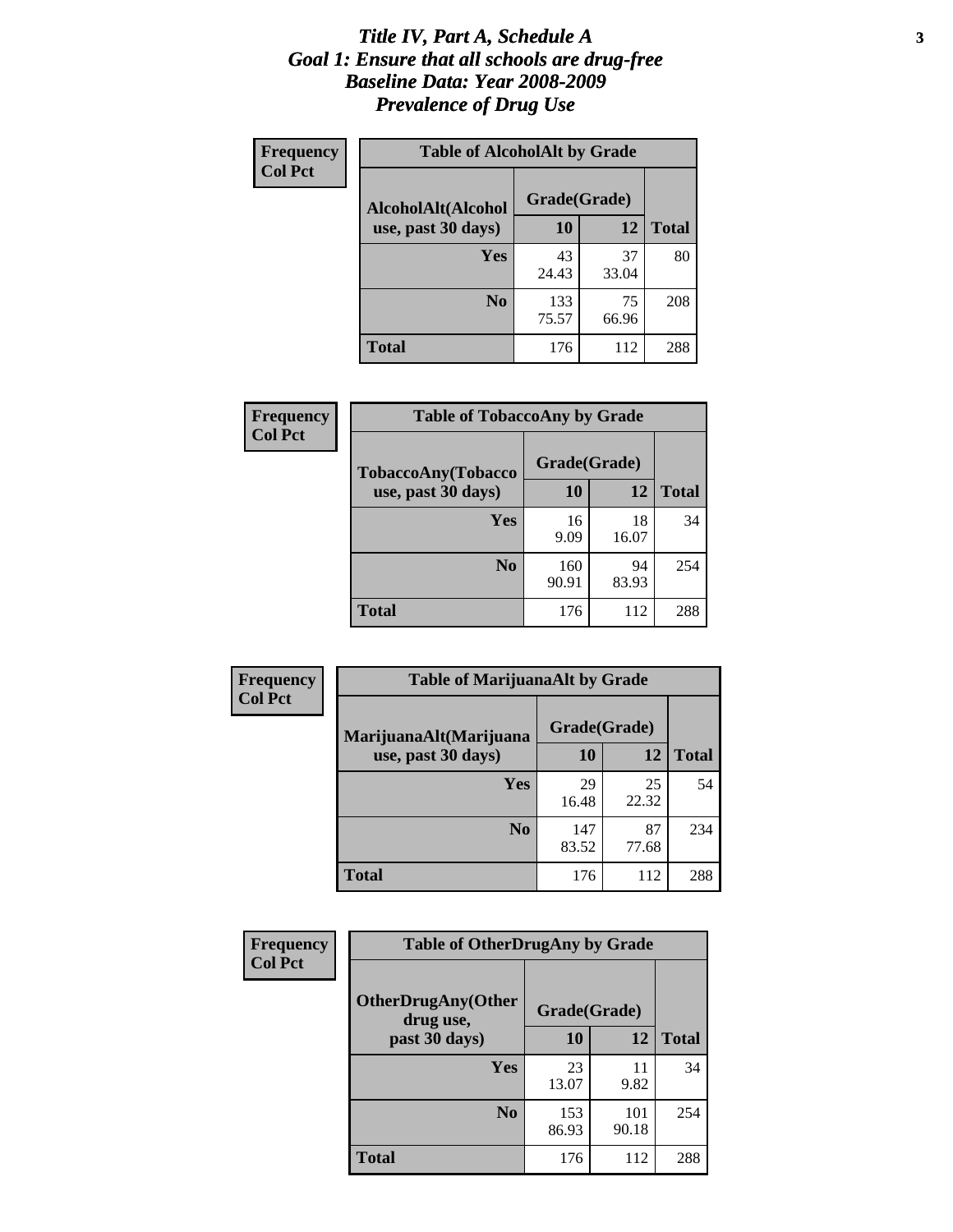### *Average Age of Onset of Use* **4** *Results for "Average Age of Onset of Use" questions exclude students who said they did not use that substance*

| <b>Variable</b>    | Label                                                              | <b>Mean</b> |
|--------------------|--------------------------------------------------------------------|-------------|
| Alcoholinit2       | I started using alcohol when I was                                 | 13.06       |
| Cigarettesinit2    | I started smoking tobacco when I was                               | 13.30       |
| Smokelessinit2     | I started chewing tobacco when I was                               | 13.64       |
| Marijuanainit2     | I started using marijuana when I was                               | 13.59       |
| Cocaineinit2       | I started using cocaine when I was                                 | 13.60       |
| Inhalantsinit2     | I started using inhalants when I was                               | 11.80       |
| Steroidsinit2      | I started using steroids when I was                                | 12.60       |
| Ecstasyinit2       | I started using ecstasy when I was                                 | 14.18       |
| Methinit2          | I started using methamphetamines when I was                        | 12.00       |
| Hallucinogensinit2 | I started using hallucinogens when I was                           | 14.43       |
| Prescriptioninit2  | I started using prescription drugs not prescribed to me when I was | 14.00       |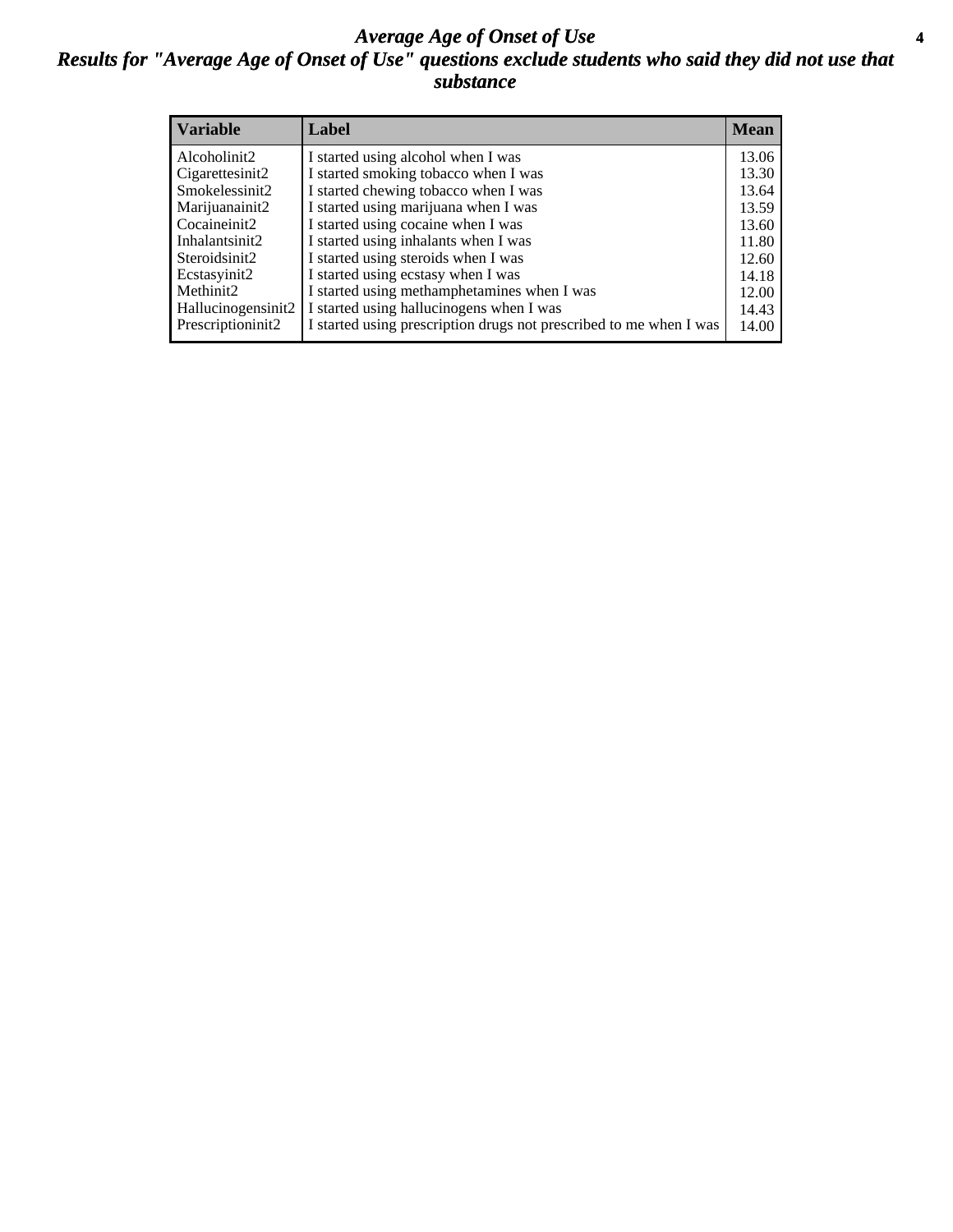# *Perception of Health Risk* **5**

| Frequency      | <b>Table of Alcoholharmdich by Grade</b> |              |             |              |
|----------------|------------------------------------------|--------------|-------------|--------------|
| <b>Col Pct</b> | Alcoholharmdich(I<br>think alcohol is    | Grade(Grade) |             |              |
|                | harmful)                                 | 10           | 12          | <b>Total</b> |
|                | <b>Yes</b>                               | 130<br>73.86 | 86<br>76.79 | 216          |
|                | N <sub>0</sub>                           | 46<br>26.14  | 26<br>23.21 | 72           |
|                | <b>Total</b>                             | 176          | 112         | 288          |

| Frequency      | <b>Table of Tobaccoharmdich by Grade</b> |              |              |              |  |
|----------------|------------------------------------------|--------------|--------------|--------------|--|
| <b>Col Pct</b> | Tobaccoharmdich(I<br>think tobacco is    | Grade(Grade) |              |              |  |
|                | harmful)                                 | 10           | 12           | <b>Total</b> |  |
|                | Yes                                      | 162<br>92.05 | 107<br>95.54 | 269          |  |
|                | N <sub>0</sub>                           | 14<br>7.95   | 5<br>4.46    | 19           |  |
|                | Total                                    | 176          | 112          | 288          |  |

| Frequency      | <b>Table of Marijuanaharmdich by Grade</b> |              |             |              |  |  |
|----------------|--------------------------------------------|--------------|-------------|--------------|--|--|
| <b>Col Pct</b> | Marijuanaharmdich(I<br>think marijuana is  | Grade(Grade) |             |              |  |  |
|                | harmful)                                   | 10           | 12          | <b>Total</b> |  |  |
|                | Yes                                        | 120<br>68.18 | 72<br>64.29 | 192          |  |  |
|                | N <sub>0</sub>                             | 56<br>31.82  | 40<br>35.71 | 96           |  |  |
|                | <b>Total</b>                               | 176          | 112         | 288          |  |  |

| <b>Frequency</b> | <b>Table of Otherdrugharmdich by Grade</b>   |              |              |              |  |  |  |  |
|------------------|----------------------------------------------|--------------|--------------|--------------|--|--|--|--|
| <b>Col Pct</b>   | Otherdrugharmdich(I<br>think other drugs are |              | Grade(Grade) |              |  |  |  |  |
|                  | harmful)                                     | 10           | 12           | <b>Total</b> |  |  |  |  |
|                  | Yes                                          | 165<br>93.75 | 107<br>95.54 | 272          |  |  |  |  |
|                  | N <sub>0</sub>                               | 11<br>6.25   | 5<br>4.46    | 16           |  |  |  |  |
|                  | <b>Total</b>                                 | 176          | 112          | 288          |  |  |  |  |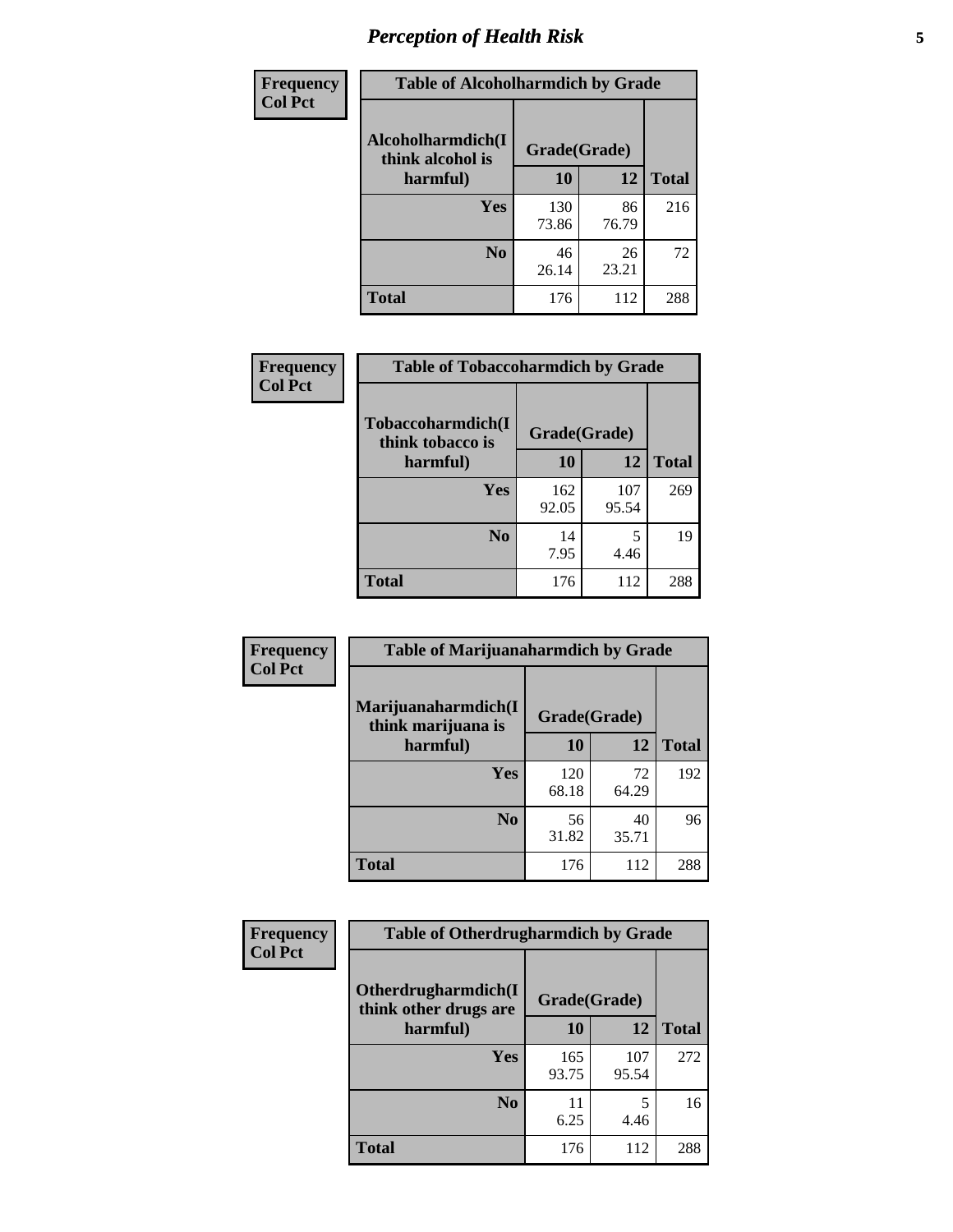# *Social Disapproval* **6**

| Frequency      | <b>Table of Alcoholpeerdich by Grade</b>                    |              |             |              |
|----------------|-------------------------------------------------------------|--------------|-------------|--------------|
| <b>Col Pct</b> | Alcoholpeerdich(My<br>friends would<br>disapprove if I used | Grade(Grade) |             |              |
|                | alcohol)                                                    |              | 12          | <b>Total</b> |
|                | <b>Yes</b>                                                  | 65<br>36.93  | 36<br>32.14 | 101          |
|                | N <sub>0</sub>                                              | 111<br>63.07 | 76<br>67.86 | 187          |
|                | <b>Total</b>                                                | 176          | 112         | 288          |

| <b>Frequency</b> |
|------------------|
| <b>Col Pct</b>   |

| <b>Table of Tobaccopeerdich by Grade</b>                            |              |              |              |  |  |  |  |
|---------------------------------------------------------------------|--------------|--------------|--------------|--|--|--|--|
| <b>Tobaccopeerdich</b> (My<br>friends would<br>disapprove if I used |              | Grade(Grade) |              |  |  |  |  |
| tobacco)                                                            | 10           | 12           | <b>Total</b> |  |  |  |  |
| Yes                                                                 | 101<br>57.39 | 59<br>52.68  | 160          |  |  |  |  |
| N <sub>0</sub>                                                      | 75<br>42.61  | 53<br>47.32  | 128          |  |  |  |  |
| <b>Total</b>                                                        | 176          | 112          | 288          |  |  |  |  |

| Frequency      | <b>Table of Marijuanapeerdich by Grade</b>                    |              |             |              |  |  |  |  |
|----------------|---------------------------------------------------------------|--------------|-------------|--------------|--|--|--|--|
| <b>Col Pct</b> | Marijuanapeerdich(My<br>friends would<br>disapprove if I used | Grade(Grade) |             |              |  |  |  |  |
|                | marijuana)                                                    | 10           | 12          | <b>Total</b> |  |  |  |  |
|                | <b>Yes</b>                                                    | 77<br>43.75  | 46<br>41.07 | 123          |  |  |  |  |
|                | N <sub>0</sub>                                                | 99<br>56.25  | 66<br>58.93 | 165          |  |  |  |  |
|                | <b>Total</b>                                                  | 176          | 112         | 288          |  |  |  |  |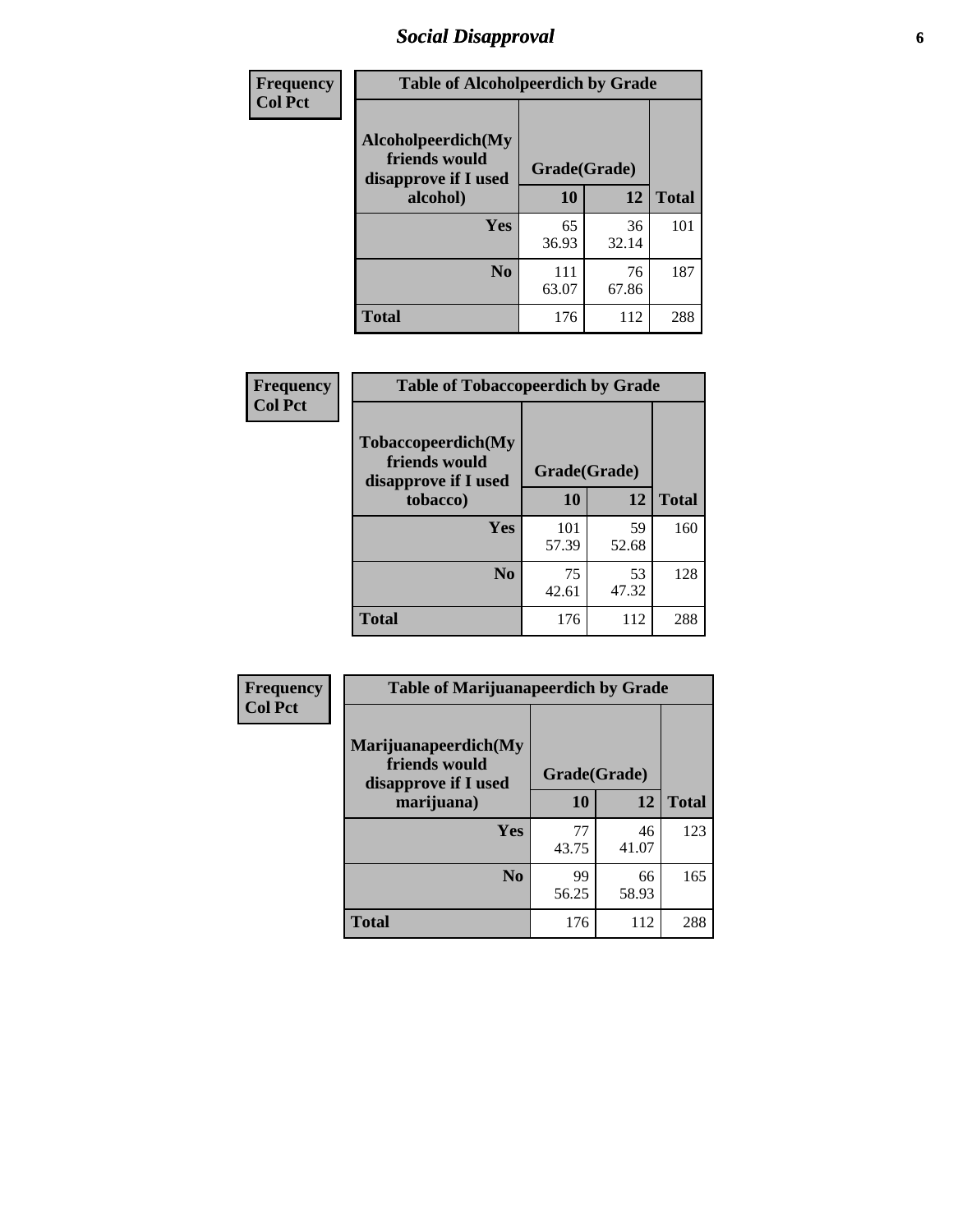# *Social Disapproval* **7**

| Frequency      | <b>Table of Otherdrugpeerdich by Grade</b>                    |              |             |              |  |  |  |  |
|----------------|---------------------------------------------------------------|--------------|-------------|--------------|--|--|--|--|
| <b>Col Pct</b> | Otherdrugpeerdich(My<br>friends would<br>disapprove if I used | Grade(Grade) |             |              |  |  |  |  |
|                | other drugs)                                                  | 10           | 12          | <b>Total</b> |  |  |  |  |
|                | Yes                                                           | 122<br>69.32 | 76<br>67.86 | 198          |  |  |  |  |
|                | N <sub>0</sub>                                                | 54<br>30.68  | 36<br>32.14 | 90           |  |  |  |  |
|                | <b>Total</b>                                                  | 176          | 112         | 288          |  |  |  |  |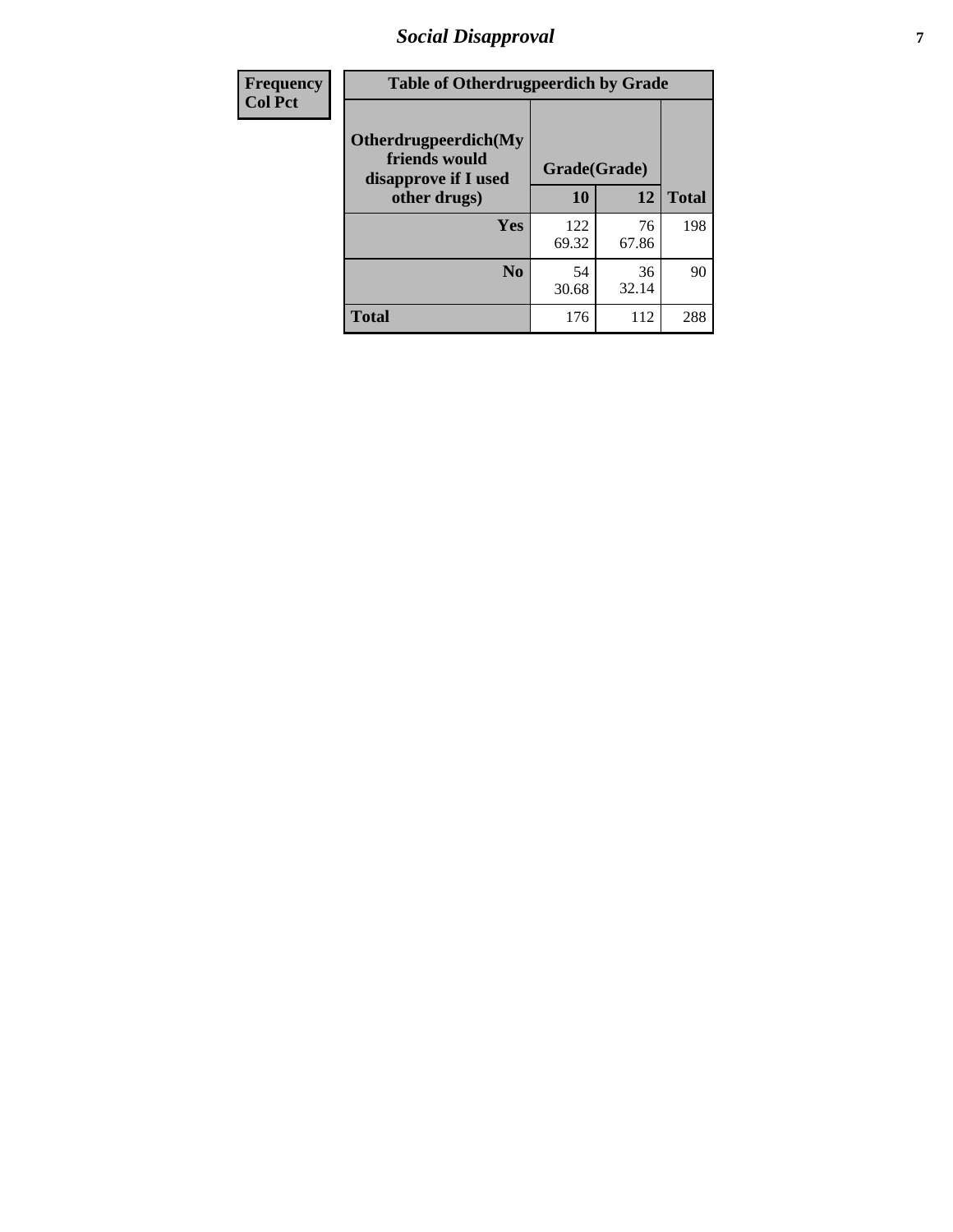### Title IV, Part A, Schedule A **8** *Goal 2: To help ensure that all schools are safe and disciplined Baseline Data: Year 2008-2009 Student Involvement in Gang Activity*

| Frequency      | <b>Table of Gangself by Grade</b>                                                                 |                    |              |              |
|----------------|---------------------------------------------------------------------------------------------------|--------------------|--------------|--------------|
| <b>Col Pct</b> | Gangself(I<br>have<br>participated<br>in illegal<br>gang<br>activities in<br>the past 30<br>days) | Grade(Grade)<br>10 | 12           | <b>Total</b> |
|                | Yes                                                                                               | 4<br>2.27          | 6<br>5.36    | 10           |
|                | N <sub>0</sub>                                                                                    | 172<br>97.73       | 106<br>94.64 | 278          |
|                | <b>Total</b>                                                                                      | 176                | 112          | 288          |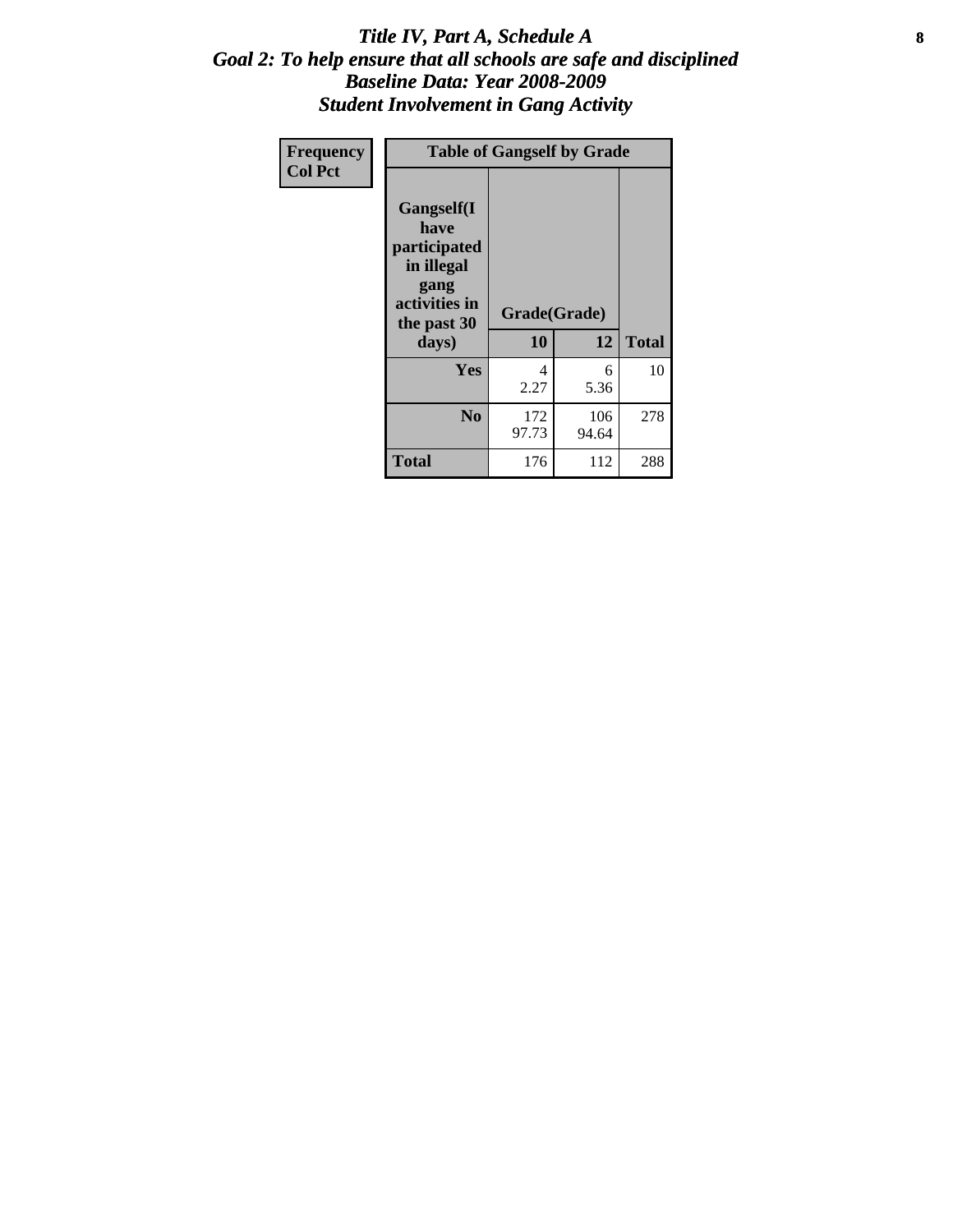# *Student Perception of School Safety* **9**

| <b>Frequency</b><br>Row Pct |
|-----------------------------|
|                             |

| <b>Table of Grade by Safeschool</b> |                                                                                                                                   |             |             |            |     |  |  |  |
|-------------------------------------|-----------------------------------------------------------------------------------------------------------------------------------|-------------|-------------|------------|-----|--|--|--|
|                                     | Safeschool (School is a place at which I feel<br>safe)                                                                            |             |             |            |     |  |  |  |
| Grade(Grade)                        | <b>Somewhat   Somewhat</b><br><b>Strongly</b><br><b>Strongly</b><br><b>Disagree</b><br>Agree<br>Disagree<br><b>Total</b><br>Agree |             |             |            |     |  |  |  |
| 10                                  | 33<br>18.75                                                                                                                       | 87<br>49.43 | 39<br>22.16 | 17<br>9.66 | 176 |  |  |  |
| 12                                  | 21<br>18.75                                                                                                                       | 59<br>52.68 | 24<br>21.43 | 8<br>7.14  | 112 |  |  |  |
| <b>Total</b>                        | 54                                                                                                                                | 146         | 63          | 25         | 288 |  |  |  |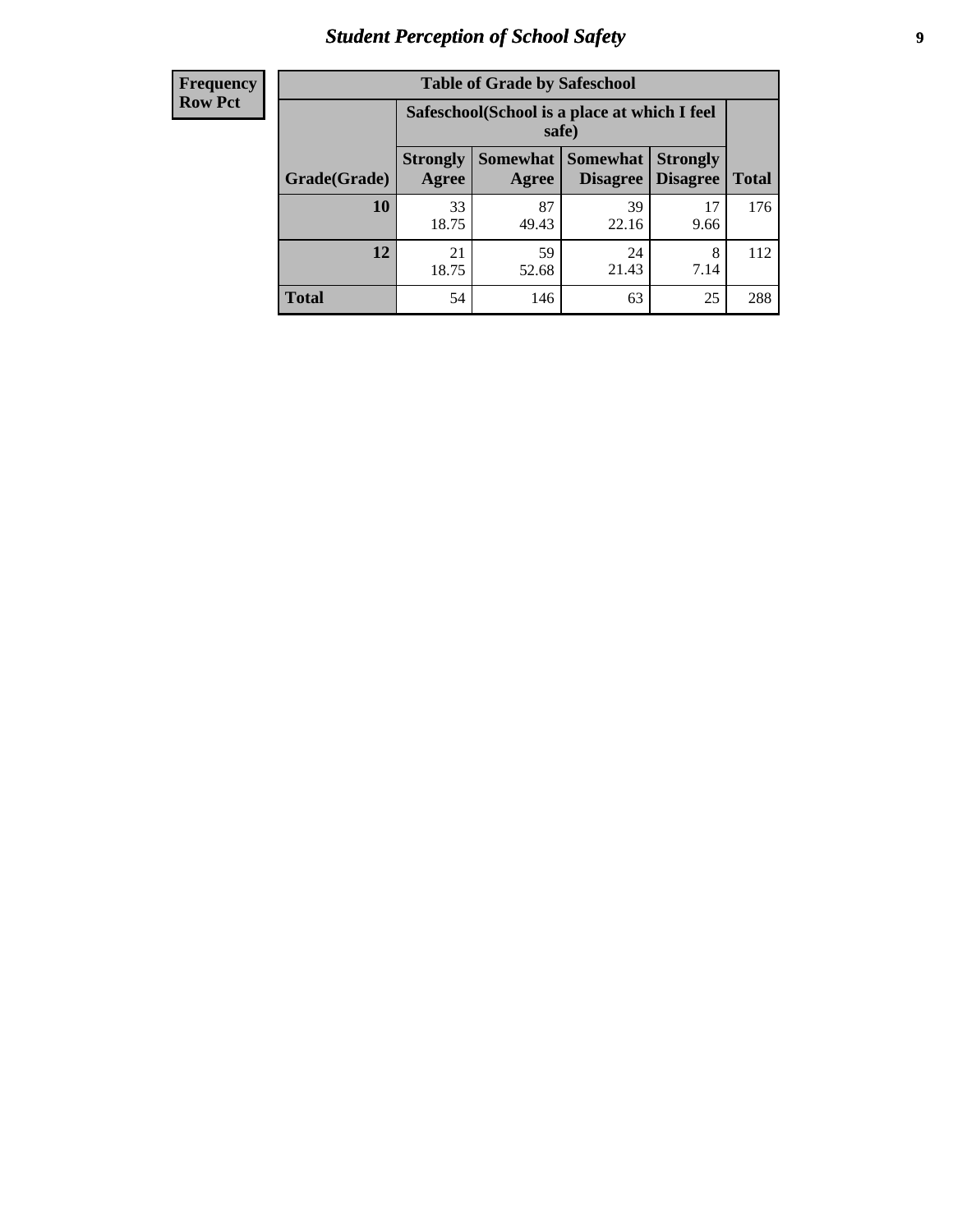### *Students Who Have Been Bullied* **10**

| <b>Frequency</b> |
|------------------|
| Row Pct          |

| <b>Table of Grade by Bullied</b> |                            |                                                                               |                              |                   |                        |                        |                   |              |
|----------------------------------|----------------------------|-------------------------------------------------------------------------------|------------------------------|-------------------|------------------------|------------------------|-------------------|--------------|
|                                  |                            | <b>Bullied</b> (I have been bullied by other<br>students in the past 30 days) |                              |                   |                        |                        |                   |              |
| Grade(Grade)                     | $\mathbf 0$<br><b>Days</b> | 1 or<br>2<br>days                                                             | 3 <sub>to</sub><br>5<br>days | 6 to<br>9<br>days | 10<br>to<br>19<br>days | 20<br>to<br>29<br>days | All<br>30<br>days | <b>Total</b> |
| 10                               | 156<br>88.64               | $\mathbf Q$<br>5.11                                                           | 5<br>2.84                    | 0.57              | 3<br>1.70              | 0.57                   | 0.57              | 176          |
| 12                               | 101<br>90.18               | 5<br>4.46                                                                     | 2<br>1.79                    | $\Omega$<br>0.00  | 0.89                   | 2<br>1.79              | 0.89              | 112          |
| <b>Total</b>                     | 257                        | 14                                                                            | 7                            |                   | 4                      | 3                      | 2                 | 288          |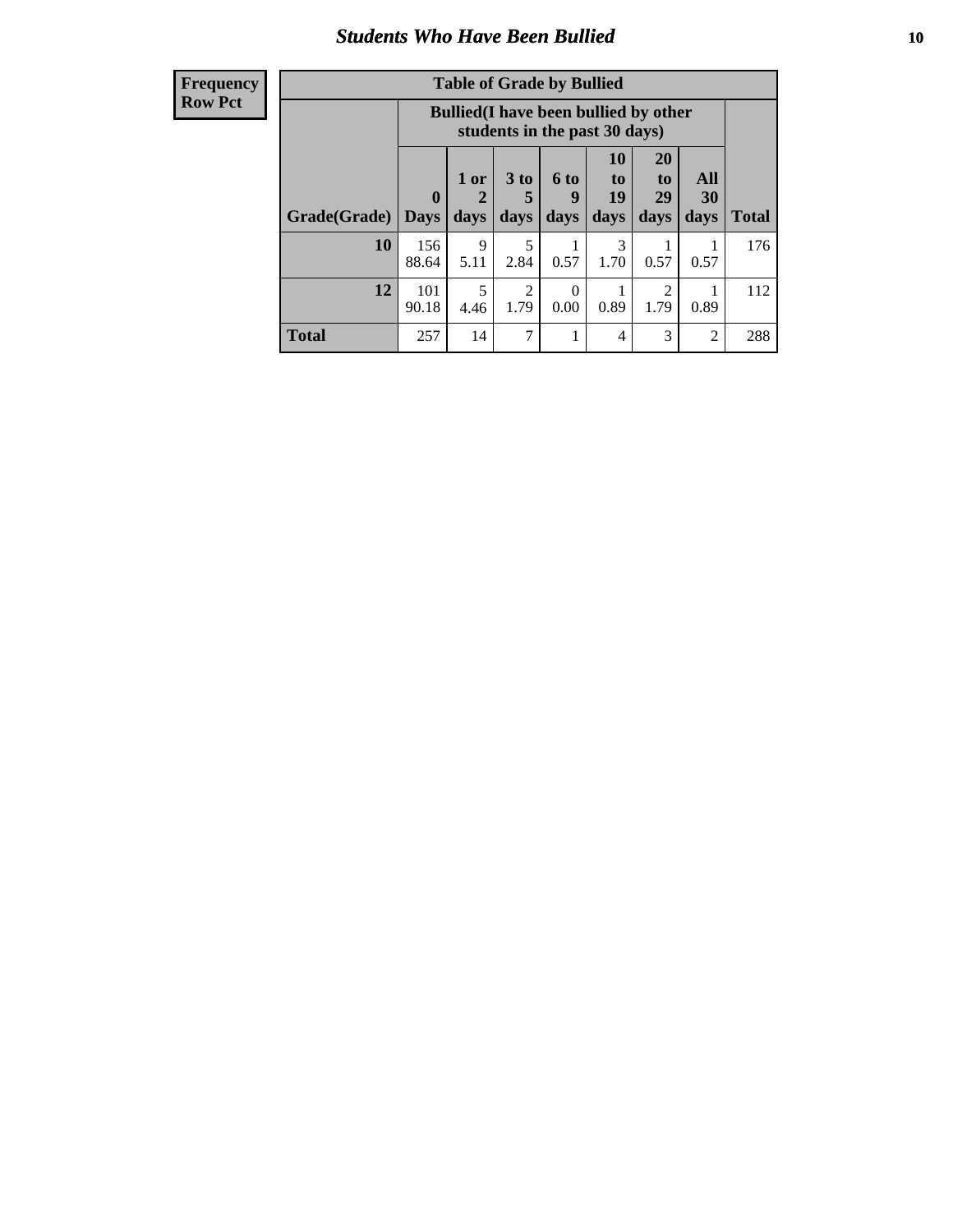### *School Climate* **11**

| Frequency      | <b>Table of SchoolClimate1 by Grade</b> |                    |             |              |  |  |  |  |
|----------------|-----------------------------------------|--------------------|-------------|--------------|--|--|--|--|
| <b>Col Pct</b> | SchoolClimate1(I<br>like school)        | Grade(Grade)<br>10 | 12          | <b>Total</b> |  |  |  |  |
|                | <b>Strongly Agree</b>                   | 27<br>15.34        | 13<br>11.61 | 40           |  |  |  |  |
|                | <b>Somewhat Agree</b>                   | 108<br>61.36       | 66<br>58.93 | 174          |  |  |  |  |
|                | <b>Somewhat Disagree</b>                | 21<br>11.93        | 19<br>16.96 | 40           |  |  |  |  |
|                | <b>Strongly Disagree</b>                | 20<br>11.36        | 14<br>12.50 | 34           |  |  |  |  |
|                | Total                                   | 176                | 112         | 288          |  |  |  |  |

| Frequency      | <b>Table of SchoolClimate2 by Grade</b>           |                    |             |              |
|----------------|---------------------------------------------------|--------------------|-------------|--------------|
| <b>Col Pct</b> | SchoolClimate2(I<br>feel successful at<br>school) | Grade(Grade)<br>10 | 12          | <b>Total</b> |
|                | <b>Strongly Agree</b>                             | 42<br>23.86        | 20<br>17.86 | 62           |
|                | <b>Somewhat Agree</b>                             | 101<br>57.39       | 75<br>66.96 | 176          |
|                | <b>Somewhat Disagree</b>                          | 24<br>13.64        | 12<br>10.71 | 36           |
|                | <b>Strongly Disagree</b>                          | 9<br>5.11          | 5<br>4.46   | 14           |
|                | <b>Total</b>                                      | 176                | 112         | 288          |

| Frequency      | <b>Table of SchoolClimate3 by Grade</b>                               |                                 |             |              |  |
|----------------|-----------------------------------------------------------------------|---------------------------------|-------------|--------------|--|
| <b>Col Pct</b> | SchoolClimate3(My<br>school has high<br>standards for<br>achievement) | Grade(Grade)<br><b>10</b><br>12 |             | <b>Total</b> |  |
|                | <b>Strongly Agree</b>                                                 | 65                              | 34          | 99           |  |
|                |                                                                       | 36.93                           | 30.36       |              |  |
|                | <b>Somewhat Agree</b>                                                 | 79<br>44.89                     | 48<br>42.86 | 127          |  |
|                | <b>Somewhat Disagree</b>                                              | 25<br>14.20                     | 21<br>18.75 | 46           |  |
|                | <b>Strongly Disagree</b>                                              | 3.98                            | 9<br>8.04   | 16           |  |
|                | Total                                                                 | 176                             | 112         | 288          |  |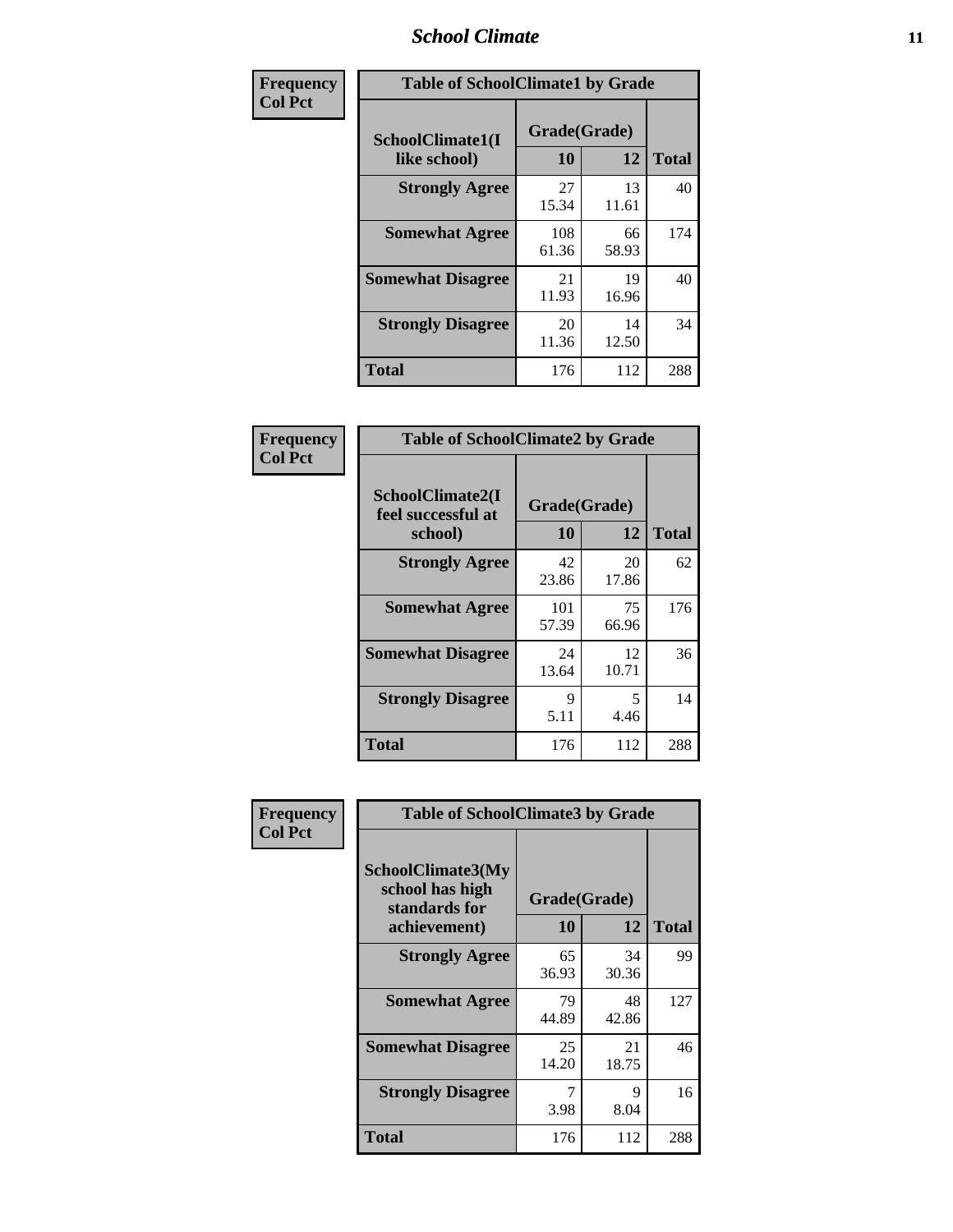### *School Climate* **12**

| Frequency      |                                                                      | <b>Table of SchoolClimate4 by Grade</b> |             |              |  |
|----------------|----------------------------------------------------------------------|-----------------------------------------|-------------|--------------|--|
| <b>Col Pct</b> | <b>SchoolClimate4(My</b><br>school sets clear<br>rules for behavior) | Grade(Grade)<br>10                      | 12          | <b>Total</b> |  |
|                | <b>Strongly Agree</b>                                                | 64<br>36.36                             | 36<br>32.14 | 100          |  |
|                | <b>Somewhat Agree</b>                                                | 76<br>43.18                             | 46<br>41.07 | 122          |  |
|                | <b>Somewhat Disagree</b>                                             | 29<br>16.48                             | 18<br>16.07 | 47           |  |
|                | <b>Strongly Disagree</b>                                             | 7<br>3.98                               | 12<br>10.71 | 19           |  |
|                | <b>Total</b>                                                         | 176                                     | 112         | 288          |  |

| <b>Table of SchoolClimate5 by Grade</b>                   |              |             |              |  |  |  |
|-----------------------------------------------------------|--------------|-------------|--------------|--|--|--|
| SchoolClimate5(I<br>know what to do in<br>an emergency at | Grade(Grade) |             |              |  |  |  |
| school)                                                   | 10           | 12          | <b>Total</b> |  |  |  |
| <b>Strongly Agree</b>                                     | 84<br>47.73  | 49<br>43.75 | 133          |  |  |  |
| <b>Somewhat Agree</b>                                     | 57<br>32.39  | 41<br>36.61 | 98           |  |  |  |
| <b>Somewhat Disagree</b>                                  | 20<br>11.36  | 14<br>12.50 | 34           |  |  |  |
| <b>Strongly Disagree</b>                                  | 15<br>8.52   | 8<br>7.14   | 23           |  |  |  |
| <b>Total</b>                                              | 176          | 112         | 288          |  |  |  |

| Frequency      | <b>Table of SchoolClimate6 by Grade</b>                  |                    |             |              |  |
|----------------|----------------------------------------------------------|--------------------|-------------|--------------|--|
| <b>Col Pct</b> | <b>SchoolClimate6(Teachers</b><br>treat me with respect) | Grade(Grade)<br>10 | 12          | <b>Total</b> |  |
|                | <b>Strongly Agree</b>                                    | 37<br>21.02        | 36<br>32.14 | 73           |  |
|                | <b>Somewhat Agree</b>                                    | 79<br>44.89        | 45<br>40.18 | 124          |  |
|                | <b>Somewhat Disagree</b>                                 | 45<br>25.57        | 16<br>14.29 | 61           |  |
|                | <b>Strongly Disagree</b>                                 | 15<br>8.52         | 15<br>13.39 | 30           |  |
|                | <b>Total</b>                                             | 176                | 112         | 288          |  |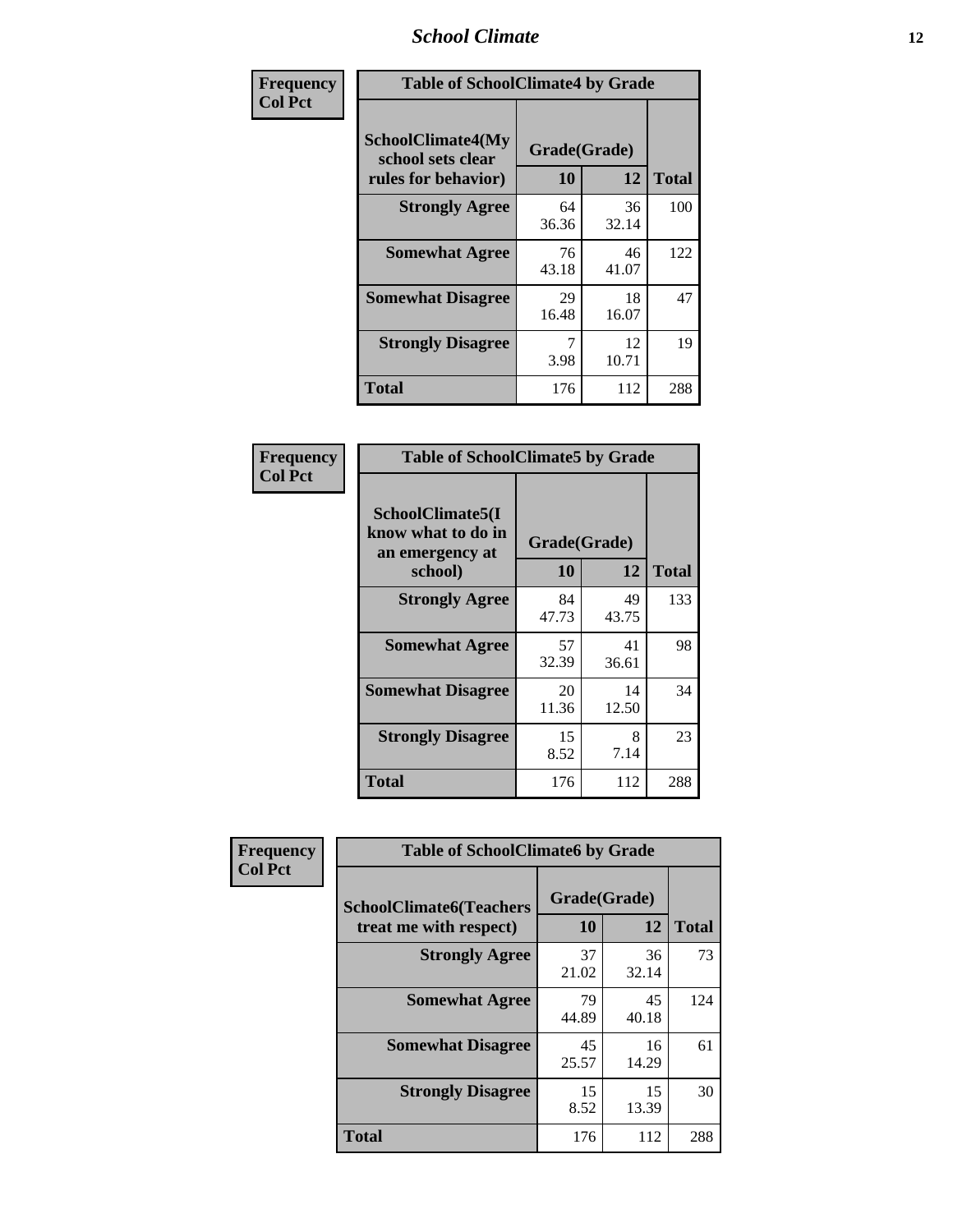### *School Climate* **13**

| Frequency      | <b>Table of SchoolClimate7 by Grade</b>                                       |                           |             |              |
|----------------|-------------------------------------------------------------------------------|---------------------------|-------------|--------------|
| <b>Col Pct</b> | <b>SchoolClimate7(Behaviors</b><br>in my class allow the<br>teacher to teach) | Grade(Grade)<br><b>10</b> | 12          | <b>Total</b> |
|                | <b>Strongly Agree</b>                                                         | 28<br>15.91               | 10<br>8.93  | 38           |
|                | <b>Somewhat Agree</b>                                                         | 75<br>42.61               | 47<br>41.96 | 122          |
|                | <b>Somewhat Disagree</b>                                                      | 50<br>28.41               | 42<br>37.50 | 92           |
|                | <b>Strongly Disagree</b>                                                      | 23<br>13.07               | 13<br>11.61 | 36           |
|                | <b>Total</b>                                                                  | 176                       | 112         | 288          |

| Frequency      | <b>Table of SchoolClimate8 by Grade</b>                                              |                    |             |              |
|----------------|--------------------------------------------------------------------------------------|--------------------|-------------|--------------|
| <b>Col Pct</b> | <b>SchoolClimate8(Students</b><br>are frequently<br>recognized for good<br>behavior) | Grade(Grade)<br>10 | 12          | <b>Total</b> |
|                | <b>Strongly Agree</b>                                                                | 15<br>8.52         | 9<br>8.04   | 24           |
|                | <b>Somewhat Agree</b>                                                                | 66<br>37.50        | 44<br>39.29 | 110          |
|                | <b>Somewhat Disagree</b>                                                             | 60<br>34.09        | 33<br>29.46 | 93           |
|                | <b>Strongly Disagree</b>                                                             | 35<br>19.89        | 26<br>23.21 | 61           |
|                | <b>Total</b>                                                                         | 176                | 112         | 288          |

| Frequency      | <b>Table of SchoolClimate9 by Grade</b>                                           |                    |             |              |
|----------------|-----------------------------------------------------------------------------------|--------------------|-------------|--------------|
| <b>Col Pct</b> | SchoolClimate9(School<br>counselor would be<br>helpful if I needed<br>assistance) | Grade(Grade)<br>10 | 12          | <b>Total</b> |
|                | <b>Strongly Agree</b>                                                             | 43<br>24.43        | 39<br>34.82 | 82           |
|                | <b>Somewhat Agree</b>                                                             | 66<br>37.50        | 35<br>31.25 | 101          |
|                | <b>Somewhat Disagree</b>                                                          | 42<br>23.86        | 18<br>16.07 | 60           |
|                | <b>Strongly Disagree</b>                                                          | 25<br>14.20        | 20<br>17.86 | 45           |
|                | Total                                                                             | 176                | 112         | 288          |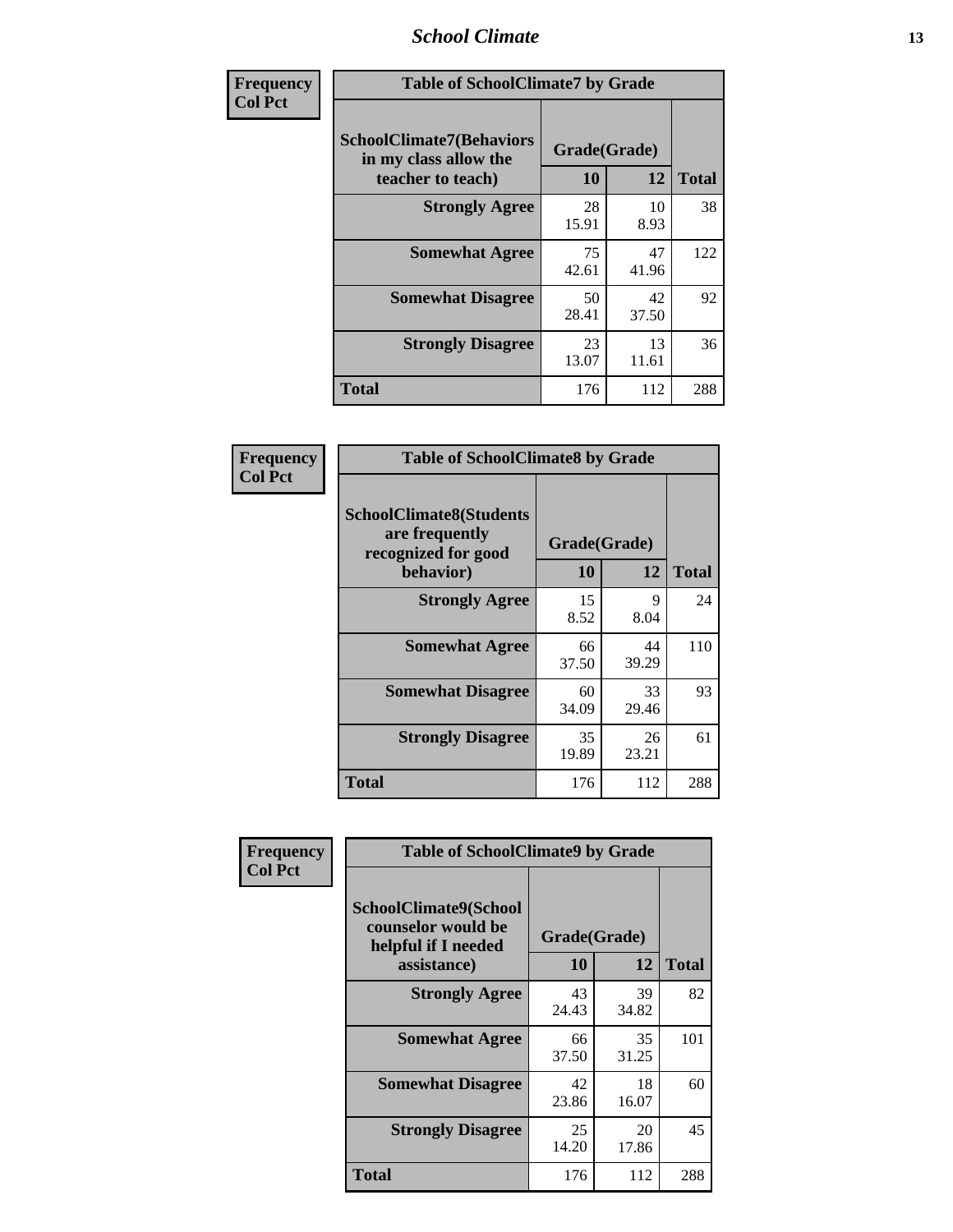### *Reasons for Dropping Out* **14**

| Frequency      | <b>Table of Dropoutreason by Grade</b>                                   |                    |             |              |
|----------------|--------------------------------------------------------------------------|--------------------|-------------|--------------|
| <b>Col Pct</b> | Dropoutreason(If<br>I dropped out the<br>reason would<br>most likely be) | Grade(Grade)<br>10 | 12          | <b>Total</b> |
|                | Won't Drop out                                                           | 94<br>53.41        | 60<br>53.57 | 154          |
|                | <b>Bored</b>                                                             | 30<br>17.05        | 25<br>22.32 | 55           |
|                | <b>Family Reasons</b>                                                    | 8<br>4.55          | 8<br>7.14   | 16           |
|                | <b>Being Bullied</b>                                                     | 0.57               | 0<br>0.00   | 1            |
|                | <b>Other</b>                                                             | 43<br>24.43        | 19<br>16.96 | 62           |
|                | Total                                                                    | 176                | 112         | 288          |

| Frequency      | <b>Table of Dropout by Grade</b>                                       |                    |             |              |  |
|----------------|------------------------------------------------------------------------|--------------------|-------------|--------------|--|
| <b>Col Pct</b> | Dropout(I<br>have<br>thought<br>about<br>dropping<br>out of<br>school) | Grade(Grade)<br>10 | 12          | <b>Total</b> |  |
|                |                                                                        |                    |             |              |  |
|                | Yes                                                                    | 53<br>30.11        | 34<br>30.36 | 87           |  |
|                | N <sub>0</sub>                                                         | 123<br>69.89       | 78<br>69.64 | 201          |  |
|                | <b>Total</b>                                                           | 176                | 112         | 288          |  |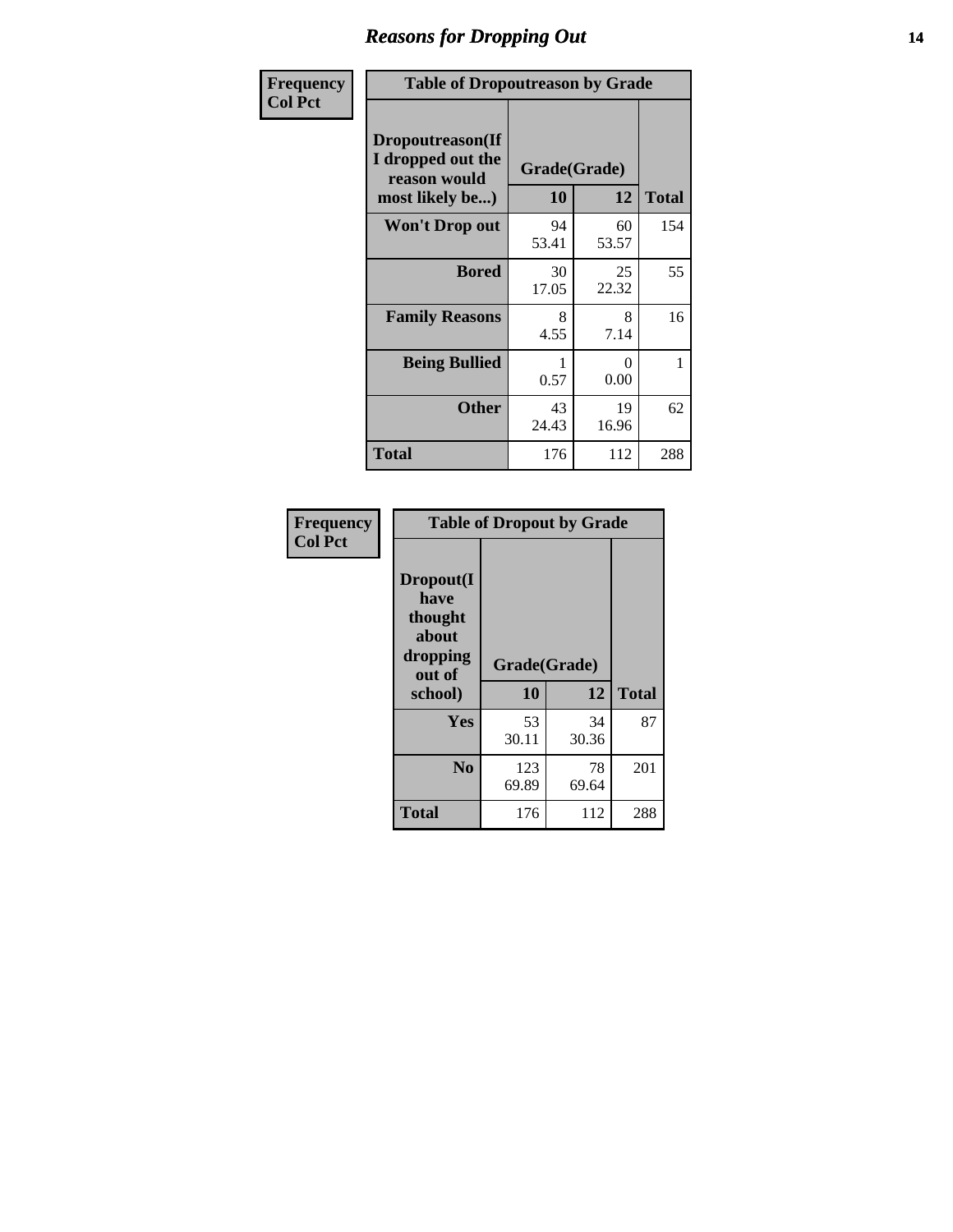*School Safety* **15**

| Frequency      |                                                                                                   | <b>Table of Gangself by Grade</b> |              |     |  |              |
|----------------|---------------------------------------------------------------------------------------------------|-----------------------------------|--------------|-----|--|--------------|
| <b>Col Pct</b> | Gangself(I<br>have<br>participated<br>in illegal<br>gang<br>activities in<br>the past 30<br>days) | Grade(Grade)<br>10<br>12          |              |     |  | <b>Total</b> |
|                | Yes                                                                                               | 4<br>2.27                         | 6<br>5.36    | 10  |  |              |
|                | N <sub>o</sub>                                                                                    | 172<br>97.73                      | 106<br>94.64 | 278 |  |              |
|                | Total                                                                                             | 176                               | 112          | 288 |  |              |

| Frequency<br><b>Col Pct</b> | <b>Table of Gangpeers by Grade</b>                                                                                             |                    |             |              |
|-----------------------------|--------------------------------------------------------------------------------------------------------------------------------|--------------------|-------------|--------------|
|                             | <b>Gangpeers</b> (I<br>have friends<br>who have<br>participated<br>in illegal<br>gang<br>activities in<br>the past 30<br>days) | Grade(Grade)<br>10 | 12          | <b>Total</b> |
|                             | <b>Yes</b>                                                                                                                     | 49<br>27.84        | 42<br>37.50 | 91           |
|                             | N <sub>0</sub>                                                                                                                 | 127<br>72.16       | 70<br>62.50 | 197          |
|                             | <b>Total</b>                                                                                                                   | 176                | 112         | 288          |

| Frequency      | <b>Table of Pickedon by Grade</b>                                  |              |             |              |
|----------------|--------------------------------------------------------------------|--------------|-------------|--------------|
| <b>Col Pct</b> | <b>Pickedon(I have</b><br>been picked on or<br>teased at school in | Grade(Grade) |             |              |
|                | the past 30 days)                                                  | 10           | 12          | <b>Total</b> |
|                | <b>Strongly Agree</b>                                              | 20<br>11.36  | 5<br>4.46   | 25           |
|                | <b>Somewhat Agree</b>                                              | 28<br>15.91  | 17<br>15.18 | 45           |
|                | <b>Somewhat Disagree</b>                                           | 35<br>19.89  | 16<br>14.29 | 51           |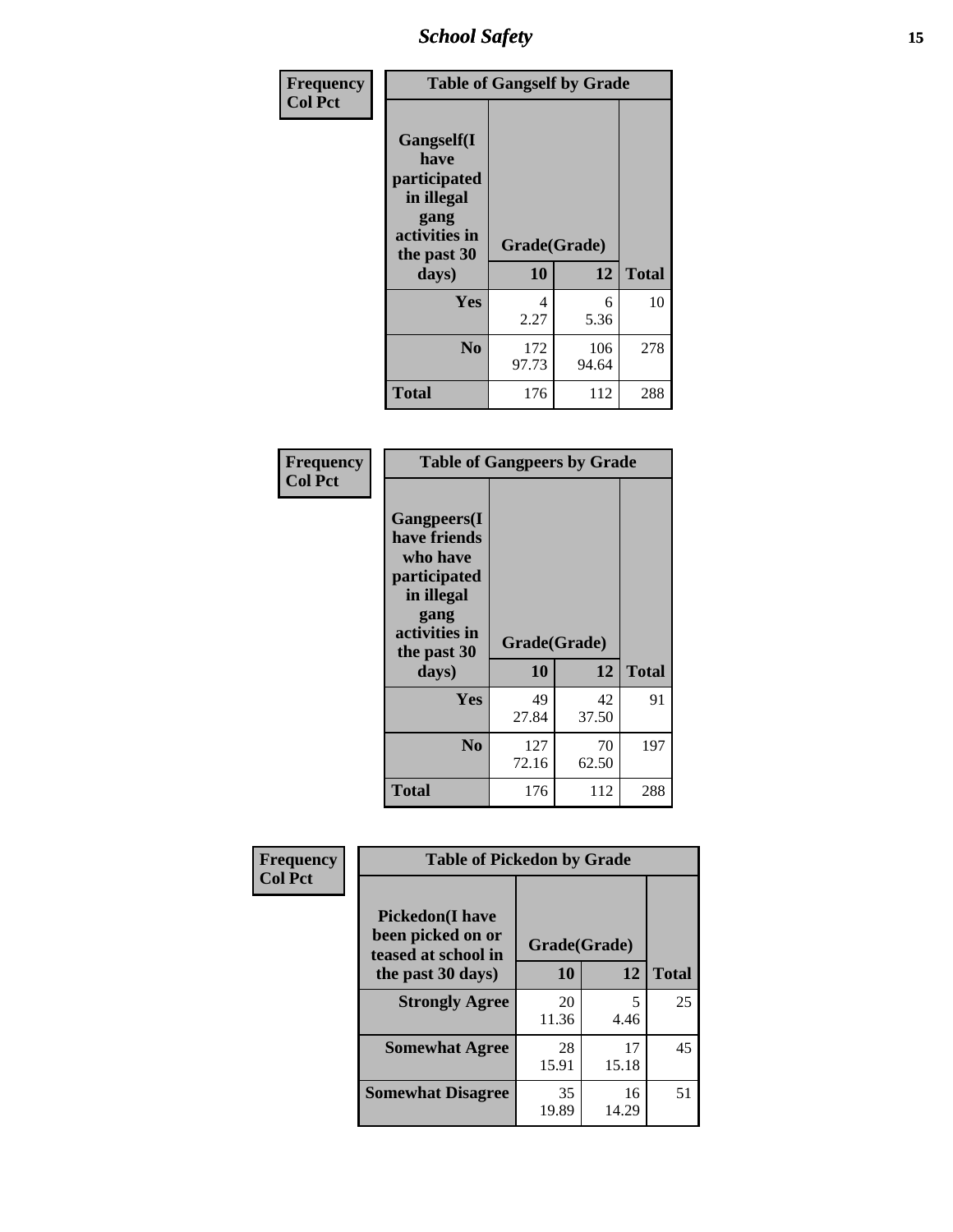# *School Safety* **16**

| <b>Frequency</b> | <b>Table of Pickedon by Grade</b>                                                        |                    |              |     |  |  |  |  |  |  |
|------------------|------------------------------------------------------------------------------------------|--------------------|--------------|-----|--|--|--|--|--|--|
| <b>Col Pct</b>   | <b>Pickedon</b> (I have<br>been picked on or<br>teased at school in<br>the past 30 days) | Grade(Grade)<br>10 | <b>Total</b> |     |  |  |  |  |  |  |
|                  | <b>Strongly Disagree</b>                                                                 | 93<br>52.84        | 74<br>66.07  | 167 |  |  |  |  |  |  |
|                  | Total                                                                                    | 176                | 112          | 288 |  |  |  |  |  |  |

| Frequency      |                                                          | <b>Table of Safeschool by Grade</b> |             |              |  |  |  |  |  |
|----------------|----------------------------------------------------------|-------------------------------------|-------------|--------------|--|--|--|--|--|
| <b>Col Pct</b> | Safeschool(School<br>is a place at which I<br>feel safe) | Grade(Grade)<br>10                  | 12          | <b>Total</b> |  |  |  |  |  |
|                | <b>Strongly Agree</b>                                    | 33<br>18.75                         | 21<br>18.75 | 54           |  |  |  |  |  |
|                | <b>Somewhat Agree</b>                                    | 87<br>49.43                         | 59<br>52.68 | 146          |  |  |  |  |  |
|                | <b>Somewhat Disagree</b>                                 | 39<br>22.16                         | 24<br>21.43 | 63           |  |  |  |  |  |
|                | <b>Strongly Disagree</b>                                 | 17<br>9.66                          | 8<br>7.14   | 25           |  |  |  |  |  |
|                | <b>Total</b>                                             | 176                                 | 112         | 288          |  |  |  |  |  |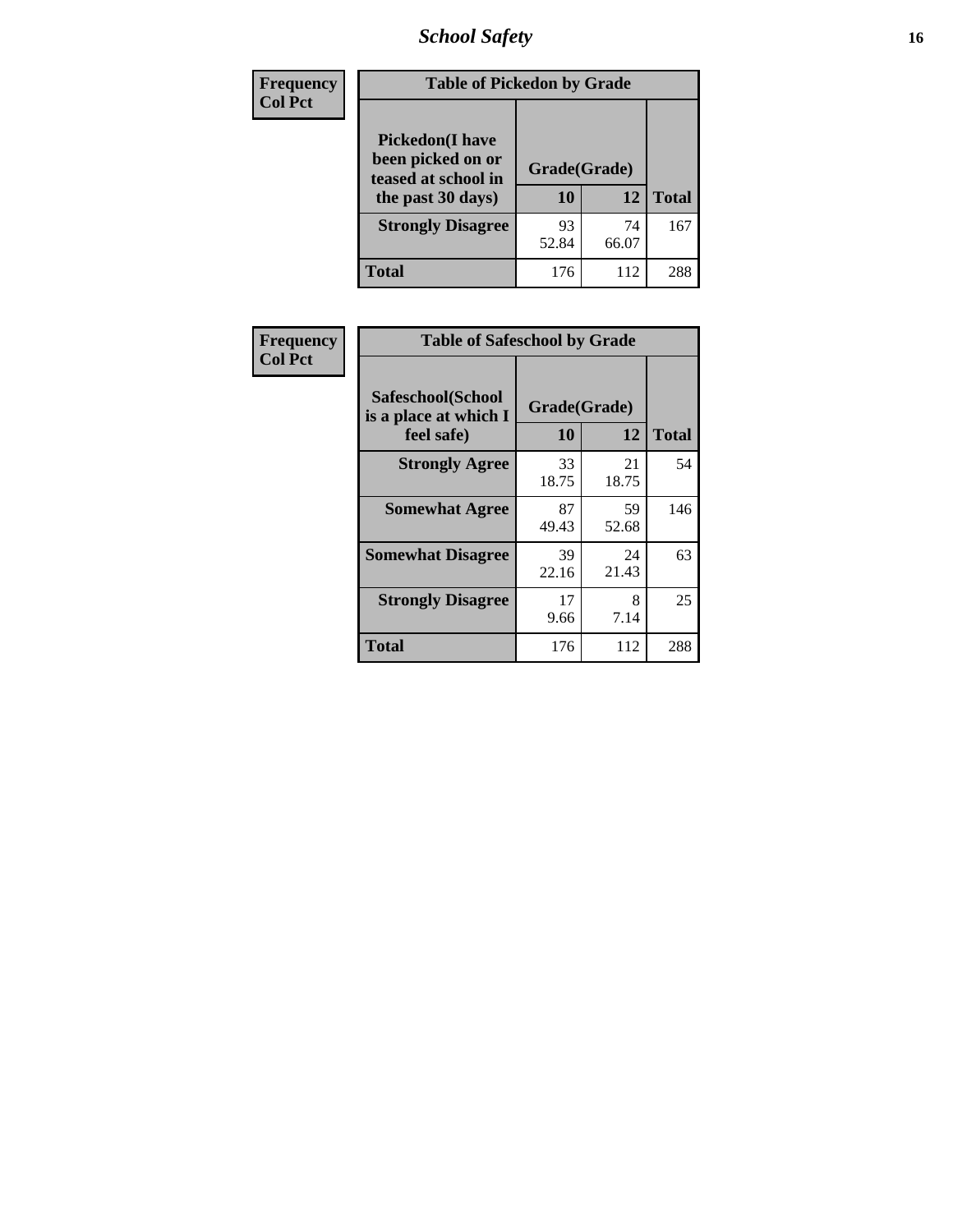*School Safety* **17**

| Frequency |  |
|-----------|--|
| Row Pct   |  |

| <b>Table of Grade by Bullied</b> |                        |                                                                               |                              |                          |                               |                               |                   |              |  |  |  |
|----------------------------------|------------------------|-------------------------------------------------------------------------------|------------------------------|--------------------------|-------------------------------|-------------------------------|-------------------|--------------|--|--|--|
|                                  |                        | <b>Bullied</b> (I have been bullied by other<br>students in the past 30 days) |                              |                          |                               |                               |                   |              |  |  |  |
| Grade(Grade)                     | $\mathbf{0}$<br>  Days | $1$ or<br>days                                                                | 3 <sub>to</sub><br>5<br>days | <b>6 to</b><br>9<br>days | <b>10</b><br>to<br>19<br>days | <b>20</b><br>to<br>29<br>days | All<br>30<br>days | <b>Total</b> |  |  |  |
| 10                               | 156<br>88.64           | 9<br>5.11                                                                     | 5<br>2.84                    | 0.57                     | 3<br>1.70                     | 0.57                          | 0.57              | 176          |  |  |  |
| 12                               | 101<br>90.18           | 5<br>4.46                                                                     | $\overline{c}$<br>1.79       | 0<br>0.00                | 0.89                          | 2<br>1.79                     | 0.89              | 112          |  |  |  |
| <b>Total</b>                     | 257                    | 14                                                                            | 7                            |                          | 4                             | 3                             | $\overline{c}$    | 288          |  |  |  |

| <b>Frequency</b> |
|------------------|
| <b>Row Pct</b>   |

| <b>Table of Grade by Bulliedothers</b> |                                                                |                   |                              |                        |                        |                               |                        |              |  |  |  |
|----------------------------------------|----------------------------------------------------------------|-------------------|------------------------------|------------------------|------------------------|-------------------------------|------------------------|--------------|--|--|--|
|                                        | <b>Bulliedothers</b> (I bullied others in the past<br>30 days) |                   |                              |                        |                        |                               |                        |              |  |  |  |
| <b>Grade</b> (Grade)                   | $\bf{0}$<br>  Days                                             | 1 or<br>2<br>days | 3 <sub>to</sub><br>5<br>days | 6 to<br>g<br>days      | 10<br>to<br>19<br>days | <b>20</b><br>to<br>29<br>days | All<br>30<br>days      | <b>Total</b> |  |  |  |
| 10                                     | 155<br>88.07                                                   | 14<br>7.95        | 2<br>1.14                    | $\overline{c}$<br>1.14 | 0.57                   | 2<br>1.14                     | 0<br>0.00              | 176          |  |  |  |
| 12                                     | 100<br>89.29                                                   | 5<br>4.46         | 3<br>2.68                    | 0<br>0.00              | 0.89                   | 0.89                          | $\overline{c}$<br>1.79 | 112          |  |  |  |
| <b>Total</b>                           | 255                                                            | 19                | 5                            | $\mathfrak{D}$         | $\overline{2}$         | 3                             | $\mathfrak{D}$         | 288          |  |  |  |

| <b>Frequency</b> | <b>Table of Grade by Weaponschool</b> |                         |                                                                  |                   |                        |                          |              |  |  |  |
|------------------|---------------------------------------|-------------------------|------------------------------------------------------------------|-------------------|------------------------|--------------------------|--------------|--|--|--|
| <b>Row Pct</b>   |                                       |                         | <b>Weaponschool</b> (I brought a<br>weapon to school in the past | 30 days)          |                        |                          |              |  |  |  |
|                  | Grade(Grade)                          | $\bf{0}$<br><b>Days</b> | 1 or<br>2<br>days                                                | 3 to<br>5<br>days | 20<br>to<br>29<br>days | All<br><b>30</b><br>days | <b>Total</b> |  |  |  |
|                  | 10                                    | 171<br>97.16            | 4<br>2.27                                                        | 0<br>0.00         | $\Omega$<br>0.00       | 0.57                     | 176          |  |  |  |
|                  | 12                                    | 107<br>95.54            | 2<br>1.79                                                        | 0.89              | 0.89                   | 0.89                     | 112          |  |  |  |
|                  | <b>Total</b>                          | 278                     | 6                                                                |                   |                        | 2                        | 288          |  |  |  |

ł,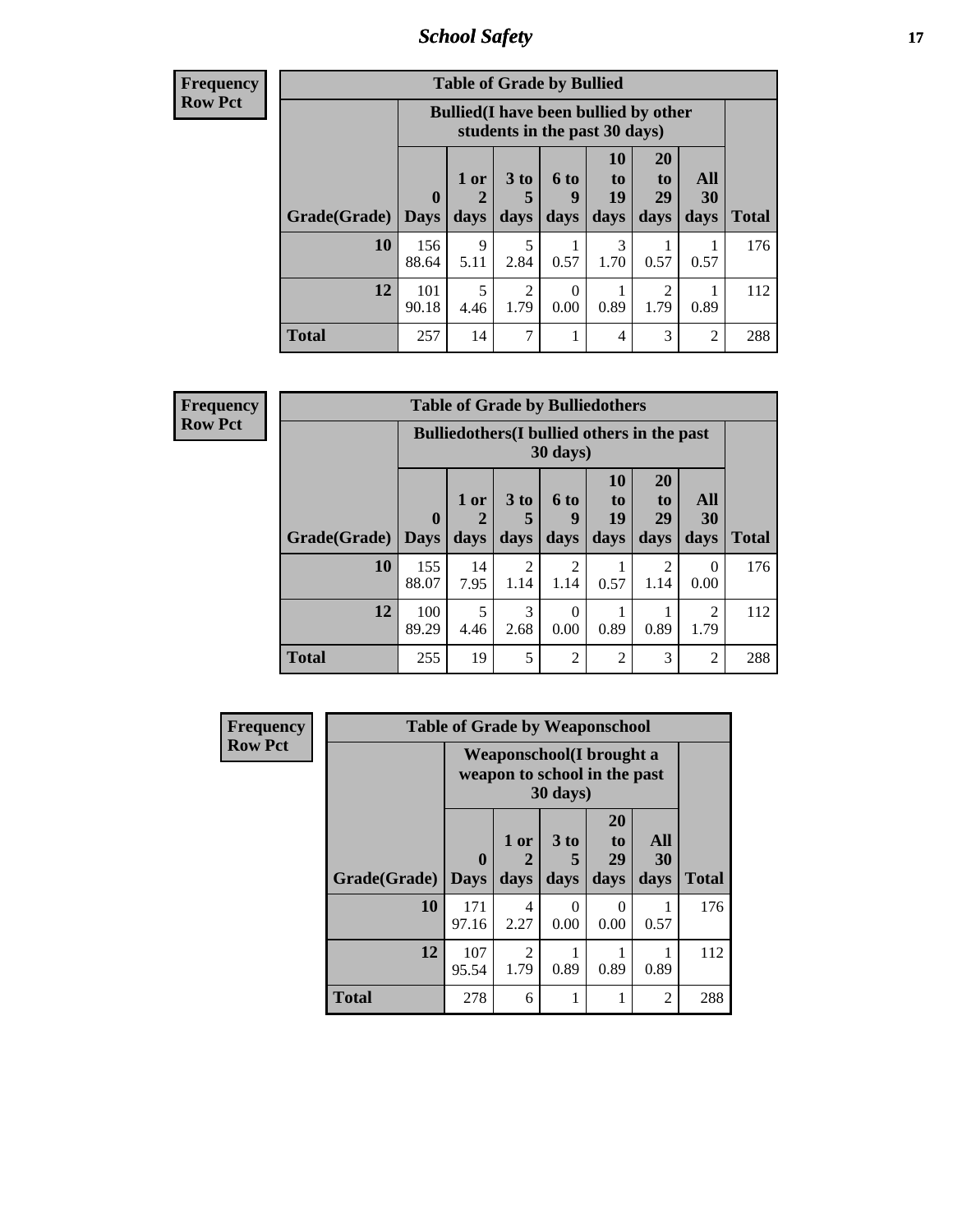*School Safety* **18**

| <b>Frequency</b> | <b>Table of Grade by Absentunsafe</b> |                                                                      |                        |                   |                        |                   |              |  |  |
|------------------|---------------------------------------|----------------------------------------------------------------------|------------------------|-------------------|------------------------|-------------------|--------------|--|--|
| <b>Row Pct</b>   |                                       | <b>Absentunsafe(I have missed</b><br>school because I felt unsafe in |                        |                   |                        |                   |              |  |  |
|                  | Grade(Grade)                          | 0<br><b>Days</b>                                                     | 1 or<br>2<br>days      | 3 to<br>5<br>days | 20<br>to<br>29<br>days | All<br>30<br>days | <b>Total</b> |  |  |
|                  | 10                                    | 171<br>97.16                                                         | 0.57                   | 0.57              | 0.00                   | 3<br>1.70         | 176          |  |  |
|                  | 12                                    | 108<br>96.43                                                         | $\overline{2}$<br>1.79 | 0.89              | 0.89                   | ∩<br>0.00         | 112          |  |  |
|                  | Total                                 | 279                                                                  | 3                      | $\mathfrak{D}$    |                        | 3                 | 288          |  |  |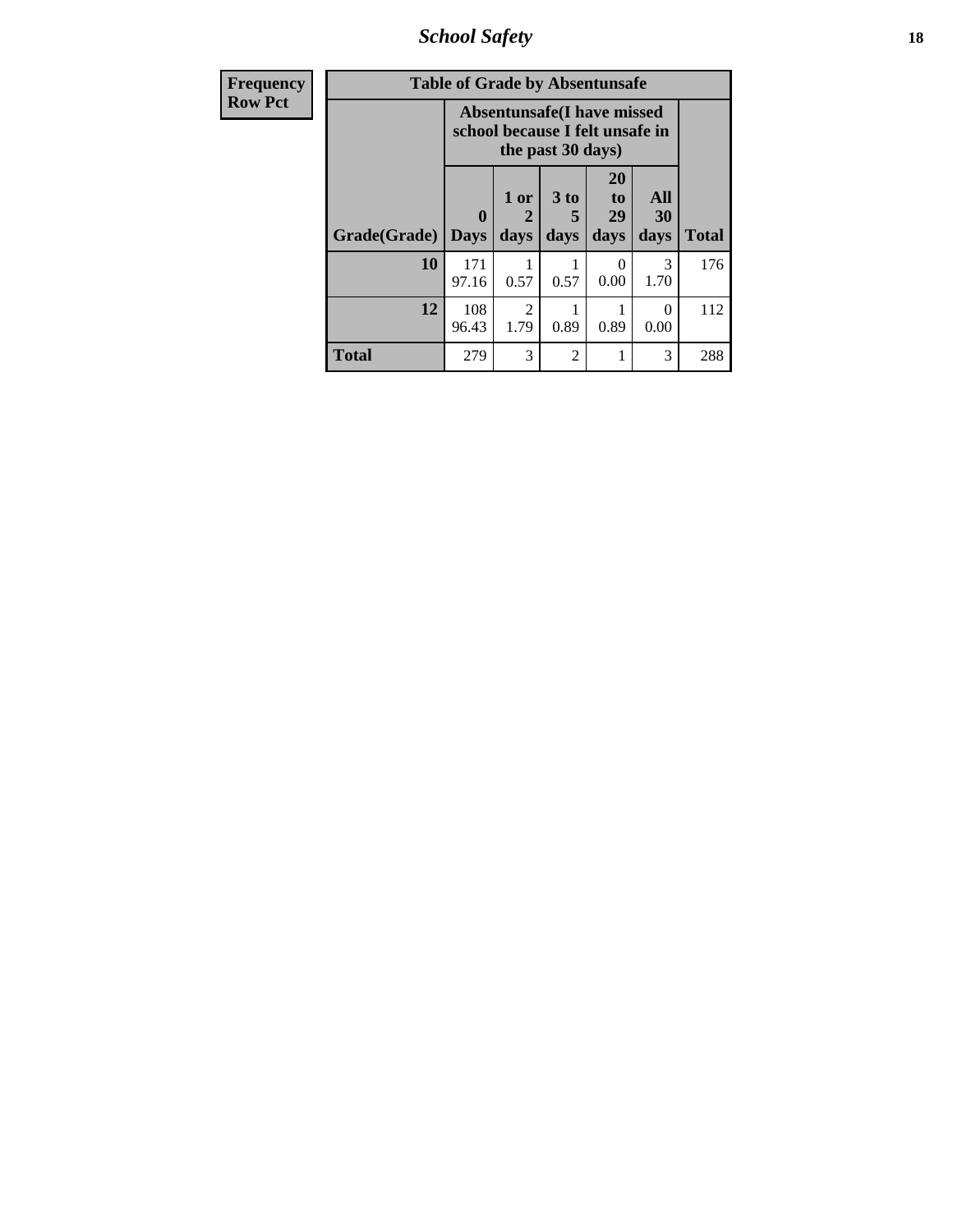# *Drug Use During Last 30 Days* **19**

#### **Frequency Row Pct**

| <b>Table of Grade by Alcohol</b> |                                 |                                    |                 |               |                 |                        |              |              |  |  |
|----------------------------------|---------------------------------|------------------------------------|-----------------|---------------|-----------------|------------------------|--------------|--------------|--|--|
|                                  |                                 | Alcohol(Alcohol use, past 30 days) |                 |               |                 |                        |              |              |  |  |
| Grade(Grade)                     | <b>Did</b><br>not<br><b>use</b> | $1-2$<br>days                      | $3 - 5$<br>days | $6-9$<br>days | $10-19$<br>days | 20-29<br>days          | Every<br>day | <b>Total</b> |  |  |
| 10                               | 133<br>75.57                    | 15<br>8.52                         | 5<br>2.84       | 8<br>4.55     | 7<br>3.98       | $\overline{2}$<br>1.14 | 6<br>3.41    | 176          |  |  |
| 12                               | 75<br>66.96                     | 11<br>9.82                         | 8<br>7.14       | 4<br>3.57     | 10<br>8.93      | 3<br>2.68              | 0.89         | 112          |  |  |
| <b>Total</b>                     | 208                             | 26                                 | 13              | 12            | 17              | 5                      | 7            | 288          |  |  |

#### **Frequency Row Pct**

| <b>Table of Grade by Cigarettes</b> |                                 |                                                          |                 |                        |                        |                   |                     |       |  |  |
|-------------------------------------|---------------------------------|----------------------------------------------------------|-----------------|------------------------|------------------------|-------------------|---------------------|-------|--|--|
|                                     |                                 | <b>Cigarettes (Smoking tobacco use,</b><br>past 30 days) |                 |                        |                        |                   |                     |       |  |  |
| Grade(Grade)                        | <b>Did</b><br>not<br><b>use</b> | $1-2$<br>days                                            | $3 - 5$<br>days | $6-9$<br>days          | $10-19$<br>days        | $20 - 29$<br>days | <b>Every</b><br>day | Total |  |  |
| 10                                  | 160<br>90.91                    | 5<br>2.84                                                | 4<br>2.27       | 3<br>1.70              | 0.57                   | 0.57              | 2<br>1.14           | 176   |  |  |
| 12                                  | 94<br>83.93                     | 9<br>8.04                                                | 3<br>2.68       | $\overline{2}$<br>1.79 | $\overline{0}$<br>0.00 | 3<br>2.68         | 0.89                | 112   |  |  |
| <b>Total</b>                        | 254                             | 14                                                       | 7               | 5                      | 1                      | 4                 | 3                   | 288   |  |  |

| Frequency      | <b>Table of Grade by Smokeless</b> |                          |                                                         |                        |                 |              |              |  |
|----------------|------------------------------------|--------------------------|---------------------------------------------------------|------------------------|-----------------|--------------|--------------|--|
| <b>Row Pct</b> |                                    |                          | <b>Smokeless</b> (Chewing tobacco<br>use, past 30 days) |                        |                 |              |              |  |
|                | Grade(Grade)                       | Did<br>not<br><b>use</b> | $1 - 2$<br>days                                         | $3 - 5$<br>days        | $10-19$<br>days | Every<br>day | <b>Total</b> |  |
|                | 10                                 | 173<br>98.30             | 0<br>0.00                                               | $\mathfrak{D}$<br>1.14 | 0.00            | 0.57         | 176          |  |
|                | 12                                 | 109<br>97.32             | 0.89                                                    | 0.89                   | 0.89            | 0.00         | 112          |  |
|                | <b>Total</b>                       | 282                      |                                                         | 3                      |                 |              | 288          |  |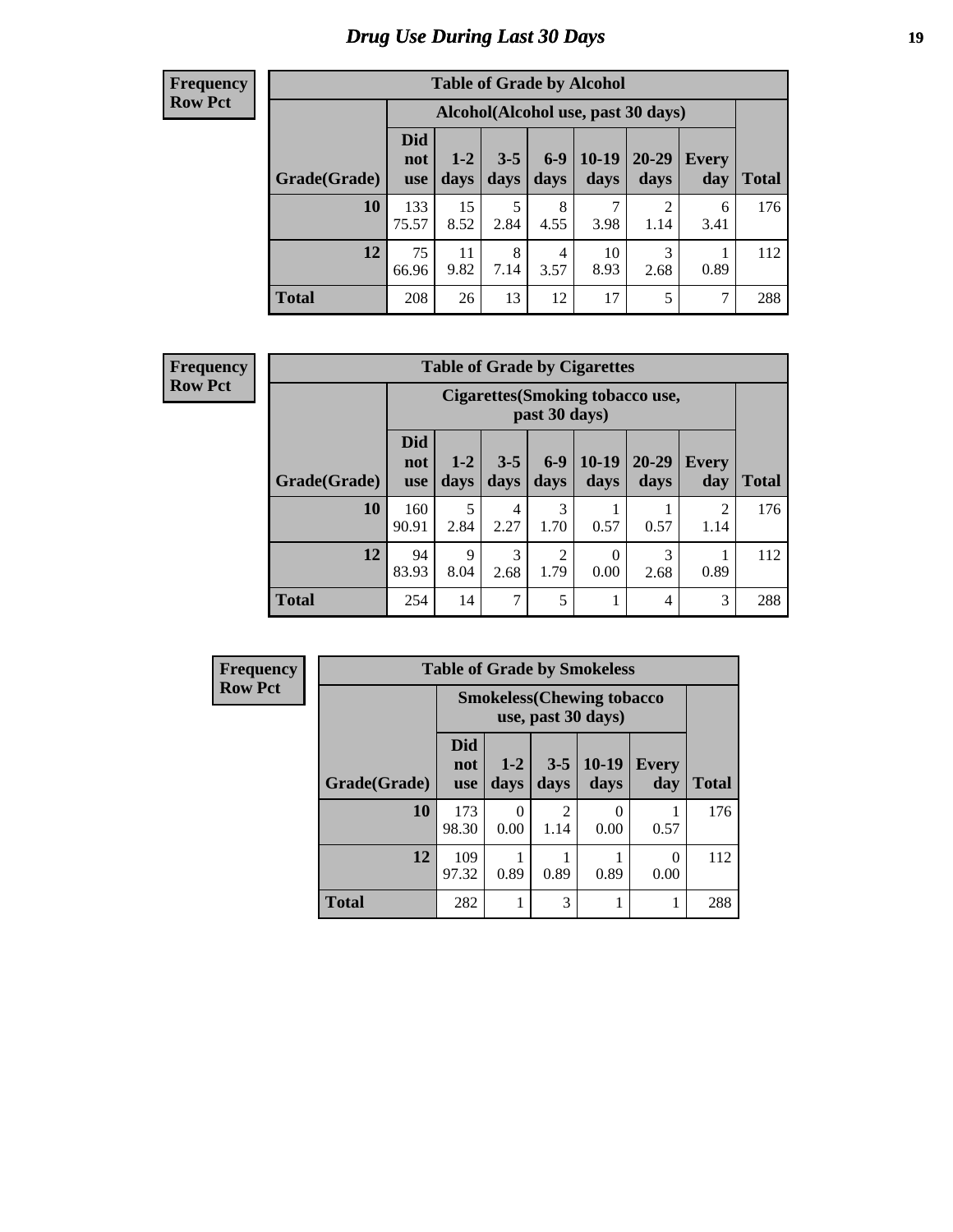#### **Frequency Row Pct**

| <b>Table of Grade by Marijuana</b> |                          |                                         |                 |                        |                 |               |              |       |  |
|------------------------------------|--------------------------|-----------------------------------------|-----------------|------------------------|-----------------|---------------|--------------|-------|--|
|                                    |                          | Marijuana (Marijuana use, past 30 days) |                 |                        |                 |               |              |       |  |
| Grade(Grade)                       | Did<br>not<br><b>use</b> | $1 - 2$<br>days                         | $3 - 5$<br>days | $6 - 9$<br>days        | $10-19$<br>days | 20-29<br>days | Every<br>day | Total |  |
| 10                                 | 147<br>83.52             | 8<br>4.55                               | 5<br>2.84       | $\overline{4}$<br>2.27 | 3<br>1.70       | 6<br>3.41     | 3<br>1.70    | 176   |  |
| 12                                 | 87<br>77.68              | 7<br>6.25                               | 3<br>2.68       | 3<br>2.68              | 4<br>3.57       | 3<br>2.68     | 5<br>4.46    | 112   |  |
| <b>Total</b>                       | 234                      | 15                                      | 8               | 7                      | 7               | 9             | 8            | 288   |  |

| Frequency      |              | <b>Table of Grade by Cocaine</b> |                                        |               |                 |                   |              |  |
|----------------|--------------|----------------------------------|----------------------------------------|---------------|-----------------|-------------------|--------------|--|
| <b>Row Pct</b> |              |                                  | Cocaine (Cocaine use,<br>past 30 days) |               |                 |                   |              |  |
|                | Grade(Grade) | Did<br>not<br><b>use</b>         | $1-2$<br>days                          | $6-9$<br>days | $10-19$<br>days | $20 - 29$<br>days | <b>Total</b> |  |
|                | 10           | 171<br>97.16                     | $\mathcal{R}$<br>1.70                  | 0<br>0.00     | 0.57            | 0.57              | 176          |  |
|                | 12           | 108<br>96.43                     | $\mathfrak{D}$<br>1.79                 | 0.89          | 0<br>0.00       | 0.89              | 112          |  |
|                | <b>Total</b> | 279                              | 5                                      | 1             |                 | 2                 | 288          |  |

| <b>Frequency</b> | <b>Table of Grade by Inhalants</b> |                          |                                                  |                 |                   |              |  |  |
|------------------|------------------------------------|--------------------------|--------------------------------------------------|-----------------|-------------------|--------------|--|--|
| <b>Row Pct</b>   |                                    |                          | <b>Inhalants</b> (Inhalant use,<br>past 30 days) |                 |                   |              |  |  |
|                  | Grade(Grade)                       | Did<br>not<br><b>use</b> | $1 - 2$<br>days                                  | $10-19$<br>days | $20 - 29$<br>days | <b>Total</b> |  |  |
|                  | 10                                 | 170<br>96.59             | 4<br>2.27                                        | 0.57            | 0.57              | 176          |  |  |
|                  | 12                                 | 111<br>99.11             | 0<br>0.00                                        | 0<br>0.00       | 0.89              | 112          |  |  |
|                  | <b>Total</b>                       | 281                      | 4                                                | 1               | $\overline{c}$    | 288          |  |  |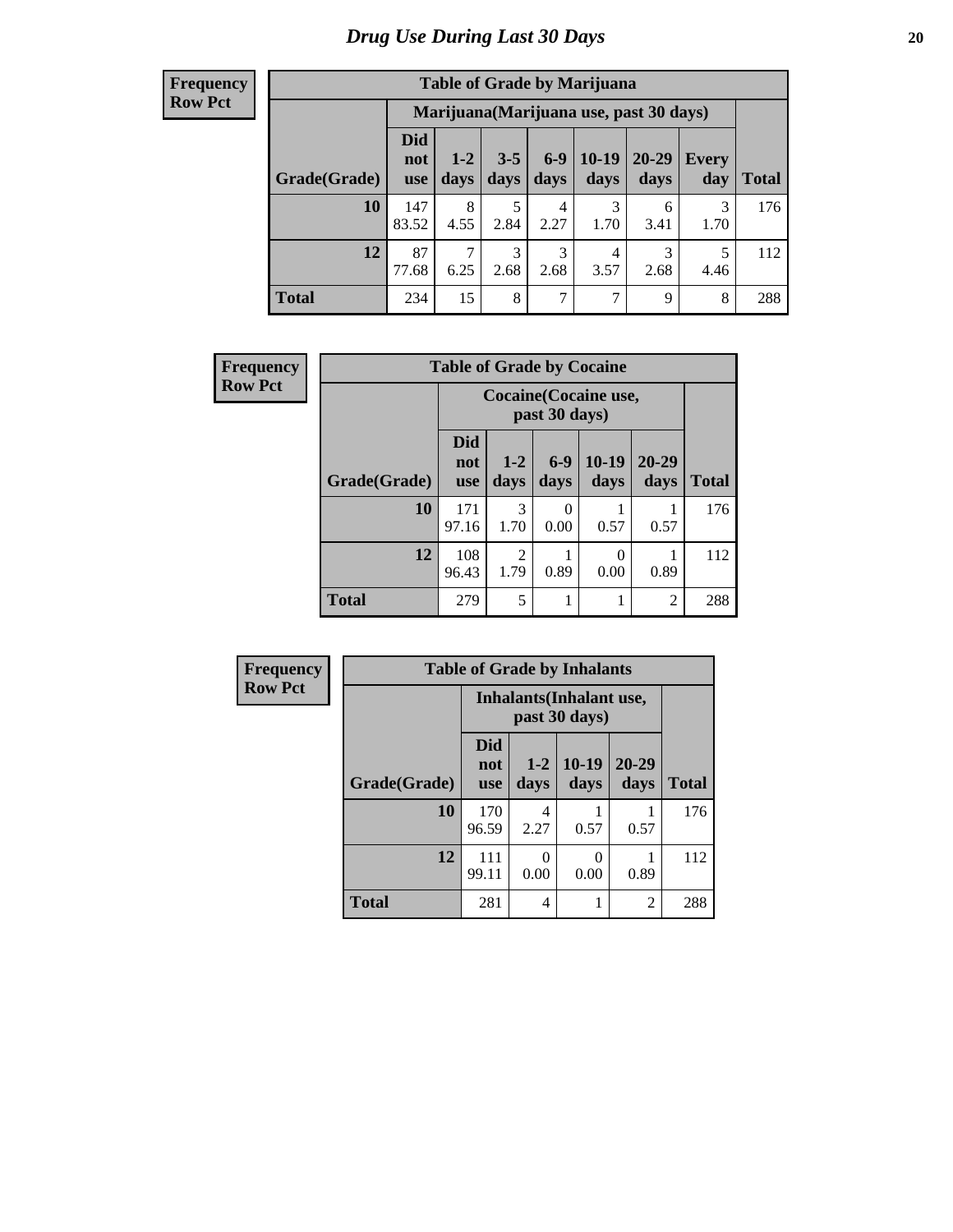| <b>Frequency</b> | <b>Table of Grade by Steroids</b> |                                 |                 |                  |                   |                     |              |  |
|------------------|-----------------------------------|---------------------------------|-----------------|------------------|-------------------|---------------------|--------------|--|
| <b>Row Pct</b>   |                                   |                                 |                 |                  |                   |                     |              |  |
|                  | Grade(Grade)                      | <b>Did</b><br>not<br><b>use</b> | $1 - 2$<br>days | $10-19$<br>days  | $20 - 29$<br>days | <b>Every</b><br>day | <b>Total</b> |  |
|                  | 10                                | 174<br>98.86                    | 0<br>0.00       | $\Omega$<br>0.00 | 2<br>1.14         | $\Omega$<br>0.00    | 176          |  |
|                  | 12                                | 109<br>97.32                    | 0.89            | 0.89             | 0<br>0.00         | 0.89                | 112          |  |
|                  | <b>Total</b>                      | 283                             |                 | 1                | $\overline{2}$    | 1                   | 288          |  |

| Frequency      |              | <b>Table of Grade by Ecstasy</b> |                                        |                 |                 |                        |              |  |
|----------------|--------------|----------------------------------|----------------------------------------|-----------------|-----------------|------------------------|--------------|--|
| <b>Row Pct</b> |              |                                  | Ecstasy (Ecstasy use,<br>past 30 days) |                 |                 |                        |              |  |
|                | Grade(Grade) | <b>Did</b><br>not<br><b>use</b>  | $1 - 2$<br>days                        | $3 - 5$<br>days | $10-19$<br>days | 20-29<br>days          | <b>Total</b> |  |
|                | 10           | 173<br>98.30                     | 0<br>0.00                              | 0.57            | 0<br>0.00       | $\mathfrak{D}$<br>1.14 | 176          |  |
|                | 12           | 105<br>93.75                     | 4<br>3.57                              | 0.89            | 2<br>1.79       | 0<br>0.00              | 112          |  |
|                | <b>Total</b> | 278                              | 4                                      | $\overline{2}$  | $\overline{2}$  | $\overline{2}$         | 288          |  |

| <b>Frequency</b> | <b>Table of Grade by Meth</b> |                                 |                        |                 |                        |              |  |
|------------------|-------------------------------|---------------------------------|------------------------|-----------------|------------------------|--------------|--|
| <b>Row Pct</b>   |                               | Meth (Methamphetamine use,      |                        |                 |                        |              |  |
|                  | Grade(Grade)                  | <b>Did</b><br>not<br><b>use</b> | $1 - 2$<br>days        | $10-19$<br>days | 20-29<br>days          | <b>Total</b> |  |
|                  | 10                            | 173<br>98.30                    | 0<br>0.00              | 0.57            | $\mathfrak{D}$<br>1.14 | 176          |  |
|                  | 12                            | 109<br>97.32                    | $\overline{c}$<br>1.79 | 0.89            | 0<br>0.00              | 112          |  |
|                  | <b>Total</b>                  | 282                             | 2                      | $\overline{2}$  | $\overline{2}$         | 288          |  |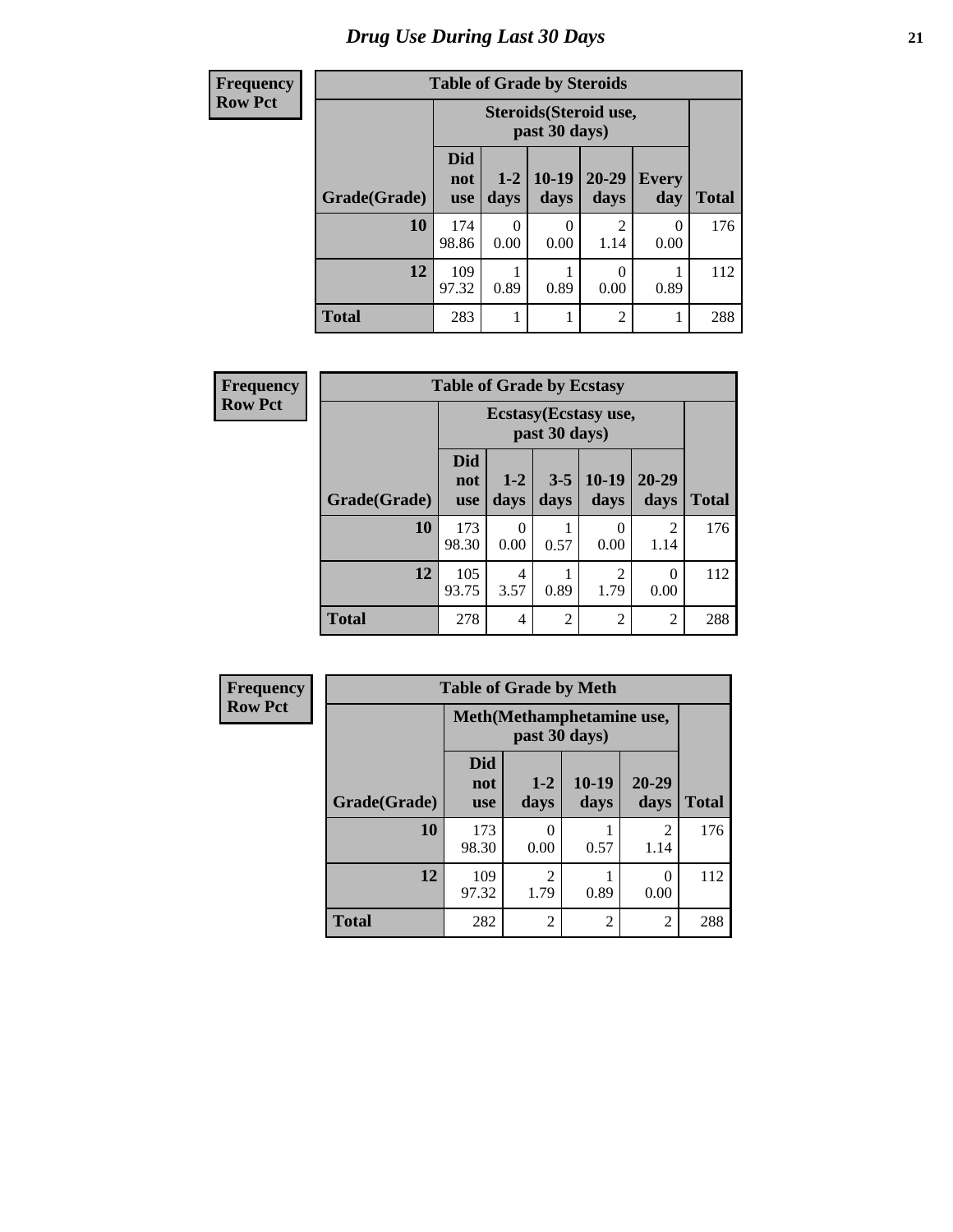#### **Frequency Row Pct**

| <b>Table of Grade by Hallucinogens</b> |                                 |                                                   |                        |                        |                       |                     |              |  |
|----------------------------------------|---------------------------------|---------------------------------------------------|------------------------|------------------------|-----------------------|---------------------|--------------|--|
|                                        |                                 | Hallucinogens (Hallucinogen use,<br>past 30 days) |                        |                        |                       |                     |              |  |
| Grade(Grade)                           | <b>Did</b><br>not<br><b>use</b> | $1 - 2$<br>days                                   | $3 - 5$<br>days        | $6-9$<br>days          | 20-29<br>days         | <b>Every</b><br>day | <b>Total</b> |  |
| 10                                     | 169<br>96.02                    | 0.57                                              | $\mathfrak{D}$<br>1.14 | $\overline{c}$<br>1.14 | $\mathcal{D}$<br>1.14 | 0<br>0.00           | 176          |  |
| 12                                     | 105<br>93.75                    | 5<br>4.46                                         | 0<br>0.00              | 0.00                   | 0.89                  | 0.89                | 112          |  |
| <b>Total</b>                           | 274                             | 6                                                 | $\overline{2}$         | $\overline{c}$         | 3                     | 1                   | 288          |  |

**Frequency Row Pct**

| <b>Table of Grade by Prescription</b> |                                 |                                                                                |                 |                  |                 |                       |                        |              |  |
|---------------------------------------|---------------------------------|--------------------------------------------------------------------------------|-----------------|------------------|-----------------|-----------------------|------------------------|--------------|--|
|                                       |                                 | <b>Prescription</b> (Prescription drugs not<br>prescribed to me, past 30 days) |                 |                  |                 |                       |                        |              |  |
| Grade(Grade)                          | <b>Did</b><br>not<br><b>use</b> | $1-2$<br>days                                                                  | $3 - 5$<br>days | $6 - 9$<br>days  | $10-19$<br>days | 20-29<br>days         | Every<br>day           | <b>Total</b> |  |
| 10                                    | 159<br>90.34                    | $\mathcal{R}$<br>1.70                                                          | 4<br>2.27       | 3<br>1.70        | 3<br>1.70       | $\mathcal{D}$<br>1.14 | $\mathfrak{D}$<br>1.14 | 176          |  |
| 12                                    | 105<br>93.75                    | っ<br>1.79                                                                      | 4<br>3.57       | $\Omega$<br>0.00 | 0.89            | 0<br>0.00             | 0.00                   | 112          |  |
| <b>Total</b>                          | 264                             | 5                                                                              | 8               | 3                | 4               | $\overline{2}$        | $\overline{2}$         | 288          |  |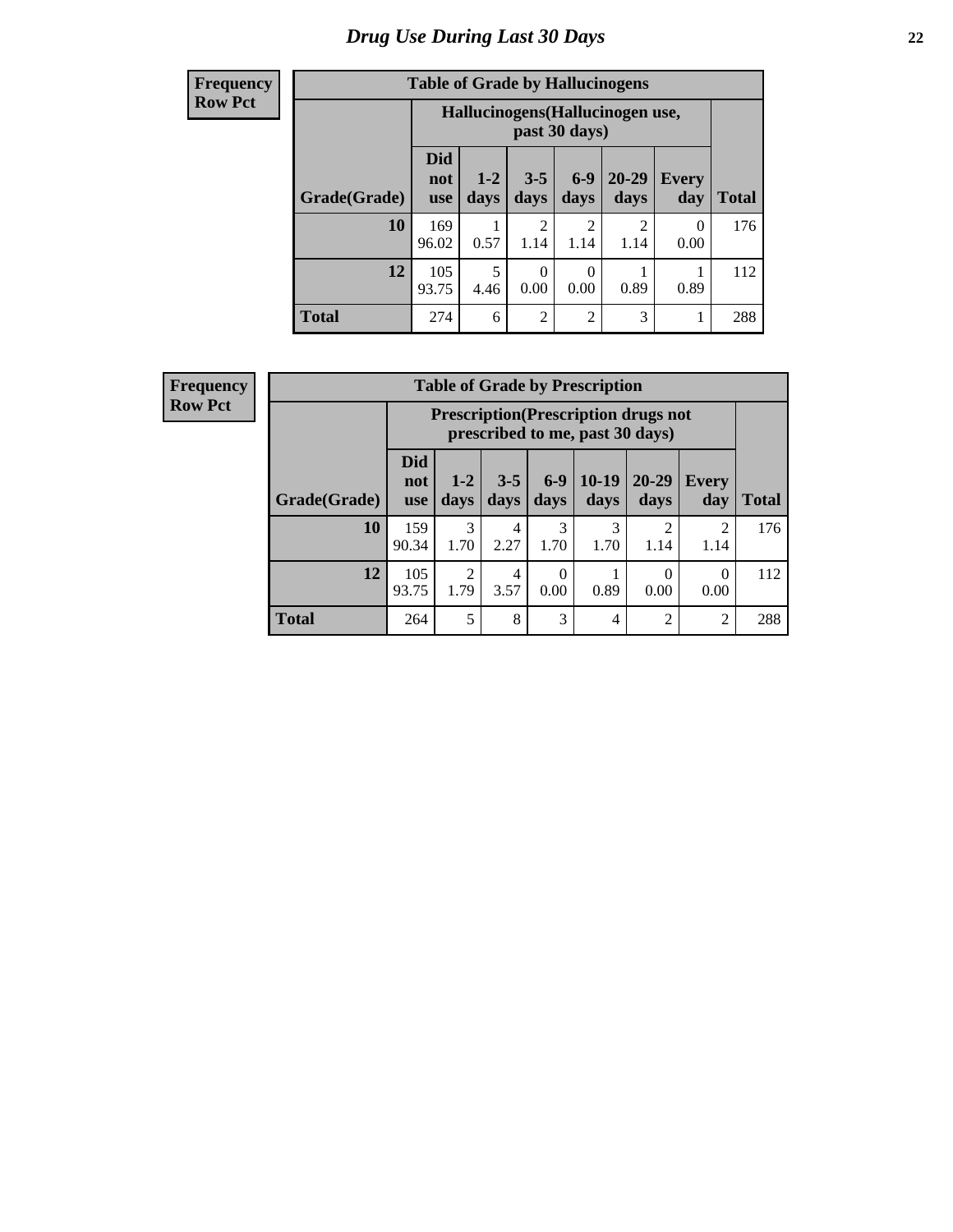| Frequency      | <b>Table of Alcoholease by Grade</b>              |                    |             |              |  |  |  |  |
|----------------|---------------------------------------------------|--------------------|-------------|--------------|--|--|--|--|
| <b>Col Pct</b> | <b>Alcoholease</b> (It is<br>easy to get alcohol) | Grade(Grade)<br>10 | 12          | <b>Total</b> |  |  |  |  |
|                | <b>Strongly Agree</b>                             | 77<br>43.75        | 58<br>51.79 | 135          |  |  |  |  |
|                | <b>Somewhat Agree</b>                             | 48<br>27.27        | 34<br>30.36 | 82           |  |  |  |  |
|                | <b>Somewhat Disagree</b>                          | 15<br>8.52         | 13<br>11.61 | 28           |  |  |  |  |
|                | <b>Strongly Disagree</b>                          | 36<br>20.45        | 6.25        | 43           |  |  |  |  |
|                | <b>Total</b>                                      | 176                | 112         | 288          |  |  |  |  |

| Frequency      | <b>Table of Cigarettesease by Grade</b>                  |                    |             |              |  |  |  |
|----------------|----------------------------------------------------------|--------------------|-------------|--------------|--|--|--|
| <b>Col Pct</b> | Cigarettesease (It is<br>easy to get smoking<br>tobacco) | Grade(Grade)<br>10 | 12          | <b>Total</b> |  |  |  |
|                | <b>Strongly Agree</b>                                    | 70<br>39.77        | 68<br>60.71 | 138          |  |  |  |
|                | <b>Somewhat Agree</b>                                    | 38<br>21.59        | 25<br>22.32 | 63           |  |  |  |
|                | <b>Somewhat Disagree</b>                                 | 26<br>14.77        | 10<br>8.93  | 36           |  |  |  |
|                | <b>Strongly Disagree</b>                                 | 42<br>23.86        | Q<br>8.04   | 51           |  |  |  |
|                | <b>Total</b>                                             | 176                | 112         | 288          |  |  |  |

| Frequency      | <b>Table of Smokelessease by Grade</b>             |              |             |              |  |  |  |
|----------------|----------------------------------------------------|--------------|-------------|--------------|--|--|--|
| <b>Col Pct</b> | <b>Smokelessease</b> (It is<br>easy to get chewing | Grade(Grade) |             |              |  |  |  |
|                | tobacco)                                           | 10           | 12          | <b>Total</b> |  |  |  |
|                | <b>Strongly Agree</b>                              | 44<br>25.00  | 51<br>45.54 | 95           |  |  |  |
|                | <b>Somewhat Agree</b>                              | 29<br>16.48  | 25<br>22.32 | 54           |  |  |  |
|                | <b>Somewhat Disagree</b>                           | 43<br>24.43  | 21<br>18.75 | 64           |  |  |  |
|                | <b>Strongly Disagree</b>                           | 60<br>34.09  | 15<br>13.39 | 75           |  |  |  |
|                | <b>Total</b>                                       | 176          | 112         | 288          |  |  |  |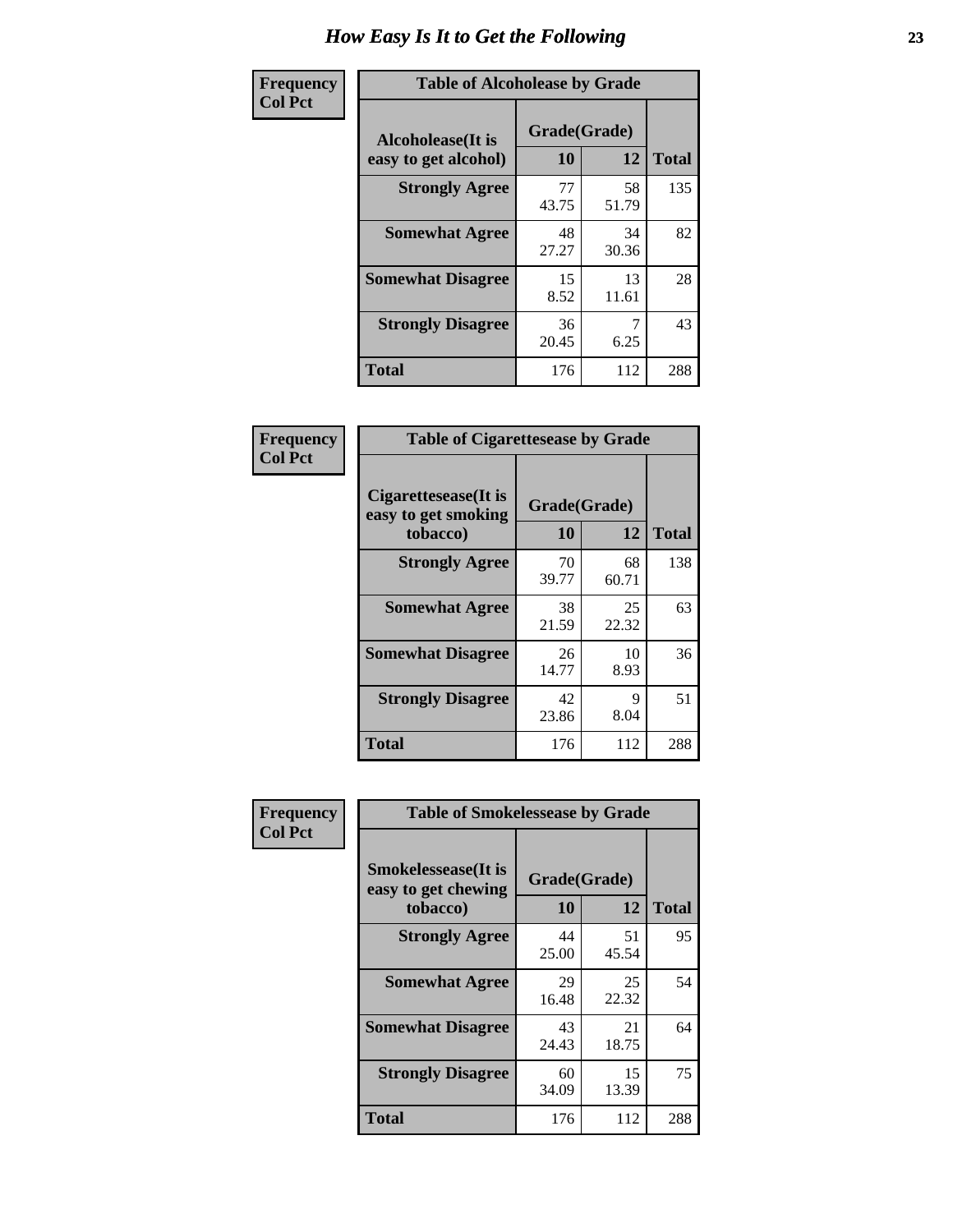| Frequency      | <b>Table of Marijuanaease by Grade</b>           |                    |             |              |  |  |  |
|----------------|--------------------------------------------------|--------------------|-------------|--------------|--|--|--|
| <b>Col Pct</b> | Marijuanaease(It is<br>easy to get<br>marijuana) | Grade(Grade)<br>10 | 12          | <b>Total</b> |  |  |  |
|                | <b>Strongly Agree</b>                            | 81<br>46.02        | 70<br>62.50 | 151          |  |  |  |
|                | <b>Somewhat Agree</b>                            | 41<br>23.30        | 26<br>23.21 | 67           |  |  |  |
|                | <b>Somewhat Disagree</b>                         | 16<br>9.09         | 8<br>7.14   | 24           |  |  |  |
|                | <b>Strongly Disagree</b>                         | 38<br>21.59        | 8<br>7.14   | 46           |  |  |  |
|                | <b>Total</b>                                     | 176                | 112         | 288          |  |  |  |

| <b>Table of Cocaineease by Grade</b>              |             |                    |                    |  |  |  |  |  |  |
|---------------------------------------------------|-------------|--------------------|--------------------|--|--|--|--|--|--|
| <b>Cocaineease</b> (It is<br>easy to get cocaine) | 10          | Grade(Grade)<br>12 |                    |  |  |  |  |  |  |
| <b>Strongly Agree</b>                             | 27<br>15.34 | 28<br>25.00        | <b>Total</b><br>55 |  |  |  |  |  |  |
| <b>Somewhat Agree</b>                             | 31<br>17.61 | 25<br>22.32        | 56                 |  |  |  |  |  |  |
| <b>Somewhat Disagree</b>                          | 47<br>26.70 | 30<br>26.79        | 77                 |  |  |  |  |  |  |
| <b>Strongly Disagree</b>                          | 71<br>40.34 | 29<br>25.89        | 100                |  |  |  |  |  |  |
| <b>Total</b>                                      | 176         | 112                | 288                |  |  |  |  |  |  |

| Frequency      | <b>Table of Inhalantsease by Grade</b>                   |                           |              |     |  |  |  |  |  |  |
|----------------|----------------------------------------------------------|---------------------------|--------------|-----|--|--|--|--|--|--|
| <b>Col Pct</b> | <b>Inhalantsease</b> (It is<br>easy to get<br>inhalants) | Grade(Grade)<br><b>10</b> | <b>Total</b> |     |  |  |  |  |  |  |
|                | <b>Strongly Agree</b>                                    | 62<br>35.23               | 51<br>45.54  | 113 |  |  |  |  |  |  |
|                | <b>Somewhat Agree</b>                                    | 36<br>20.45               | 21<br>18.75  | 57  |  |  |  |  |  |  |
|                | <b>Somewhat Disagree</b>                                 | 22<br>12.50               | 14<br>12.50  | 36  |  |  |  |  |  |  |
|                | <b>Strongly Disagree</b>                                 | 56<br>31.82               | 26<br>23.21  | 82  |  |  |  |  |  |  |
|                | <b>Total</b>                                             | 176                       | 112          | 288 |  |  |  |  |  |  |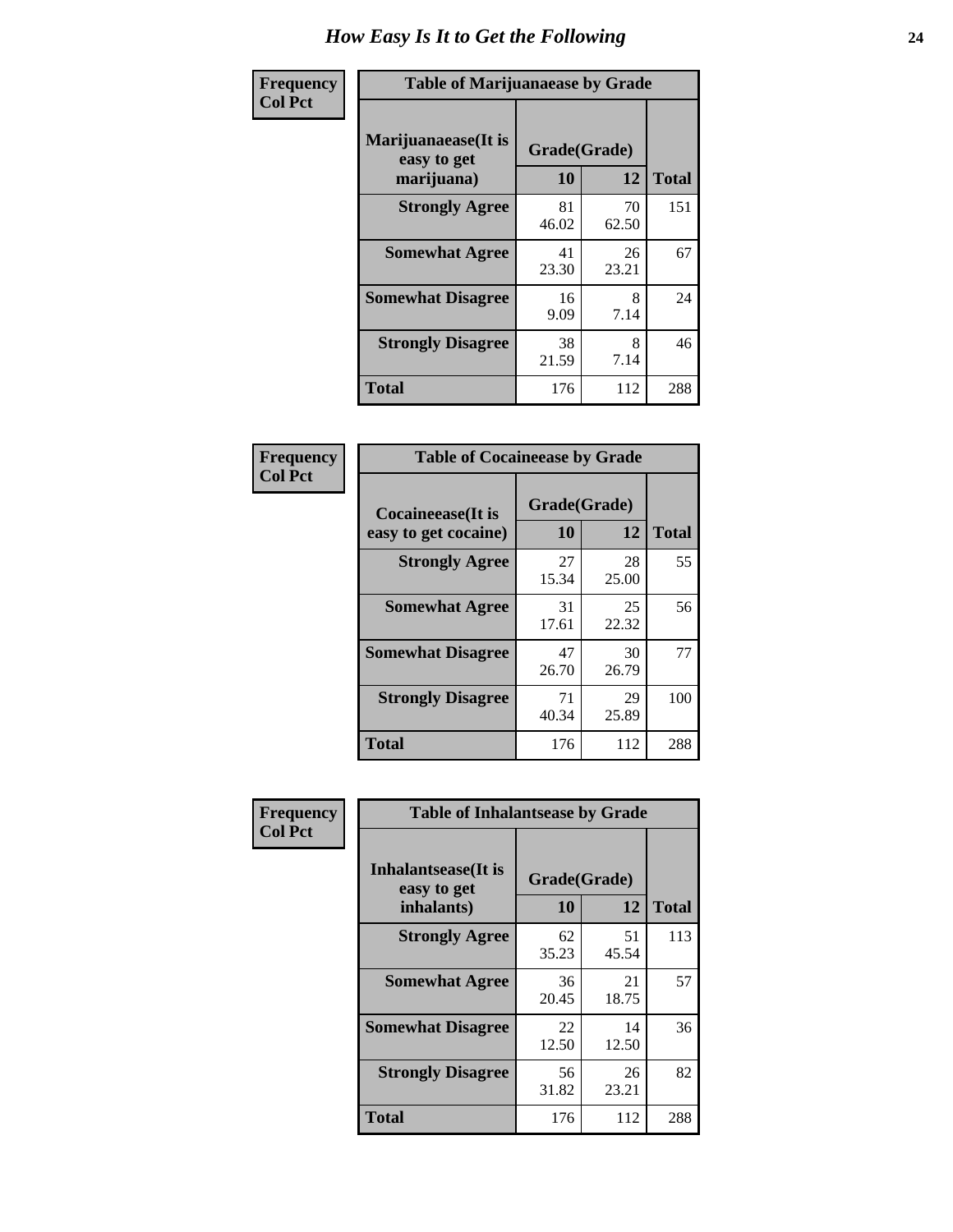| Frequency      | <b>Table of Steroidsease by Grade</b>               |                    |              |     |  |  |  |  |
|----------------|-----------------------------------------------------|--------------------|--------------|-----|--|--|--|--|
| <b>Col Pct</b> | <b>Steroidsease</b> (It is<br>easy to get steroids) | Grade(Grade)<br>10 | <b>Total</b> |     |  |  |  |  |
|                | <b>Strongly Agree</b>                               | 16<br>9.09         | 20<br>17.86  | 36  |  |  |  |  |
|                | <b>Somewhat Agree</b>                               | 28<br>15.91        | 29<br>25.89  | 57  |  |  |  |  |
|                | <b>Somewhat Disagree</b>                            | 56<br>31.82        | 28<br>25.00  | 84  |  |  |  |  |
|                | <b>Strongly Disagree</b>                            | 76<br>43.18        | 35<br>31.25  | 111 |  |  |  |  |
|                | <b>Total</b>                                        | 176                | 112          | 288 |  |  |  |  |

| Frequency      | <b>Table of Ecstasyease by Grade</b>              |                    |             |              |  |  |  |  |  |
|----------------|---------------------------------------------------|--------------------|-------------|--------------|--|--|--|--|--|
| <b>Col Pct</b> | <b>Ecstasyease</b> (It is<br>easy to get ecstasy) | Grade(Grade)<br>10 | 12          | <b>Total</b> |  |  |  |  |  |
|                | <b>Strongly Agree</b>                             | 31<br>17.61        | 28<br>25.00 | 59           |  |  |  |  |  |
|                | <b>Somewhat Agree</b>                             | 29<br>16.48        | 32<br>28.57 | 61           |  |  |  |  |  |
|                | <b>Somewhat Disagree</b>                          | 41<br>23.30        | 24<br>21.43 | 65           |  |  |  |  |  |
|                | <b>Strongly Disagree</b>                          | 75<br>42.61        | 28<br>25.00 | 103          |  |  |  |  |  |
|                | <b>Total</b>                                      | 176                | 112         | 288          |  |  |  |  |  |

| Frequency      | <b>Table of Methease by Grade</b>          |                   |                   |                    |  |  |  |  |  |  |  |
|----------------|--------------------------------------------|-------------------|-------------------|--------------------|--|--|--|--|--|--|--|
| <b>Col Pct</b> | <b>Methease</b> (It is easy<br>to get      | Grade(Grade)      |                   |                    |  |  |  |  |  |  |  |
|                | methamphetamines)<br><b>Strongly Agree</b> | 10<br>22<br>12.50 | 12<br>19<br>16.96 | <b>Total</b><br>41 |  |  |  |  |  |  |  |
|                | <b>Somewhat Agree</b>                      | 27<br>15.34       | 22<br>19.64       | 49                 |  |  |  |  |  |  |  |
|                | <b>Somewhat Disagree</b>                   | 40<br>22.73       | 27<br>24.11       | 67                 |  |  |  |  |  |  |  |
|                | <b>Strongly Disagree</b>                   | 87<br>49.43       | 44<br>39.29       | 131                |  |  |  |  |  |  |  |
|                | Total                                      | 176               | 112               | 288                |  |  |  |  |  |  |  |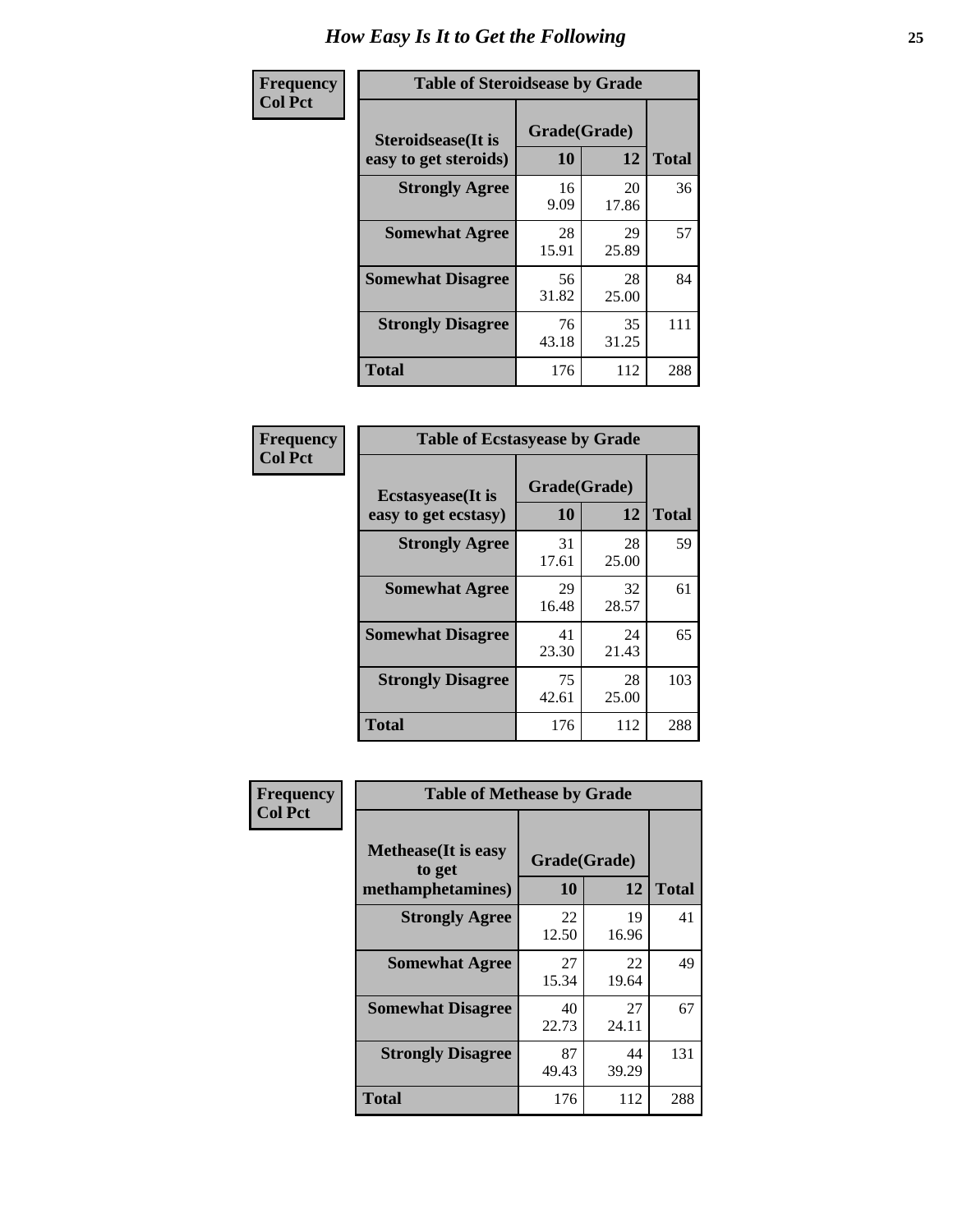| <b>Frequency</b> | <b>Table of Hallucinogensease by Grade</b>               |                    |             |              |  |  |  |  |  |  |
|------------------|----------------------------------------------------------|--------------------|-------------|--------------|--|--|--|--|--|--|
| <b>Col Pct</b>   | Hallucinogensease(It<br>is easy to get<br>hallucinogens) | Grade(Grade)<br>10 | 12          | <b>Total</b> |  |  |  |  |  |  |
|                  | <b>Strongly Agree</b>                                    | 28<br>15.91        | 27<br>24.11 | 55           |  |  |  |  |  |  |
|                  | <b>Somewhat Agree</b>                                    | 36<br>20.45        | 33<br>29.46 | 69           |  |  |  |  |  |  |
|                  | <b>Somewhat Disagree</b>                                 | 39<br>22.16        | 23<br>20.54 | 62           |  |  |  |  |  |  |
|                  | <b>Strongly Disagree</b>                                 | 73<br>41.48        | 29<br>25.89 | 102          |  |  |  |  |  |  |
|                  | <b>Total</b>                                             | 176                | 112         | 288          |  |  |  |  |  |  |

| Frequency<br>  Col Pct |
|------------------------|
|                        |

| <b>Table of Prescriptionease by Grade</b>                                                |             |              |              |  |  |  |  |  |  |
|------------------------------------------------------------------------------------------|-------------|--------------|--------------|--|--|--|--|--|--|
| <b>Prescriptionease</b> (It<br>is easy to get<br>prescription drugs<br>not prescribed to |             | Grade(Grade) |              |  |  |  |  |  |  |
| me)                                                                                      | 10          | 12           | <b>Total</b> |  |  |  |  |  |  |
| <b>Strongly Agree</b>                                                                    | 69<br>39.20 | 51<br>45.54  | 120          |  |  |  |  |  |  |
| <b>Somewhat Agree</b>                                                                    | 38<br>21.59 | 32<br>28.57  | 70           |  |  |  |  |  |  |
| <b>Somewhat Disagree</b>                                                                 | 17<br>9.66  | 13<br>11.61  | 30           |  |  |  |  |  |  |
| <b>Strongly Disagree</b>                                                                 | 52<br>29.55 | 16<br>14.29  | 68           |  |  |  |  |  |  |
| <b>Total</b>                                                                             | 176         | 112          | 288          |  |  |  |  |  |  |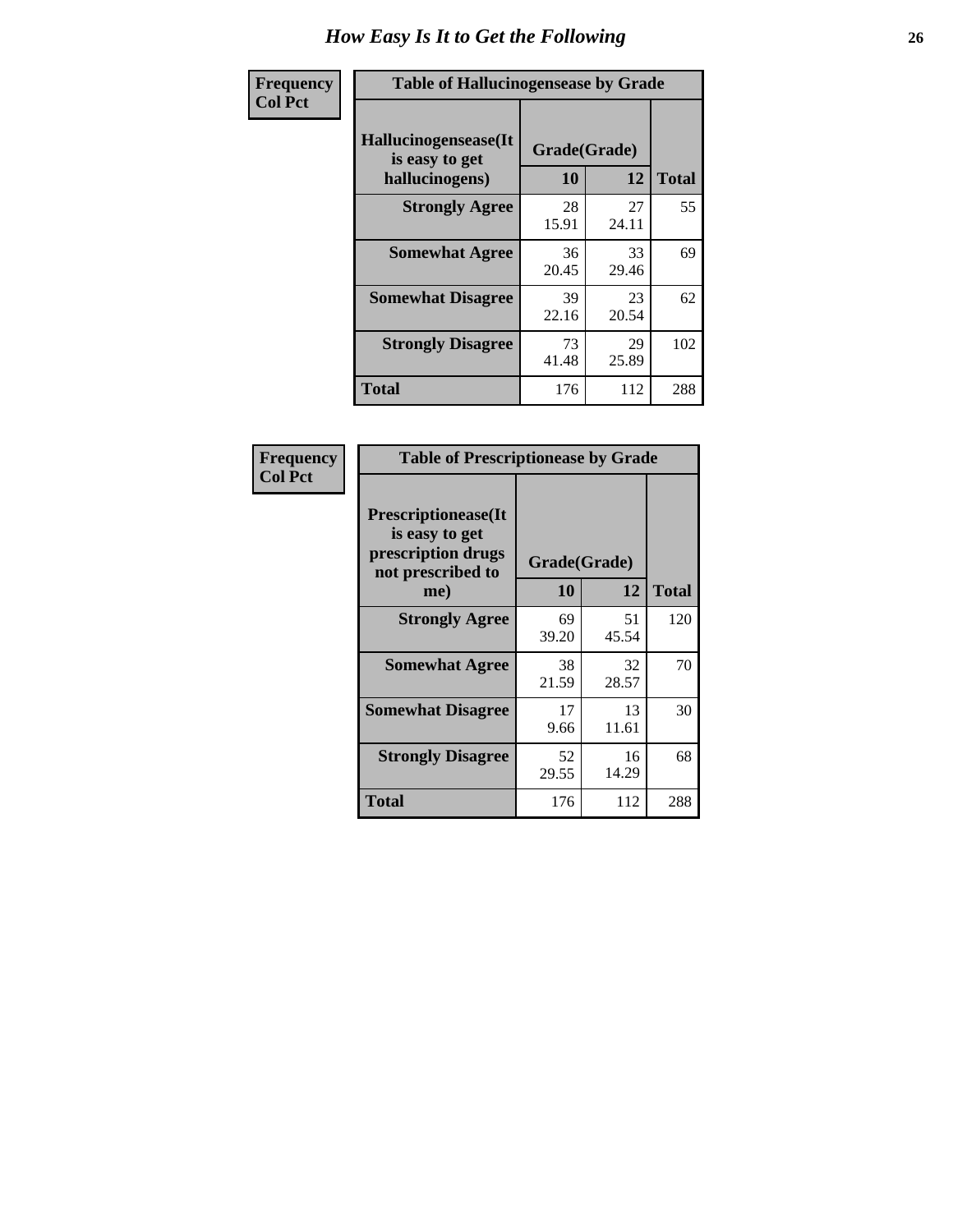### *Age at Onset of Use* **27** *Results for "Age at Onset of Use" questions exclude students who said they did not use that substance*

| Frequency      | <b>Table of Grade by Alcoholinit</b> |                                                  |           |           |           |                           |             |             |             |                  |              |  |
|----------------|--------------------------------------|--------------------------------------------------|-----------|-----------|-----------|---------------------------|-------------|-------------|-------------|------------------|--------------|--|
| <b>Row Pct</b> |                                      | Alcoholinit (I started using alcohol when I was) |           |           |           |                           |             |             |             |                  |              |  |
|                | $Grade(Grade)$   younger             | 8 or                                             | <b>10</b> | 11        | 12        | 13                        | 14          | 15          | <b>16</b>   | 17               | <b>Total</b> |  |
|                | 10                                   | 8<br>10.96                                       | 6<br>8.22 | 5<br>6.85 | 7<br>9.59 | 21<br>28.77               | 15<br>20.55 | 9<br>12.33  | 2.74        | $\theta$<br>0.00 | 73           |  |
|                | 12                                   | 7<br>12.07                                       | 1.72      | 2<br>3.45 | 4<br>6.90 | 8<br>13.79                | 8<br>13.79  | 10<br>17.24 | 10<br>17.24 | 8<br>13.79       | 58           |  |
|                | <b>Total</b>                         | 15                                               | $\tau$    | 7         | 11        | 29                        | 23          | 19          | 12          | 8                | 131          |  |
|                |                                      |                                                  |           |           |           | Frequency Missing $= 157$ |             |             |             |                  |              |  |

| <b>Frequency</b> |  |
|------------------|--|
| <b>Row Pct</b>   |  |

| <b>Table of Grade by Cigarettesinit</b> |                                                       |                  |                      |           |                        |                                |       |            |                        |                      |                       |              |
|-----------------------------------------|-------------------------------------------------------|------------------|----------------------|-----------|------------------------|--------------------------------|-------|------------|------------------------|----------------------|-----------------------|--------------|
|                                         | Cigarettesinit (I started smoking tobacco when I was) |                  |                      |           |                        |                                |       |            |                        |                      |                       |              |
| Grade(Grade)                            | <b>8 or</b><br>younger                                | 9                | 10                   | 11        | 12                     | 13                             | 14    | 15         | 16                     | 17                   | <b>18 or</b><br>older | <b>Total</b> |
| 10                                      | 3<br>11.54                                            | $\Omega$<br>0.00 | 3.85                 | 2<br>7.69 | $\overline{2}$<br>7.69 | 5<br>19.23                     | 19.23 | 8<br>30.77 | $\Omega$<br>0.00       | $\mathbf{0}$<br>0.00 | $\theta$<br>0.00      | 26           |
| 12                                      | $\overline{2}$<br>6.45                                | 2<br>6.45        | $\mathbf{0}$<br>0.00 | 2<br>6.45 | 3<br>9.68              | 3<br>9.68                      | 16.13 | 16.13      | $\mathcal{I}$<br>22.58 | 3.23                 | 3.23                  | 31           |
| <b>Total</b>                            | 5                                                     | $\overline{2}$   |                      | 4         | 5                      | 8                              | 10    | 13         | 7                      |                      |                       | 57           |
|                                         |                                                       |                  |                      |           |                        | <b>Frequency Missing = 231</b> |       |            |                        |                      |                       |              |

| <b>Frequency</b> | <b>Table of Grade by Smokelessinit</b>               |                        |                        |                  |                |                           |                  |                  |                       |                |  |  |  |
|------------------|------------------------------------------------------|------------------------|------------------------|------------------|----------------|---------------------------|------------------|------------------|-----------------------|----------------|--|--|--|
| <b>Row Pct</b>   | Smokelessinit (I started chewing tobacco when I was) |                        |                        |                  |                |                           |                  |                  |                       |                |  |  |  |
|                  | Grade(Grade)                                         | <b>8</b> or<br>younger | 10                     | <b>13</b>        | <b>14</b>      | 15                        | 16               | 17               | <b>18 or</b><br>older | <b>Total</b>   |  |  |  |
|                  | 10                                                   | 25.00                  | $\overline{0}$<br>0.00 | $\theta$<br>0.00 | 50.00          | 25.00                     | $\Omega$<br>0.00 | $\theta$<br>0.00 | 0.00                  | $\overline{4}$ |  |  |  |
|                  | 12                                                   | 14.29                  | 14.29                  | 14.29            | 0.00           | $\Omega$<br>$0.00\,$      | 14.29            | 28.57            | 14.29                 | $\overline{7}$ |  |  |  |
|                  | <b>Total</b>                                         | $\overline{2}$         |                        |                  | $\overline{2}$ |                           |                  | 2                |                       | 11             |  |  |  |
|                  |                                                      |                        |                        |                  |                | Frequency Missing $= 277$ |                  |                  |                       |                |  |  |  |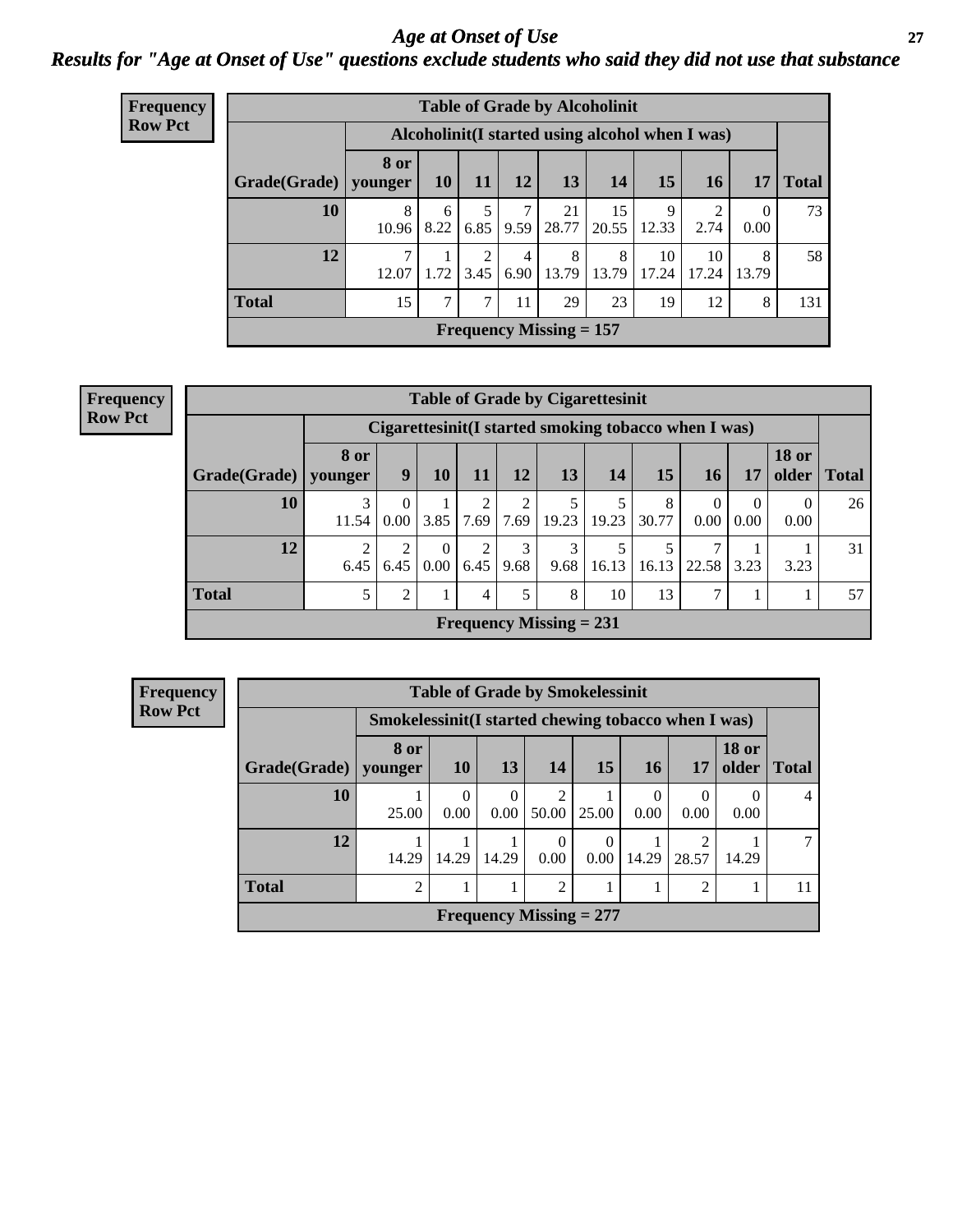#### *Age at Onset of Use* **28**

*Results for "Age at Onset of Use" questions exclude students who said they did not use that substance*

| <b>Frequency</b> | <b>Table of Grade by Marijuanainit</b> |                               |      |                  |                                                      |           |            |             |            |                 |                  |                                |              |
|------------------|----------------------------------------|-------------------------------|------|------------------|------------------------------------------------------|-----------|------------|-------------|------------|-----------------|------------------|--------------------------------|--------------|
| <b>Row Pct</b>   |                                        |                               |      |                  | Marijuanainit (I started using marijuana when I was) |           |            |             |            |                 |                  |                                |              |
|                  | Grade(Grade)                           | <b>8 or</b><br>younger        | 9    | <b>10</b>        | 11                                                   | 12        | 13         | 14          | 15         | 16 <sup>1</sup> | 17               | <b>18 or</b><br>$\Omega$ older | <b>Total</b> |
|                  | 10                                     | 3<br>7.50                     | 2.50 | $\Omega$<br>0.00 | 4<br>10.00                                           | 3<br>7.50 | 7<br>17.50 | 12<br>30.00 | 8<br>20.00 | 2.50            | $\theta$<br>0.00 | 2.50                           | 40           |
|                  | 12                                     | $\Omega$<br>0.00 <sub>1</sub> | 2.38 | 2.38             | 3<br>7.14                                            | 3<br>7.14 | 5<br>11.90 | 12<br>28.57 | 6<br>14.29 | 10<br>23.81     | 2.38             | $\theta$<br>0.00               | 42           |
|                  | <b>Total</b>                           | 3                             | 2    |                  | 7                                                    | 6         | 12         | 24          | 14         | 11              |                  |                                | 82           |
|                  |                                        |                               |      |                  | Frequency Missing $= 206$                            |           |            |             |            |                 |                  |                                |              |

| <b>Frequency</b> | <b>Table of Grade by Cocaineinit</b> |                                                  |           |                  |           |       |                |            |               |  |  |
|------------------|--------------------------------------|--------------------------------------------------|-----------|------------------|-----------|-------|----------------|------------|---------------|--|--|
| <b>Row Pct</b>   |                                      | Cocaineinit (I started using cocaine when I was) |           |                  |           |       |                |            |               |  |  |
|                  | Grade(Grade)   younger               | 8 or                                             | <b>10</b> | <b>11</b>        | 12        | 14    | <b>15</b>      | 17         | <b>Total</b>  |  |  |
|                  | 10                                   | 33.33                                            | 0<br>0.00 | $\Omega$<br>0.00 | 0<br>0.00 | 33.33 | 33.33          | 0.00       | $\mathcal{R}$ |  |  |
|                  | 12                                   | $\Omega$<br>0.00                                 | 14.29     | 14.29            | 14.29     | 0.001 | 14.29          | 3<br>42.86 |               |  |  |
|                  | <b>Total</b>                         |                                                  |           |                  |           |       | $\mathfrak{D}$ | 3          | 10            |  |  |
|                  | Frequency Missing $= 278$            |                                                  |           |                  |           |       |                |            |               |  |  |

| <b>Frequency</b> | <b>Table of Grade by Inhalantsinit</b> |                             |                         |                |           |                |  |  |  |
|------------------|----------------------------------------|-----------------------------|-------------------------|----------------|-----------|----------------|--|--|--|
| <b>Row Pct</b>   |                                        | using inhalants when I was) | Inhalantsinit(I started |                |           |                |  |  |  |
|                  | Grade(Grade)                           | 8 or<br>vounger             | -11                     | 13             | 14        | <b>Total</b>   |  |  |  |
|                  | 10                                     | 50.00                       | 0.00                    | 0.00           | 50.00     | $\mathfrak{D}$ |  |  |  |
|                  | 12                                     | 0.00                        | 33.33                   | っ<br>66.67     | 0<br>0.00 | 3              |  |  |  |
|                  | <b>Total</b>                           |                             |                         | $\mathfrak{D}$ |           | 5              |  |  |  |
|                  |                                        | Frequency Missing $= 283$   |                         |                |           |                |  |  |  |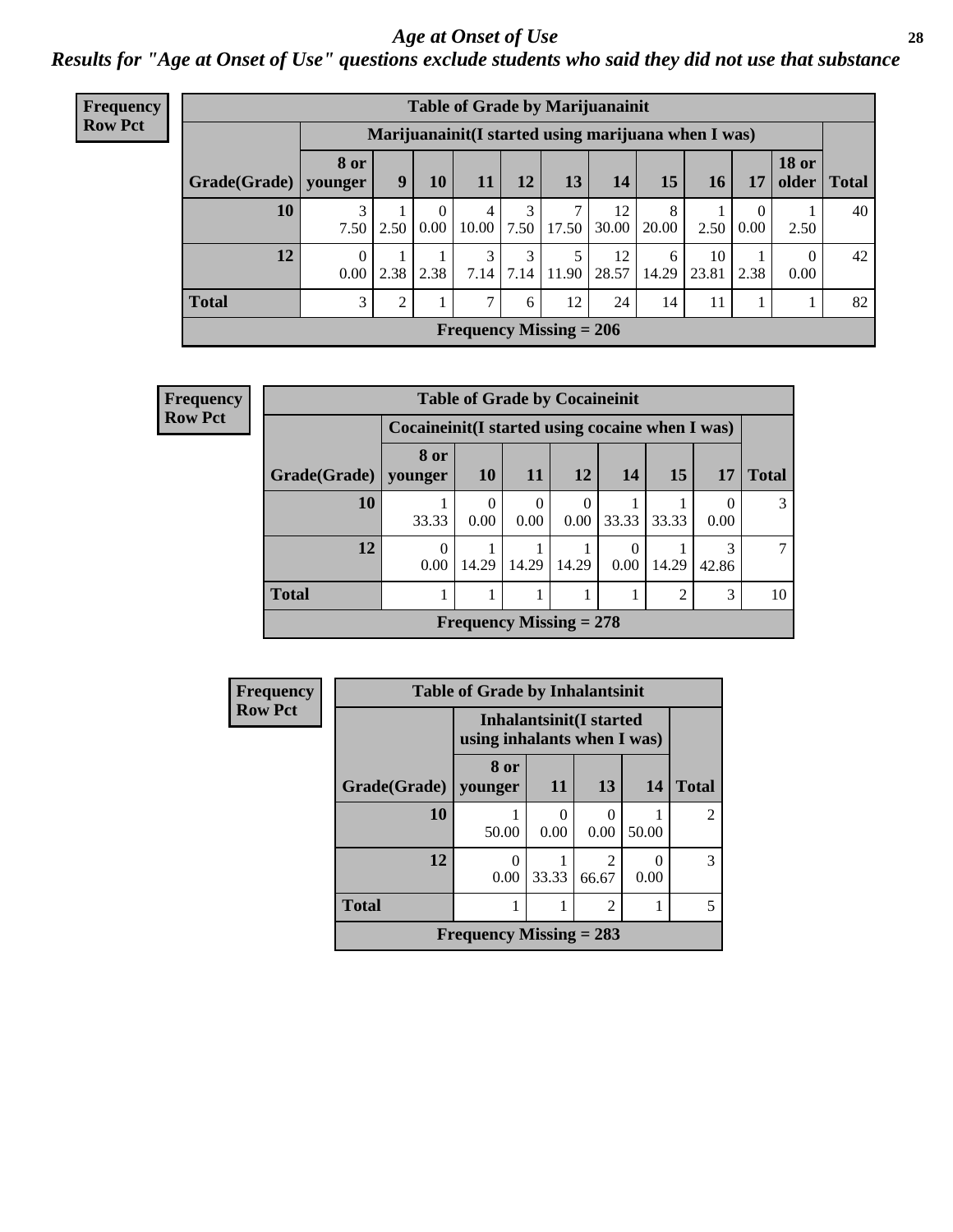#### *Age at Onset of Use* **29**

### *Results for "Age at Onset of Use" questions exclude students who said they did not use that substance*

| Frequency      |              | <b>Table of Grade by Steroidsinit</b> |           |                      |                  |                |
|----------------|--------------|---------------------------------------|-----------|----------------------|------------------|----------------|
| <b>Row Pct</b> |              | <b>Steroidsinit (I started using</b>  |           | steroids when I was) |                  |                |
|                | Grade(Grade) | 8 or<br>younger                       | 11        | 14                   | <b>16</b>        | <b>Total</b>   |
|                | 10           | 50.00                                 | 0<br>0.00 | 50.00                | $\Omega$<br>0.00 | $\mathfrak{D}$ |
|                | 12           | 0.00                                  | 33.33     | 33.33                | 33.33            | 3              |
|                | <b>Total</b> |                                       |           | $\overline{2}$       |                  | 5              |
|                |              | Frequency Missing $= 283$             |           |                      |                  |                |

| Frequency      |                     | <b>Table of Grade by Ecstasyinit</b> |                                                              |            |              |  |  |
|----------------|---------------------|--------------------------------------|--------------------------------------------------------------|------------|--------------|--|--|
| <b>Row Pct</b> |                     |                                      | <b>Ecstasyinit(I started</b><br>using ecstasy when I<br>was) |            |              |  |  |
|                | <b>Grade(Grade)</b> | 8 or<br>vounger                      | <b>15</b>                                                    | <b>16</b>  | <b>Total</b> |  |  |
|                | 10                  | 2<br>66.67                           | 33.33                                                        | 0<br>0.00  | 3            |  |  |
|                | 12                  | 0.00                                 | 3<br>37.50                                                   | 5<br>62.50 | 8            |  |  |
|                | <b>Total</b>        | $\overline{2}$                       | 4                                                            | 5          | 11           |  |  |
|                |                     | Frequency Missing $= 277$            |                                                              |            |              |  |  |

| <b>Frequency</b> | <b>Table of Grade by Methinit</b> |                                                                     |       |           |              |  |  |  |  |
|------------------|-----------------------------------|---------------------------------------------------------------------|-------|-----------|--------------|--|--|--|--|
| <b>Row Pct</b>   |                                   | <b>Methinit</b> (I started using<br>methamphetamines<br>when I was) |       |           |              |  |  |  |  |
|                  | <b>Grade</b> (Grade)              | 8 or<br>younger                                                     | 12    | <b>16</b> | <b>Total</b> |  |  |  |  |
|                  | 10                                | 100.00                                                              | 0.00  | 0.00      |              |  |  |  |  |
|                  | 12                                | 0.00                                                                | 50.00 | 50.00     | 2            |  |  |  |  |
|                  | <b>Total</b>                      |                                                                     |       |           | 3            |  |  |  |  |
|                  |                                   | Frequency Missing $= 285$                                           |       |           |              |  |  |  |  |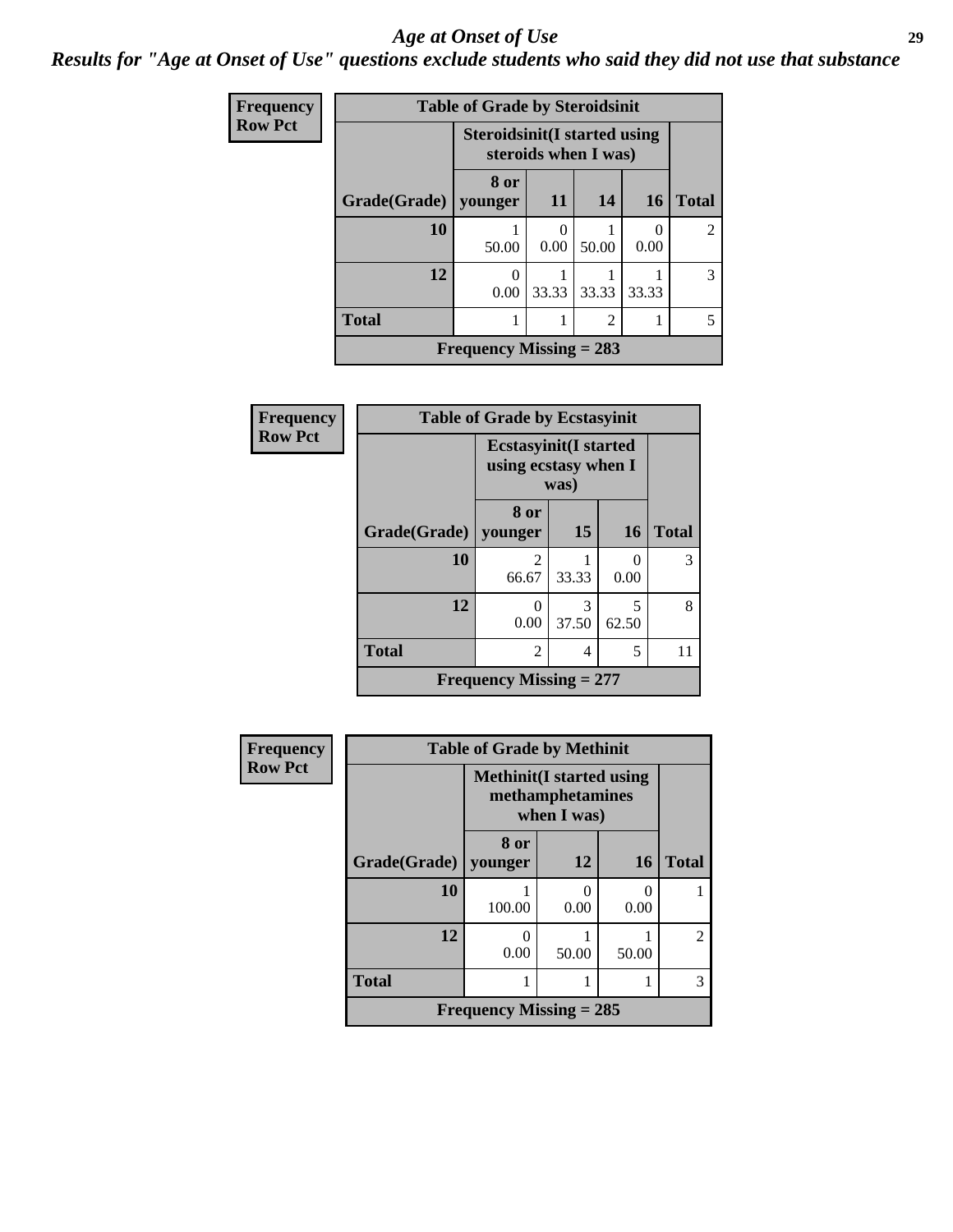#### Age at Onset of Use **30**

### *Results for "Age at Onset of Use" questions exclude students who said they did not use that substance*

| <b>Frequency</b> |              |                                                  |                  | <b>Table of Grade by Hallucinogensinit</b> |             |                  |             |                  |            |              |
|------------------|--------------|--------------------------------------------------|------------------|--------------------------------------------|-------------|------------------|-------------|------------------|------------|--------------|
| <b>Row Pct</b>   |              | Hallucinogensinit (I started using hallucinogens |                  |                                            | when I was) |                  |             |                  |            |              |
|                  | Grade(Grade) | <b>8 or</b><br>younger                           | 9                | 12                                         | 13          | 14               | 15          | <b>16</b>        | 17         | <b>Total</b> |
|                  | 10           | 10.00                                            | $\Omega$<br>0.00 | 10.00                                      | 10.00       | $\Omega$<br>0.00 | 70.00       | $\Omega$<br>0.00 | 0<br>0.00  | 10           |
|                  | 12           | 0<br>0.00                                        | 9.09             | $\Omega$<br>0.00                           | 9.09        | 9.09             | 2<br>18.18  | 3<br>27.27       | 3<br>27.27 | 11           |
|                  | <b>Total</b> |                                                  | 1                |                                            | 2           |                  | $\mathbf Q$ | 3                | 3          | 21           |
|                  |              |                                                  |                  | Frequency Missing $= 267$                  |             |                  |             |                  |            |              |

| <b>Frequency</b> |              |                                                            |                  |                  |            |                           | <b>Table of Grade by Prescriptioninit</b> |            |                  |                       |              |
|------------------|--------------|------------------------------------------------------------|------------------|------------------|------------|---------------------------|-------------------------------------------|------------|------------------|-----------------------|--------------|
| <b>Row Pct</b>   |              | Prescription in it (I started using prescription drugs not |                  |                  |            |                           | prescribed to me when I was)              |            |                  |                       |              |
|                  | Grade(Grade) | <b>8 or</b><br>younger                                     | <b>11</b>        | 12               | 13         | 14                        | 15                                        | 16         | <b>17</b>        | <b>18 or</b><br>older | <b>Total</b> |
|                  | 10           | ∍<br>9.52                                                  | 4.76             | 4.76             | າ<br>9.52  | 7<br>33.33                | 6<br>28.57                                | 2<br>9.52  | $\Omega$<br>0.00 | $\Omega$<br>0.00      | 21           |
|                  | 12           | 0<br>0.00                                                  | $\theta$<br>0.00 | $\Omega$<br>0.00 | 3<br>25.00 | 4<br>33.33                | 8.33                                      | ∍<br>16.67 | 8.33             | 8.33                  | 12           |
|                  | <b>Total</b> | 2                                                          |                  |                  | 5          | 11                        | ⇁                                         | 4          |                  |                       | 33           |
|                  |              |                                                            |                  |                  |            | Frequency Missing $= 255$ |                                           |            |                  |                       |              |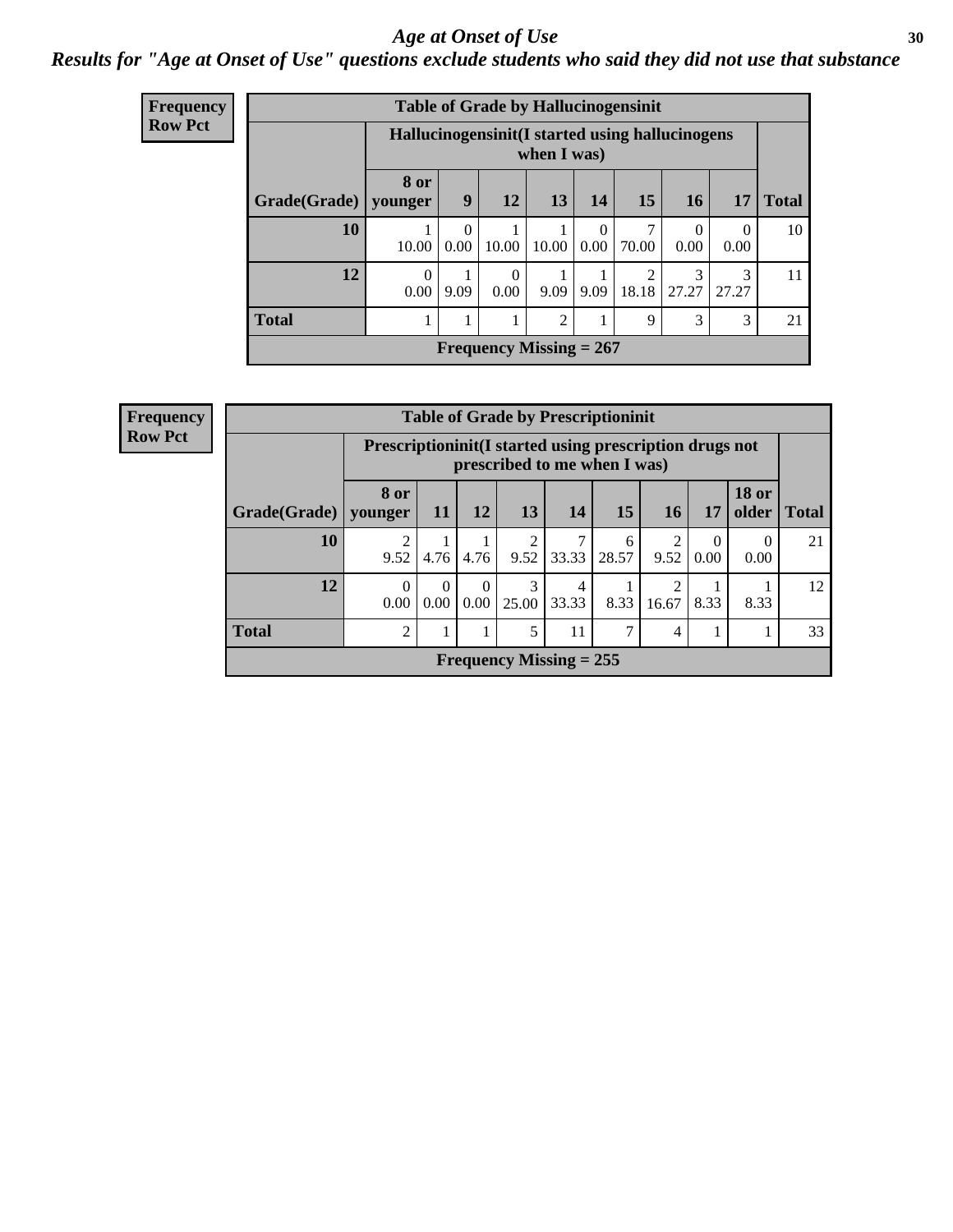| Frequency      |                                               | <b>Table of Alcoholharm by Grade</b> |             |              |  |  |  |  |  |
|----------------|-----------------------------------------------|--------------------------------------|-------------|--------------|--|--|--|--|--|
| <b>Col Pct</b> | Alcoholharm(I<br>think alcohol is<br>harmful) | Grade(Grade)<br>10                   | 12          | <b>Total</b> |  |  |  |  |  |
|                | <b>Strongly Agree</b>                         | 74<br>42.05                          | 51<br>45.54 | 125          |  |  |  |  |  |
|                | <b>Somewhat Agree</b>                         | 56<br>31.82                          | 35<br>31.25 | 91           |  |  |  |  |  |
|                | <b>Somewhat Disagree</b>                      | 27<br>15.34                          | 18<br>16.07 | 45           |  |  |  |  |  |
|                | <b>Strongly Disagree</b>                      | 19<br>10.80                          | 8<br>7.14   | 27           |  |  |  |  |  |
|                | <b>Total</b>                                  | 176                                  | 112         | 288          |  |  |  |  |  |

| <b>Table of Cigarettesharm by Grade</b>                  |                    |             |              |
|----------------------------------------------------------|--------------------|-------------|--------------|
| Cigarettesharm(I<br>think smoking<br>tobacco is harmful) | Grade(Grade)<br>10 | 12          | <b>Total</b> |
| <b>Strongly Agree</b>                                    | 147<br>83.52       | 92<br>82.14 | 239          |
| <b>Somewhat Agree</b>                                    | 11<br>6.25         | 11<br>9.82  | 22           |
| <b>Somewhat Disagree</b>                                 | 6<br>3.41          | 4<br>3.57   | 10           |
| <b>Strongly Disagree</b>                                 | 12<br>6.82         | 5<br>4.46   | 17           |
| <b>Total</b>                                             | 176                | 112         | 288          |

| Frequency      | <b>Table of Smokelessharm by Grade</b>                  |                           |             |              |
|----------------|---------------------------------------------------------|---------------------------|-------------|--------------|
| <b>Col Pct</b> | Smokelessharm(I<br>think chewing<br>tobacco is harmful) | Grade(Grade)<br><b>10</b> | 12          | <b>Total</b> |
|                | <b>Strongly Agree</b>                                   | 144<br>81.82              | 96<br>85.71 | 240          |
|                | <b>Somewhat Agree</b>                                   | 14<br>7.95                | 10<br>8.93  | 24           |
|                | <b>Somewhat Disagree</b>                                | 3.98                      | 0.89        | 8            |
|                | <b>Strongly Disagree</b>                                | 11<br>6.25                | 5<br>4.46   | 16           |
|                | <b>Total</b>                                            | 176                       | 112         | 288          |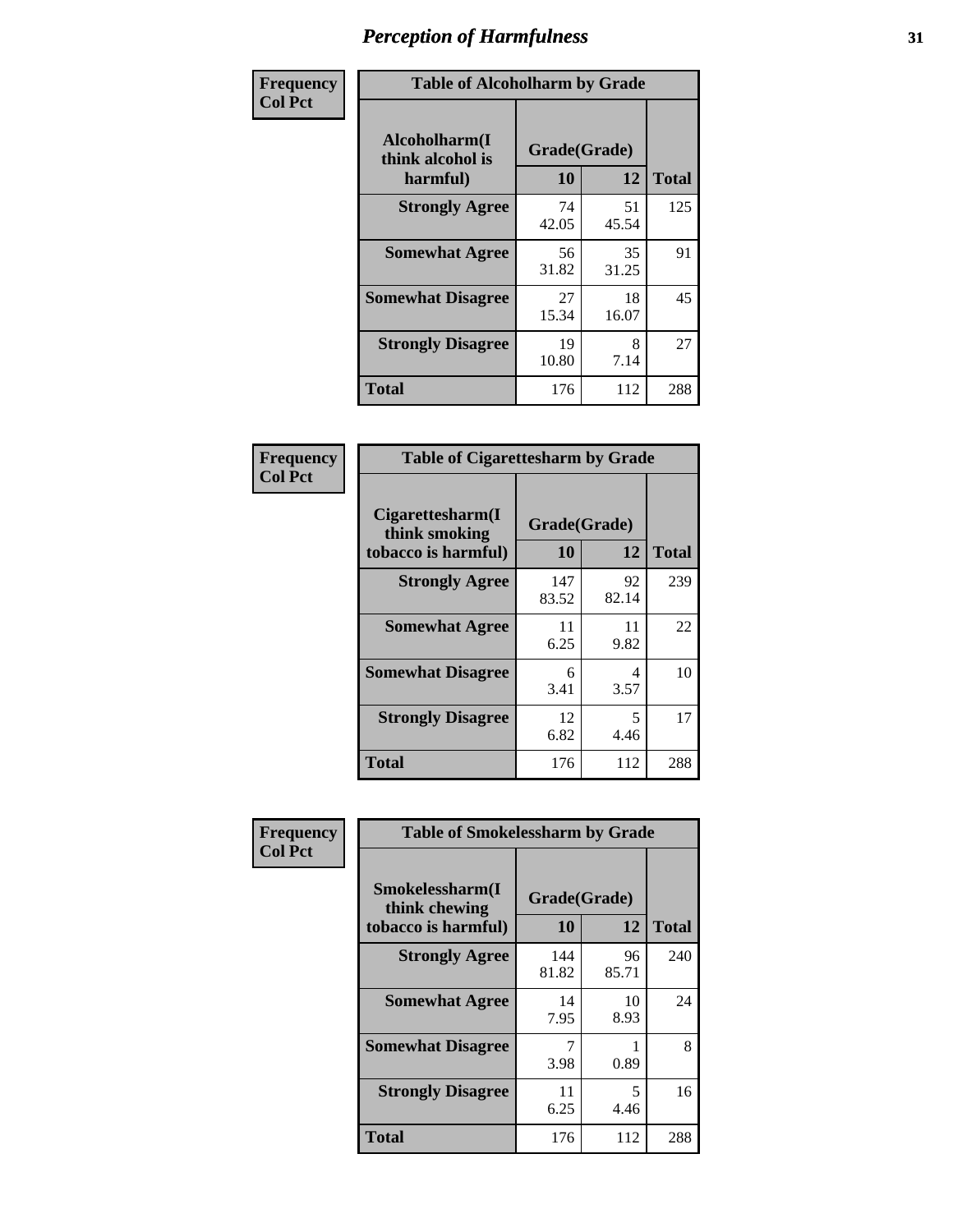| Frequency      | <b>Table of Marijuanaharm by Grade</b>            |                    |             |              |
|----------------|---------------------------------------------------|--------------------|-------------|--------------|
| <b>Col Pct</b> | Marijuanaharm(I<br>think marijuana is<br>harmful) | Grade(Grade)<br>10 | 12          | <b>Total</b> |
|                | <b>Strongly Agree</b>                             | 97<br>55.11        | 57<br>50.89 | 154          |
|                | <b>Somewhat Agree</b>                             | 23<br>13.07        | 15<br>13.39 | 38           |
|                | <b>Somewhat Disagree</b>                          | 20<br>11.36        | 13<br>11.61 | 33           |
|                | <b>Strongly Disagree</b>                          | 36<br>20.45        | 27<br>24.11 | 63           |
|                | <b>Total</b>                                      | 176                | 112         | 288          |

| <b>Table of Cocaineharm by Grade</b>          |                    |             |              |  |  |
|-----------------------------------------------|--------------------|-------------|--------------|--|--|
| Cocaineharm(I<br>think cocaine is<br>harmful) | Grade(Grade)<br>10 | 12          | <b>Total</b> |  |  |
| <b>Strongly Agree</b>                         | 150<br>85.23       | 96<br>85.71 | 246          |  |  |
| <b>Somewhat Agree</b>                         | 8<br>4.55          | 6<br>5.36   | 14           |  |  |
| <b>Somewhat Disagree</b>                      | 3<br>1.70          | 3<br>2.68   | 6            |  |  |
| <b>Strongly Disagree</b>                      | 15<br>8.52         | 7<br>6.25   | 22           |  |  |
| <b>Total</b>                                  | 176                | 112         | 288          |  |  |

| Frequency      | <b>Table of Inhalantsharm by Grade</b>             |                           |             |              |  |
|----------------|----------------------------------------------------|---------------------------|-------------|--------------|--|
| <b>Col Pct</b> | Inhalantsharm(I<br>think inhalants are<br>harmful) | Grade(Grade)<br><b>10</b> | 12          | <b>Total</b> |  |
|                | <b>Strongly Agree</b>                              | 142<br>80.68              | 98<br>87.50 | 240          |  |
|                | <b>Somewhat Agree</b>                              | 16<br>9.09                | 6<br>5.36   | 22           |  |
|                | <b>Somewhat Disagree</b>                           | 4<br>2.27                 | 3<br>2.68   | 7            |  |
|                | <b>Strongly Disagree</b>                           | 14<br>7.95                | 5<br>4.46   | 19           |  |
|                | Total                                              | 176                       | 112         | 288          |  |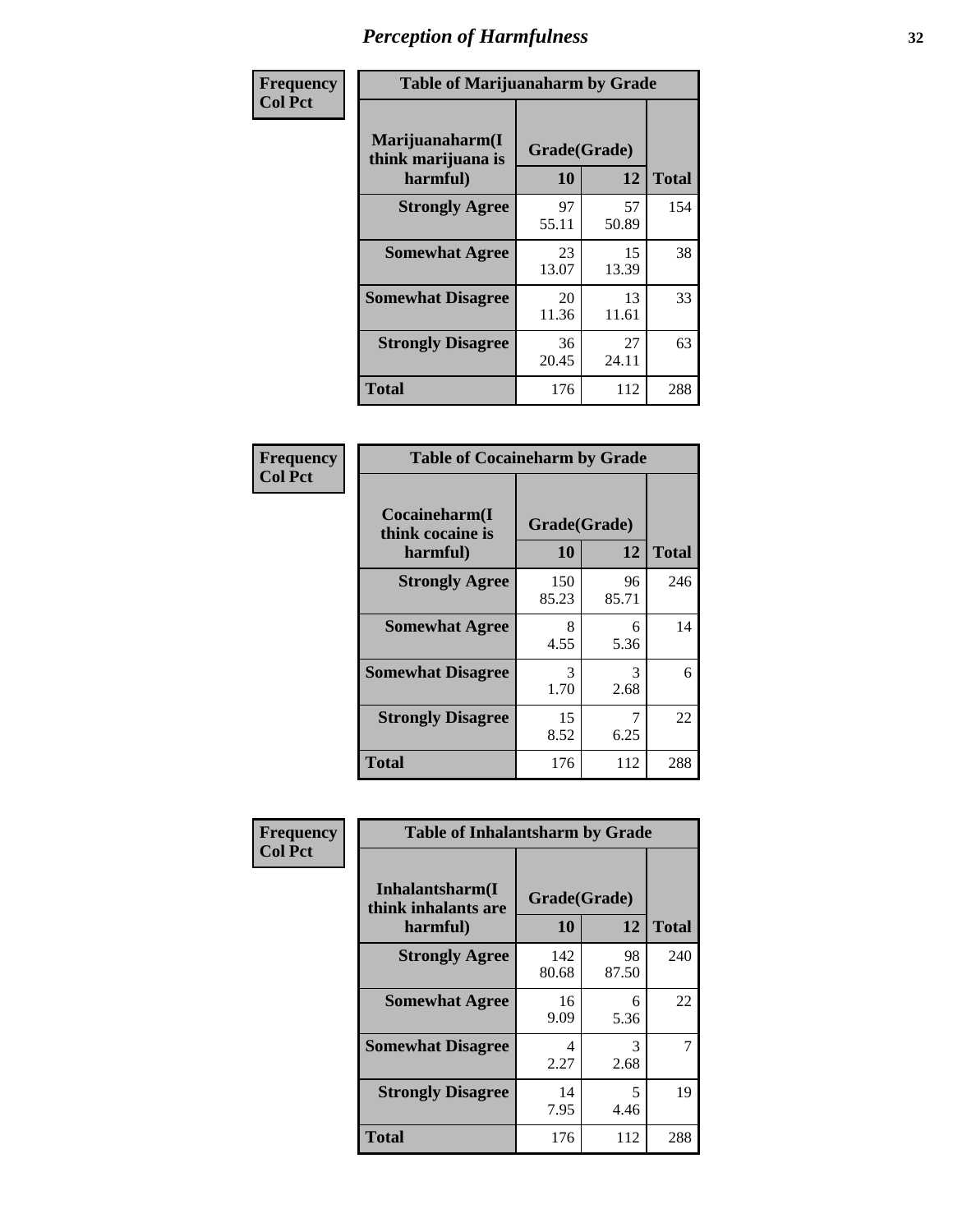| Frequency      | <b>Table of Steroidsharm by Grade</b>            |                                     |                        |              |
|----------------|--------------------------------------------------|-------------------------------------|------------------------|--------------|
| <b>Col Pct</b> | Steroidsharm(I<br>think steroids are<br>harmful) | Grade(Grade)<br>10                  | 12                     | <b>Total</b> |
|                | <b>Strongly Agree</b>                            | 139<br>78.98                        | 97<br>86.61            | 236          |
|                | <b>Somewhat Agree</b>                            | 18<br>10.23                         | 9<br>8.04              | 27           |
|                | <b>Somewhat Disagree</b>                         | $\mathcal{D}_{\mathcal{L}}$<br>1.14 | $\mathfrak{D}$<br>1.79 | 4            |
|                | <b>Strongly Disagree</b>                         | 17<br>9.66                          | 4<br>3.57              | 21           |
|                | <b>Total</b>                                     | 176                                 | 112                    | 288          |

| <b>Table of Ecstasyharm by Grade</b>          |                    |              |     |  |  |
|-----------------------------------------------|--------------------|--------------|-----|--|--|
| Ecstasyharm(I<br>think ecstasy is<br>harmful) | Grade(Grade)<br>10 | <b>Total</b> |     |  |  |
| <b>Strongly Agree</b>                         | 135<br>76.70       | 90<br>80.36  | 225 |  |  |
| <b>Somewhat Agree</b>                         | 15<br>8.52         | 12<br>10.71  | 27  |  |  |
| <b>Somewhat Disagree</b>                      | 10<br>5.68         | 4<br>3.57    | 14  |  |  |
| <b>Strongly Disagree</b>                      | 16<br>9.09         | 6<br>5.36    | 22  |  |  |
| Total                                         | 176                | 112          | 288 |  |  |

| Frequency      | <b>Table of Methharm by Grade</b>                            |                    |                           |              |  |
|----------------|--------------------------------------------------------------|--------------------|---------------------------|--------------|--|
| <b>Col Pct</b> | <b>Methharm</b> (I think<br>methamphetamines<br>are harmful) | Grade(Grade)<br>10 | 12                        | <b>Total</b> |  |
|                | <b>Strongly Agree</b>                                        | 149<br>84.66       | 99<br>88.39               | 248          |  |
|                | <b>Somewhat Agree</b>                                        | 8<br>4.55          | 6<br>5.36                 | 14           |  |
|                | <b>Somewhat Disagree</b>                                     | 4<br>2.27          | $\mathbf{\Omega}$<br>0.00 | 4            |  |
|                | <b>Strongly Disagree</b>                                     | 15<br>8.52         | 6.25                      | 22           |  |
|                | <b>Total</b>                                                 | 176                | 112                       | 288          |  |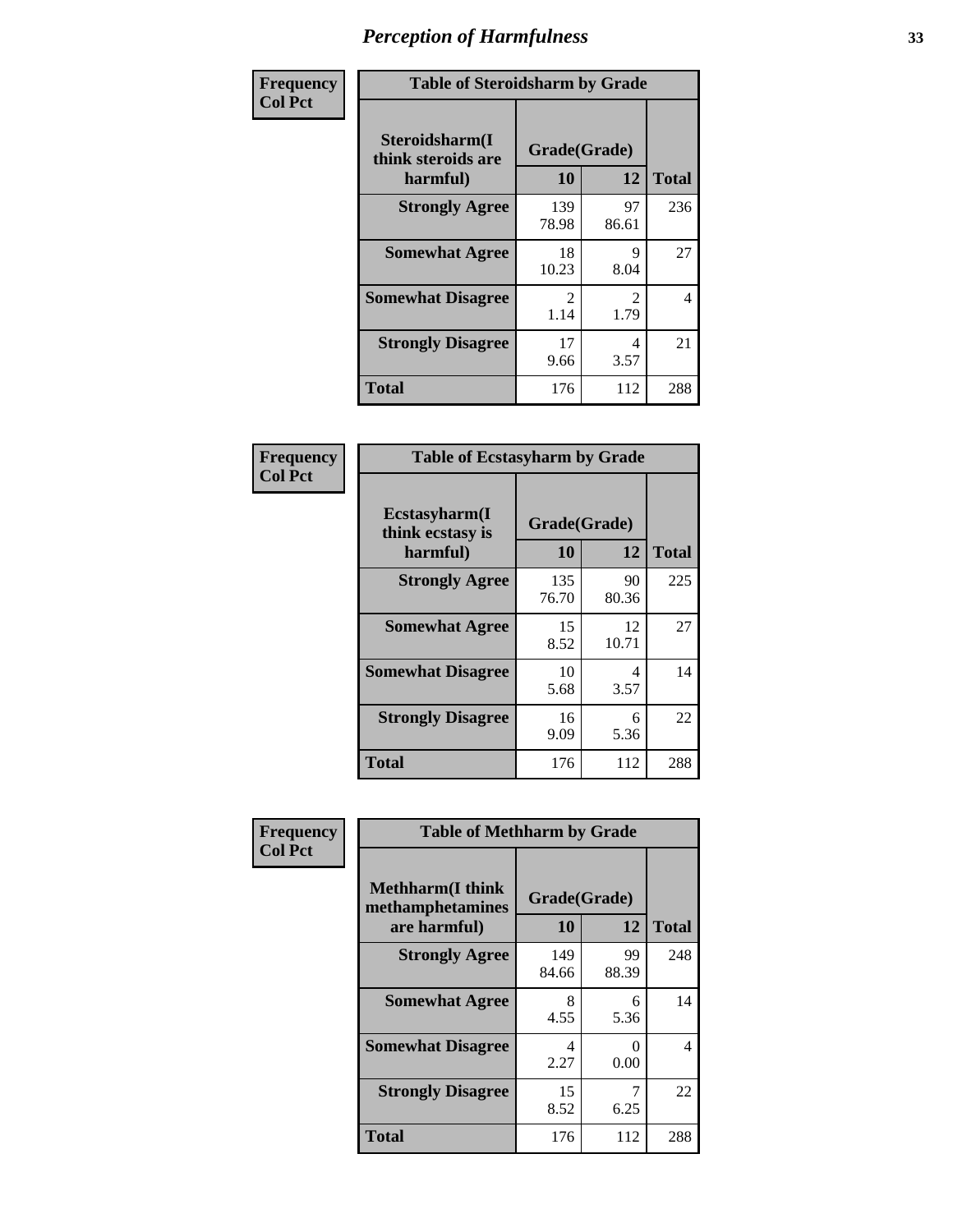| Frequency      | <b>Table of Hallucinogensharm by Grade</b>                 |                    |                                  |              |
|----------------|------------------------------------------------------------|--------------------|----------------------------------|--------------|
| <b>Col Pct</b> | Hallucinogensharm(I<br>think hallucinogens<br>are harmful) | Grade(Grade)<br>10 | 12                               | <b>Total</b> |
|                | <b>Strongly Agree</b>                                      | 133<br>75.57       | 91<br>81.25                      | 224          |
|                | <b>Somewhat Agree</b>                                      | 11<br>6.25         | 9<br>8.04                        | 20           |
|                | <b>Somewhat Disagree</b>                                   | 14<br>7.95         | $\overline{\phantom{0}}$<br>4.46 | 19           |
|                | <b>Strongly Disagree</b>                                   | 18<br>10.23        | 7<br>6.25                        | 25           |
|                | <b>Total</b>                                               | 176                | 112                              | 288          |

| <b>Table of Prescriptionharm by Grade</b>                                         |                    |             |              |  |  |
|-----------------------------------------------------------------------------------|--------------------|-------------|--------------|--|--|
| <b>Prescriptionharm</b> (I<br>think prescription<br>drugs not<br>prescribed to me | Grade(Grade)<br>10 | 12          | <b>Total</b> |  |  |
| are harmful)                                                                      |                    |             |              |  |  |
| <b>Strongly Agree</b>                                                             | 121<br>68.75       | 83<br>74.11 | 204          |  |  |
| <b>Somewhat Agree</b>                                                             | 24<br>13.64        | 15<br>13.39 | 39           |  |  |
| <b>Somewhat Disagree</b>                                                          | 11<br>6.25         | 6.25        | 18           |  |  |
| <b>Strongly Disagree</b>                                                          | 20<br>11.36        | 7<br>6.25   | 27           |  |  |
| <b>Total</b>                                                                      | 176                | 112         | 288          |  |  |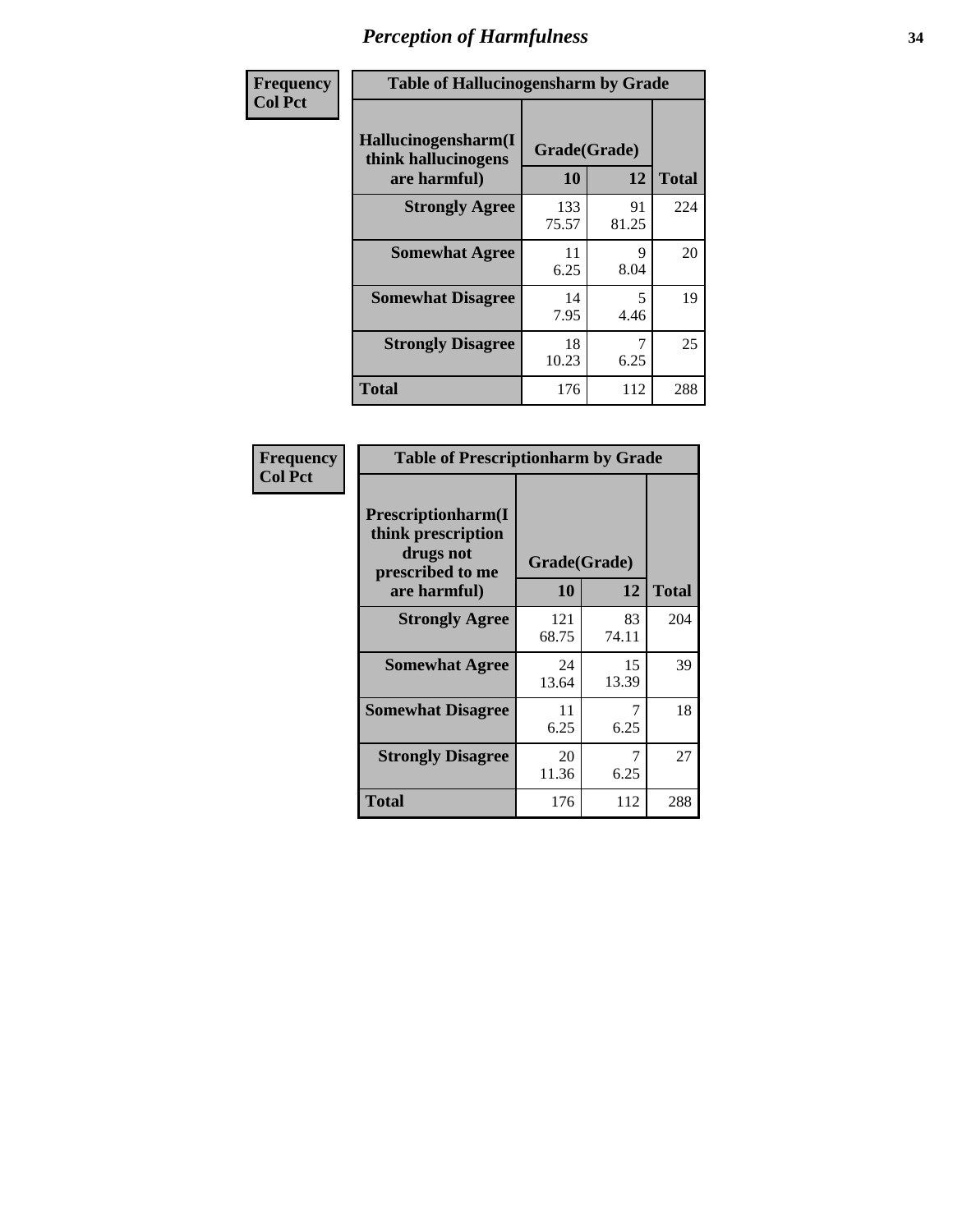# *Disapproval by Adults* **35**

| Frequency      | <b>Table of Alcoholadult by Grade</b>                                 |                    |             |              |
|----------------|-----------------------------------------------------------------------|--------------------|-------------|--------------|
| <b>Col Pct</b> | <b>Alcoholadult</b> (Adults<br>would disapprove if<br>I used alcohol) | Grade(Grade)<br>10 | 12          | <b>Total</b> |
|                | <b>Strongly Agree</b>                                                 | 98<br>55.68        | 58<br>51.79 | 156          |
|                | <b>Somewhat Agree</b>                                                 | 42<br>23.86        | 29<br>25.89 | 71           |
|                | <b>Somewhat Disagree</b>                                              | 27<br>15.34        | 19<br>16.96 | 46           |
|                | <b>Strongly Disagree</b>                                              | 9<br>5.11          | 6<br>5.36   | 15           |
|                | <b>Total</b>                                                          | 176                | 112         | 288          |

| <b>Table of Tobaccoadult by Grade</b>                         |                    |                                  |              |  |  |
|---------------------------------------------------------------|--------------------|----------------------------------|--------------|--|--|
| Tobaccoadult(Adults<br>would disapprove if<br>I used tobacco) | Grade(Grade)<br>10 | 12                               | <b>Total</b> |  |  |
| <b>Strongly Agree</b>                                         | 136<br>77.27       | 77<br>68.75                      | 213          |  |  |
| <b>Somewhat Agree</b>                                         | 16<br>9.09         | 20<br>17.86                      | 36           |  |  |
| <b>Somewhat Disagree</b>                                      | 13<br>7.39         | 10<br>8.93                       | 23           |  |  |
| <b>Strongly Disagree</b>                                      | 11<br>6.25         | $\overline{\mathcal{L}}$<br>4.46 | 16           |  |  |
| Total                                                         | 176                | 112                              | 288          |  |  |

| Frequency<br><b>Col Pct</b> | <b>Table of Marijuanaadult by Grade</b>                           |                    |             |              |  |
|-----------------------------|-------------------------------------------------------------------|--------------------|-------------|--------------|--|
|                             | Marijuanaadult(Adults<br>would disapprove if I<br>used marijuana) | Grade(Grade)<br>10 | 12          | <b>Total</b> |  |
|                             | <b>Strongly Agree</b>                                             | 135<br>76.70       | 79<br>70.54 | 214          |  |
|                             | <b>Somewhat Agree</b>                                             | 19<br>10.80        | 14<br>12.50 | 33           |  |
|                             | <b>Somewhat Disagree</b>                                          | 8<br>4.55          | 9<br>8.04   | 17           |  |
|                             | <b>Strongly Disagree</b>                                          | 14<br>7.95         | 10<br>8.93  | 24           |  |
|                             | <b>Total</b>                                                      | 176                | 112         | 288          |  |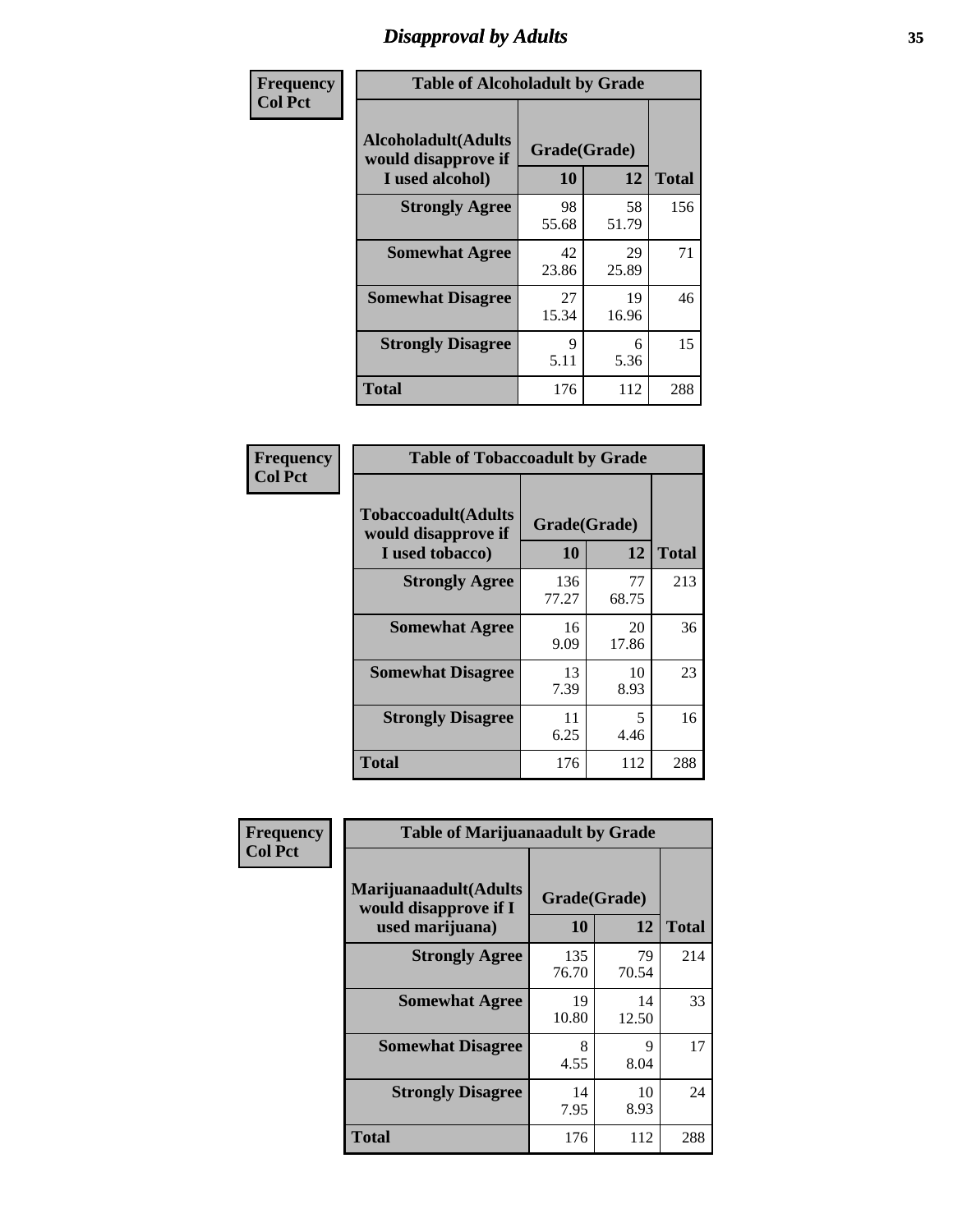### *Disapproval by Adults* **36**

| <b>Frequency</b> | <b>Table of Otherdrugadult by Grade</b>                                     |                                     |                        |                |
|------------------|-----------------------------------------------------------------------------|-------------------------------------|------------------------|----------------|
| <b>Col Pct</b>   | <b>Otherdrugadult</b> (Adults<br>would disapprove if I<br>used other drugs) | Grade(Grade)<br>10                  | 12                     | <b>Total</b>   |
|                  | <b>Strongly Agree</b>                                                       | 156<br>88.64                        | 96<br>85.71            | 252            |
|                  | <b>Somewhat Agree</b>                                                       | 3.98                                | 6.25                   | 14             |
|                  | <b>Somewhat Disagree</b>                                                    | $\mathcal{D}_{\mathcal{L}}$<br>1.14 | $\mathfrak{D}$<br>1.79 | $\overline{4}$ |
|                  | <b>Strongly Disagree</b>                                                    | 11<br>6.25                          | 6.25                   | 18             |
|                  | <b>Total</b>                                                                | 176                                 | 112                    | 288            |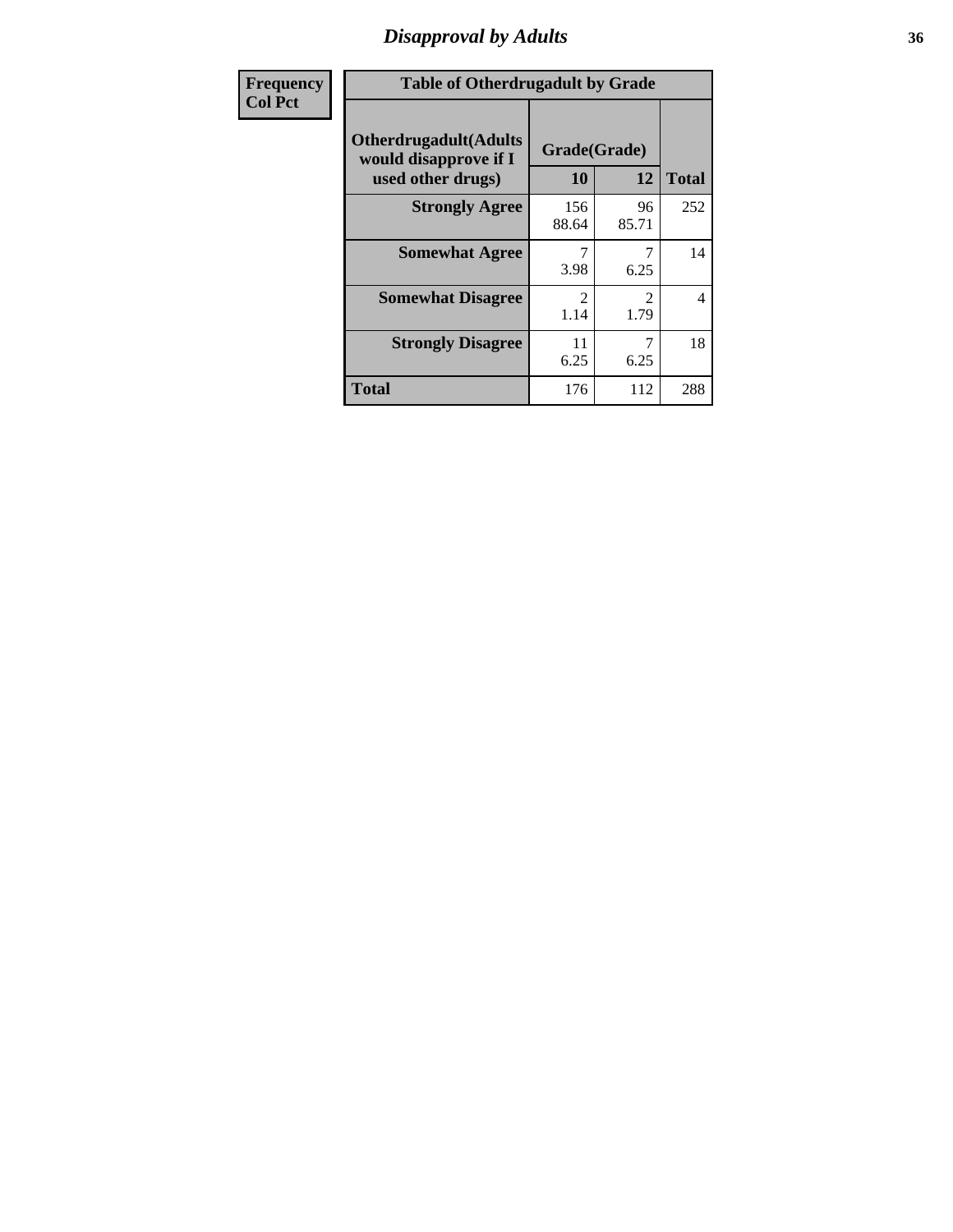# *Disapproval by Peers* **37**

| Frequency      | <b>Table of Alcoholpeer by Grade</b>                    |              |             |              |  |
|----------------|---------------------------------------------------------|--------------|-------------|--------------|--|
| <b>Col Pct</b> | Alcoholpeer(My<br>friends would<br>disapprove if I used | Grade(Grade) |             |              |  |
|                | alcohol)                                                | 10           | 12          | <b>Total</b> |  |
|                | <b>Strongly Agree</b>                                   | 35<br>19.89  | 13<br>11.61 | 48           |  |
|                | <b>Somewhat Agree</b>                                   | 30<br>17.05  | 23<br>20.54 | 53           |  |
|                | <b>Somewhat Disagree</b>                                | 48<br>27.27  | 27<br>24.11 | 75           |  |
|                | <b>Strongly Disagree</b>                                | 63<br>35.80  | 49<br>43.75 | 112          |  |
|                | Total                                                   | 176          | 112         | 288          |  |

| Frequency      | <b>Table of Tobaccopeer by Grade</b>                                |                    |             |              |
|----------------|---------------------------------------------------------------------|--------------------|-------------|--------------|
| <b>Col Pct</b> | Tobaccopeer(My<br>friends would<br>disapprove if I used<br>tobacco) | Grade(Grade)<br>10 | 12          | <b>Total</b> |
|                | <b>Strongly Agree</b>                                               | 76<br>43.18        | 45<br>40.18 | 121          |
|                | <b>Somewhat Agree</b>                                               | 25<br>14.20        | 14<br>12.50 | 39           |
|                | <b>Somewhat Disagree</b>                                            | 41<br>23.30        | 26<br>23.21 | 67           |
|                | <b>Strongly Disagree</b>                                            | 34<br>19.32        | 27<br>24.11 | 61           |
|                | Total                                                               | 176                | 112         | 288          |

| Frequency<br><b>Col Pct</b> | <b>Table of Marijuanapeer by Grade</b>                    |              |             |              |
|-----------------------------|-----------------------------------------------------------|--------------|-------------|--------------|
|                             | Marijuanapeer(My<br>friends would<br>disapprove if I used | Grade(Grade) |             |              |
|                             | marijuana)                                                | <b>10</b>    | 12          | <b>Total</b> |
|                             | <b>Strongly Agree</b>                                     | 55<br>31.25  | 35<br>31.25 | 90           |
|                             | <b>Somewhat Agree</b>                                     | 22<br>12.50  | 11<br>9.82  | 33           |
|                             | <b>Somewhat Disagree</b>                                  | 41<br>23.30  | 22<br>19.64 | 63           |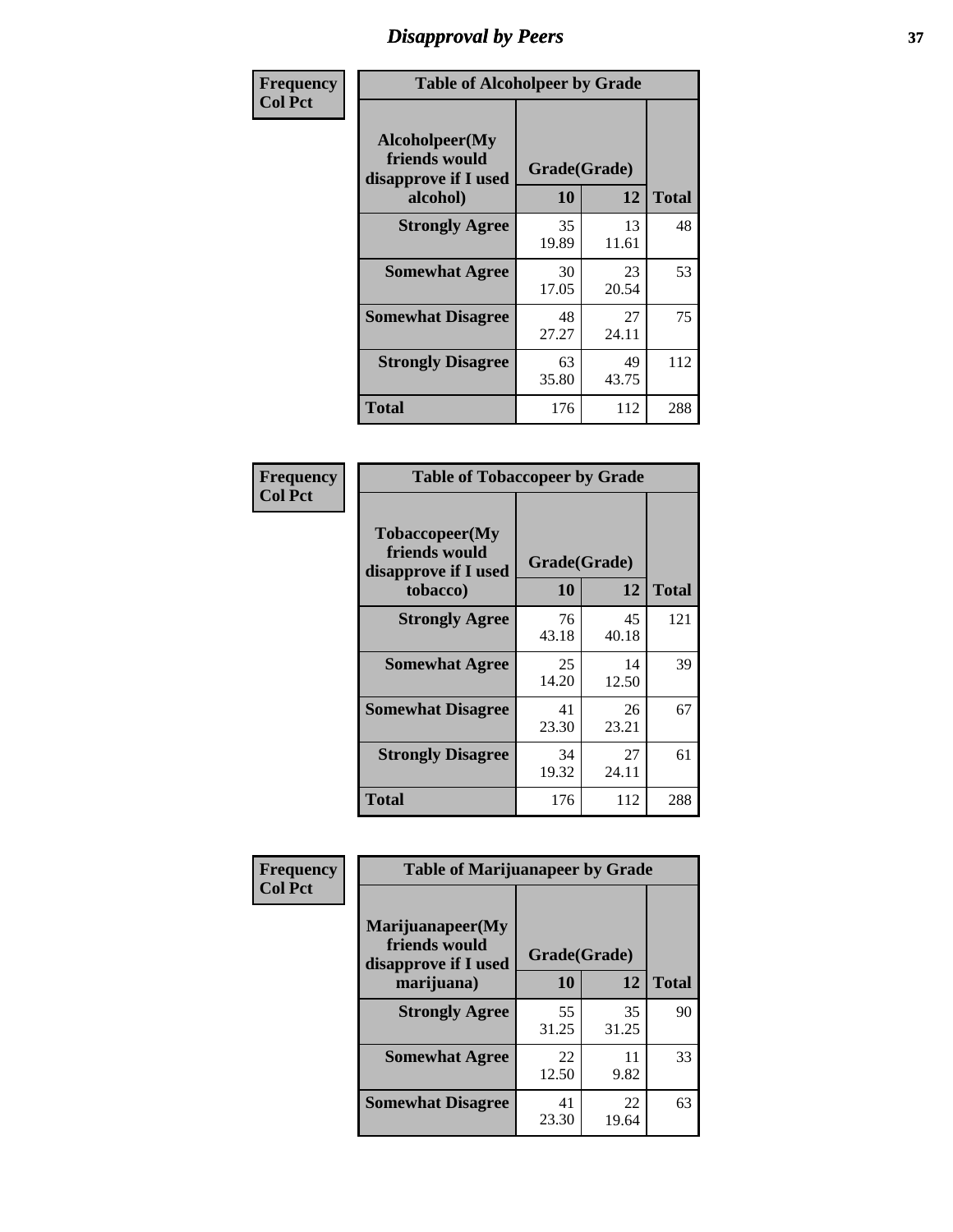# *Disapproval by Peers* **38**

| <b>Frequency</b> | <b>Table of Marijuanapeer by Grade</b>                                  |                    |             |              |
|------------------|-------------------------------------------------------------------------|--------------------|-------------|--------------|
| <b>Col Pct</b>   | Marijuanapeer(My<br>friends would<br>disapprove if I used<br>marijuana) | Grade(Grade)<br>10 | 12          | <b>Total</b> |
|                  | <b>Strongly Disagree</b>                                                | 58<br>32.95        | 44<br>39.29 | 102          |
|                  | <b>Total</b>                                                            | 176                | 112         | 288          |

| Frequency      | <b>Table of Otherdrugpeer by Grade</b>                                    |                           |             |              |
|----------------|---------------------------------------------------------------------------|---------------------------|-------------|--------------|
| <b>Col Pct</b> | Otherdrugpeer(My<br>friends would<br>disapprove if I used<br>other drugs) | Grade(Grade)<br><b>10</b> | 12          | <b>Total</b> |
|                | <b>Strongly Agree</b>                                                     | 83<br>47.16               | 55<br>49.11 | 138          |
|                | <b>Somewhat Agree</b>                                                     | 39<br>22.16               | 21<br>18.75 | 60           |
|                | <b>Somewhat Disagree</b>                                                  | 27<br>15.34               | 15<br>13.39 | 42           |
|                | <b>Strongly Disagree</b>                                                  | 27<br>15.34               | 21<br>18.75 | 48           |
|                | <b>Total</b>                                                              | 176                       | 112         | 288          |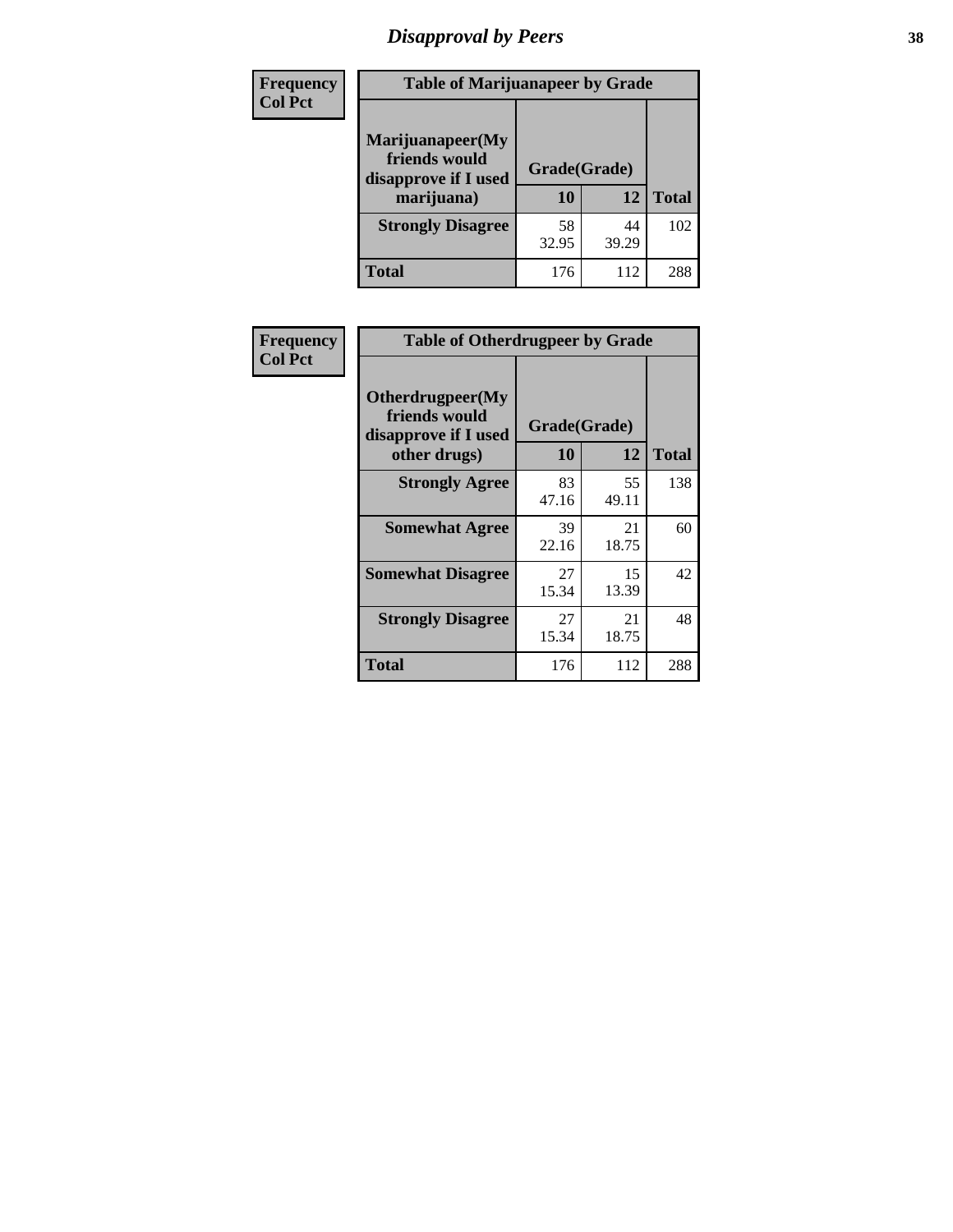| Frequency<br><b>Col Pct</b> | <b>Table of Alcohollocation1 by Grade</b> |              |             |              |
|-----------------------------|-------------------------------------------|--------------|-------------|--------------|
|                             | <b>Alcohollocation1(Places</b>            | Grade(Grade) |             |              |
|                             | <b>Friends Use Alcohol)</b>               | 10           | 12          | <b>Total</b> |
|                             |                                           | 112<br>63.64 | 84<br>75.00 | 196          |
|                             | Do Not Use                                | 64<br>36.36  | 28<br>25.00 | 92           |
|                             | <b>Total</b>                              | 176          | 112         | 288          |

| Frequency      | <b>Table of Alcohollocation2 by Grade</b>                     |                    |             |              |
|----------------|---------------------------------------------------------------|--------------------|-------------|--------------|
| <b>Col Pct</b> | <b>Alcohollocation2(Places</b><br><b>Friends Use Alcohol)</b> | Grade(Grade)<br>10 | 12          | <b>Total</b> |
|                |                                                               | 104<br>59.09       | 46<br>41.07 | 150          |
|                | Home                                                          | 72<br>40.91        | 66<br>58.93 | 138          |
|                | Total                                                         | 176                | 112         | 288          |

| Frequency<br><b>Col Pct</b> | <b>Table of Alcohollocation 3 by Grade</b>                    |                    |             |              |
|-----------------------------|---------------------------------------------------------------|--------------------|-------------|--------------|
|                             | <b>Alcohollocation3(Places</b><br><b>Friends Use Alcohol)</b> | Grade(Grade)<br>10 | 12          | <b>Total</b> |
|                             |                                                               | 155<br>88.07       | 94<br>83.93 | 249          |
|                             | <b>School</b>                                                 | 21<br>11.93        | 18<br>16.07 | 39           |
|                             | <b>Total</b>                                                  | 176                | 112         | 288          |

| <b>Frequency</b> | <b>Table of Alcohollocation4 by Grade</b> |              |             |              |
|------------------|-------------------------------------------|--------------|-------------|--------------|
| <b>Col Pct</b>   | <b>Alcohollocation4(Places</b>            | Grade(Grade) |             |              |
|                  | <b>Friends Use Alcohol)</b>               | <b>10</b>    | 12          | <b>Total</b> |
|                  |                                           | 150<br>85.23 | 84<br>75.00 | 234          |
|                  | Car                                       | 26<br>14.77  | 28<br>25.00 | 54           |
|                  | <b>Total</b>                              | 176          | 112         | 288          |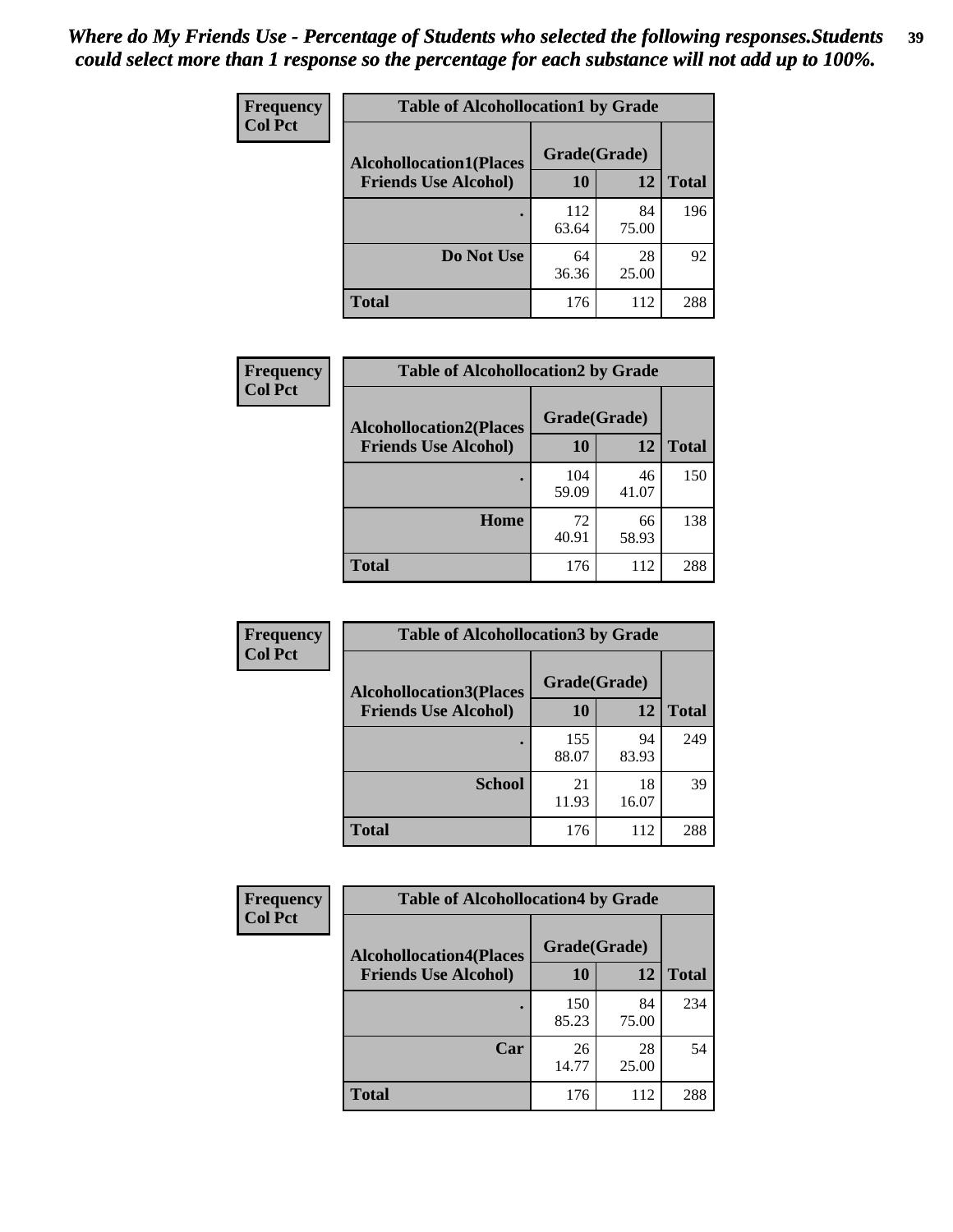| Frequency<br><b>Col Pct</b> | <b>Table of Alcohollocation5 by Grade</b> |              |             |              |
|-----------------------------|-------------------------------------------|--------------|-------------|--------------|
|                             | <b>Alcohollocation5(Places</b>            | Grade(Grade) |             |              |
|                             | <b>Friends Use Alcohol)</b>               | 10           | 12          | <b>Total</b> |
|                             |                                           | 89<br>50.57  | 46<br>41.07 | 135          |
|                             | <b>Friend's House</b>                     | 87<br>49.43  | 66<br>58.93 | 153          |
|                             | <b>Total</b>                              | 176          | 112         | 288          |

| <b>Frequency</b> | <b>Table of Alcohollocation6 by Grade</b> |              |             |              |
|------------------|-------------------------------------------|--------------|-------------|--------------|
| <b>Col Pct</b>   | <b>Alcohollocation6(Places</b>            | Grade(Grade) |             |              |
|                  | <b>Friends Use Alcohol)</b>               | 10           | 12          | <b>Total</b> |
|                  |                                           | 116<br>65.91 | 68<br>60.71 | 184          |
|                  | <b>Other</b>                              | 60<br>34.09  | 44<br>39.29 | 104          |
|                  | <b>Total</b>                              | 176          | 112         | 288          |

| Frequency      | <b>Table of Tobaccolocation1 by Grade</b> |              |             |              |
|----------------|-------------------------------------------|--------------|-------------|--------------|
| <b>Col Pct</b> | <b>Tobaccolocation1(Places</b>            | Grade(Grade) |             |              |
|                | <b>Friends Use Tobacco)</b>               | 10           | 12          | <b>Total</b> |
|                |                                           | 65<br>36.93  | 61<br>54.46 | 126          |
|                | Do Not Use                                | 111<br>63.07 | 51<br>45.54 | 162          |
|                | <b>Total</b>                              | 176          | 112         | 288          |

| <b>Frequency</b> | <b>Table of Tobaccolocation2 by Grade</b> |              |             |              |  |
|------------------|-------------------------------------------|--------------|-------------|--------------|--|
| <b>Col Pct</b>   | <b>Tobaccolocation2(Places</b>            | Grade(Grade) |             |              |  |
|                  | <b>Friends Use Tobacco)</b>               | 10           | 12          | <b>Total</b> |  |
|                  |                                           | 127<br>72.16 | 64<br>57.14 | 191          |  |
|                  | Home                                      | 49<br>27.84  | 48<br>42.86 | 97           |  |
|                  | <b>Total</b>                              | 176          | 112         | 288          |  |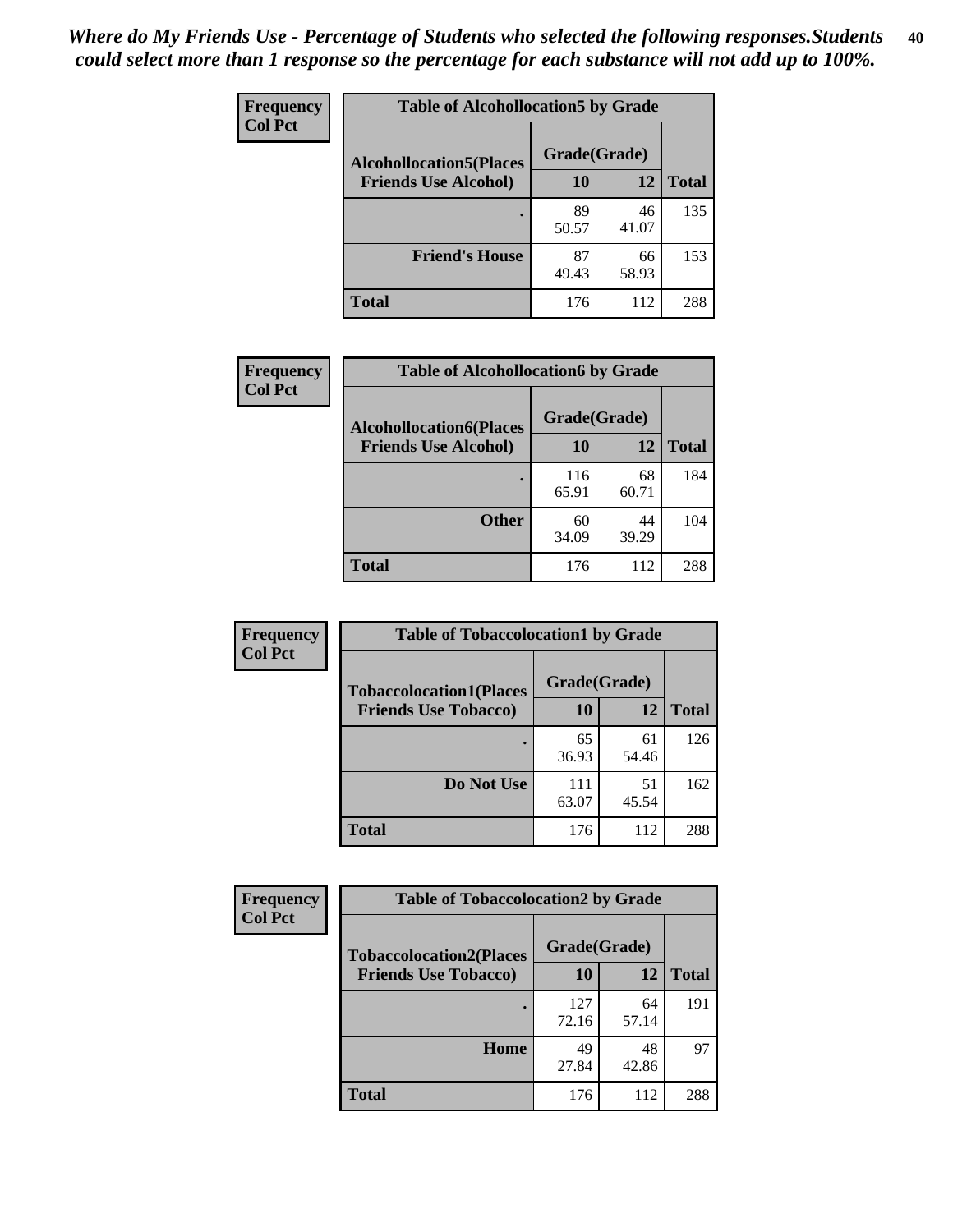| Frequency      | <b>Table of Tobaccolocation 3 by Grade</b> |              |             |              |  |
|----------------|--------------------------------------------|--------------|-------------|--------------|--|
| <b>Col Pct</b> | <b>Tobaccolocation3(Places</b>             | Grade(Grade) |             |              |  |
|                | <b>Friends Use Tobacco)</b>                | 10           | 12          | <b>Total</b> |  |
|                |                                            | 151<br>85.80 | 87<br>77.68 | 238          |  |
|                | <b>School</b>                              | 25<br>14.20  | 25<br>22.32 | 50           |  |
|                | <b>Total</b>                               | 176          | 112         | 288          |  |

| Frequency      | <b>Table of Tobaccolocation4 by Grade</b> |              |             |              |
|----------------|-------------------------------------------|--------------|-------------|--------------|
| <b>Col Pct</b> | <b>Tobaccolocation4(Places</b>            | Grade(Grade) |             |              |
|                | <b>Friends Use Tobacco)</b>               | 10           | 12          | <b>Total</b> |
|                |                                           | 138<br>78.41 | 69<br>61.61 | 207          |
|                | Car                                       | 38<br>21.59  | 43<br>38.39 | 81           |
|                | <b>Total</b>                              | 176          | 112         | 288          |

| Frequency      | <b>Table of Tobaccolocation5 by Grade</b> |              |             |              |
|----------------|-------------------------------------------|--------------|-------------|--------------|
| <b>Col Pct</b> | <b>Tobaccolocation5(Places</b>            | Grade(Grade) |             |              |
|                | <b>Friends Use Tobacco)</b>               | 10           | <b>12</b>   | <b>Total</b> |
|                |                                           | 121<br>68.75 | 63<br>56.25 | 184          |
|                | <b>Friend's House</b>                     | 55<br>31.25  | 49<br>43.75 | 104          |
|                | <b>Total</b>                              | 176          | 112         | 288          |

| <b>Frequency</b> | <b>Table of Tobaccolocation6 by Grade</b> |              |             |              |  |
|------------------|-------------------------------------------|--------------|-------------|--------------|--|
| <b>Col Pct</b>   | <b>Tobaccolocation6(Places</b>            | Grade(Grade) |             |              |  |
|                  | <b>Friends Use Tobacco)</b>               | 10           | 12          | <b>Total</b> |  |
|                  |                                           | 131<br>74.43 | 71<br>63.39 | 202          |  |
|                  | <b>Other</b>                              | 45<br>25.57  | 41<br>36.61 | 86           |  |
|                  | <b>Total</b>                              | 176          | 112         | 288          |  |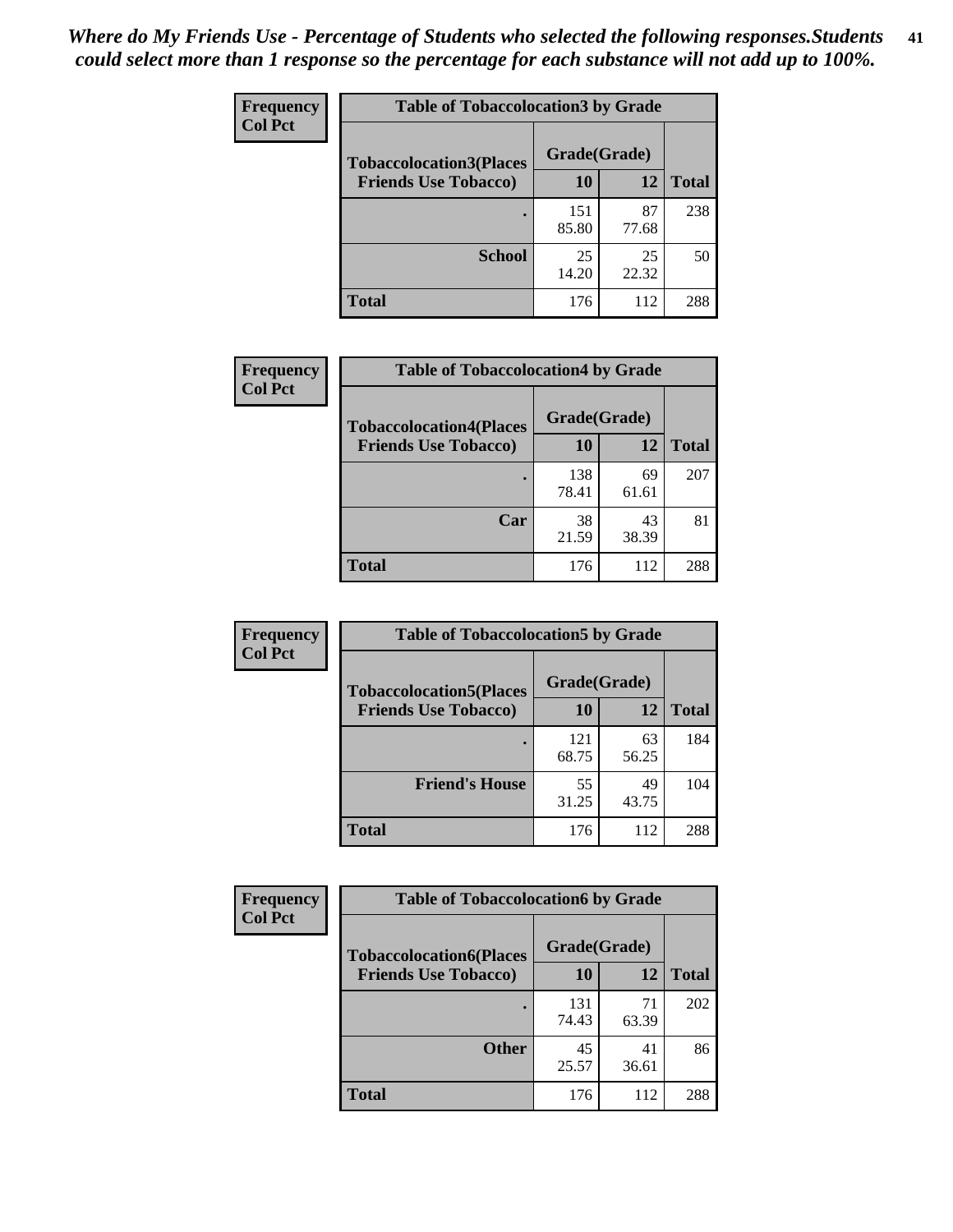| <b>Frequency</b> | <b>Table of Marijuanalocation1 by Grade</b> |              |             |              |
|------------------|---------------------------------------------|--------------|-------------|--------------|
| <b>Col Pct</b>   | <b>Marijuanalocation1(Places</b>            | Grade(Grade) |             |              |
|                  | <b>Friends Use Marijuana</b> )              | 10           | 12          | <b>Total</b> |
|                  |                                             | 94<br>53.41  | 76<br>67.86 | 170          |
|                  | Do Not Use                                  | 82<br>46.59  | 36<br>32.14 | 118          |
|                  | Total                                       | 176          | 112         | 288          |

| <b>Frequency</b> | <b>Table of Marijuanalocation2 by Grade</b>                        |                    |             |              |
|------------------|--------------------------------------------------------------------|--------------------|-------------|--------------|
| <b>Col Pct</b>   | <b>Marijuanalocation2(Places</b><br><b>Friends Use Marijuana</b> ) | Grade(Grade)<br>10 | 12          | <b>Total</b> |
|                  |                                                                    | 107<br>60.80       | 53<br>47.32 | 160          |
|                  | <b>Home</b>                                                        | 69<br>39.20        | 59<br>52.68 | 128          |
|                  | <b>Total</b>                                                       | 176                | 112         | 288          |

| <b>Frequency</b><br><b>Col Pct</b> | <b>Table of Marijuanalocation3 by Grade</b> |              |             |              |
|------------------------------------|---------------------------------------------|--------------|-------------|--------------|
|                                    | <b>Marijuanalocation3</b> (Places           | Grade(Grade) |             |              |
|                                    | <b>Friends Use Marijuana</b> )              | <b>10</b>    | 12          | <b>Total</b> |
|                                    |                                             | 136<br>77.27 | 74<br>66.07 | 210          |
|                                    | <b>School</b>                               | 40<br>22.73  | 38<br>33.93 | 78           |
|                                    | <b>Total</b>                                | 176          | 112         | 288          |

| <b>Frequency</b> | <b>Table of Marijuanalocation4 by Grade</b> |              |             |              |  |
|------------------|---------------------------------------------|--------------|-------------|--------------|--|
| <b>Col Pct</b>   | <b>Marijuanalocation4(Places</b>            | Grade(Grade) |             |              |  |
|                  | <b>Friends Use Marijuana</b> )              | <b>10</b>    | 12          | <b>Total</b> |  |
|                  |                                             | 127<br>72.16 | 59<br>52.68 | 186          |  |
|                  | Car                                         | 49<br>27.84  | 53<br>47.32 | 102          |  |
|                  | <b>Total</b>                                | 176          | 112         | 288          |  |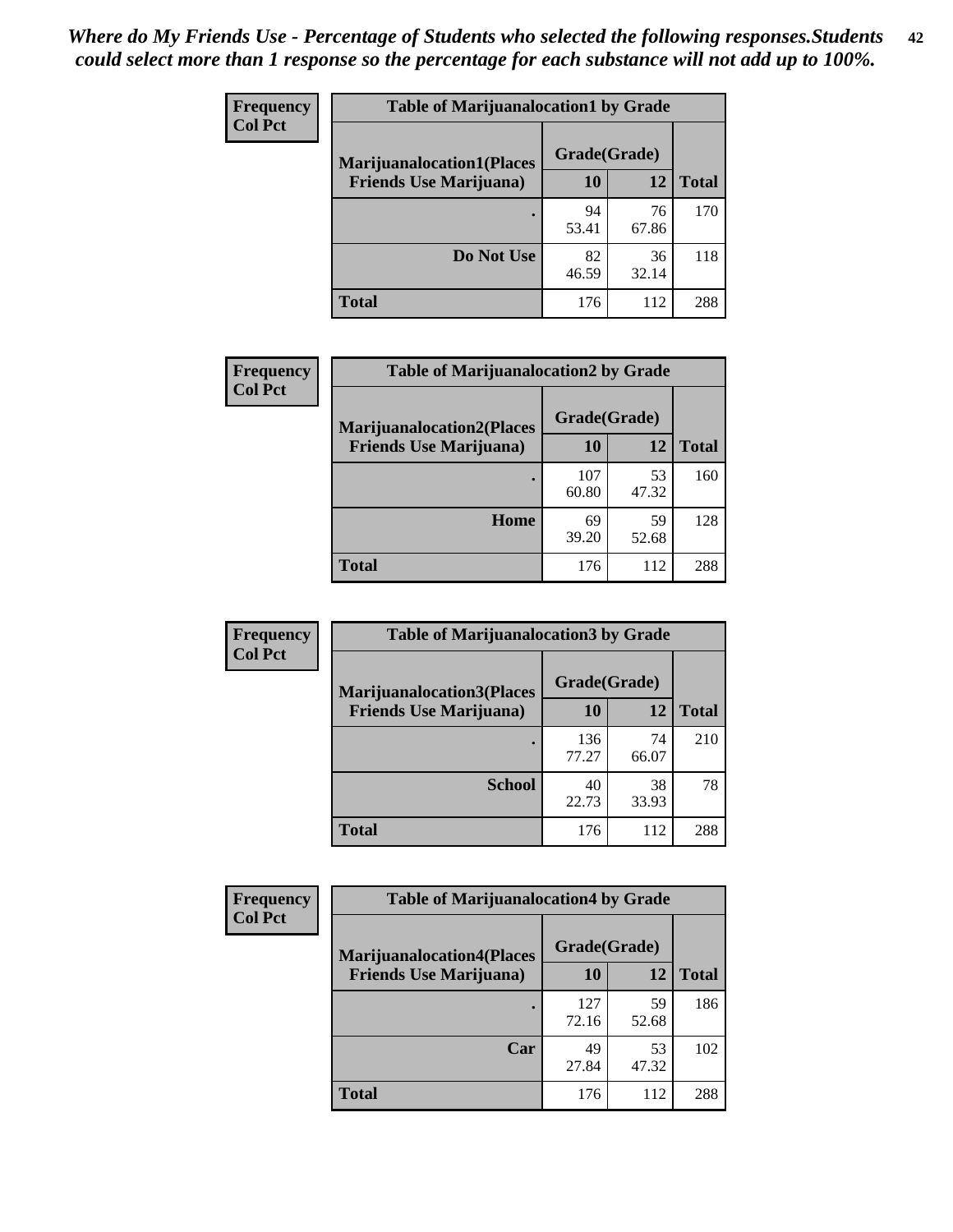| <b>Frequency</b> | <b>Table of Marijuanalocation5 by Grade</b> |              |             |              |
|------------------|---------------------------------------------|--------------|-------------|--------------|
| <b>Col Pct</b>   | <b>Marijuanalocation5</b> (Places           | Grade(Grade) |             |              |
|                  | <b>Friends Use Marijuana</b> )              | 10           | 12          | <b>Total</b> |
|                  |                                             | 95<br>53.98  | 48<br>42.86 | 143          |
|                  | <b>Friend's House</b>                       | 81<br>46.02  | 64<br>57.14 | 145          |
|                  | <b>Total</b>                                | 176          | 112         | 288          |

| <b>Frequency</b> | <b>Table of Marijuanalocation6 by Grade</b>                        |                    |             |              |
|------------------|--------------------------------------------------------------------|--------------------|-------------|--------------|
| <b>Col Pct</b>   | <b>Marijuanalocation6(Places</b><br><b>Friends Use Marijuana</b> ) | Grade(Grade)<br>10 | 12          | <b>Total</b> |
|                  |                                                                    | 115<br>65.34       | 63<br>56.25 | 178          |
|                  | <b>Other</b>                                                       | 61<br>34.66        | 49<br>43.75 | 110          |
|                  | <b>Total</b>                                                       | 176                | 112         | 288          |

| <b>Frequency</b> | <b>Table of Otherdruglocation1 by Grade</b>                          |              |             |              |
|------------------|----------------------------------------------------------------------|--------------|-------------|--------------|
| <b>Col Pct</b>   | <b>Otherdruglocation1(Places</b><br><b>Friends Use Other Illegal</b> | Grade(Grade) |             |              |
|                  | Drugs)                                                               | 10           | 12          | <b>Total</b> |
|                  |                                                                      | 54<br>30.68  | 54<br>48.21 | 108          |
|                  | Do Not Use                                                           | 122<br>69.32 | 58<br>51.79 | 180          |
|                  | <b>Total</b>                                                         | 176          | 112         | 288          |

| <b>Frequency</b> | <b>Table of Otherdruglocation2 by Grade</b>                          |              |             |              |
|------------------|----------------------------------------------------------------------|--------------|-------------|--------------|
| <b>Col Pct</b>   | <b>Otherdruglocation2(Places</b><br><b>Friends Use Other Illegal</b> | Grade(Grade) |             |              |
|                  | Drugs)                                                               | 10           | 12          | <b>Total</b> |
|                  |                                                                      | 138<br>78.41 | 71<br>63.39 | 209          |
|                  | Home                                                                 | 38<br>21.59  | 41<br>36.61 | 79           |
|                  | <b>Total</b>                                                         | 176          | 112         | 288          |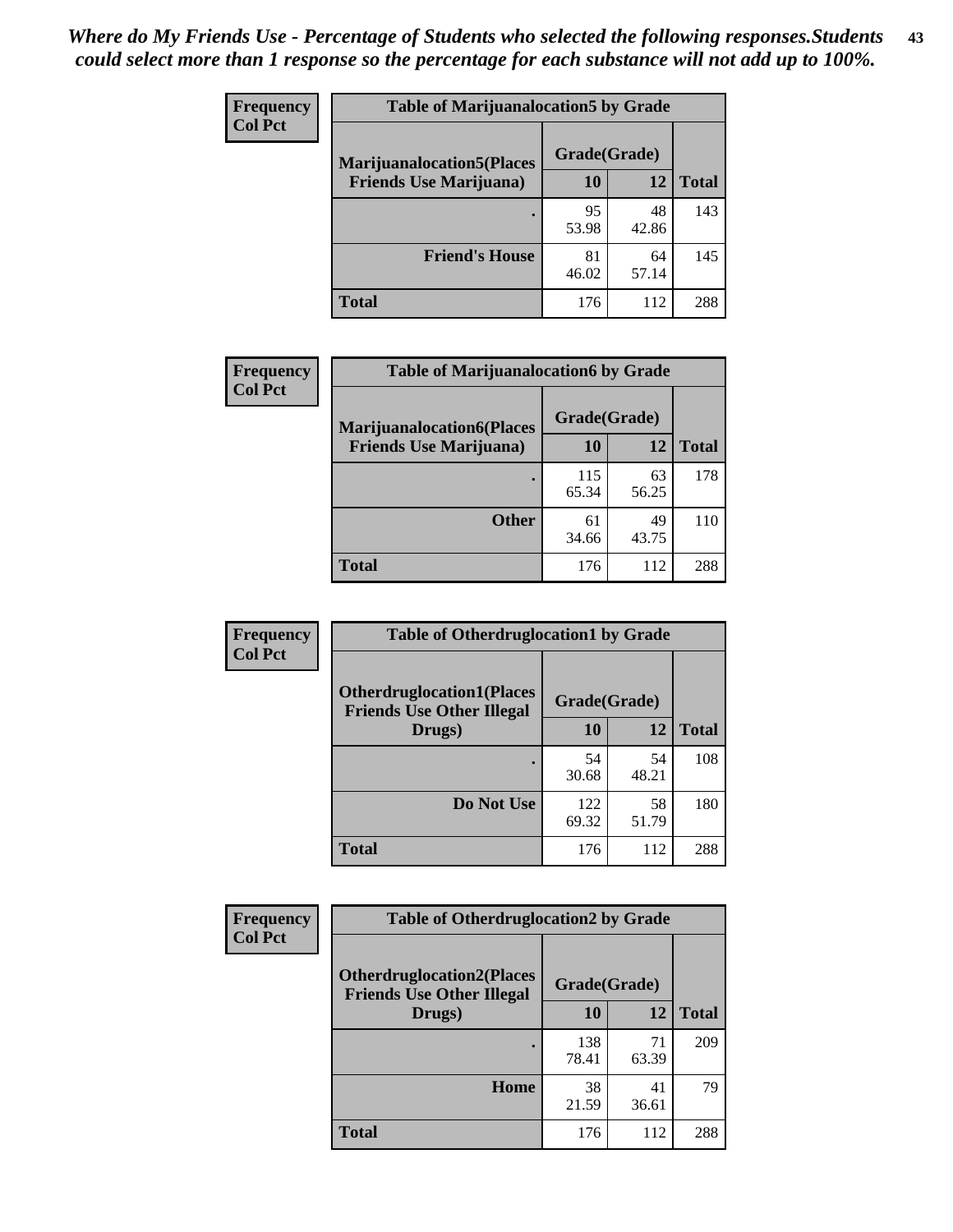| <b>Frequency</b> | <b>Table of Otherdruglocation3 by Grade</b>                           |              |             |              |
|------------------|-----------------------------------------------------------------------|--------------|-------------|--------------|
| <b>Col Pct</b>   | <b>Otherdruglocation3(Places)</b><br><b>Friends Use Other Illegal</b> | Grade(Grade) |             |              |
|                  | Drugs)                                                                | 10           | 12          | <b>Total</b> |
|                  |                                                                       | 154<br>87.50 | 93<br>83.04 | 247          |
|                  | <b>School</b>                                                         | 22<br>12.50  | 19<br>16.96 | 41           |
|                  | Total                                                                 | 176          | 112         | 288          |

| <b>Frequency</b> | <b>Table of Otherdruglocation4 by Grade</b>                          |              |             |              |
|------------------|----------------------------------------------------------------------|--------------|-------------|--------------|
| <b>Col Pct</b>   | <b>Otherdruglocation4(Places</b><br><b>Friends Use Other Illegal</b> | Grade(Grade) |             |              |
|                  | Drugs)                                                               | <b>10</b>    | 12          | <b>Total</b> |
|                  |                                                                      | 156<br>88.64 | 85<br>75.89 | 241          |
|                  | Car                                                                  | 20<br>11.36  | 27<br>24.11 | 47           |
|                  | <b>Total</b>                                                         | 176          | 112         | 288          |

| <b>Frequency</b> | <b>Table of Otherdruglocation5 by Grade</b>                          |              |             |              |
|------------------|----------------------------------------------------------------------|--------------|-------------|--------------|
| <b>Col Pct</b>   | <b>Otherdruglocation5(Places</b><br><b>Friends Use Other Illegal</b> | Grade(Grade) |             |              |
|                  | Drugs)                                                               | 10           | 12          | <b>Total</b> |
|                  |                                                                      | 130<br>73.86 | 76<br>67.86 | 206          |
|                  | <b>Friend's House</b>                                                | 46<br>26.14  | 36<br>32.14 | 82           |
|                  | <b>Total</b>                                                         | 176          | 112         | 288          |

| <b>Frequency</b> | <b>Table of Otherdruglocation6 by Grade</b>                          |              |             |              |
|------------------|----------------------------------------------------------------------|--------------|-------------|--------------|
| <b>Col Pct</b>   | <b>Otherdruglocation6(Places</b><br><b>Friends Use Other Illegal</b> | Grade(Grade) |             |              |
|                  | Drugs)                                                               | 10           | 12          | <b>Total</b> |
|                  |                                                                      | 141<br>80.11 | 74<br>66.07 | 215          |
|                  | <b>Other</b>                                                         | 35<br>19.89  | 38<br>33.93 | 73           |
|                  | <b>Total</b>                                                         | 176          | 112         | 288          |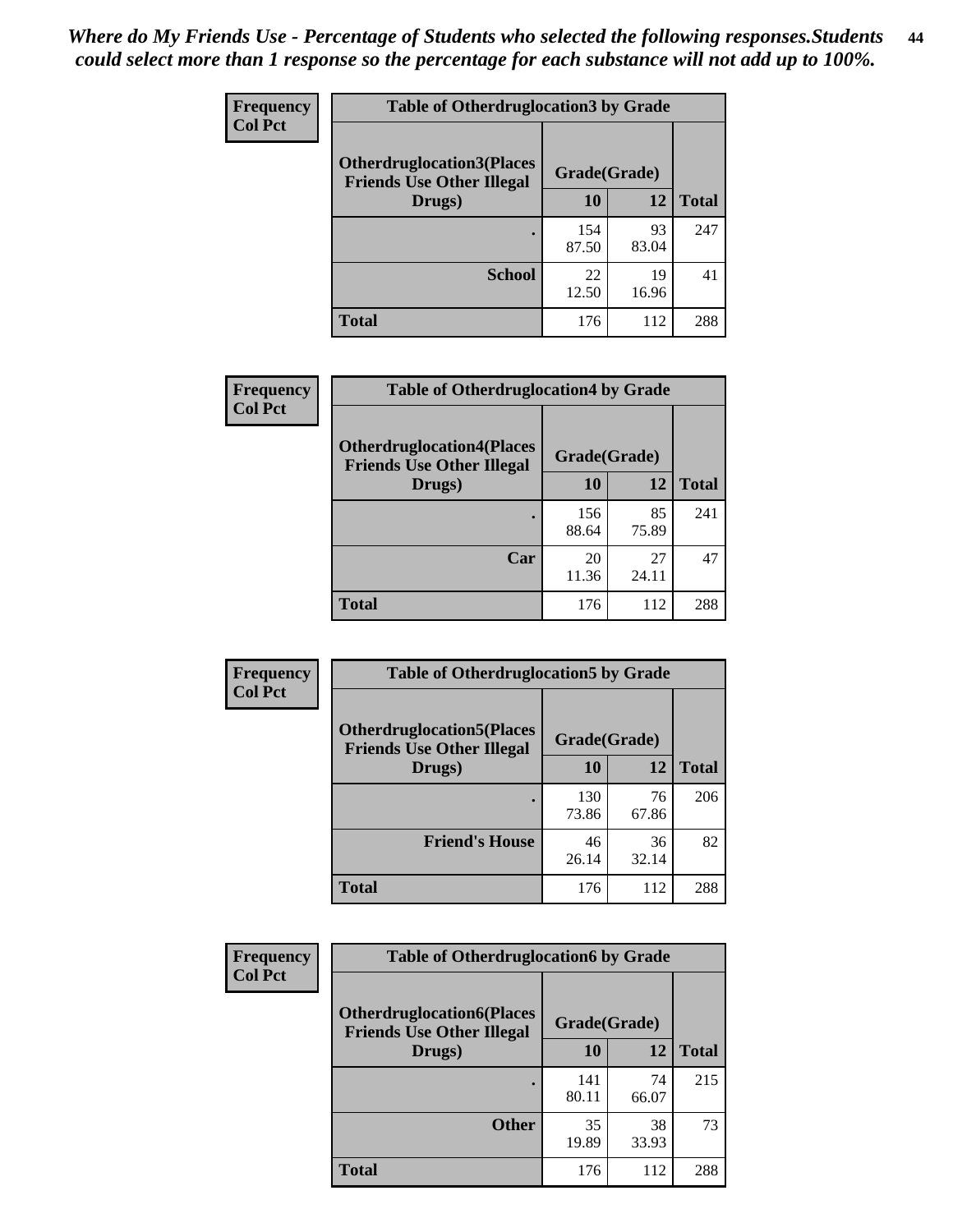| Frequency      | <b>Table of Alcoholtime1 by Grade</b>                           |              |             |              |
|----------------|-----------------------------------------------------------------|--------------|-------------|--------------|
| <b>Col Pct</b> | <b>Alcoholtime1(Times</b><br>Grade(Grade)<br><b>Friends Use</b> |              |             |              |
|                | Alcohol)                                                        | <b>10</b>    | 12          | <b>Total</b> |
|                |                                                                 | 109<br>61.93 | 81<br>72.32 | 190          |
|                | Do Not Use                                                      | 67<br>38.07  | 31<br>27.68 | 98           |
|                | <b>Total</b>                                                    | 176          | 112         | 288          |

| Frequency      | <b>Table of Alcoholtime2 by Grade</b>           |              |             |              |
|----------------|-------------------------------------------------|--------------|-------------|--------------|
| <b>Col Pct</b> | <b>Alcoholtime2(Times</b><br><b>Friends Use</b> | Grade(Grade) |             |              |
|                | Alcohol)                                        | 10           | 12          | <b>Total</b> |
|                |                                                 | 163<br>92.61 | 91<br>81.25 | 254          |
|                | <b>On Way to School</b>                         | 13<br>7.39   | 21<br>18.75 | 34           |
|                | <b>Total</b>                                    | 176          | 112         | 288          |

| Frequency      | <b>Table of Alcoholtime3 by Grade</b>           |              |             |              |
|----------------|-------------------------------------------------|--------------|-------------|--------------|
| <b>Col Pct</b> | <b>Alcoholtime3(Times</b><br><b>Friends Use</b> | Grade(Grade) |             |              |
|                | Alcohol)                                        | 10           | 12          | <b>Total</b> |
|                |                                                 | 160<br>90.91 | 99<br>88.39 | 259          |
|                | <b>During School</b>                            | 16<br>9.09   | 13<br>11.61 | 29           |
|                | <b>Total</b>                                    | 176          | 112         | 288          |

| <b>Frequency</b> | <b>Table of Alcoholtime4 by Grade</b> |              |             |              |
|------------------|---------------------------------------|--------------|-------------|--------------|
| <b>Col Pct</b>   | <b>Alcoholtime4(Times</b>             | Grade(Grade) |             |              |
|                  | <b>Friends Use Alcohol)</b>           | 10           | 12          | <b>Total</b> |
|                  | ٠                                     | 158<br>89.77 | 96<br>85.71 | 254          |
|                  | <b>On Way Home From School</b>        | 18<br>10.23  | 16<br>14.29 | 34           |
|                  | <b>Total</b>                          | 176          | 112         | 288          |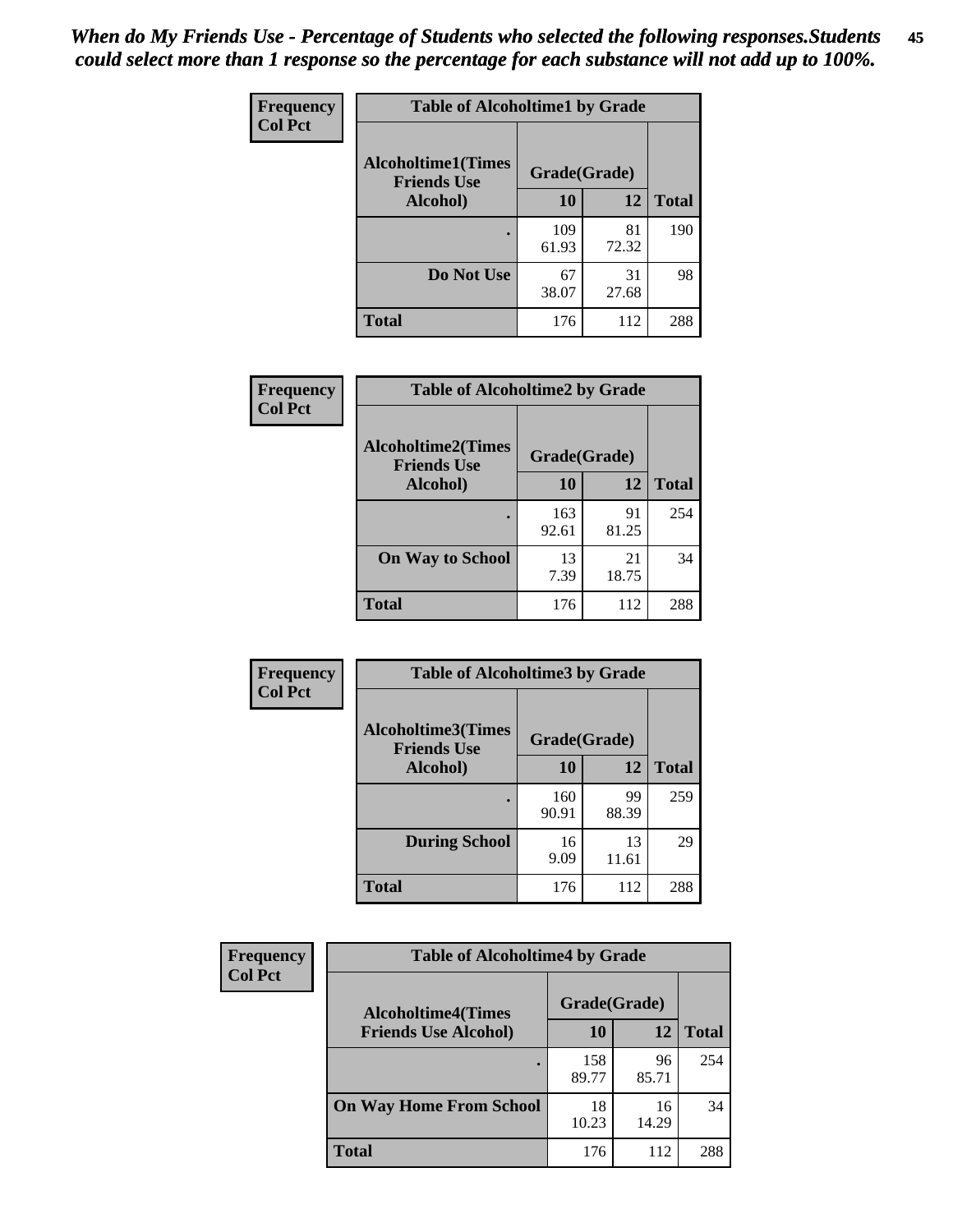*When do My Friends Use - Percentage of Students who selected the following responses.Students could select more than 1 response so the percentage for each substance will not add up to 100%.* **46**

| Frequency      | <b>Table of Alcoholtime5 by Grade</b>           |              |             |              |
|----------------|-------------------------------------------------|--------------|-------------|--------------|
| <b>Col Pct</b> | <b>Alcoholtime5(Times</b><br><b>Friends Use</b> | Grade(Grade) |             |              |
|                | Alcohol)                                        | 10           | 12          | <b>Total</b> |
|                |                                                 | 129<br>73.30 | 76<br>67.86 | 205          |
|                | Weeknights                                      | 47<br>26.70  | 36<br>32.14 | 83           |
|                | <b>Total</b>                                    | 176          | 112         | 288          |

| <b>Frequency</b> | <b>Table of Alcoholtime6 by Grade</b>           |              |             |              |
|------------------|-------------------------------------------------|--------------|-------------|--------------|
| <b>Col Pct</b>   | <b>Alcoholtime6(Times</b><br><b>Friends Use</b> | Grade(Grade) |             |              |
|                  | Alcohol)                                        | 10           | 12          | <b>Total</b> |
|                  |                                                 | 66<br>37.50  | 35<br>31.25 | 101          |
|                  | Weekends                                        | 110<br>62.50 | 77<br>68.75 | 187          |
|                  | <b>Total</b>                                    | 176          | 112         | 288          |

| Frequency      | <b>Table of Tobaccotime1 by Grade</b>           |              |             |              |
|----------------|-------------------------------------------------|--------------|-------------|--------------|
| <b>Col Pct</b> | <b>Tobaccotime1(Times</b><br><b>Friends Use</b> | Grade(Grade) |             |              |
|                | <b>Tobacco</b> )                                | 10           | 12          | <b>Total</b> |
|                | $\bullet$                                       | 63<br>35.80  | 61<br>54.46 | 124          |
|                | Do Not Use                                      | 113<br>64.20 | 51<br>45.54 | 164          |
|                | <b>Total</b>                                    | 176          | 112         | 288          |

| <b>Frequency</b> | <b>Table of Tobaccotime2 by Grade</b>           |              |             |              |
|------------------|-------------------------------------------------|--------------|-------------|--------------|
| <b>Col Pct</b>   | <b>Tobaccotime2(Times</b><br><b>Friends Use</b> | Grade(Grade) |             |              |
|                  | <b>Tobacco</b> )                                | <b>10</b>    | 12          | <b>Total</b> |
|                  |                                                 | 150<br>85.23 | 79<br>70.54 | 229          |
|                  | <b>On Way to School</b>                         | 26<br>14.77  | 33<br>29.46 | 59           |
|                  | <b>Total</b>                                    | 176          | 112         | 288          |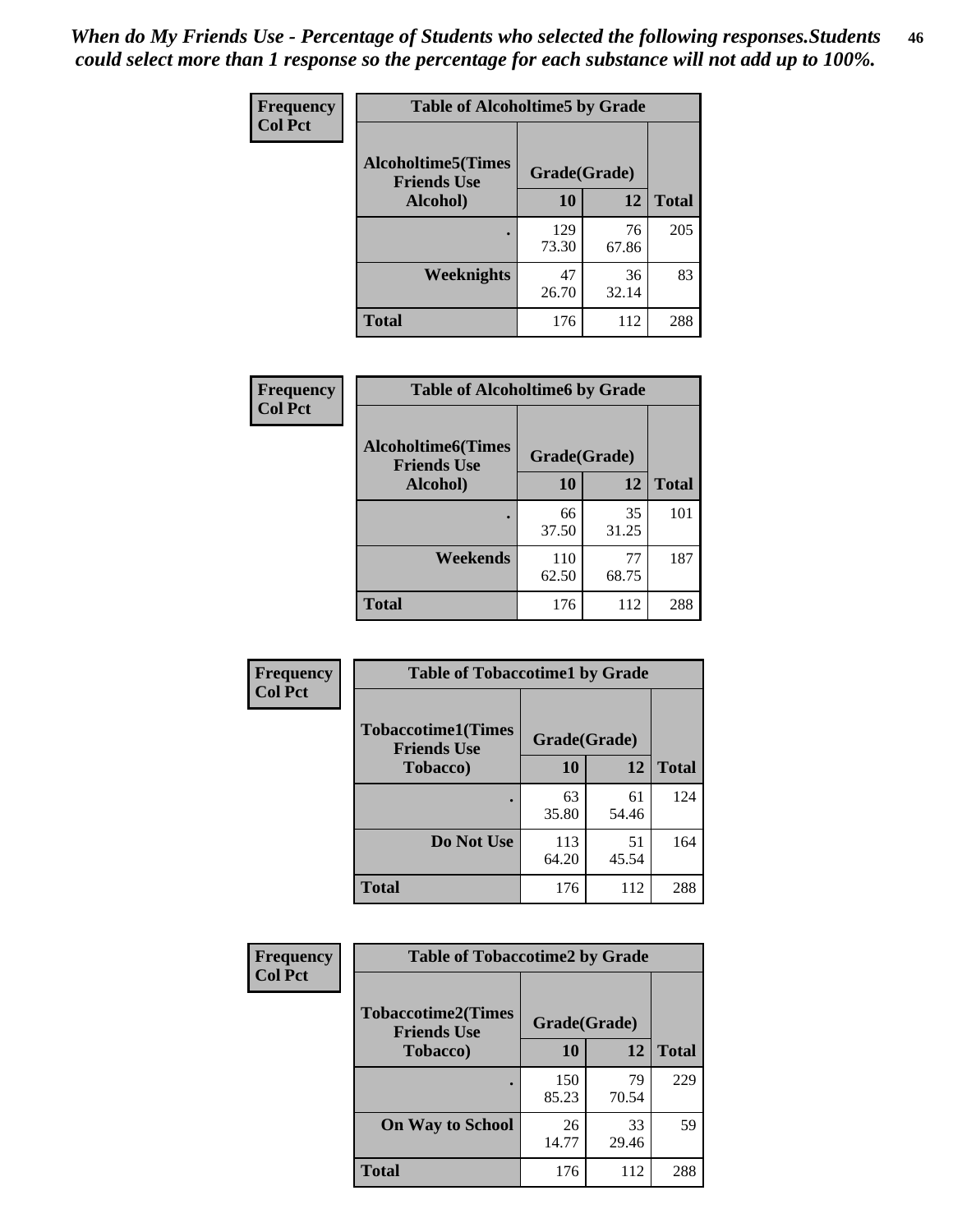*When do My Friends Use - Percentage of Students who selected the following responses.Students could select more than 1 response so the percentage for each substance will not add up to 100%.* **47**

| <b>Frequency</b> | <b>Table of Tobaccotime3 by Grade</b>           |              |             |              |  |
|------------------|-------------------------------------------------|--------------|-------------|--------------|--|
| <b>Col Pct</b>   | <b>Tobaccotime3(Times</b><br><b>Friends Use</b> | Grade(Grade) |             |              |  |
|                  | <b>Tobacco</b> )                                | 10           | 12          | <b>Total</b> |  |
|                  |                                                 | 153<br>86.93 | 89<br>79.46 | 242          |  |
|                  | <b>During School</b>                            | 23<br>13.07  | 23<br>20.54 | 46           |  |
|                  | <b>Total</b>                                    | 176          | 112         | 288          |  |

| Frequency<br><b>Col Pct</b> | <b>Table of Tobaccotime4 by Grade</b> |              |             |              |
|-----------------------------|---------------------------------------|--------------|-------------|--------------|
|                             | <b>Tobaccotime4(Times</b>             | Grade(Grade) |             |              |
|                             | <b>Friends Use Tobacco)</b>           | 10           | 12          | <b>Total</b> |
|                             |                                       | 158<br>89.77 | 96<br>85.71 | 254          |
|                             | <b>On Way Home From School</b>        | 18<br>10.23  | 16<br>14.29 | 34           |
|                             | Total                                 | 176          | 112         | 288          |

| <b>Frequency</b> | <b>Table of Tobaccotime5 by Grade</b>            |              |             |              |
|------------------|--------------------------------------------------|--------------|-------------|--------------|
| <b>Col Pct</b>   | <b>Tobaccotime5</b> (Times<br><b>Friends Use</b> | Grade(Grade) |             |              |
|                  | <b>Tobacco</b> )                                 | 10           | 12          | <b>Total</b> |
|                  |                                                  | 125<br>71.02 | 65<br>58.04 | 190          |
|                  | Weeknights                                       | 51<br>28.98  | 47<br>41.96 | 98           |
|                  | <b>Total</b>                                     | 176          | 112         | 288          |

| Frequency<br><b>Col Pct</b> | <b>Table of Tobaccotime6 by Grade</b>                           |              |             |              |
|-----------------------------|-----------------------------------------------------------------|--------------|-------------|--------------|
|                             | <b>Tobaccotime6(Times</b><br>Grade(Grade)<br><b>Friends Use</b> |              |             |              |
|                             | <b>Tobacco</b> )                                                | 10           | 12          | <b>Total</b> |
|                             | $\bullet$                                                       | 117<br>66.48 | 58<br>51.79 | 175          |
|                             | Weekends                                                        | 59<br>33.52  | 54<br>48.21 | 113          |
|                             | <b>Total</b>                                                    | 176          | 112         | 288          |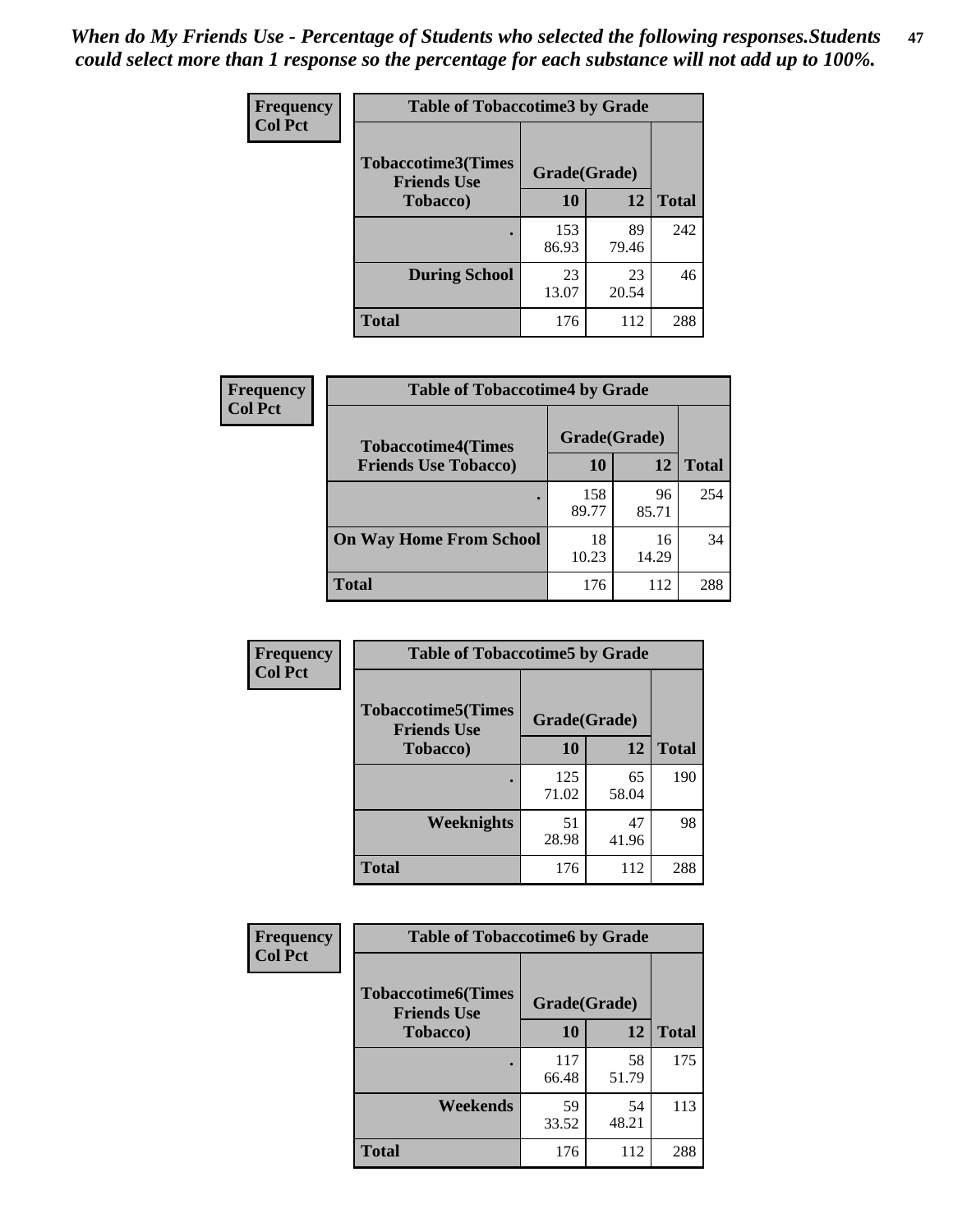| Frequency<br><b>Col Pct</b> | <b>Table of Marijuanatime1 by Grade</b>           |              |             |              |
|-----------------------------|---------------------------------------------------|--------------|-------------|--------------|
|                             | <b>Marijuanatime1(Times</b><br><b>Friends Use</b> | Grade(Grade) |             |              |
|                             | Marijuana)                                        | 10           | 12          | <b>Total</b> |
|                             |                                                   | 95<br>53.98  | 76<br>67.86 | 171          |
|                             | Do Not Use                                        | 81<br>46.02  | 36<br>32.14 | 117          |
|                             | <b>Total</b>                                      | 176          | 112         | 288          |

| Frequency      | <b>Table of Marijuanatime2 by Grade</b>           |              |             |              |
|----------------|---------------------------------------------------|--------------|-------------|--------------|
| <b>Col Pct</b> | <b>Marijuanatime2(Times</b><br><b>Friends Use</b> | Grade(Grade) |             |              |
|                | Marijuana)                                        | 10           | 12          | <b>Total</b> |
|                |                                                   | 136<br>77.27 | 67<br>59.82 | 203          |
|                | <b>On Way to School</b>                           | 40<br>22.73  | 45<br>40.18 | 85           |
|                | <b>Total</b>                                      | 176          | 112         | 288          |

| <b>Frequency</b> | <b>Table of Marijuanatime3 by Grade</b>    |              |             |              |  |
|------------------|--------------------------------------------|--------------|-------------|--------------|--|
| <b>Col Pct</b>   | Marijuanatime3(Times<br><b>Friends Use</b> | Grade(Grade) |             |              |  |
|                  | Marijuana)                                 | 10           | 12          | <b>Total</b> |  |
|                  |                                            | 140<br>79.55 | 77<br>68.75 | 217          |  |
|                  | <b>During School</b>                       | 36<br>20.45  | 35<br>31.25 | 71           |  |
|                  | <b>Total</b>                               | 176          | 112         | 288          |  |

| Frequency      | <b>Table of Marijuanatime4 by Grade</b> |              |             |       |
|----------------|-----------------------------------------|--------------|-------------|-------|
| <b>Col Pct</b> | <b>Marijuanatime4</b> (Times            | Grade(Grade) |             |       |
|                | <b>Friends Use Marijuana</b> )          | 10           | 12          | Total |
|                |                                         | 136<br>77.27 | 67<br>59.82 | 203   |
|                | <b>On Way Home From School</b>          | 40<br>22.73  | 45<br>40.18 | 85    |
|                | <b>Total</b>                            | 176          | 112         | 288   |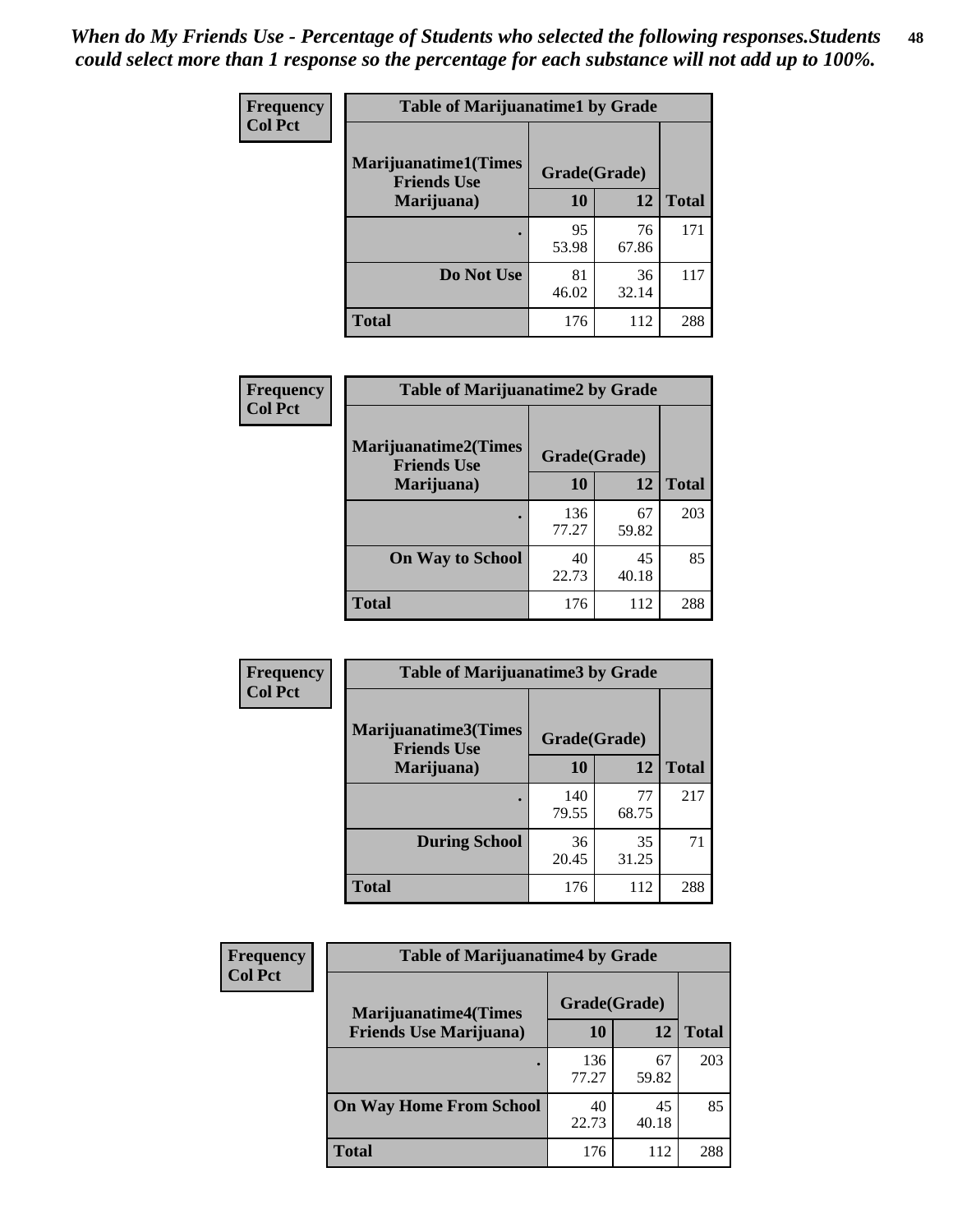| Frequency      | <b>Table of Marijuanatime5 by Grade</b>            |              |             |              |
|----------------|----------------------------------------------------|--------------|-------------|--------------|
| <b>Col Pct</b> | <b>Marijuanatime5</b> (Times<br><b>Friends Use</b> | Grade(Grade) |             |              |
|                | Marijuana)                                         | 10           | 12          | <b>Total</b> |
|                |                                                    | 103<br>58.52 | 56<br>50.00 | 159          |
|                | Weeknights                                         | 73<br>41.48  | 56<br>50.00 | 129          |
|                | <b>Total</b>                                       | 176          | 112         | 288          |

| Frequency      | <b>Table of Marijuanatime6 by Grade</b>    |              |             |              |
|----------------|--------------------------------------------|--------------|-------------|--------------|
| <b>Col Pct</b> | Marijuanatime6(Times<br><b>Friends Use</b> | Grade(Grade) |             |              |
|                | Marijuana)                                 | 10           | 12          | <b>Total</b> |
|                |                                            | 87<br>49.43  | 41<br>36.61 | 128          |
|                | Weekends                                   | 89<br>50.57  | 71<br>63.39 | 160          |
|                | <b>Total</b>                               | 176          | 112         | 288          |

| <b>Frequency</b> | <b>Table of Otherdrugtime1 by Grade</b>                  |              |             |              |  |
|------------------|----------------------------------------------------------|--------------|-------------|--------------|--|
| <b>Col Pct</b>   | <b>Otherdrugtime1</b> (Times<br><b>Friends Use Other</b> | Grade(Grade) |             |              |  |
|                  | <b>Illegal Drugs</b> )                                   | 10           | 12          | <b>Total</b> |  |
|                  |                                                          | 46<br>26.14  | 38<br>33.93 | 84           |  |
|                  | Do Not Use                                               | 130<br>73.86 | 74<br>66.07 | 204          |  |
|                  | <b>Total</b>                                             | 176          | 112         | 288          |  |

| <b>Frequency</b> | <b>Table of Otherdrugtime2 by Grade</b>                                 |              |             |              |  |  |
|------------------|-------------------------------------------------------------------------|--------------|-------------|--------------|--|--|
| <b>Col Pct</b>   | <b>Otherdrugtime2(Times</b><br>Grade(Grade)<br><b>Friends Use Other</b> |              |             |              |  |  |
|                  | <b>Illegal Drugs</b> )                                                  | 10           | 12          | <b>Total</b> |  |  |
|                  |                                                                         | 164<br>93.18 | 97<br>86.61 | 261          |  |  |
|                  | <b>On Way to School</b>                                                 | 12<br>6.82   | 15<br>13.39 | 27           |  |  |
|                  | Total                                                                   | 176          | 112         | 288          |  |  |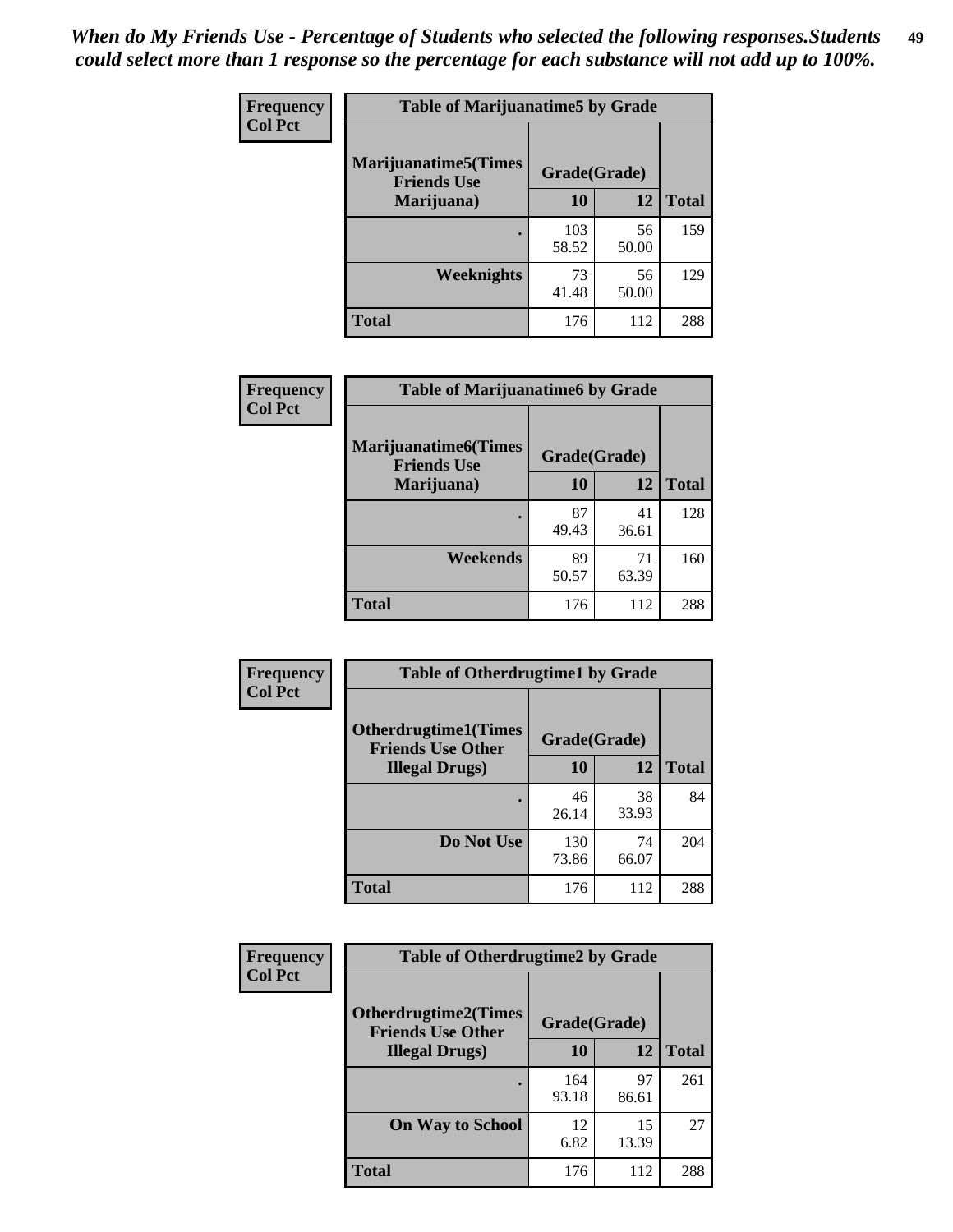| <b>Frequency</b> | <b>Table of Otherdrugtime3 by Grade</b>          |              |             |              |  |  |
|------------------|--------------------------------------------------|--------------|-------------|--------------|--|--|
| <b>Col Pct</b>   | Otherdrugtime3(Times<br><b>Friends Use Other</b> | Grade(Grade) |             |              |  |  |
|                  | <b>Illegal Drugs</b> )                           | 10           | 12          | <b>Total</b> |  |  |
|                  |                                                  | 163<br>92.61 | 97<br>86.61 | 260          |  |  |
|                  | <b>During School</b>                             | 13<br>7.39   | 15<br>13.39 | 28           |  |  |
|                  | Total                                            | 176          | 112         | 288          |  |  |

| Frequency      | <b>Table of Otherdrugtime4 by Grade</b>                         |              |             |              |  |  |
|----------------|-----------------------------------------------------------------|--------------|-------------|--------------|--|--|
| <b>Col Pct</b> | <b>Otherdrugtime4(Times</b><br><b>Friends Use Other Illegal</b> | Grade(Grade) |             |              |  |  |
|                | Drugs)                                                          | 10           | 12          | <b>Total</b> |  |  |
|                |                                                                 | 161<br>91.48 | 93<br>83.04 | 254          |  |  |
|                | <b>On Way Home From School</b>                                  | 15<br>8.52   | 19<br>16.96 | 34           |  |  |
|                | <b>Total</b>                                                    | 176          | 112         | 288          |  |  |

| <b>Frequency</b> | <b>Table of Otherdrugtime5 by Grade</b>                  |              |             |              |  |  |
|------------------|----------------------------------------------------------|--------------|-------------|--------------|--|--|
| <b>Col Pct</b>   | <b>Otherdrugtime5</b> (Times<br><b>Friends Use Other</b> | Grade(Grade) |             |              |  |  |
|                  | <b>Illegal Drugs</b> )                                   | 10           | 12          | <b>Total</b> |  |  |
|                  |                                                          | 143<br>81.25 | 88<br>78.57 | 231          |  |  |
|                  | Weeknights                                               | 33<br>18.75  | 24<br>21.43 | 57           |  |  |
|                  | Total                                                    | 176          | 112         | 288          |  |  |

| <b>Frequency</b> | <b>Table of Otherdrugtime6 by Grade</b>                 |              |             |              |  |  |
|------------------|---------------------------------------------------------|--------------|-------------|--------------|--|--|
| <b>Col Pct</b>   | <b>Otherdrugtime6(Times</b><br><b>Friends Use Other</b> | Grade(Grade) |             |              |  |  |
|                  | <b>Illegal Drugs</b> )                                  | 10           | 12          | <b>Total</b> |  |  |
|                  |                                                         | 130<br>73.86 | 74<br>66.07 | 204          |  |  |
|                  | Weekends                                                | 46<br>26.14  | 38<br>33.93 | 84           |  |  |
|                  | <b>Total</b>                                            | 176          | 112         | 288          |  |  |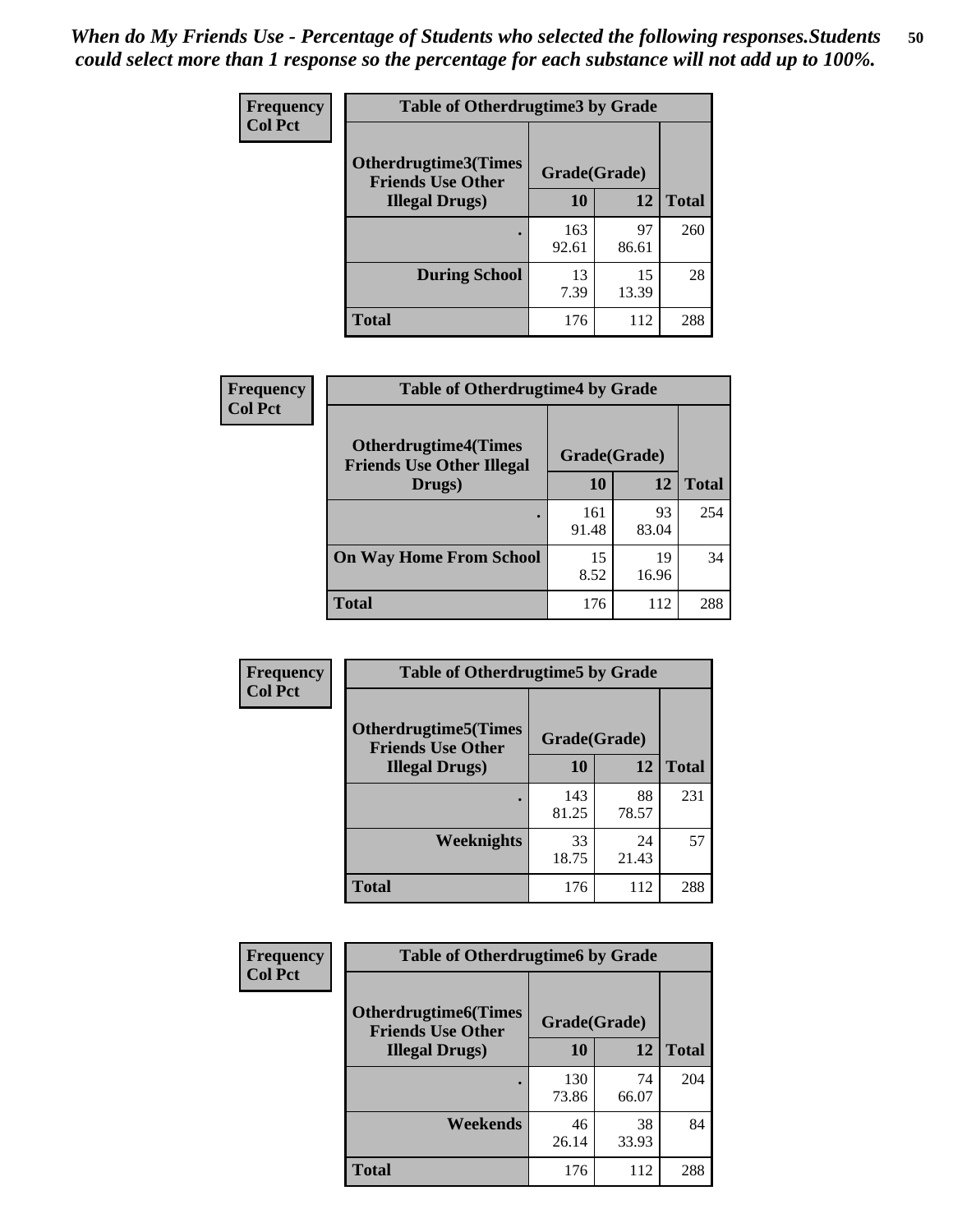| Frequency      | <b>Table of Educationalcohol by Grade</b>                                                                  |              |             |              |  |
|----------------|------------------------------------------------------------------------------------------------------------|--------------|-------------|--------------|--|
| <b>Col Pct</b> | Educationalcohol(I<br>have been taught<br>about alcohol,<br>tobacco,<br>and other drugs<br>within the last | Grade(Grade) |             |              |  |
|                | year at school)                                                                                            | 10           | 12          | <b>Total</b> |  |
|                | <b>Yes</b>                                                                                                 | 149<br>84.66 | 61<br>54.46 | 210          |  |
|                | N <sub>0</sub>                                                                                             | 27<br>15.34  | 51<br>45.54 | 78           |  |
|                | <b>Total</b>                                                                                               | 176          | 112         | 288          |  |

| Frequency      | <b>Table of Eversmoked by Grade</b>         |              |             |              |  |  |  |
|----------------|---------------------------------------------|--------------|-------------|--------------|--|--|--|
| <b>Col Pct</b> | Eversmoked(I<br>Grade(Grade)<br>have smoked |              |             |              |  |  |  |
|                | a cigarette)                                | 10           | 12          | <b>Total</b> |  |  |  |
|                | <b>Yes</b>                                  | 45<br>25.57  | 46<br>41.07 | 91           |  |  |  |
|                | N <sub>0</sub>                              | 131<br>74.43 | 66<br>58.93 | 197          |  |  |  |
|                | <b>Total</b>                                | 176          | 112         | 288          |  |  |  |

| Frequency<br><b>Col Pct</b> | <b>Table of Drovedrinking by Grade</b>                                                                              |                    |             |              |  |  |
|-----------------------------|---------------------------------------------------------------------------------------------------------------------|--------------------|-------------|--------------|--|--|
|                             | Drovedrinking(In<br>the past 30 days I<br>have driven a car<br>or other vehicle<br>while I was<br>drinking alcohol) | Grade(Grade)<br>10 | 12          | <b>Total</b> |  |  |
|                             | <b>Yes</b>                                                                                                          | 6<br>3.41          | 14<br>12.50 | 20           |  |  |
|                             | N <sub>0</sub>                                                                                                      | 170<br>96.59       | 98<br>87.50 | 268          |  |  |
|                             | <b>Total</b>                                                                                                        | 176                | 112         | 288          |  |  |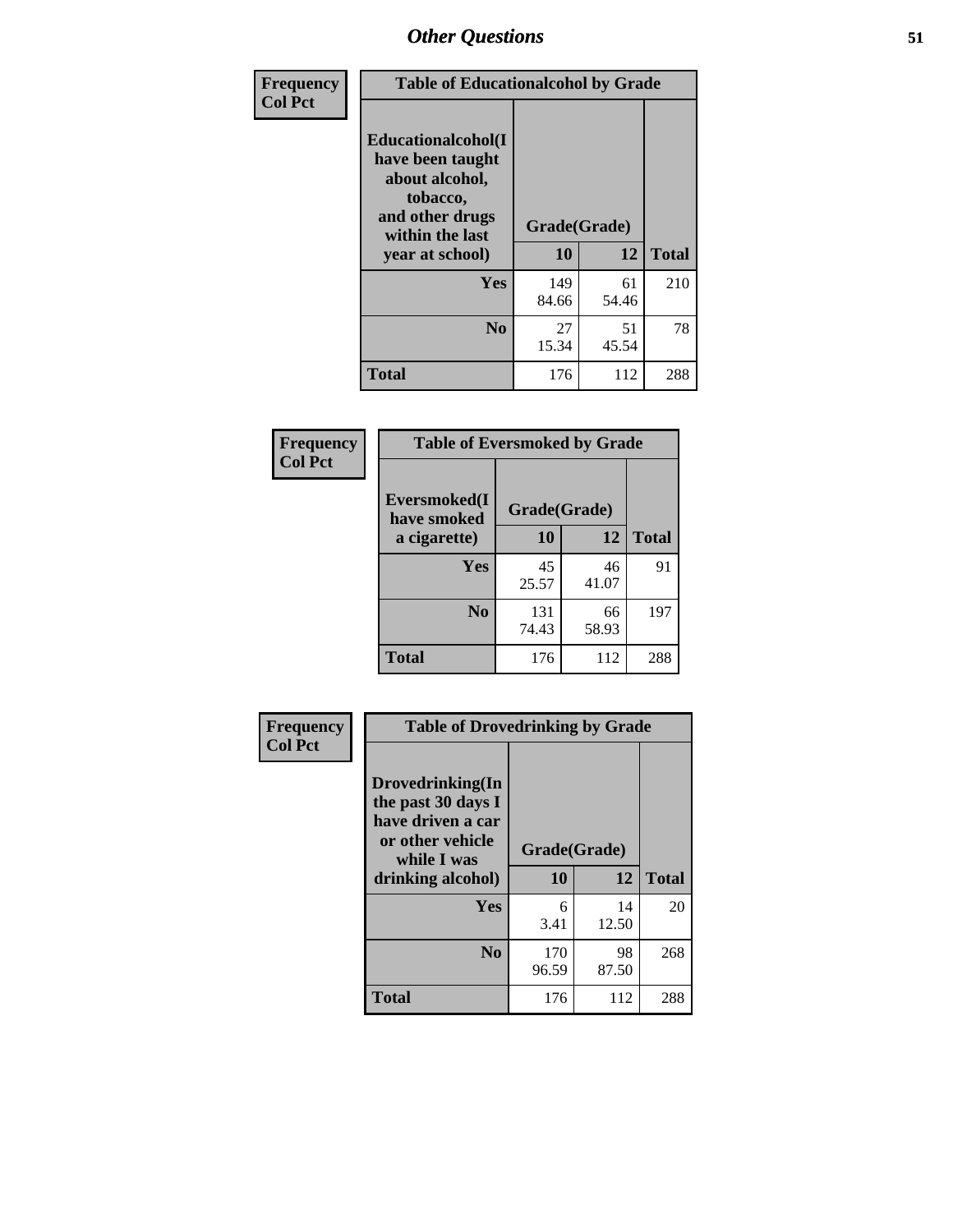| Frequency      | <b>Table of Rodedrinking by Grade</b>                                                                                                              |              |              |     |  |  |
|----------------|----------------------------------------------------------------------------------------------------------------------------------------------------|--------------|--------------|-----|--|--|
| <b>Col Pct</b> | Rodedrinking(In<br>the past 30 days<br>I have ridden in<br>a car with a<br>driver who had<br>Grade(Grade)<br>been drinking<br>12<br>10<br>alcohol) |              | <b>Total</b> |     |  |  |
|                |                                                                                                                                                    |              |              |     |  |  |
|                | <b>Yes</b>                                                                                                                                         | 28<br>15.91  | 27<br>24.11  | 55  |  |  |
|                | N <sub>0</sub>                                                                                                                                     | 148<br>84.09 | 85<br>75.89  | 233 |  |  |
|                | <b>Total</b>                                                                                                                                       | 176          | 112          | 288 |  |  |

#### **Frequency Col Pct**

| <b>Table of Drugsschool by Grade</b>                                                                                      |              |             |              |  |  |  |
|---------------------------------------------------------------------------------------------------------------------------|--------------|-------------|--------------|--|--|--|
| <b>Drugsschool</b> (During<br>the past 12 months,<br>I have been offered,<br>sold,<br>or given illegal<br>drugs on school | Grade(Grade) |             |              |  |  |  |
| property)                                                                                                                 | 10           | 12          | <b>Total</b> |  |  |  |
| Yes                                                                                                                       | 59<br>33.52  | 35<br>31.25 | 94           |  |  |  |
| N <sub>0</sub>                                                                                                            | 117<br>66.48 | 77<br>68.75 | 194          |  |  |  |
| <b>Total</b>                                                                                                              | 176          | 112         | 288          |  |  |  |

| Frequency      | <b>Table of Helpbullied by Grade</b>           |              |             |              |  |  |  |
|----------------|------------------------------------------------|--------------|-------------|--------------|--|--|--|
| <b>Col Pct</b> | Helpbullied(I<br>would help<br>someone who was | Grade(Grade) |             |              |  |  |  |
|                | being bullied)                                 | 10           | 12          | <b>Total</b> |  |  |  |
|                | <b>Strongly Agree</b>                          | 73<br>41.48  | 59<br>52.68 | 132          |  |  |  |
|                | <b>Somewhat Agree</b>                          | 74<br>42.05  | 37<br>33.04 | 111          |  |  |  |
|                | <b>Somewhat Disagree</b>                       | 19<br>10.80  | 12<br>10.71 | 31           |  |  |  |
|                | <b>Strongly Disagree</b>                       | 10<br>5.68   | 4<br>3.57   | 14           |  |  |  |
|                | <b>Total</b>                                   | 176          | 112         | 288          |  |  |  |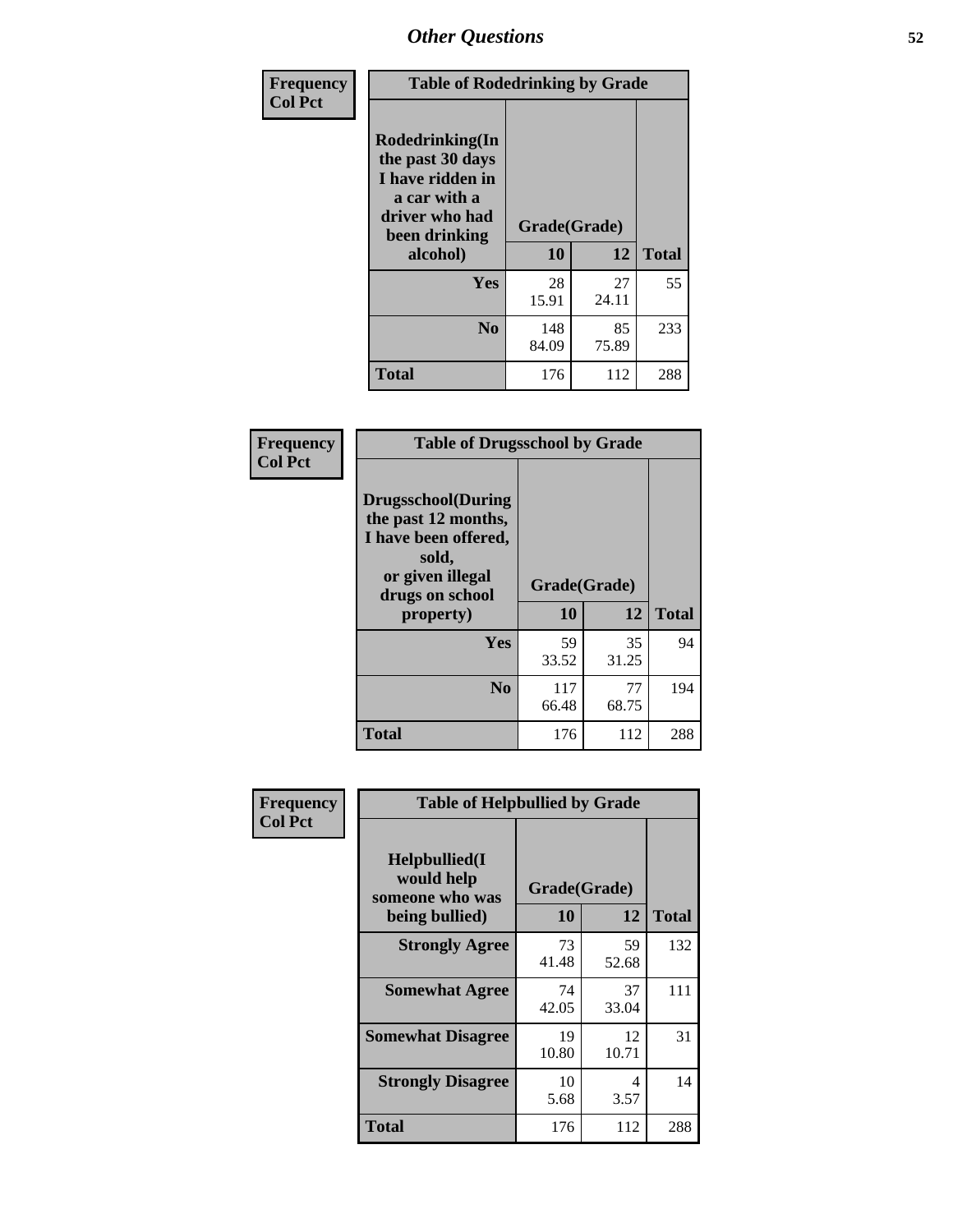| <b>Frequency</b><br><b>Row Pct</b> |                           | <b>Table of Grade by Bingedrinking</b><br>Bingedrinking(I have drunk five or more<br>drinks of alcohol at one sitting during the<br>last 30 days) |                   |                |                              |                        |                               |                   |              |
|------------------------------------|---------------------------|---------------------------------------------------------------------------------------------------------------------------------------------------|-------------------|----------------|------------------------------|------------------------|-------------------------------|-------------------|--------------|
|                                    | <b>Grade</b> (Grade) Days | $\mathbf{0}$                                                                                                                                      | 1 or<br>2<br>days | $3$ to<br>days | $6 \text{ to }$<br>9<br>days | 10<br>to<br>19<br>days | <b>20</b><br>to<br>29<br>days | All<br>30<br>days | <b>Total</b> |
|                                    | 10                        | 144<br>81.82                                                                                                                                      | 13<br>7.39        | 6<br>3.41      | 6<br>3.41                    | 3<br>1.70              | 0.57                          | 3<br>1.70         | 176          |
|                                    | 12                        | 85<br>75.89                                                                                                                                       | 5<br>4.46         | 6.25           | 5<br>4.46                    | 6<br>5.36              | 0.89                          | 3<br>2.68         | 112          |
|                                    | <b>Total</b>              | 229                                                                                                                                               | 18                | 13             | 11                           | 9                      | $\mathcal{D}_{\mathcal{A}}$   | 6                 | 288          |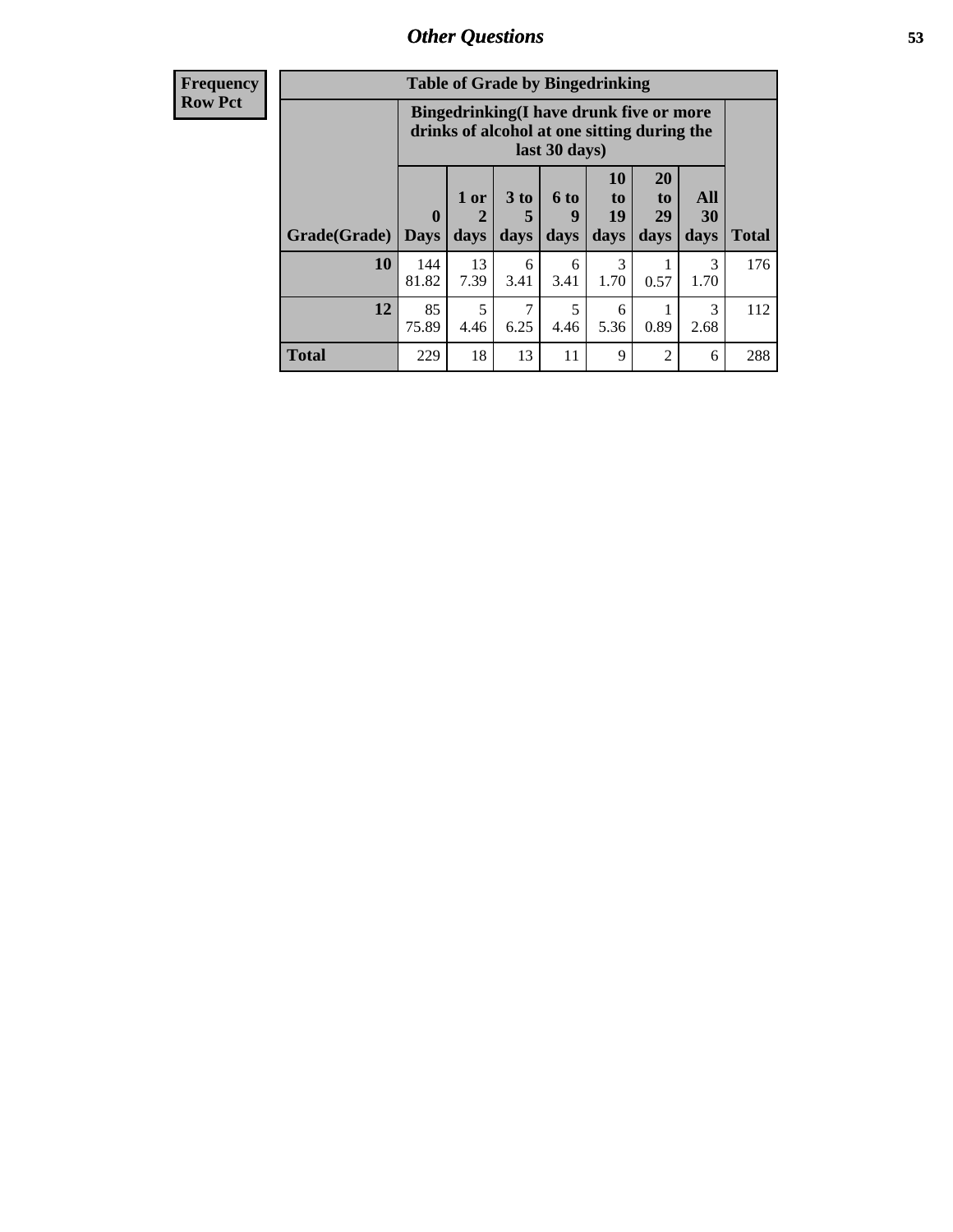### *Nutrition* **54**

| <b>Frequency</b><br>Row Pct |
|-----------------------------|
|                             |

| <b>Table of Grade by Dairy</b> |                                                                                                                             |                                                                 |             |            |     |  |  |  |
|--------------------------------|-----------------------------------------------------------------------------------------------------------------------------|-----------------------------------------------------------------|-------------|------------|-----|--|--|--|
|                                |                                                                                                                             | Dairy (I eat at least 3 servings of dairy<br>products each day) |             |            |     |  |  |  |
| Grade(Grade)                   | Somewhat  <br><b>Somewhat</b><br><b>Strongly</b><br><b>Strongly</b><br><b>Disagree</b><br><b>Disagree</b><br>Agree<br>Agree |                                                                 |             |            |     |  |  |  |
| 10                             | 62<br>35.23                                                                                                                 | 64<br>36.36                                                     | 33<br>18.75 | 17<br>9.66 | 176 |  |  |  |
| 12                             | 38<br>33.93                                                                                                                 | 41<br>36.61                                                     | 22<br>19.64 | 11<br>9.82 | 112 |  |  |  |
| <b>Total</b>                   | 100                                                                                                                         | 105                                                             | 55          | 28         | 288 |  |  |  |

| <b>Frequency</b> |  |
|------------------|--|
| <b>Row Pct</b>   |  |

| <b>Table of Grade by Fruitveg</b>                                        |                          |             |                               |                                    |              |  |  |  |
|--------------------------------------------------------------------------|--------------------------|-------------|-------------------------------|------------------------------------|--------------|--|--|--|
| Fruitveg(I eat at least 5 servings of fruits<br>and vegetables each day) |                          |             |                               |                                    |              |  |  |  |
| Grade(Grade)                                                             | <b>Strongly</b><br>Agree | Agree       | Somewhat Somewhat<br>Disagree | <b>Strongly</b><br><b>Disagree</b> | <b>Total</b> |  |  |  |
| 10                                                                       | 34<br>19.32              | 63<br>35.80 | 44<br>25.00                   | 35<br>19.89                        | 176          |  |  |  |
| 12                                                                       | 24<br>21.43              | 29<br>25.89 | 34<br>30.36                   | 25<br>22.32                        | 112          |  |  |  |
| <b>Total</b>                                                             | 58                       | 92          | 78                            | 60                                 | 288          |  |  |  |

| <b>Frequency</b> | <b>Table of Grade by Cafeteriahealthy</b> |                          |                                                                       |                 |                                    |              |  |
|------------------|-------------------------------------------|--------------------------|-----------------------------------------------------------------------|-----------------|------------------------------------|--------------|--|
| <b>Row Pct</b>   |                                           |                          | Cafeteriahealthy (School meals in my<br>school cafeteria are healthy) |                 |                                    |              |  |
|                  | Grade(Grade)                              | <b>Strongly</b><br>Agree | Somewhat Somewhat<br>Agree                                            | <b>Disagree</b> | <b>Strongly</b><br><b>Disagree</b> | <b>Total</b> |  |
|                  | 10                                        | 13<br>7.39               | 30<br>17.05                                                           | 44<br>25.00     | 89<br>50.57                        | 176          |  |
|                  | 12                                        | 10<br>8.93               | 20<br>17.86                                                           | 32<br>28.57     | 50<br>44.64                        | 112          |  |
|                  | Total                                     | 23                       | 50                                                                    | 76              | 139                                | 288          |  |

| <b>Frequency</b> |
|------------------|
| <b>Row Pct</b>   |

| <b>Table of Grade by Cafeterianutrition</b>                                                                                               |             |             |             |             |     |  |  |
|-------------------------------------------------------------------------------------------------------------------------------------------|-------------|-------------|-------------|-------------|-----|--|--|
| <b>Cafeterianutrition</b> (Facts about nutrition<br>are available in my school cafeteria)                                                 |             |             |             |             |     |  |  |
| <b>Somewhat</b><br><b>Somewhat</b><br><b>Strongly</b><br><b>Strongly</b><br><b>Disagree</b><br>Grade(Grade)<br>Agree<br>Disagree<br>Agree |             |             |             |             |     |  |  |
| 10                                                                                                                                        | 16<br>9.09  | 36<br>20.45 | 57<br>32.39 | 67<br>38.07 | 176 |  |  |
| 12                                                                                                                                        | 15<br>13.39 | 22<br>19.64 | 39<br>34.82 | 36<br>32.14 | 112 |  |  |
| <b>Total</b>                                                                                                                              | 31          | 58          | 96          | 103         | 288 |  |  |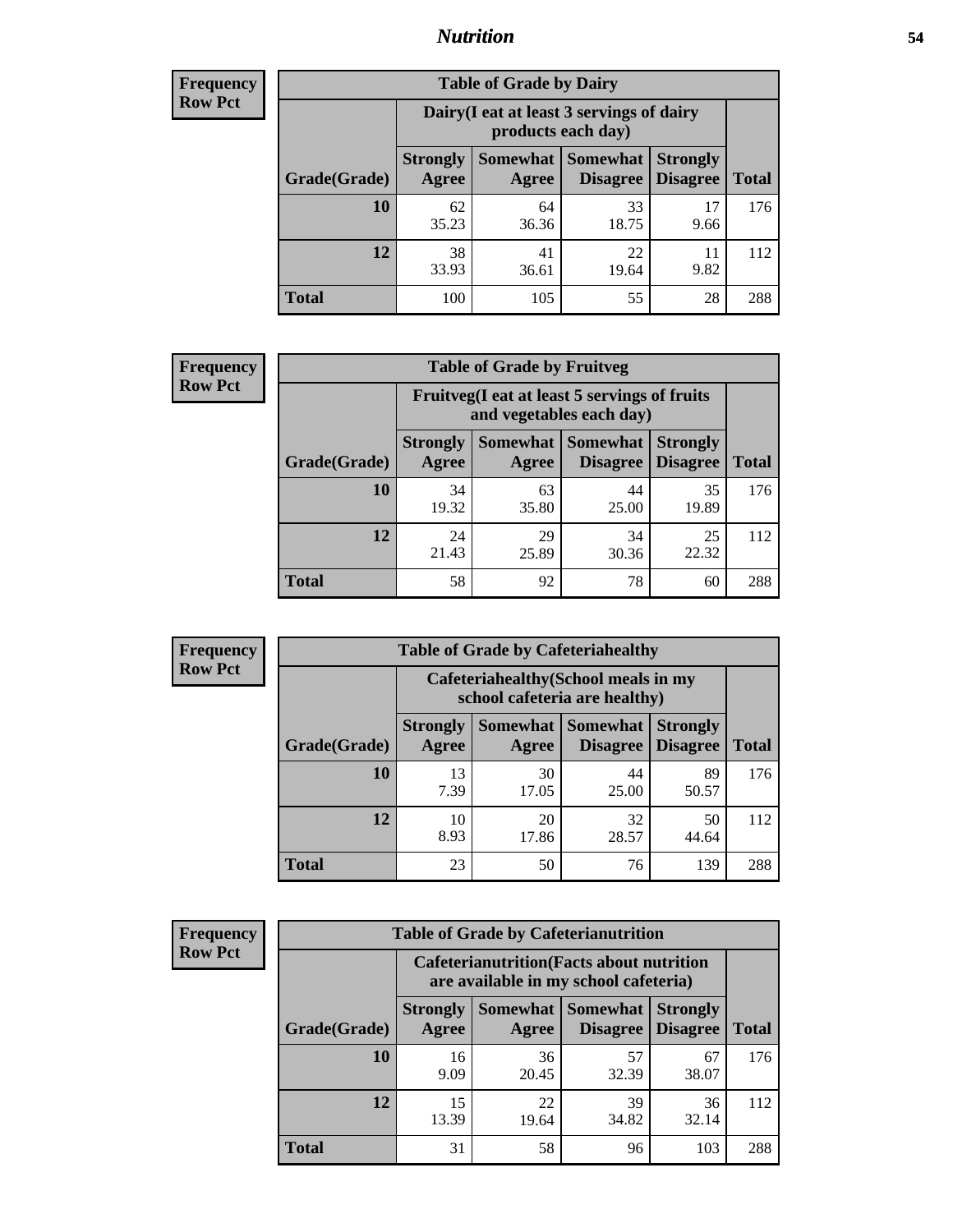### *Nutrition* **55**

| <b>Frequency</b> |
|------------------|
| Row Pct          |

| <b>Table of Grade by Schoollunch</b> |                                                                                                                            |                                                                 |             |             |     |  |  |  |
|--------------------------------------|----------------------------------------------------------------------------------------------------------------------------|-----------------------------------------------------------------|-------------|-------------|-----|--|--|--|
|                                      |                                                                                                                            | Schoollunch(I eat school lunch three or<br>more times per week) |             |             |     |  |  |  |
| Grade(Grade)                         | Somewhat   Somewhat<br><b>Strongly</b><br><b>Strongly</b><br><b>Disagree</b><br>Disagree<br><b>Total</b><br>Agree<br>Agree |                                                                 |             |             |     |  |  |  |
| 10                                   | 79<br>44.89                                                                                                                | 28<br>15.91                                                     | 16<br>9.09  | 53<br>30.11 | 176 |  |  |  |
| 12                                   | 42<br>37.50                                                                                                                | 17<br>15.18                                                     | 12<br>10.71 | 41<br>36.61 | 112 |  |  |  |
| <b>Total</b>                         | 121                                                                                                                        | 45                                                              | 28          | 94          | 288 |  |  |  |

| <b>Frequency</b> |  |
|------------------|--|
| <b>Row Pct</b>   |  |

| <b>Table of Grade by Foodchoices</b> |                                                                     |             |                                        |                                    |              |  |  |  |
|--------------------------------------|---------------------------------------------------------------------|-------------|----------------------------------------|------------------------------------|--------------|--|--|--|
|                                      | Foodchoices (I make healthy food choices in<br>my school cafeteria) |             |                                        |                                    |              |  |  |  |
| Grade(Grade)                         | <b>Strongly</b><br>Agree                                            | Agree       | <b>Somewhat   Somewhat</b><br>Disagree | <b>Strongly</b><br><b>Disagree</b> | <b>Total</b> |  |  |  |
| 10                                   | 26<br>14.77                                                         | 55<br>31.25 | 43<br>24.43                            | 52<br>29.55                        | 176          |  |  |  |
| 12                                   | 19<br>16.96                                                         | 27<br>24.11 | 29<br>25.89                            | 37<br>33.04                        | 112          |  |  |  |
| <b>Total</b>                         | 45                                                                  | 82          | 72                                     | 89                                 | 288          |  |  |  |

| <b>Frequency</b> | <b>Table of Grade by Wholewheat</b> |                                                                                                                    |             |                               |                                    |              |  |  |  |
|------------------|-------------------------------------|--------------------------------------------------------------------------------------------------------------------|-------------|-------------------------------|------------------------------------|--------------|--|--|--|
| <b>Row Pct</b>   |                                     | <b>Wholewheat</b> (There are whole wheat and<br>multigrain breads and cereals available in<br>my school cafeteria) |             |                               |                                    |              |  |  |  |
|                  | Grade(Grade)                        | <b>Strongly</b><br>Agree                                                                                           | Agree       | Somewhat Somewhat<br>Disagree | <b>Strongly</b><br><b>Disagree</b> | <b>Total</b> |  |  |  |
|                  | 10                                  | 21<br>11.93                                                                                                        | 61<br>34.66 | 40<br>22.73                   | 54<br>30.68                        | 176          |  |  |  |
|                  | 12                                  | 21<br>18.75                                                                                                        | 43<br>38.39 | 26<br>23.21                   | 22<br>19.64                        | 112          |  |  |  |
|                  | <b>Total</b>                        | 42                                                                                                                 | 104         | 66                            | 76                                 | 288          |  |  |  |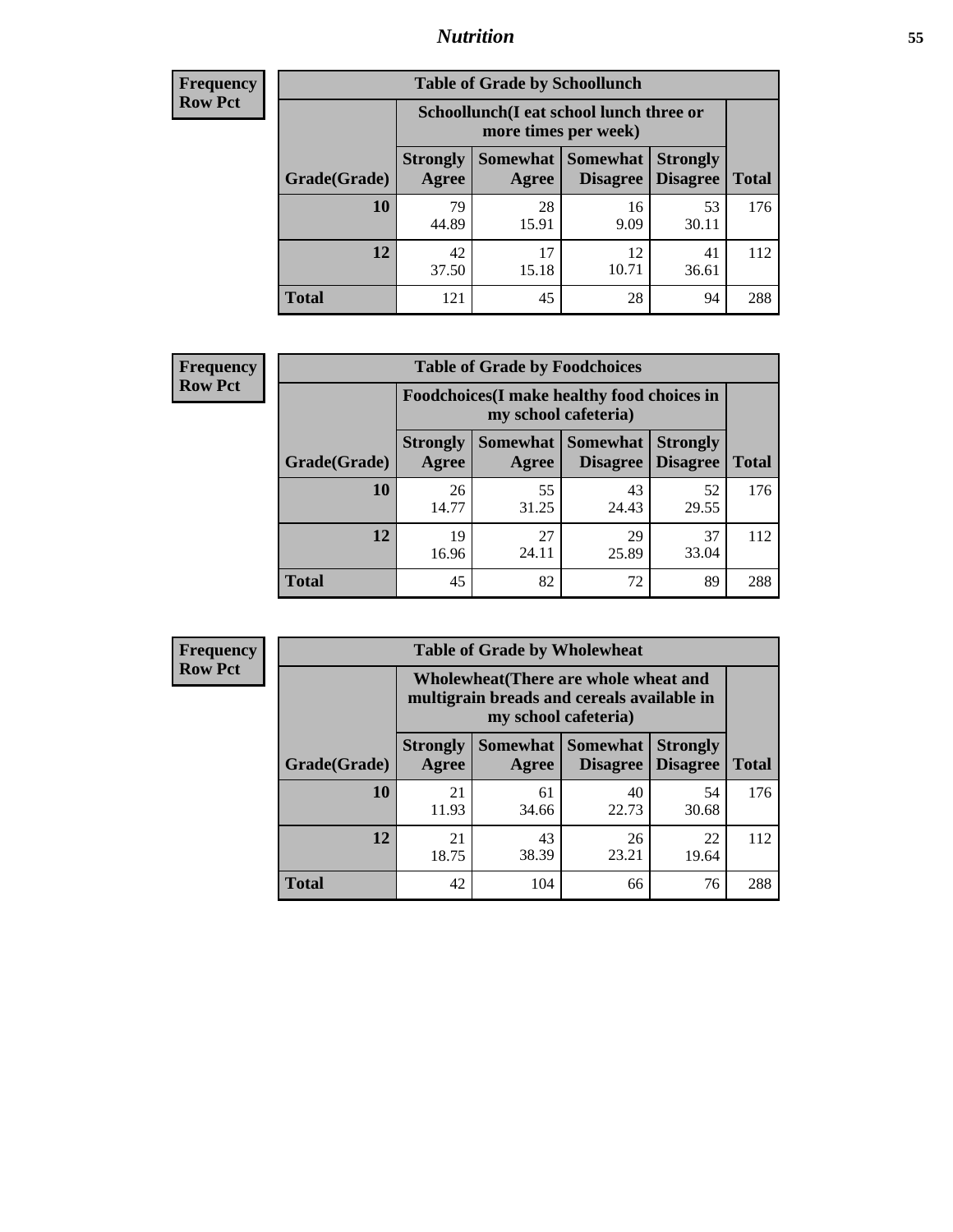### *Nutrition* **56**

**Frequency Row Pct**

| <b>Table of Grade by Healthyvending</b> |                                                                                                                                               |                          |                                    |                                    |              |
|-----------------------------------------|-----------------------------------------------------------------------------------------------------------------------------------------------|--------------------------|------------------------------------|------------------------------------|--------------|
|                                         | Healthyvending (If only healthy snacks and<br>beverages were available in the vending<br>machines during the school day,<br>I would buy them) |                          |                                    |                                    |              |
| Grade(Grade)                            | <b>Strongly</b><br>Agree                                                                                                                      | <b>Somewhat</b><br>Agree | <b>Somewhat</b><br><b>Disagree</b> | <b>Strongly</b><br><b>Disagree</b> | <b>Total</b> |
| 10                                      | 47<br>26.70                                                                                                                                   | 45<br>25.57              | 41<br>23.30                        | 43<br>24.43                        | 176          |
| 12                                      | 33<br>29.46                                                                                                                                   | 33<br>29.46              | 18<br>16.07                        | 28<br>25.00                        | 112          |
| Total                                   | 80                                                                                                                                            | 78                       | 59                                 | 71                                 | 288          |

**Frequency Row Pct**

| <b>Table of Grade by Schoolbreakfast</b> |                                                                                                                                         |             |                                        |                                    |              |  |
|------------------------------------------|-----------------------------------------------------------------------------------------------------------------------------------------|-------------|----------------------------------------|------------------------------------|--------------|--|
|                                          | Schoolbreakfast (If breakfast were<br>available at school,<br>but outside the cafeteria,<br>I would eat breakfast at school more often) |             |                                        |                                    |              |  |
| Grade(Grade)                             | <b>Strongly</b><br>Agree                                                                                                                | Agree       | Somewhat   Somewhat<br><b>Disagree</b> | <b>Strongly</b><br><b>Disagree</b> | <b>Total</b> |  |
| 10                                       | 68<br>38.64                                                                                                                             | 53<br>30.11 | 24<br>13.64                            | 31<br>17.61                        | 176          |  |
| 12                                       | 37<br>40<br>14<br>21<br>33.04<br>35.71<br>18.75<br>12.50                                                                                |             |                                        |                                    |              |  |
| <b>Total</b>                             | 105                                                                                                                                     | 93          | 38                                     | 52                                 | 288          |  |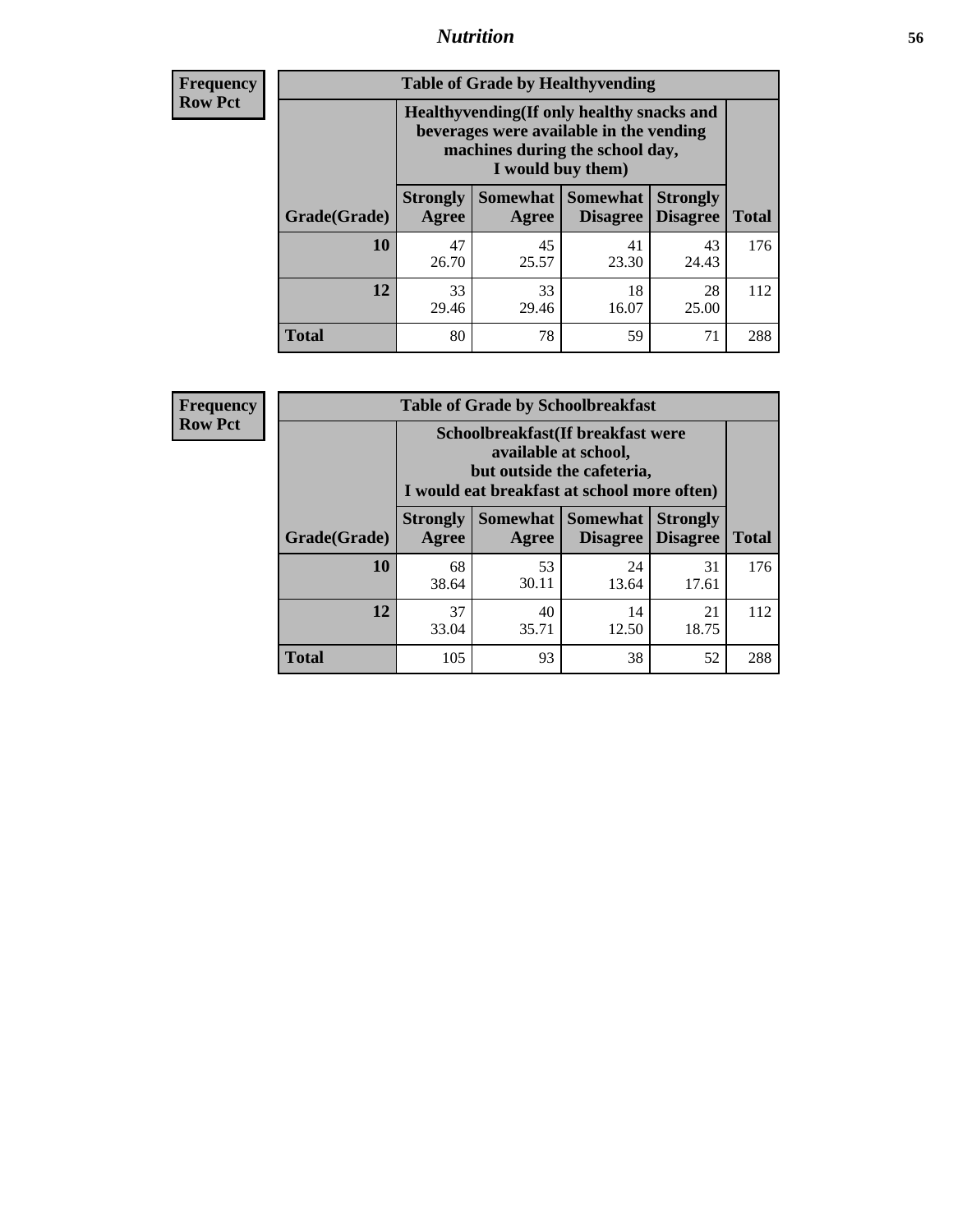| Frequency<br><b>Col Pct</b> | <b>Table of Educationaids by Grade</b>                                                                    |                    |             |              |
|-----------------------------|-----------------------------------------------------------------------------------------------------------|--------------------|-------------|--------------|
|                             | <b>Educationaids</b> (I<br>have been<br>taught about<br><b>HIV/AIDS</b> at<br>school in the<br>past year) | Grade(Grade)<br>10 | 12          | <b>Total</b> |
|                             | Yes                                                                                                       | 151<br>85.80       | 68<br>60.71 | 219          |
|                             | N <sub>0</sub>                                                                                            | 25<br>14.20        | 44<br>39.29 | 69           |
|                             | <b>Total</b>                                                                                              | 176                | 112         | 288          |

| Frequency      | <b>Table of Educationcharacter by Grade</b>                 |              |             |              |  |
|----------------|-------------------------------------------------------------|--------------|-------------|--------------|--|
| <b>Col Pct</b> | Educationcharacter(I<br>have been taught<br>about character |              |             |              |  |
|                | education in the past                                       | Grade(Grade) |             |              |  |
|                | year at school)                                             | 10           | 12          | <b>Total</b> |  |
|                | Yes                                                         | 133<br>75.57 | 74<br>66.07 | 207          |  |
|                | N <sub>0</sub>                                              | 43<br>24.43  | 38<br>33.93 | 81           |  |
|                | <b>Total</b>                                                | 176          | 112         | 288          |  |

| <b>Frequency</b><br><b>Col Pct</b> | <b>Table of Gradcoach1 by Grade</b>              |              |             |              |
|------------------------------------|--------------------------------------------------|--------------|-------------|--------------|
|                                    | Gradcoach1(I<br>know who my<br><b>Graduation</b> | Grade(Grade) |             |              |
|                                    | Coach is)                                        | 10           | 12          | <b>Total</b> |
|                                    | Yes                                              | 22<br>12.50  | 44<br>39.29 | 66           |
|                                    | N <sub>0</sub>                                   | 154<br>87.50 | 68<br>60.71 | 222          |
|                                    | <b>Total</b>                                     | 176          | 112         | 288          |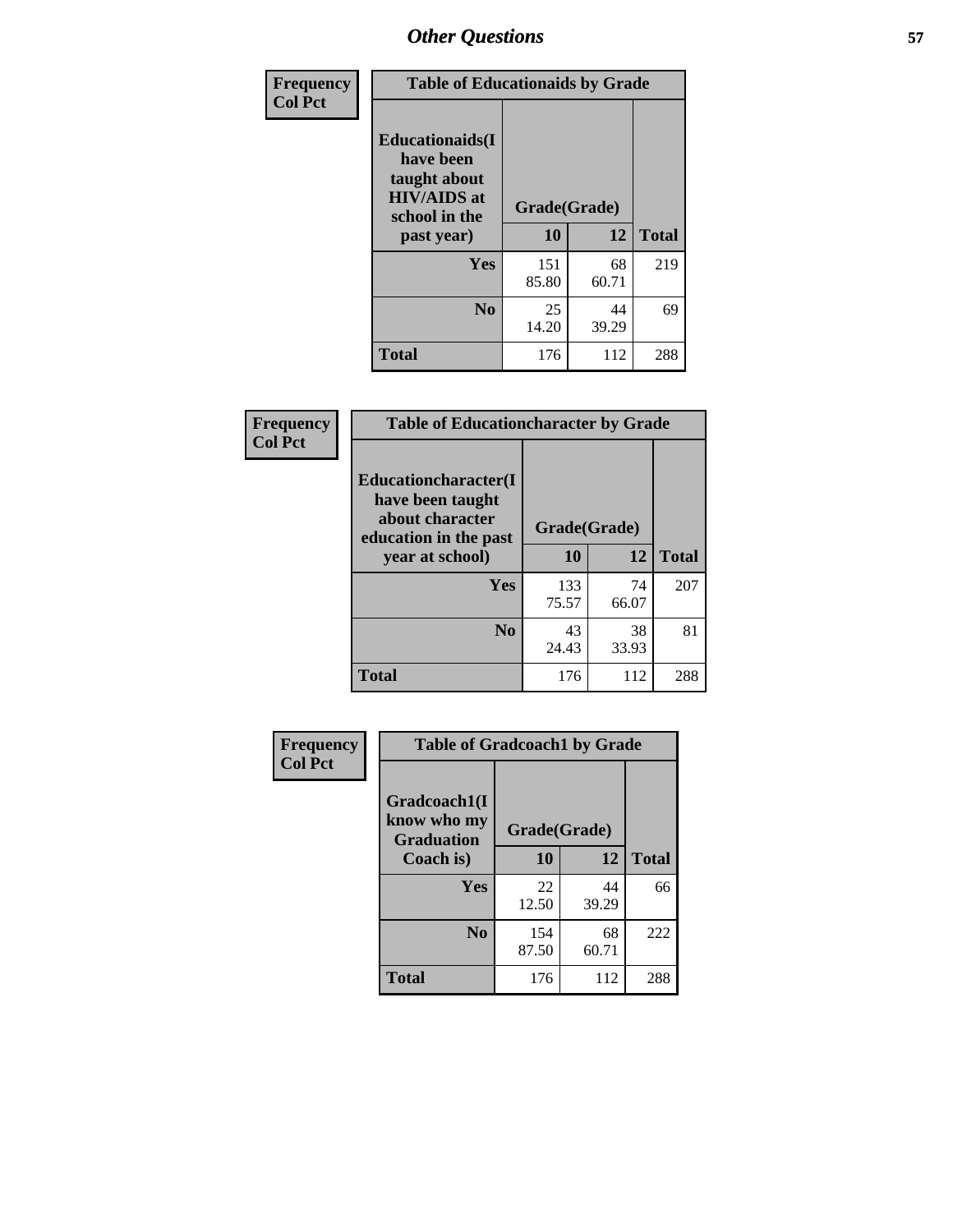| Frequency      | <b>Table of Gradcoach2 by Grade</b> |              |             |              |
|----------------|-------------------------------------|--------------|-------------|--------------|
| <b>Col Pct</b> |                                     |              |             |              |
|                | Gradcoach2(I<br>have                |              |             |              |
|                | contacted my<br><b>Graduation</b>   | Grade(Grade) |             |              |
|                | Coach)                              | 10           | 12          | <b>Total</b> |
|                | <b>Yes</b>                          | 9<br>5.11    | 22<br>19.64 | 31           |
|                | N <sub>0</sub>                      | 167<br>94.89 | 90<br>80.36 | 257          |
|                | <b>Total</b>                        | 176          | 112         | 288          |

| Frequency<br><b>Col Pct</b> | <b>Table of Gradcoach3 by Grade</b>                                         |              |             |              |
|-----------------------------|-----------------------------------------------------------------------------|--------------|-------------|--------------|
|                             | Gradcoach3(I<br>have received<br>assistance<br>from my<br><b>Graduation</b> | Grade(Grade) |             |              |
|                             | Coach)                                                                      | 10           | 12          | <b>Total</b> |
|                             | <b>Yes</b>                                                                  | 8            | 20          | 28           |
|                             |                                                                             | 4.55         | 17.86       |              |
|                             | N <sub>0</sub>                                                              | 53           | 34          | 87           |
|                             |                                                                             | 30.11        | 30.36       |              |
|                             | Don't know                                                                  | 115<br>65.34 | 58<br>51.79 | 173          |
|                             | <b>Total</b>                                                                | 176          | 112         | 288          |

| Frequency<br><b>Col Pct</b> | <b>Table of Selfharm by Grade</b>                                                                                                                                                      |                    |             |              |  |
|-----------------------------|----------------------------------------------------------------------------------------------------------------------------------------------------------------------------------------|--------------------|-------------|--------------|--|
|                             | <b>Selfharm</b> (During<br>the past 12<br>months,<br>I harmed myself<br>on purpose<br><b>Suicideconsider</b><br>During the past<br>12 months,<br>I seriously<br>considered<br>suicide) | Grade(Grade)<br>10 | 12          | <b>Total</b> |  |
|                             | Yes                                                                                                                                                                                    | 23<br>13.07        | 14<br>12.50 | 37           |  |
|                             | N <sub>0</sub>                                                                                                                                                                         | 153<br>86.93       | 98<br>87.50 | 251          |  |
|                             | <b>Total</b>                                                                                                                                                                           | 176                | 112         | 288          |  |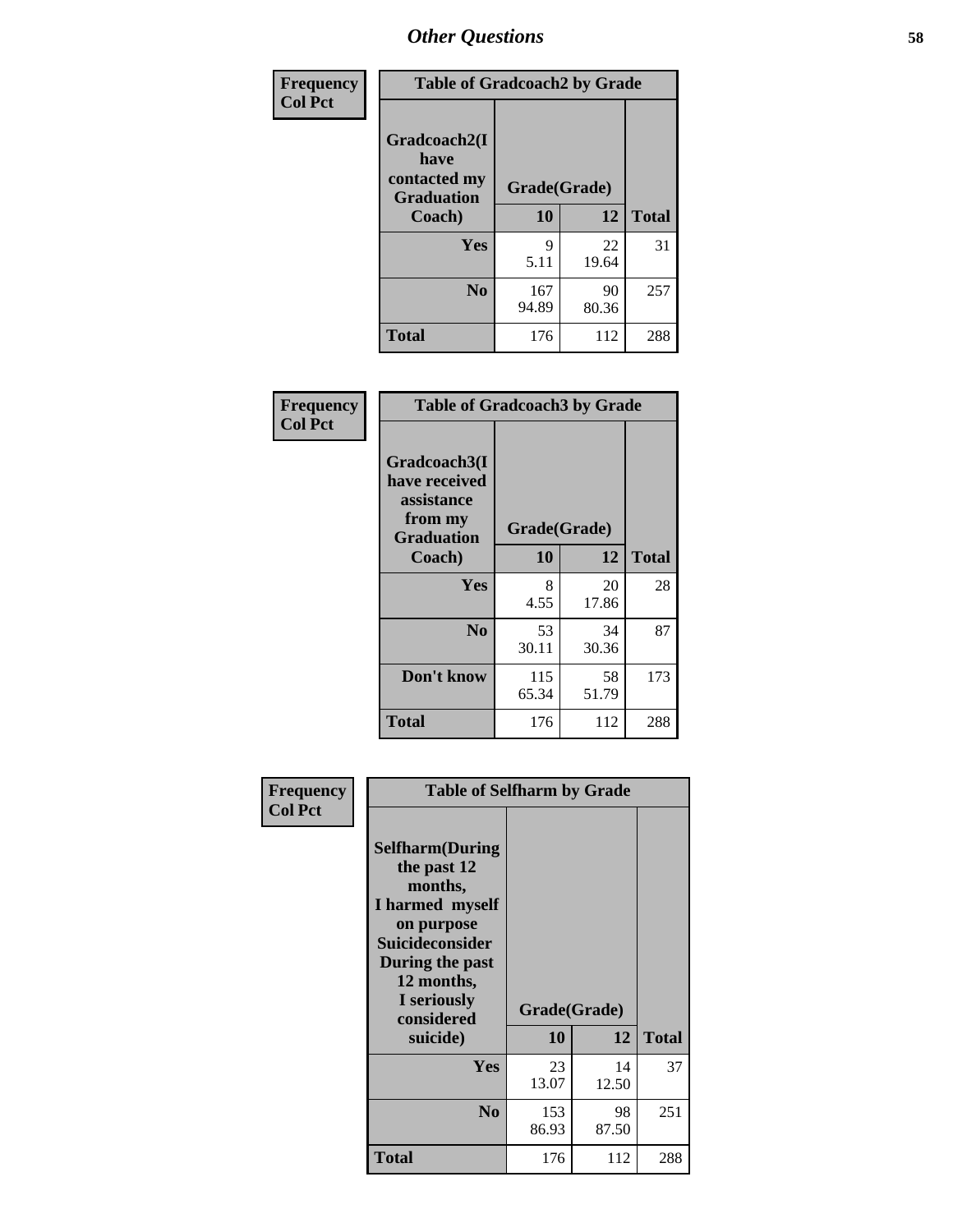| <b>Frequency</b> | <b>Table of Suicideconsider by Grade</b> |              |              |              |
|------------------|------------------------------------------|--------------|--------------|--------------|
| <b>Col Pct</b>   |                                          | Grade(Grade) |              |              |
|                  | <b>Suicideconsider</b>                   | <b>10</b>    | 12           | <b>Total</b> |
|                  | <b>Yes</b>                               | 14<br>7.95   | 12<br>10.71  | 26           |
|                  | N <sub>0</sub>                           | 162<br>92.05 | 100<br>89.29 | 262          |
|                  | <b>Total</b>                             | 176          | 112          | 288          |

| Frequency      | <b>Table of Suicideattempt by Grade</b>              |              |              |              |
|----------------|------------------------------------------------------|--------------|--------------|--------------|
| <b>Col Pct</b> | Suicideattempt(I<br>have attempted<br>suicide in the | Grade(Grade) |              |              |
|                | last year)                                           | 10           | 12           | <b>Total</b> |
|                | Yes                                                  | 9<br>5.11    | 10<br>8.93   | 19           |
|                | N <sub>0</sub>                                       | 167<br>94.89 | 102<br>91.07 | 269          |
|                | <b>Total</b>                                         | 176          | 112          | 288          |

| Frequency      | <b>Table of Instantmessaged by Grade</b>               |              |             |              |
|----------------|--------------------------------------------------------|--------------|-------------|--------------|
| <b>Col Pct</b> | Instantmessaged(I<br>have instant<br>messaged people I | Grade(Grade) |             |              |
|                | do not even know)                                      | 10           | 12          | <b>Total</b> |
|                | Yes                                                    | 55<br>31.25  | 43<br>38.39 | 98           |
|                | N <sub>0</sub>                                         | 121<br>68.75 | 69<br>61.61 | 190          |
|                | <b>Total</b>                                           | 176          | 112         | 288          |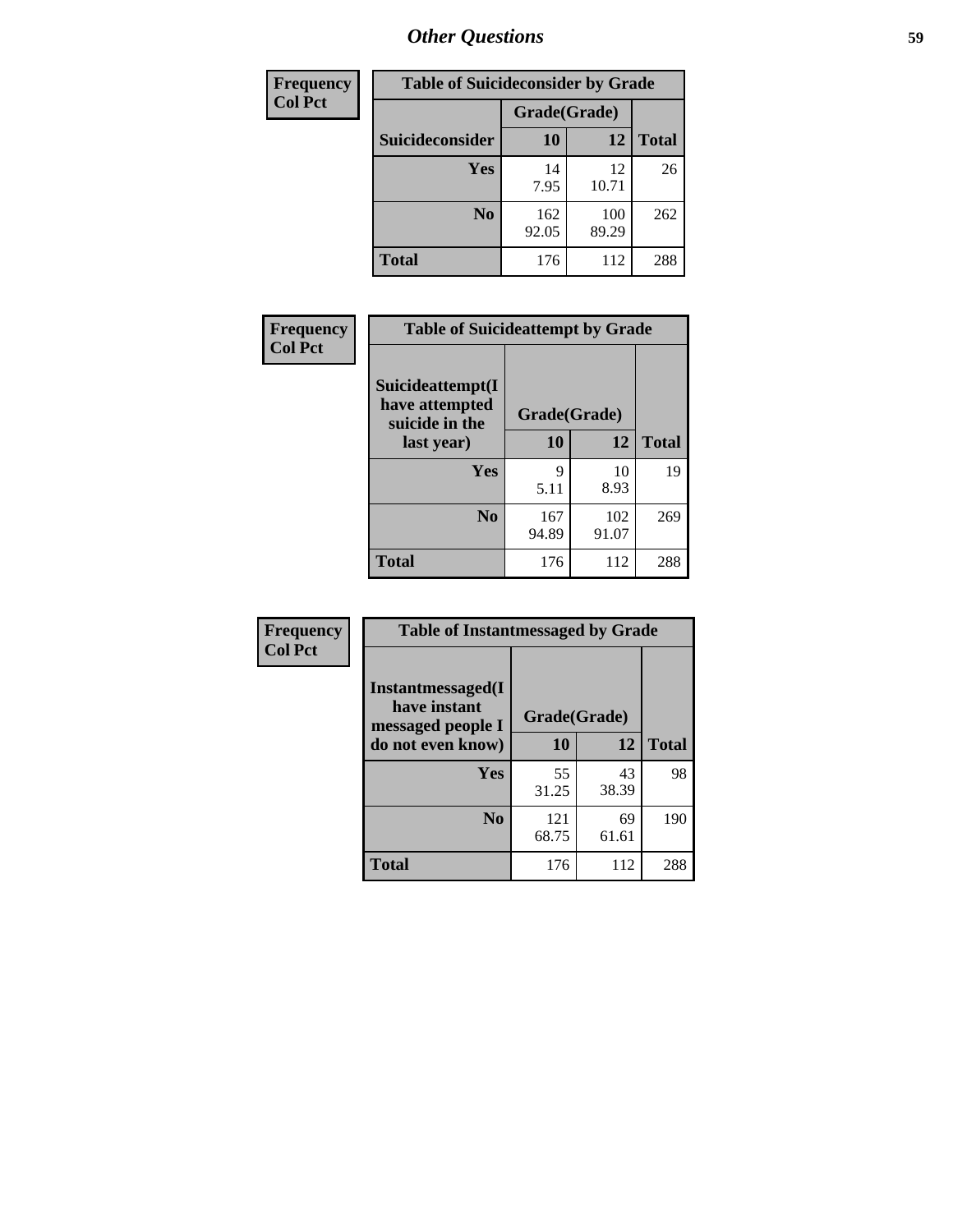| Frequency      | <b>Table of Getsalong by Grade</b>                                     |             |                    |              |
|----------------|------------------------------------------------------------------------|-------------|--------------------|--------------|
| <b>Col Pct</b> | <b>Getsalong</b> (I get<br>along with other<br>students and<br>adults) | 10          | Grade(Grade)<br>12 | <b>Total</b> |
|                | <b>Strongly Agree</b>                                                  | 92          | 68                 | 160          |
|                |                                                                        | 52.27       | 60.71              |              |
|                | <b>Somewhat Agree</b>                                                  | 72<br>40.91 | 40<br>35.71        | 112          |
|                | <b>Somewhat Disagree</b>                                               | 8<br>4.55   | 2<br>1.79          | 10           |
|                | <b>Strongly Disagree</b>                                               | 4<br>2.27   | 2<br>1.79          | 6            |
|                | <b>Total</b>                                                           | 176         | 112                | 288          |

| Frequency      | <b>Table of Safehome by Grade</b> |                    |             |              |
|----------------|-----------------------------------|--------------------|-------------|--------------|
| <b>Col Pct</b> | Safehome(I feel<br>safe at home)  | Grade(Grade)<br>10 | 12          | <b>Total</b> |
|                | <b>Strongly Agree</b>             | 123<br>69.89       | 72<br>64.29 | 195          |
|                | <b>Somewhat Agree</b>             | 36<br>20.45        | 24<br>21.43 | 60           |
|                | <b>Somewhat Disagree</b>          | 8<br>4.55          | 6.25        | 15           |
|                | <b>Strongly Disagree</b>          | 9<br>5.11          | 9<br>8.04   | 18           |
|                | <b>Total</b>                      | 176                | 112         | 288          |

| Frequency      |                                                                                     | <b>Table of Adulttalk by Grade</b> |             |              |
|----------------|-------------------------------------------------------------------------------------|------------------------------------|-------------|--------------|
| <b>Col Pct</b> | <b>Adulttalk(I</b><br>know an<br>adult at<br>school that<br>I can talk<br>with if I | Grade(Grade)                       |             |              |
|                | need help)                                                                          | 10                                 | 12          | <b>Total</b> |
|                | Yes                                                                                 | 116<br>65.91                       | 79<br>70.54 | 195          |
|                | N <sub>0</sub>                                                                      | 60<br>34.09                        | 33<br>29.46 | 93           |
|                | <b>Total</b>                                                                        | 176                                | 112         | 288          |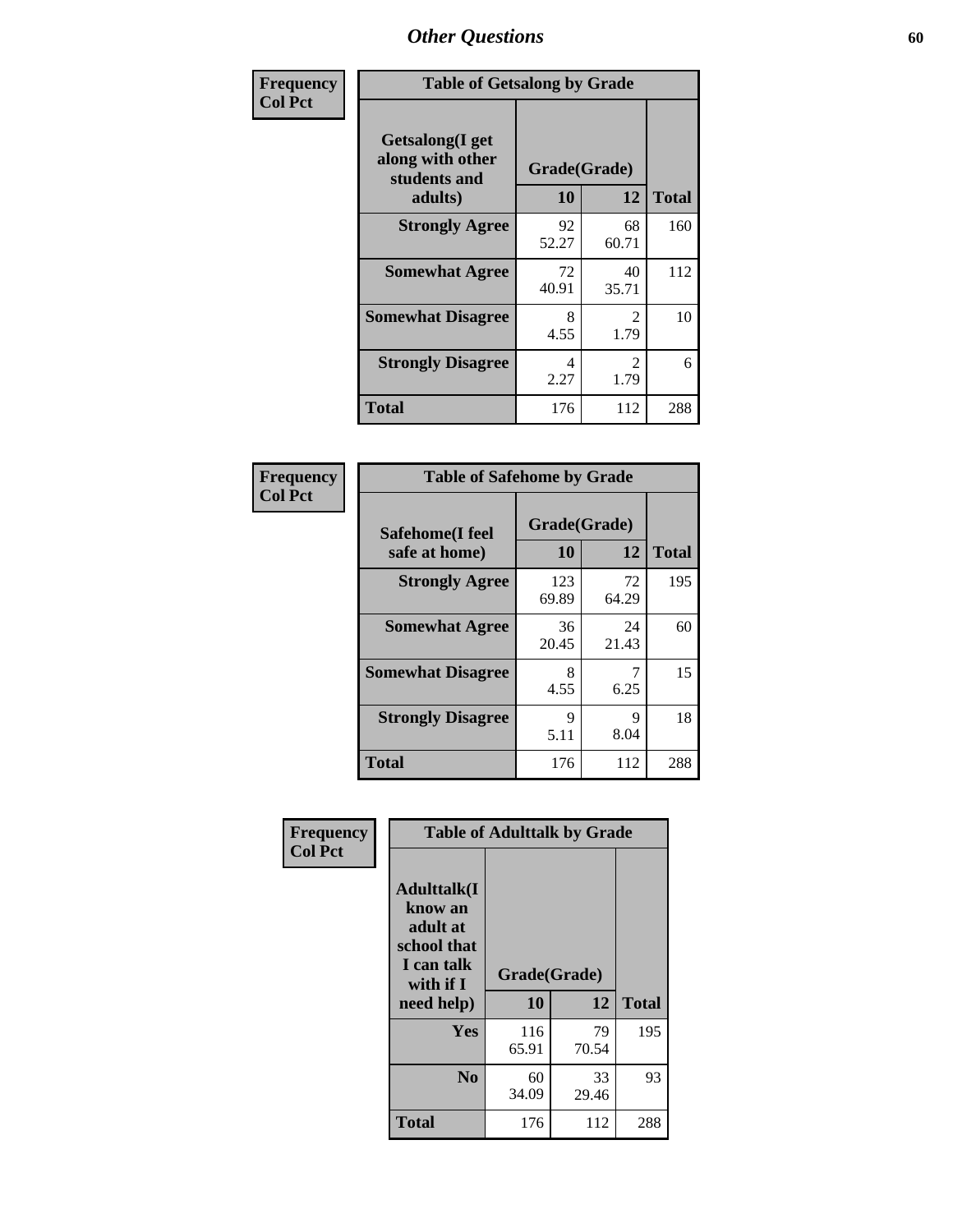**Frequency Row Pct**

| <b>Table of Grade by Tytime</b> |             |                                                                                        |             |             |             |             |              |  |  |  |
|---------------------------------|-------------|----------------------------------------------------------------------------------------|-------------|-------------|-------------|-------------|--------------|--|--|--|
|                                 |             | Tvtime(On an average school day,<br>how much unsupervised time do I spend watching TV) |             |             |             |             |              |  |  |  |
|                                 |             | <b>Less that</b>                                                                       |             | $2 - 3$     | $4 - 5$     | $6+$        |              |  |  |  |
| Grade(Grade)   None             |             | hour/day                                                                               | hour/day    | hours/day   | hours/day   | hours/day   | <b>Total</b> |  |  |  |
| 10                              | 36<br>20.45 | 24<br>13.64                                                                            | 31<br>17.61 | 46<br>26.14 | 10<br>5.68  | 29<br>16.48 | 176          |  |  |  |
| 12                              | 14<br>12.50 | 17<br>15.18                                                                            | 17<br>15.18 | 38<br>33.93 | 16<br>14.29 | 10<br>8.93  | 112          |  |  |  |
| <b>Total</b>                    | 50          | 41                                                                                     | 48          | 84          | 26          | 39          | 288          |  |  |  |

**Frequency Row Pct**

| <b>Table of Grade by Computertime</b> |            |                                                                                                                               |             |             |             |             |     |  |  |
|---------------------------------------|------------|-------------------------------------------------------------------------------------------------------------------------------|-------------|-------------|-------------|-------------|-----|--|--|
|                                       |            | Computertime(On an average school day,<br>how much unsupervised time do I spend on the computer)                              |             |             |             |             |     |  |  |
| Grade(Grade)                          | None       | <b>Less that</b><br>$4 - 5$<br>$2 - 3$<br>$6+$<br>hour/day<br>hours/day<br>hours/day<br>hour/day<br>hours/day<br><b>Total</b> |             |             |             |             |     |  |  |
| 10                                    | 13<br>7.39 | 27<br>15.34                                                                                                                   | 37<br>21.02 | 53<br>30.11 | 24<br>13.64 | 22<br>12.50 | 176 |  |  |
| 12                                    | 6<br>5.36  | 19<br>23<br>42<br>13<br>Q<br>8.04<br>16.96<br>20.54<br>37.50<br>11.61                                                         |             |             |             |             |     |  |  |
| <b>Total</b>                          | 19         | 46                                                                                                                            | 60          | 95          | 33          | 35          | 288 |  |  |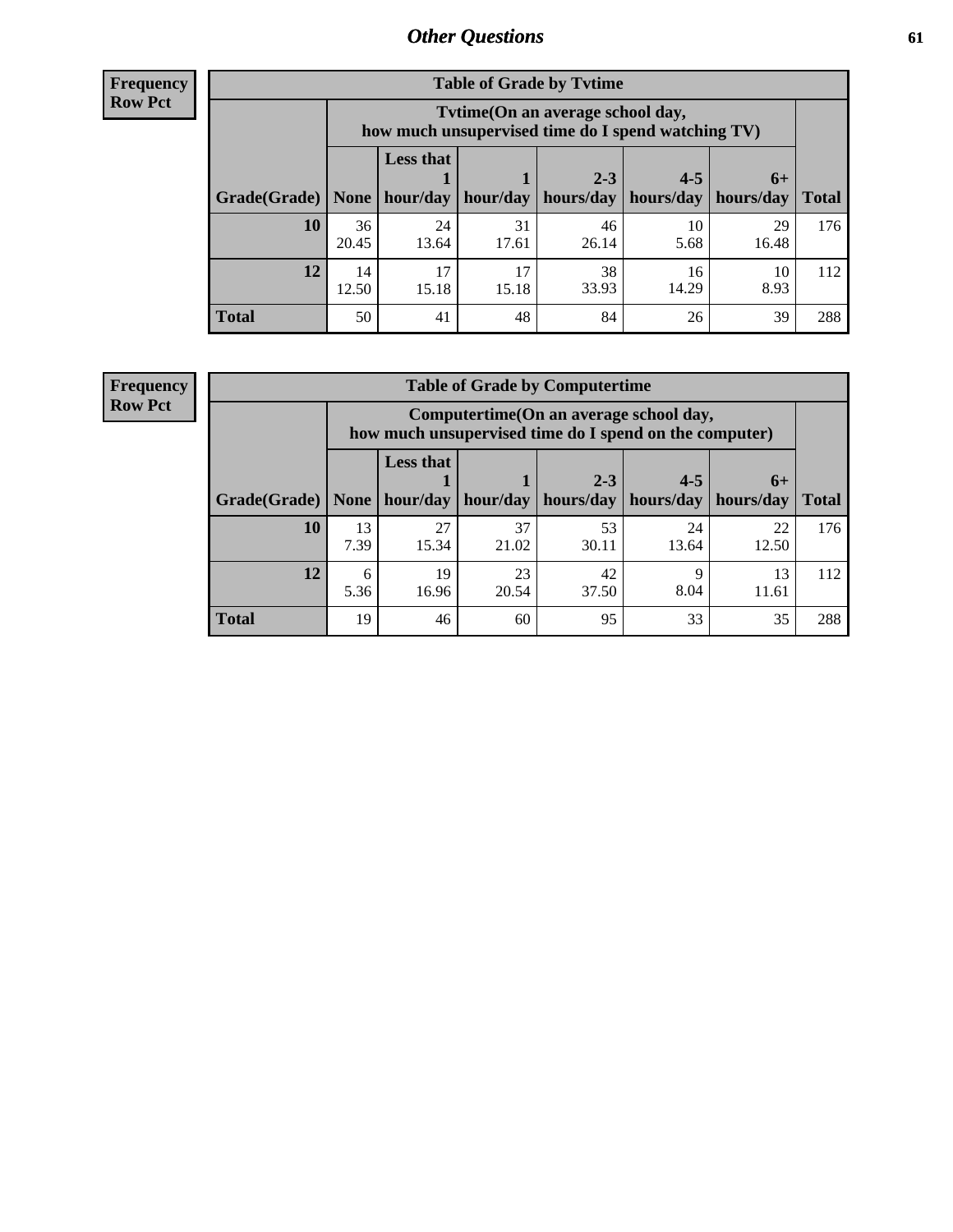#### *Questions about Driving Laws* **62** *Driving Questions were asked only of high school students.*

| <b>Frequency</b> |
|------------------|
| <b>Row Pct</b>   |

| <b>Table of Grade by License1</b> |                                                                     |                                                                                                                                           |                |            |                      |              |  |  |  |
|-----------------------------------|---------------------------------------------------------------------|-------------------------------------------------------------------------------------------------------------------------------------------|----------------|------------|----------------------|--------------|--|--|--|
|                                   |                                                                     | License1(During the first 6 months of driving<br>with a provisional license,<br>the only passengers who can ride with the<br>driver are:) |                |            |                      |              |  |  |  |
| Grade(Grade)                      | <b>Parent or</b><br>Guardian                                        | Family<br><b>Members</b>                                                                                                                  | <b>Friends</b> | Anyone     | Don't<br><b>Know</b> | <b>Total</b> |  |  |  |
| 10                                | 53<br>30.11                                                         | 76<br>43.18                                                                                                                               | 4<br>2.27      | 13<br>7.39 | 30<br>17.05          | 176          |  |  |  |
| 12                                | 38<br>3<br>12<br>50<br>9<br>33.93<br>8.04<br>10.71<br>44.64<br>2.68 |                                                                                                                                           |                |            |                      |              |  |  |  |
| Total                             | 91                                                                  | 126                                                                                                                                       | 7              | 22         | 42                   | 288          |  |  |  |

| <b>Frequency</b> |              | <b>Table of Grade by License2</b>                                                                        |                  |                  |                                                      |                      |              |  |  |
|------------------|--------------|----------------------------------------------------------------------------------------------------------|------------------|------------------|------------------------------------------------------|----------------------|--------------|--|--|
| <b>Row Pct</b>   |              | License2(17 yr old drivers with a<br>provisional driver's license cannot<br>drive between the hours of:) |                  |                  |                                                      |                      |              |  |  |
|                  | Grade(Grade) | <b>Midnight</b><br>to 6am                                                                                | 1am<br>to<br>5am | 1am<br>to<br>6am | N <sub>0</sub><br>curfew<br>for $17$<br>year<br>olds | Don't<br><b>Know</b> | <b>Total</b> |  |  |
|                  | 10           | 84<br>47.73                                                                                              | 15<br>8.52       | 16<br>9.09       | 5<br>2.84                                            | 56<br>31.82          | 176          |  |  |
|                  | 12           | 68<br>60.71                                                                                              | 10<br>8.93       | 12<br>10.71      | 5<br>4.46                                            | 17<br>15.18          | 112          |  |  |
|                  | <b>Total</b> | 152                                                                                                      | 25               | 28               | 10                                                   | 73                   | 288          |  |  |

| Frequency      | <b>Table of Grade by License3</b> |                      |                                                                                        |             |            |             |               |              |
|----------------|-----------------------------------|----------------------|----------------------------------------------------------------------------------------|-------------|------------|-------------|---------------|--------------|
| <b>Row Pct</b> |                                   |                      | License3(For drivers under the age of 21,<br>what level of alcohol is considered DUI?) |             |            |             |               |              |
|                | Grade(Grade)                      | Any<br><b>Amount</b> | 0.02                                                                                   | 0.04        | 0.06       | 0.08        | Don't<br>know | <b>Total</b> |
|                | <b>10</b>                         | 15<br>8.52           | 60<br>34.09                                                                            | 22<br>12.50 | 13<br>7.39 | 23<br>13.07 | 43<br>24.43   | 176          |
|                | 12                                | 32<br>28.57          | 23<br>20.54                                                                            | 19<br>16.96 | 5<br>4.46  | 10<br>8.93  | 23<br>20.54   | 112          |
|                | <b>Total</b>                      | 47                   | 83                                                                                     | 41          | 18         | 33          | 66            | 288          |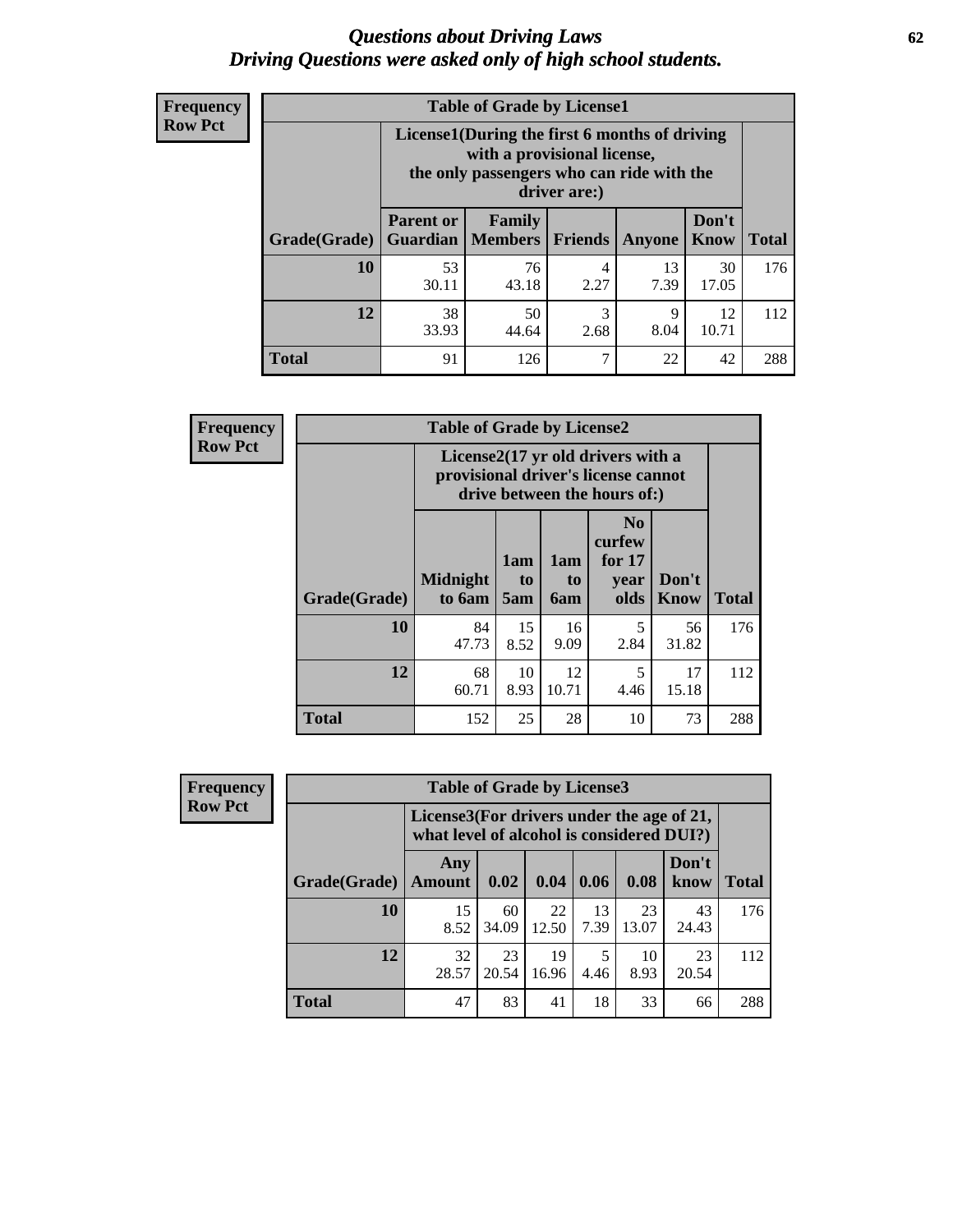#### *Questions about Driving Laws* **63** *Driving Questions were asked only of high school students.*

**Frequency Row Pct**

|              |             |                                                                                                                                                                                                                                                                                |             | <b>Table of Grade by License4</b> |             |             |     |  |
|--------------|-------------|--------------------------------------------------------------------------------------------------------------------------------------------------------------------------------------------------------------------------------------------------------------------------------|-------------|-----------------------------------|-------------|-------------|-----|--|
|              |             | License4(A driver under 21 automatically<br>loses his/her license if caught exceeding the<br>posted speet limit by:)<br>Can't<br>lose<br><b>Depends</b><br>license<br>$15+$<br>$25+$<br>$35+$<br>Don't<br>for<br>on<br><b>Total</b><br>mph<br>speeding<br>know<br>mph<br>judge |             |                                   |             |             |     |  |
| Grade(Grade) | mph         |                                                                                                                                                                                                                                                                                |             |                                   |             |             |     |  |
| 10           | 28<br>15.91 | 27<br>15.34                                                                                                                                                                                                                                                                    | 16<br>9.09  | 9<br>5.11                         | 17<br>9.66  | 79<br>44.89 | 176 |  |
| 12           | 14<br>12.50 | 20<br>17.86                                                                                                                                                                                                                                                                    | 22<br>19.64 | 10<br>8.93                        | 14<br>12.50 | 32<br>28.57 | 112 |  |
| <b>Total</b> | 42          | 47                                                                                                                                                                                                                                                                             | 38          | 19                                | 31          | 111         | 288 |  |

| Frequency      | <b>Table of Grade by License5</b> |             |                                                                                                                                      |                     |       |
|----------------|-----------------------------------|-------------|--------------------------------------------------------------------------------------------------------------------------------------|---------------------|-------|
| <b>Row Pct</b> |                                   |             | License5(A)<br>Georgia teenager<br>with family<br>connections or a<br>good lawyer can<br>break a teen<br>driving law and<br>license) | keep their driver's |       |
|                | Grade(Grade)                      | <b>Yes</b>  | N <sub>0</sub>                                                                                                                       | Don't<br>know       | Total |
|                | 10                                | 21<br>11.93 | 90<br>51.14                                                                                                                          | 65<br>36.93         | 176   |
|                | 12                                | 15<br>13.39 | 62<br>55.36                                                                                                                          | 35<br>31.25         | 112   |
|                | <b>Total</b>                      | 36          | 152                                                                                                                                  | 100                 | 288   |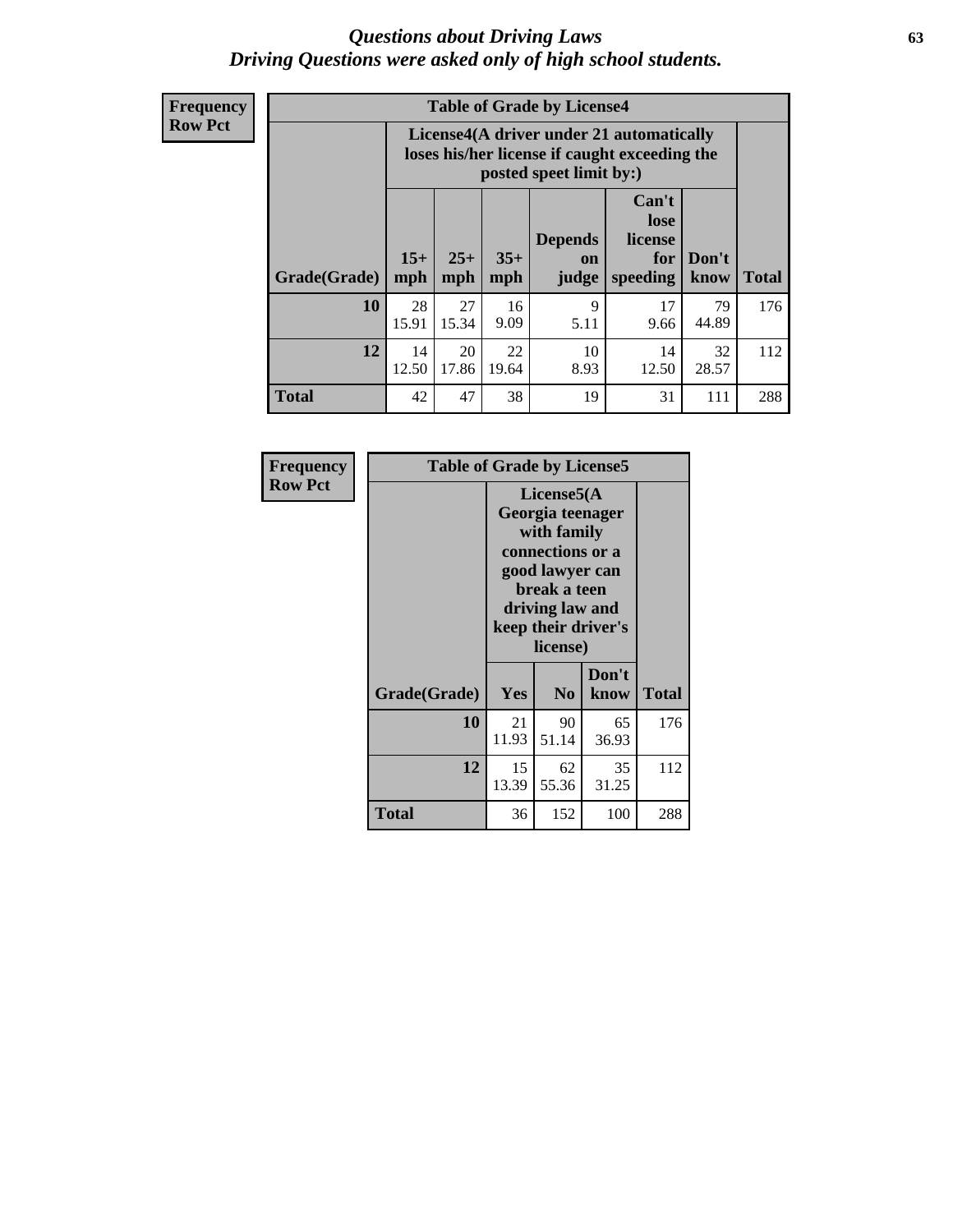#### *Questions about Driving Laws* **64** *Driving Questions were asked only of high school students.*

| <b>Frequency</b> | <b>Table of Grade by License6</b> |             |                                                                                                                           |                    |              |  |  |
|------------------|-----------------------------------|-------------|---------------------------------------------------------------------------------------------------------------------------|--------------------|--------------|--|--|
| <b>Row Pct</b>   |                                   |             | License <sub>6</sub> (I know a<br>friend or<br>classmate that<br>broke a teen<br>driving law,<br>keep his/her<br>license) | but was allowed to |              |  |  |
|                  | Grade(Grade)                      | Yes         | N <sub>0</sub>                                                                                                            | Don't<br>know      | <b>Total</b> |  |  |
|                  | 10                                | 35<br>19.89 | 79<br>44.89                                                                                                               | 62<br>35.23        | 176          |  |  |
|                  | 12                                | 31<br>27.68 | 56<br>50.00                                                                                                               | 25<br>22.32        | 112          |  |  |
|                  | <b>Total</b>                      | 66          | 135                                                                                                                       | 87                 | 288          |  |  |

| <b>Frequency</b> |              |                                                                             | <b>Table of Grade by License7</b>                                                             |                                                   |                        |              |  |  |  |
|------------------|--------------|-----------------------------------------------------------------------------|-----------------------------------------------------------------------------------------------|---------------------------------------------------|------------------------|--------------|--|--|--|
| <b>Row Pct</b>   |              |                                                                             | License7(A student under the age of 18 cam loser<br>his/her driving privileges if he or she:) |                                                   |                        |              |  |  |  |
|                  | Grade(Grade) | <b>Have</b><br>more than<br>10<br>unexcused<br>absences<br>per school<br>yr | Drop out<br>without  <br>graduating                                                           | <b>Bring</b><br>alcohol/drugs/weapon<br>to school | All of<br>the<br>above | <b>Total</b> |  |  |  |
|                  | 10           | 25<br>14.20                                                                 | 8<br>4.55                                                                                     | 3.98                                              | 136<br>77.27           | 176          |  |  |  |
|                  | 12           | 28<br>25.00                                                                 | 7<br>6.25                                                                                     | 6<br>5.36                                         | 71<br>63.39            | 112          |  |  |  |
|                  | <b>Total</b> | 53                                                                          | 15                                                                                            | 13                                                | 207                    | 288          |  |  |  |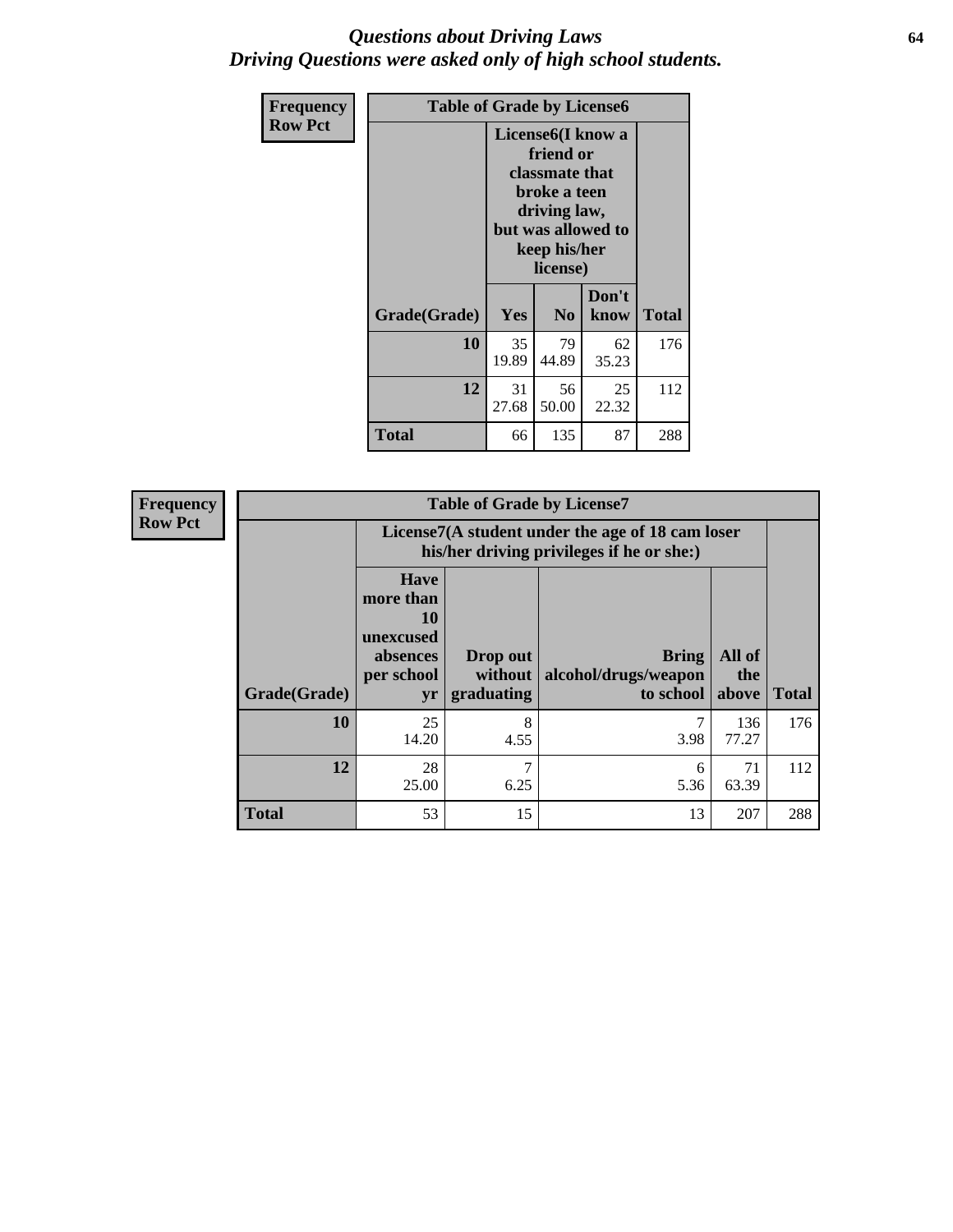# *Select Results by Gender* **65**

| Frequency      | <b>Table of SchoolClimate2 by Gender</b>          |                                 |             |              |  |
|----------------|---------------------------------------------------|---------------------------------|-------------|--------------|--|
| <b>Col Pct</b> | SchoolClimate2(I<br>feel successful at<br>school) | Gender(Gender)<br><b>Female</b> | <b>Male</b> | <b>Total</b> |  |
|                | <b>Strongly Agree</b>                             | 38<br>24.68                     | 24<br>17.91 | 62           |  |
|                | <b>Somewhat Agree</b>                             | 93<br>60.39                     | 83<br>61.94 | 176          |  |
|                | <b>Somewhat Disagree</b>                          | 17<br>11.04                     | 19<br>14.18 | 36           |  |
|                | <b>Strongly Disagree</b>                          | 6<br>3.90                       | 8<br>5.97   | 14           |  |
|                | <b>Total</b>                                      | 154                             | 134         | 288          |  |

| Frequency      | <b>Table of SchoolClimate6 by Gender</b>                 |                                 |             |              |  |
|----------------|----------------------------------------------------------|---------------------------------|-------------|--------------|--|
| <b>Col Pct</b> | <b>SchoolClimate6(Teachers</b><br>treat me with respect) | Gender(Gender)<br><b>Female</b> | <b>Male</b> | <b>Total</b> |  |
|                | <b>Strongly Agree</b>                                    | 46<br>29.87                     | 27<br>20.15 | 73           |  |
|                | <b>Somewhat Agree</b>                                    | 60<br>38.96                     | 64<br>47.76 | 124          |  |
|                | <b>Somewhat Disagree</b>                                 | 36<br>23.38                     | 25<br>18.66 | 61           |  |
|                | <b>Strongly Disagree</b>                                 | 12<br>7.79                      | 18<br>13.43 | 30           |  |
|                | <b>Total</b>                                             | 154                             | 134         | 288          |  |

| <b>Frequency</b> | <b>Table of SchoolClimate8 by Gender</b>                                             |                                 |              |     |
|------------------|--------------------------------------------------------------------------------------|---------------------------------|--------------|-----|
| <b>Col Pct</b>   | <b>SchoolClimate8(Students</b><br>are frequently<br>recognized for good<br>behavior) | Gender(Gender)<br><b>Female</b> | <b>Total</b> |     |
|                  |                                                                                      |                                 | <b>Male</b>  |     |
|                  | <b>Strongly Agree</b>                                                                | 10<br>6.49                      | 14<br>10.45  | 24  |
|                  | <b>Somewhat Agree</b>                                                                | 68<br>44.16                     | 42<br>31.34  | 110 |
|                  | <b>Somewhat Disagree</b>                                                             | 50<br>32.47                     | 43<br>32.09  | 93  |
|                  | <b>Strongly Disagree</b>                                                             | 26<br>16.88                     | 35<br>26.12  | 61  |
|                  | Total                                                                                | 154                             | 134          | 288 |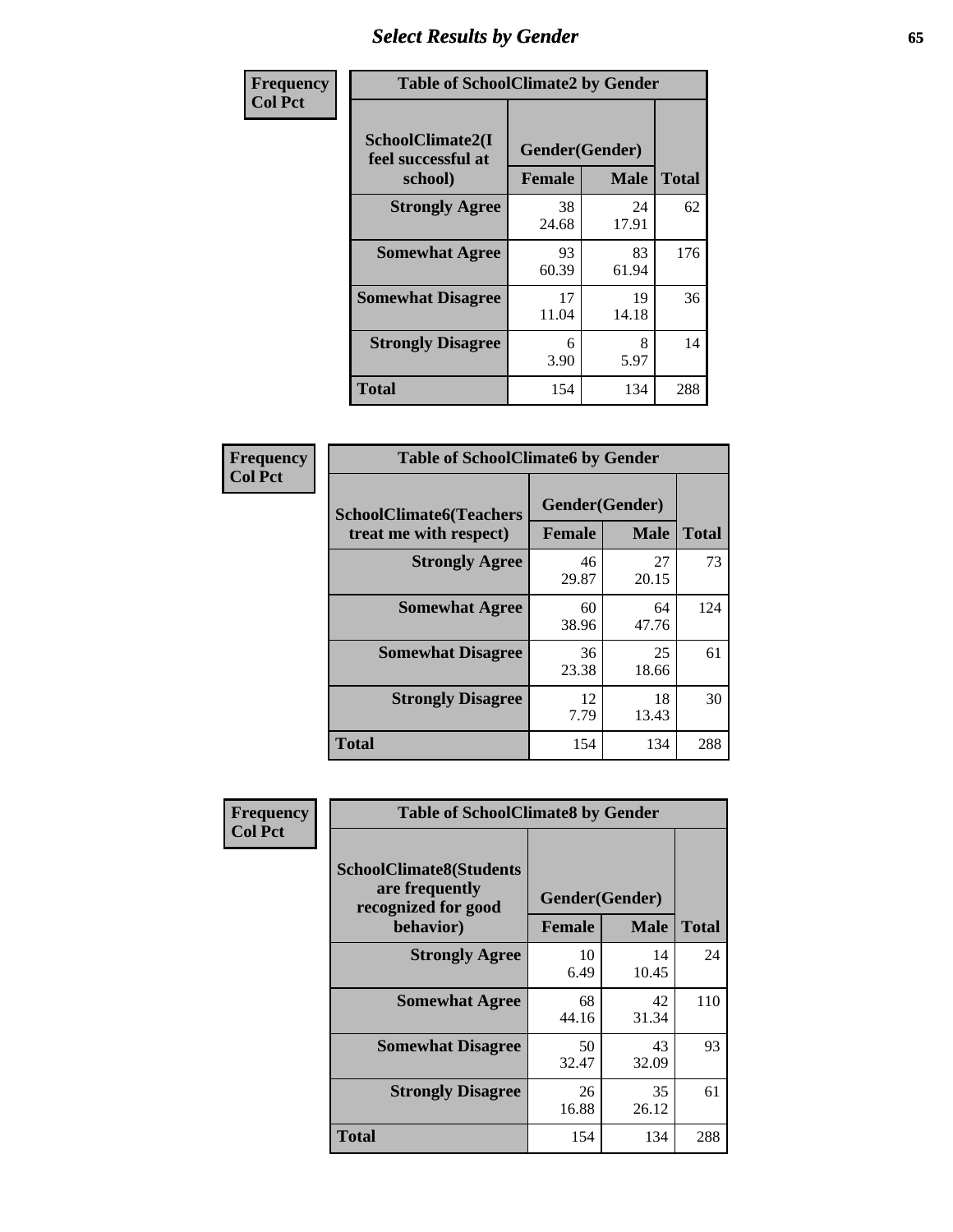# *Select Results by Gender* **66**

| <b>Frequency</b> | <b>Table of Gender by Dropout</b> |                                                                        |                |              |
|------------------|-----------------------------------|------------------------------------------------------------------------|----------------|--------------|
| <b>Row Pct</b>   |                                   | Dropout(I<br>have<br>thought<br>about<br>dropping<br>out of<br>school) |                |              |
|                  | Gender(Gender)                    | Yes                                                                    | N <sub>0</sub> | <b>Total</b> |
|                  | <b>Female</b>                     | 45<br>29.22                                                            | 109<br>70.78   | 154          |
|                  | <b>Male</b>                       | 42<br>31.34                                                            | 92<br>68.66    | 134          |
|                  | <b>Total</b>                      | 87                                                                     | 201            | 288          |

| <b>Frequency</b> | <b>Table of Gender by Dropoutreason</b> |                                                                    |              |                          |                                |              |              |
|------------------|-----------------------------------------|--------------------------------------------------------------------|--------------|--------------------------|--------------------------------|--------------|--------------|
| <b>Row Pct</b>   |                                         | Dropoutreason(If I dropped out the<br>reason would most likely be) |              |                          |                                |              |              |
|                  | Gender(Gender)                          | Won't<br><b>Drop</b><br>out                                        | <b>Bored</b> | Family<br><b>Reasons</b> | <b>Being</b><br><b>Bullied</b> | <b>Other</b> | <b>Total</b> |
|                  | Female                                  | 84<br>54.55                                                        | 23<br>14.94  | 8<br>5.19                | 0.65                           | 38<br>24.68  | 154          |
|                  | <b>Male</b>                             | 70<br>52.24                                                        | 32<br>23.88  | 8<br>5.97                | $\theta$<br>0.00               | 24<br>17.91  | 134          |
|                  | <b>Total</b>                            | 154                                                                | 55           | 16                       |                                | 62           | 288          |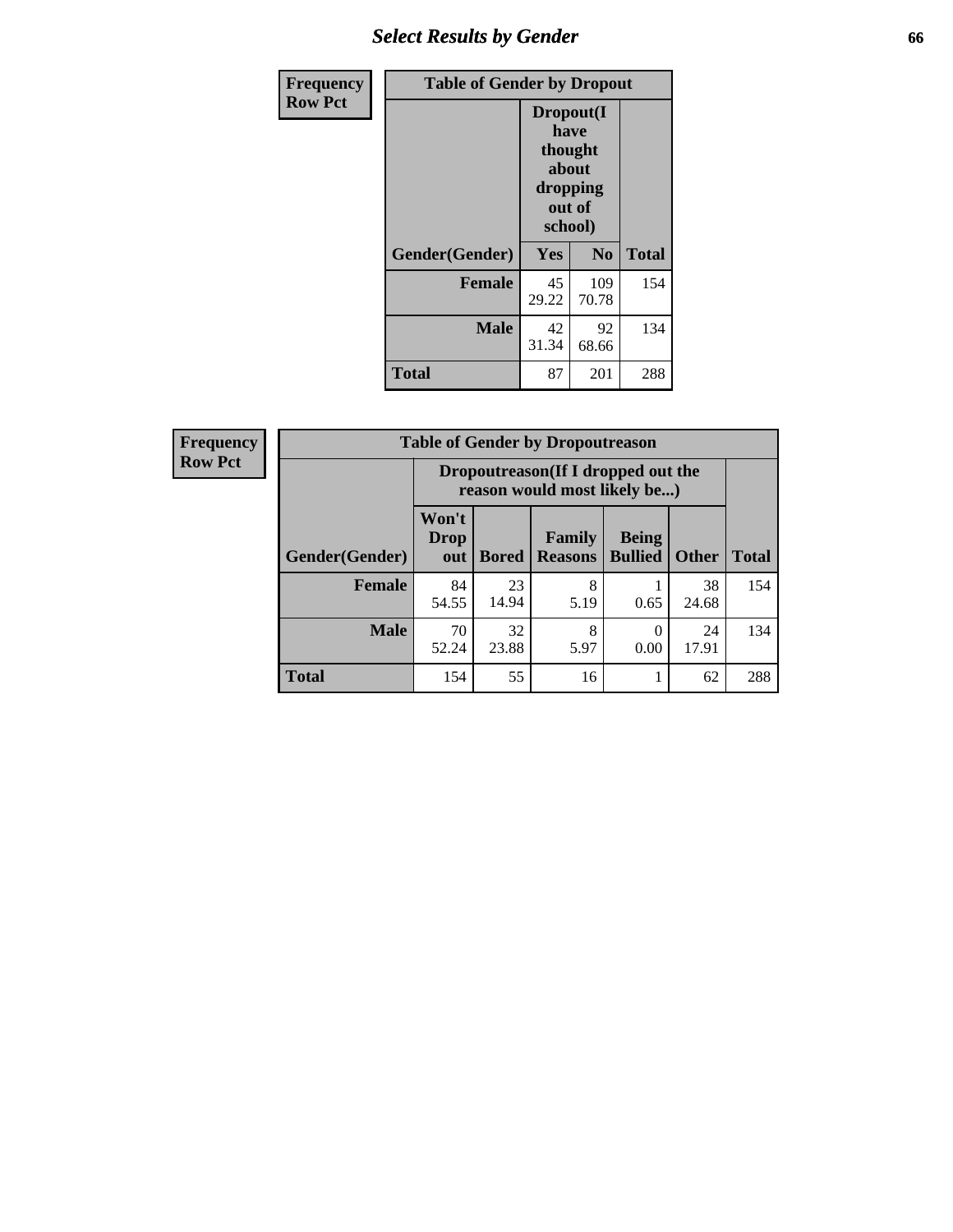*School Safety* **67**

| Frequency      | <b>Table of Gender by Bullied2</b> |                 |                |              |
|----------------|------------------------------------|-----------------|----------------|--------------|
| <b>Row Pct</b> |                                    | <b>Bullied2</b> |                |              |
|                | <b>Gender</b> (Gender)             | <b>Yes</b>      | N <sub>0</sub> | <b>Total</b> |
|                | <b>Female</b>                      | 17<br>11.04     | 137<br>88.96   | 154          |
|                | <b>Male</b>                        | 14<br>10.45     | 120<br>89.55   | 134          |
|                | <b>Total</b>                       | 31              | 257            | 288          |

| Frequency      | <b>Table of Gender by Bulliedothers2</b> |                       |                |              |
|----------------|------------------------------------------|-----------------------|----------------|--------------|
| <b>Row Pct</b> |                                          | <b>Bulliedothers2</b> |                |              |
|                | Gender(Gender)                           | Yes                   | N <sub>0</sub> | <b>Total</b> |
|                | <b>Female</b>                            | 17<br>11.04           | 137<br>88.96   | 154          |
|                | <b>Male</b>                              | 16<br>11.94           | 118<br>88.06   | 134          |
|                | <b>Total</b>                             | 33                    | 255            | 288          |

| Frequency      | <b>Table of Gender by Weaponschool2</b> |               |                |              |
|----------------|-----------------------------------------|---------------|----------------|--------------|
| <b>Row Pct</b> |                                         | Weaponschool2 |                |              |
|                | Gender(Gender)                          | Yes           | N <sub>0</sub> | <b>Total</b> |
|                | <b>Female</b>                           | 5<br>3.25     | 149<br>96.75   | 154          |
|                | <b>Male</b>                             | 5<br>3.73     | 129<br>96.27   | 134          |
|                | <b>Total</b>                            | 10            | 278            | 288          |

| Frequency      | <b>Table of Gender by Absentunsafe2</b> |               |                |              |
|----------------|-----------------------------------------|---------------|----------------|--------------|
| <b>Row Pct</b> |                                         | Absentunsafe2 |                |              |
|                | Gender(Gender)                          | Yes           | N <sub>0</sub> | <b>Total</b> |
|                | <b>Female</b>                           | 3.25          | 149<br>96.75   | 154          |
|                | <b>Male</b>                             | 4<br>2.99     | 130<br>97.01   | 134          |
|                | <b>Total</b>                            | 9             | 279            | 288          |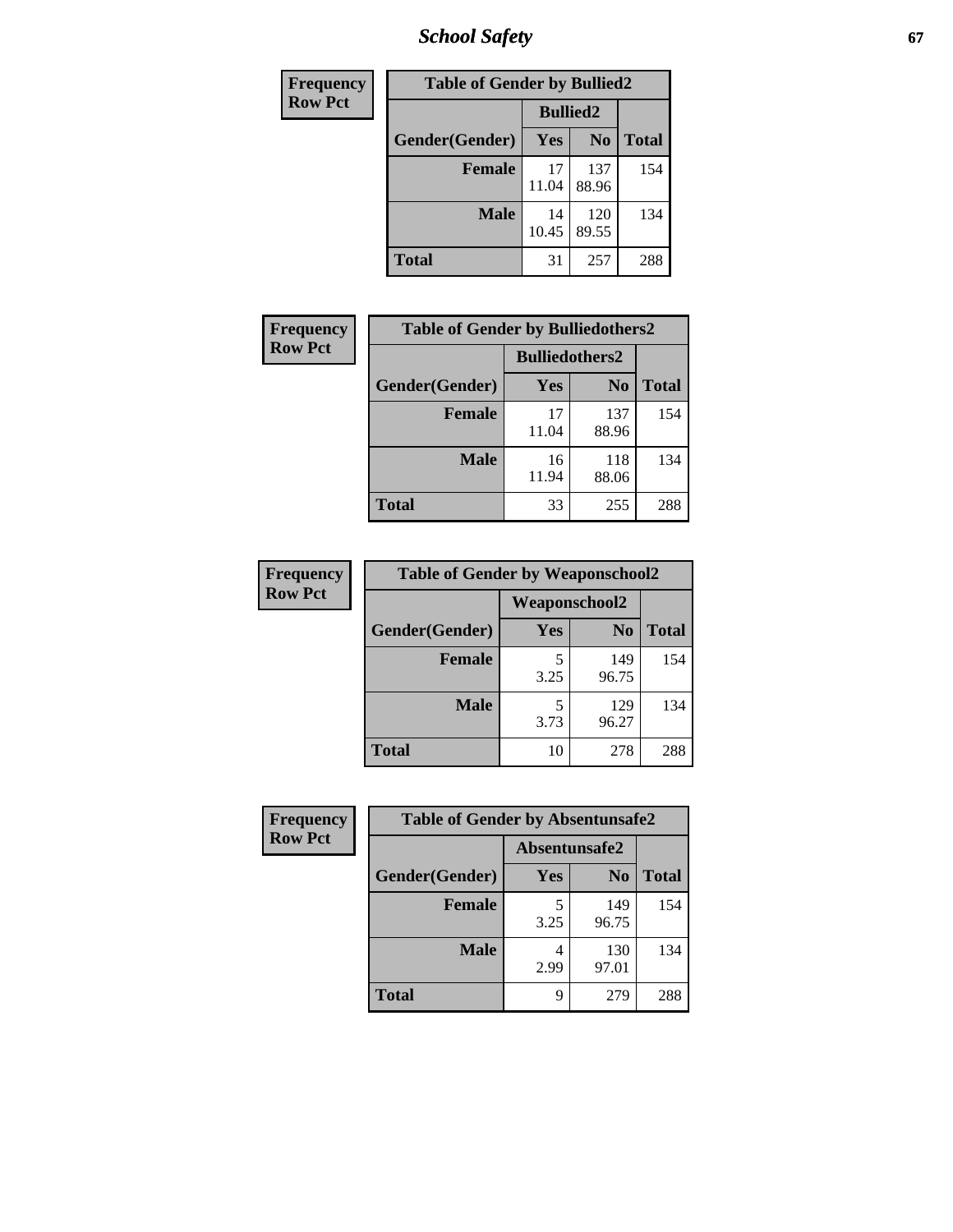*School Safety* **68**

| Frequency      | <b>Table of Gender by Gangself</b> |                                                                                                |                |              |
|----------------|------------------------------------|------------------------------------------------------------------------------------------------|----------------|--------------|
| <b>Row Pct</b> |                                    | Gangself(I<br>have<br>participated<br>in illegal gang<br>activities in<br>the past 30<br>days) |                |              |
|                | Gender(Gender)                     | Yes                                                                                            | N <sub>0</sub> | <b>Total</b> |
|                | <b>Female</b>                      | 3<br>1.95                                                                                      | 151<br>98.05   | 154          |
|                | <b>Male</b>                        | 7<br>5.22                                                                                      | 127<br>94.78   | 134          |
|                | <b>Total</b>                       | 10                                                                                             | 278            | 288          |

| <b>Frequency</b> | <b>Table of Gender by Gangpeers</b> |                                                                                                                             |                |              |
|------------------|-------------------------------------|-----------------------------------------------------------------------------------------------------------------------------|----------------|--------------|
| <b>Row Pct</b>   |                                     | <b>Gangpeers</b> (I<br>have friends<br>who have<br>participated<br>in illegal gang<br>activities in<br>the past 30<br>days) |                |              |
|                  | Gender(Gender)                      | <b>Yes</b>                                                                                                                  | N <sub>0</sub> | <b>Total</b> |
|                  | <b>Female</b>                       | 47<br>30.52                                                                                                                 | 107<br>69.48   | 154          |
|                  | <b>Male</b>                         | 44<br>32.84                                                                                                                 | 90<br>67.16    | 134          |
|                  | Total                               | 91                                                                                                                          | 197            | 288          |

| Frequency      | <b>Table of Gender by Pickedon2</b> |             |                |              |
|----------------|-------------------------------------|-------------|----------------|--------------|
| <b>Row Pct</b> |                                     | Pickedon2   |                |              |
|                | Gender(Gender)                      | Yes         | N <sub>0</sub> | <b>Total</b> |
|                | <b>Female</b>                       | 40<br>25.97 | 114<br>74.03   | 154          |
|                | <b>Male</b>                         | 30<br>22.39 | 104<br>77.61   | 134          |
|                | <b>Total</b>                        | 70          | 218            | 288          |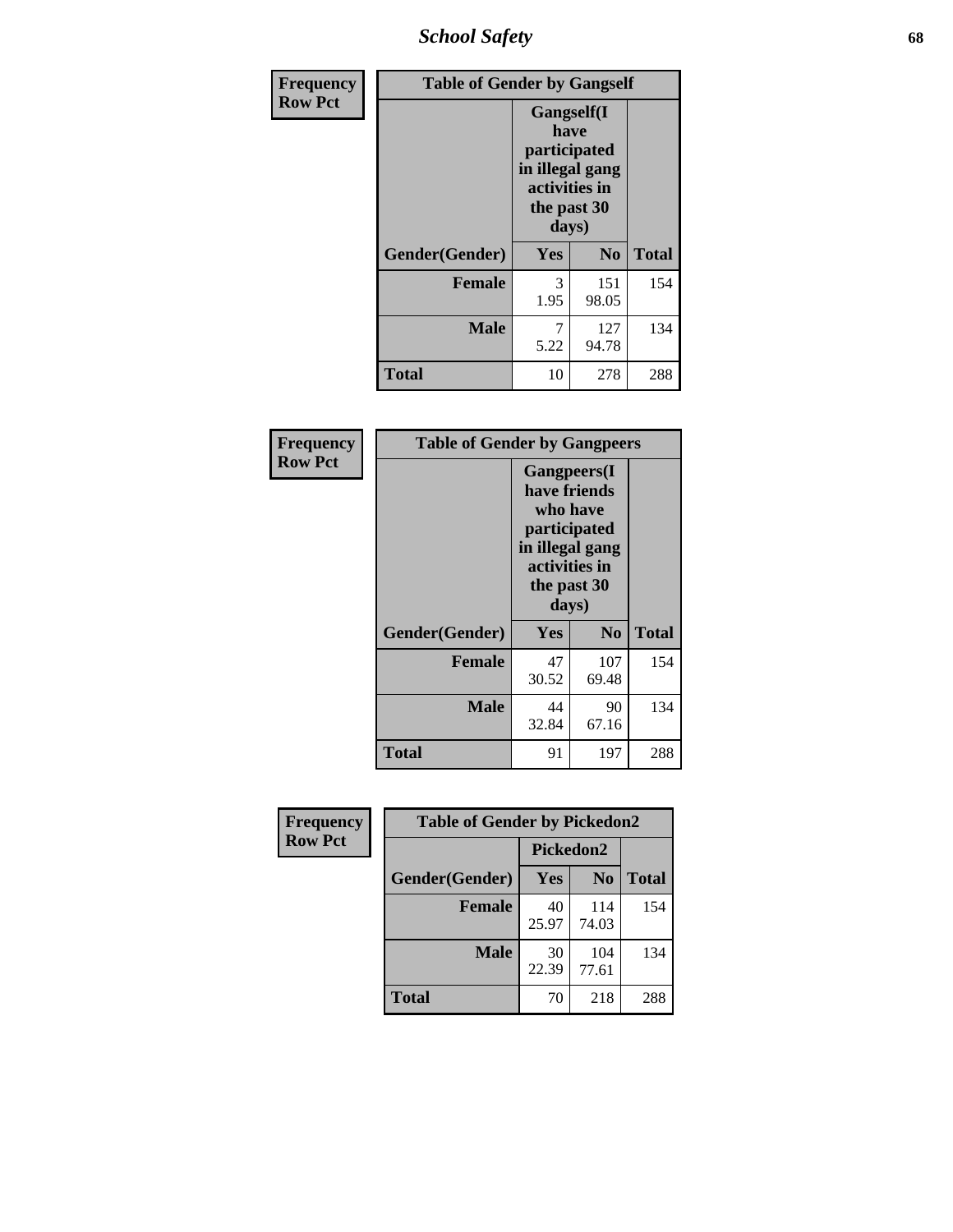*School Safety* **69**

| Frequency      | <b>Table of Gender by Safeschool2</b><br>Safeschool2 |              |                |              |  |
|----------------|------------------------------------------------------|--------------|----------------|--------------|--|
| <b>Row Pct</b> |                                                      |              |                |              |  |
|                | Gender(Gender)                                       | Yes          | N <sub>0</sub> | <b>Total</b> |  |
|                | <b>Female</b>                                        | 112<br>72.73 | 42<br>27.27    | 154          |  |
|                | <b>Male</b>                                          | 88<br>65.67  | 46<br>34.33    | 134          |  |
|                | <b>Total</b>                                         | 200          | 88             | 288          |  |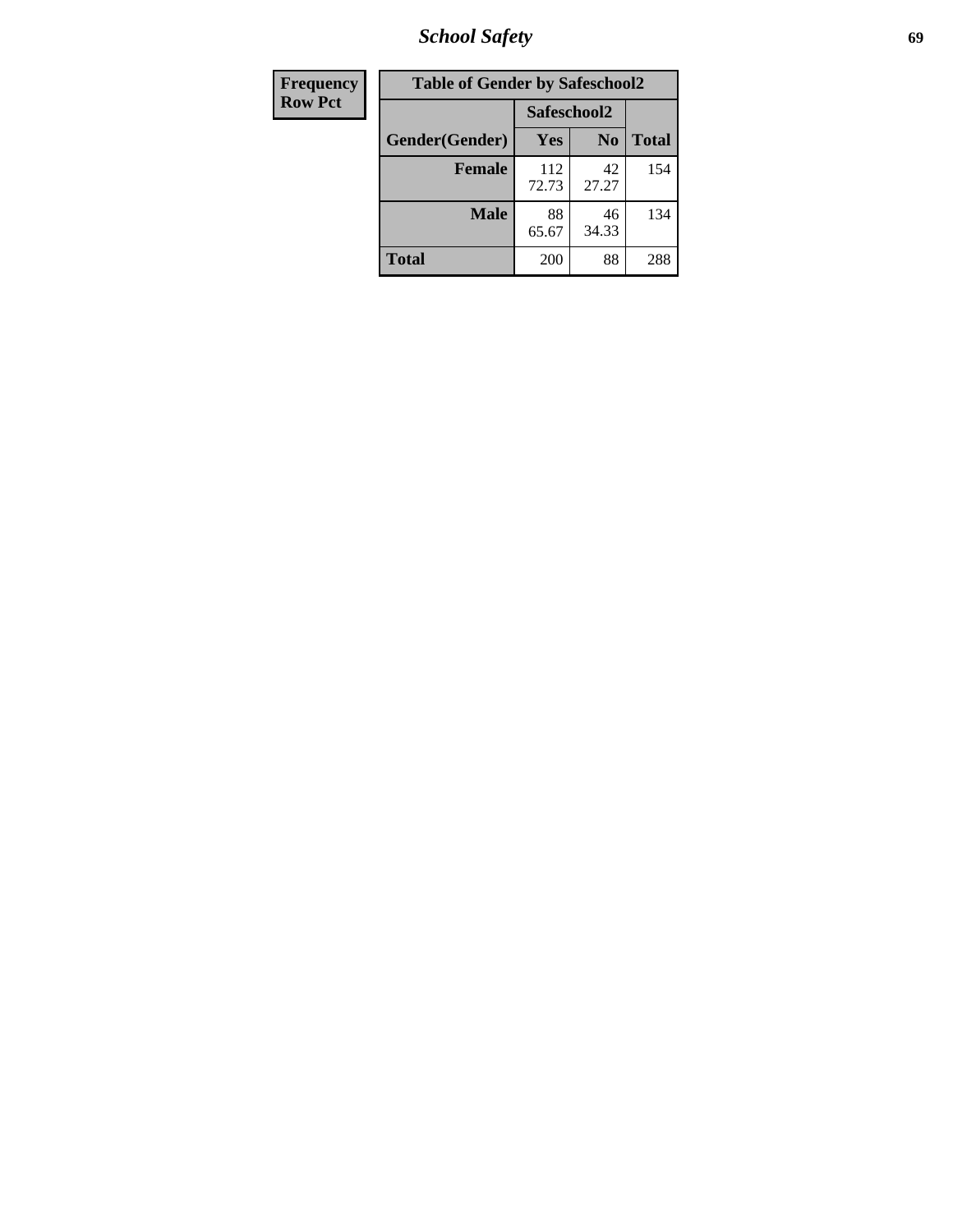# *Incidence of Drug Use* **70**

| <b>Frequency</b> | <b>Table of Gender by AlcoholAlt</b> |                                          |                |              |
|------------------|--------------------------------------|------------------------------------------|----------------|--------------|
| <b>Row Pct</b>   |                                      | AlcoholAlt(Alcohol<br>use, past 30 days) |                |              |
|                  | Gender(Gender)                       | Yes                                      | N <sub>0</sub> | <b>Total</b> |
|                  | <b>Female</b>                        | 49<br>31.82                              | 105<br>68.18   | 154          |
|                  | <b>Male</b>                          | 31<br>23.13                              | 103<br>76.87   | 134          |
|                  | <b>Total</b>                         | 80                                       | 208            | 288          |

| <b>Frequency</b> | <b>Table of Gender by TobaccoAny</b> |                    |                    |              |  |
|------------------|--------------------------------------|--------------------|--------------------|--------------|--|
| <b>Row Pct</b>   |                                      | use, past 30 days) | TobaccoAny(Tobacco |              |  |
|                  | Gender(Gender)                       | Yes                | N <sub>0</sub>     | <b>Total</b> |  |
|                  | <b>Female</b>                        | 17<br>11.04        | 137<br>88.96       | 154          |  |
|                  | <b>Male</b>                          | 17<br>12.69        | 117<br>87.31       | 134          |  |
|                  | <b>Total</b>                         | 34                 | 254                | 288          |  |

| <b>Frequency</b> | <b>Table of Gender by MarijuanaAlt</b> |                                              |                |              |  |
|------------------|----------------------------------------|----------------------------------------------|----------------|--------------|--|
| <b>Row Pct</b>   |                                        | MarijuanaAlt(Marijuana<br>use, past 30 days) |                |              |  |
|                  | Gender(Gender)                         | <b>Yes</b>                                   | N <sub>0</sub> | <b>Total</b> |  |
|                  | <b>Female</b>                          | 27<br>17.53                                  | 127<br>82.47   | 154          |  |
|                  | <b>Male</b>                            | 27<br>20.15                                  | 107<br>79.85   | 134          |  |
|                  | <b>Total</b>                           | 54                                           | 234            | 288          |  |

| <b>Frequency</b> | <b>Table of Gender by OtherDrugAny</b> |                                                      |                |              |  |
|------------------|----------------------------------------|------------------------------------------------------|----------------|--------------|--|
| <b>Row Pct</b>   |                                        | <b>OtherDrugAny(Other</b><br>drug use, past 30 days) |                |              |  |
|                  | Gender(Gender)                         | <b>Yes</b>                                           | N <sub>0</sub> | <b>Total</b> |  |
|                  | <b>Female</b>                          | 16<br>10.39                                          | 138<br>89.61   | 154          |  |
|                  | <b>Male</b>                            | 18<br>13.43                                          | 116<br>86.57   | 134          |  |
|                  | <b>Total</b>                           | 34                                                   | 254            | 288          |  |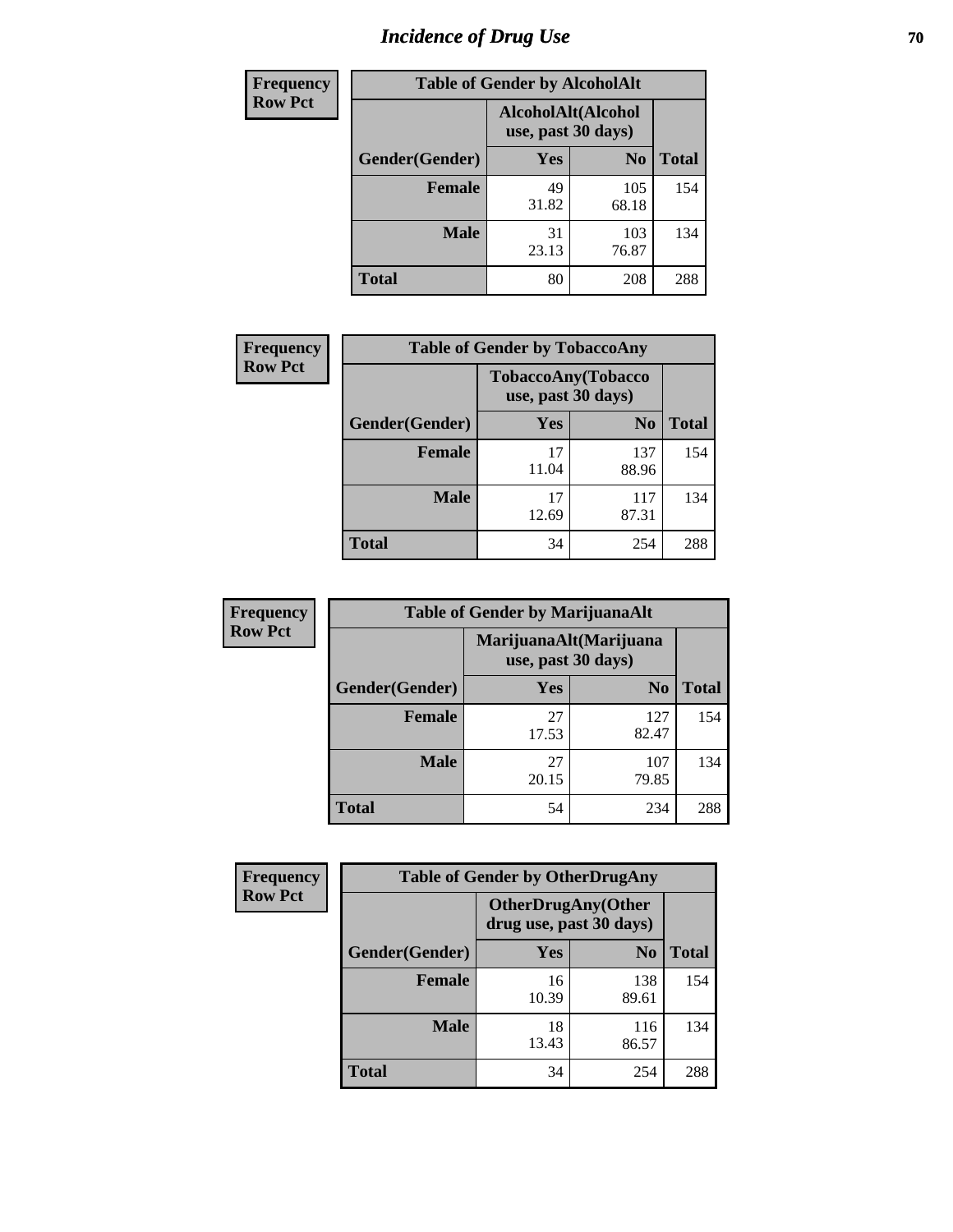#### *Average Age at Onset of Use* **71** *Results for "Average Age at Onset of Use" questions exclude students who said they did not use that substance*

#### **Gender=Female**

| <b>Variable</b>                 | Label                                                              | <b>Mean</b> |
|---------------------------------|--------------------------------------------------------------------|-------------|
| Alcoholinit2                    | I started using alcohol when I was                                 | 13.26       |
| Cigarettesinit2                 | I started smoking tobacco when I was                               | 13.22       |
| Smokelessinit2                  | I started chewing tobacco when I was                               | 9.00        |
| Marijuanainit2                  | I started using marijuana when I was                               | 13.69       |
| Cocaineinit2                    | I started using cocaine when I was                                 | 12.00       |
| Inhalantsinit2                  | I started using inhalants when I was                               | 13.50       |
| Steroidsinit2                   | I started using steroids when I was                                | 12.50       |
| Ecstasyinit2                    | I started using ecstasy when I was                                 | 13.25       |
| Methinit2                       | I started using methamphetamines when I was                        | 14.00       |
| Hallucinogensinit2              | I started using hallucinogens when I was                           | 14.25       |
| Prescription in it <sub>2</sub> | I started using prescription drugs not prescribed to me when I was | 14.39       |

#### **Gender=Male**

| <i><b>Variable</b></i> | Label                                                              | <b>Mean</b> |
|------------------------|--------------------------------------------------------------------|-------------|
| Alcoholinit2           | I started using alcohol when I was                                 | 12.81       |
| Cigarettesinit2        | I started smoking tobacco when I was                               | 13.37       |
| Smokelessinit2         | I started chewing tobacco when I was                               | 14.67       |
| Marijuanainit2         | I started using marijuana when I was                               | 13.48       |
| Cocaineinit2           | I started using cocaine when I was                                 | 14.67       |
| Inhalantsinit2         | I started using inhalants when I was                               | 10.67       |
| Steroidsinit2          | I started using steroids when I was                                | 12.67       |
| Ecstasyinit2           | I started using ecstasy when I was                                 | 14.71       |
| Methinit2              | I started using methamphetamines when I was                        | 8.00        |
| Hallucinogensinit2     | I started using hallucinogens when I was                           | 14.54       |
| Prescriptioninit2      | I started using prescription drugs not prescribed to me when I was | 13.53       |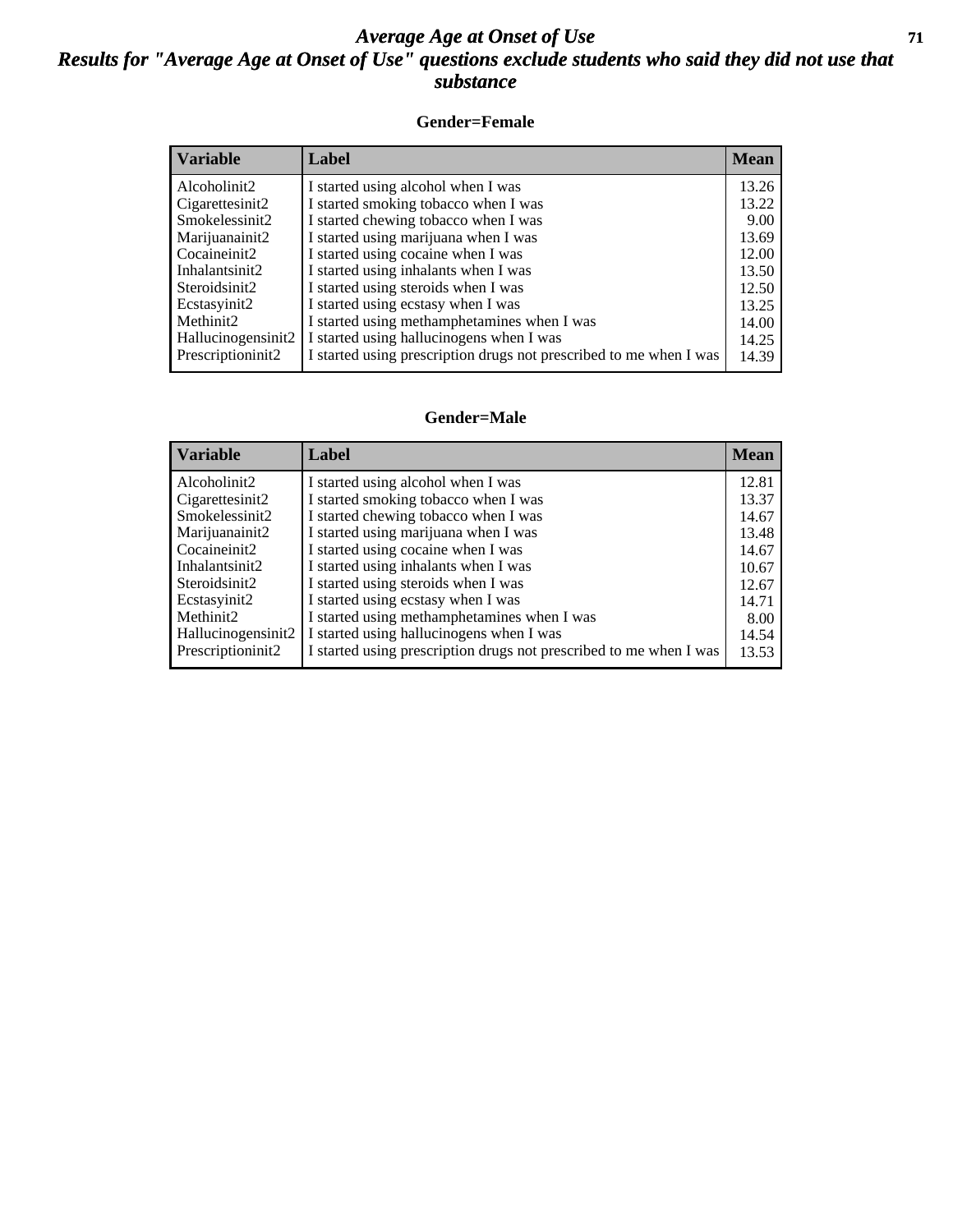# *I Think These Drugs are Harmful* **72**

| Frequency      | <b>Table of Gender by Alcoholharmdich</b> |                                                   |                |              |  |
|----------------|-------------------------------------------|---------------------------------------------------|----------------|--------------|--|
| <b>Row Pct</b> |                                           | Alcoholharmdich(I<br>think alcohol is<br>harmful) |                |              |  |
|                | Gender(Gender)                            | Yes                                               | N <sub>0</sub> | <b>Total</b> |  |
|                | <b>Female</b>                             | 111<br>72.08                                      | 43<br>27.92    | 154          |  |
|                | <b>Male</b>                               | 105<br>78.36                                      | 29<br>21.64    | 134          |  |
|                | Total                                     | 216                                               | 72             | 288          |  |

| Frequency      | <b>Table of Gender by Tobaccoharmdich</b> |                              |                   |              |  |
|----------------|-------------------------------------------|------------------------------|-------------------|--------------|--|
| <b>Row Pct</b> |                                           | think tobacco is<br>harmful) | Tobaccoharmdich(I |              |  |
|                | Gender(Gender)                            | <b>Yes</b>                   | N <sub>0</sub>    | <b>Total</b> |  |
|                | <b>Female</b>                             | 144<br>93.51                 | 10<br>6.49        | 154          |  |
|                | <b>Male</b>                               | 125<br>93.28                 | 9<br>6.72         | 134          |  |
|                | <b>Total</b>                              | 269                          | 19                | 288          |  |

| Frequency      | <b>Table of Gender by Marijuanaharmdich</b> |                                                       |                |              |  |
|----------------|---------------------------------------------|-------------------------------------------------------|----------------|--------------|--|
| <b>Row Pct</b> |                                             | Marijuanaharmdich(I<br>think marijuana is<br>harmful) |                |              |  |
|                | Gender(Gender)                              | <b>Yes</b>                                            | N <sub>0</sub> | <b>Total</b> |  |
|                | <b>Female</b>                               | 109<br>70.78                                          | 45<br>29.22    | 154          |  |
|                | <b>Male</b>                                 | 83<br>61.94                                           | 51<br>38.06    | 134          |  |
|                | <b>Total</b>                                | 192                                                   | 96             | 288          |  |

| Frequency      | <b>Table of Gender by Otherdrugharmdich</b> |                                                          |                |              |  |
|----------------|---------------------------------------------|----------------------------------------------------------|----------------|--------------|--|
| <b>Row Pct</b> |                                             | Otherdrugharmdich(I<br>think other drugs are<br>harmful) |                |              |  |
|                | Gender(Gender)                              | <b>Yes</b>                                               | N <sub>0</sub> | <b>Total</b> |  |
|                | <b>Female</b>                               | 146<br>94.81                                             | 8<br>5.19      | 154          |  |
|                | <b>Male</b>                                 | 126<br>94.03                                             | 8<br>5.97      | 134          |  |
|                | <b>Total</b>                                | 272                                                      | 16             | 288          |  |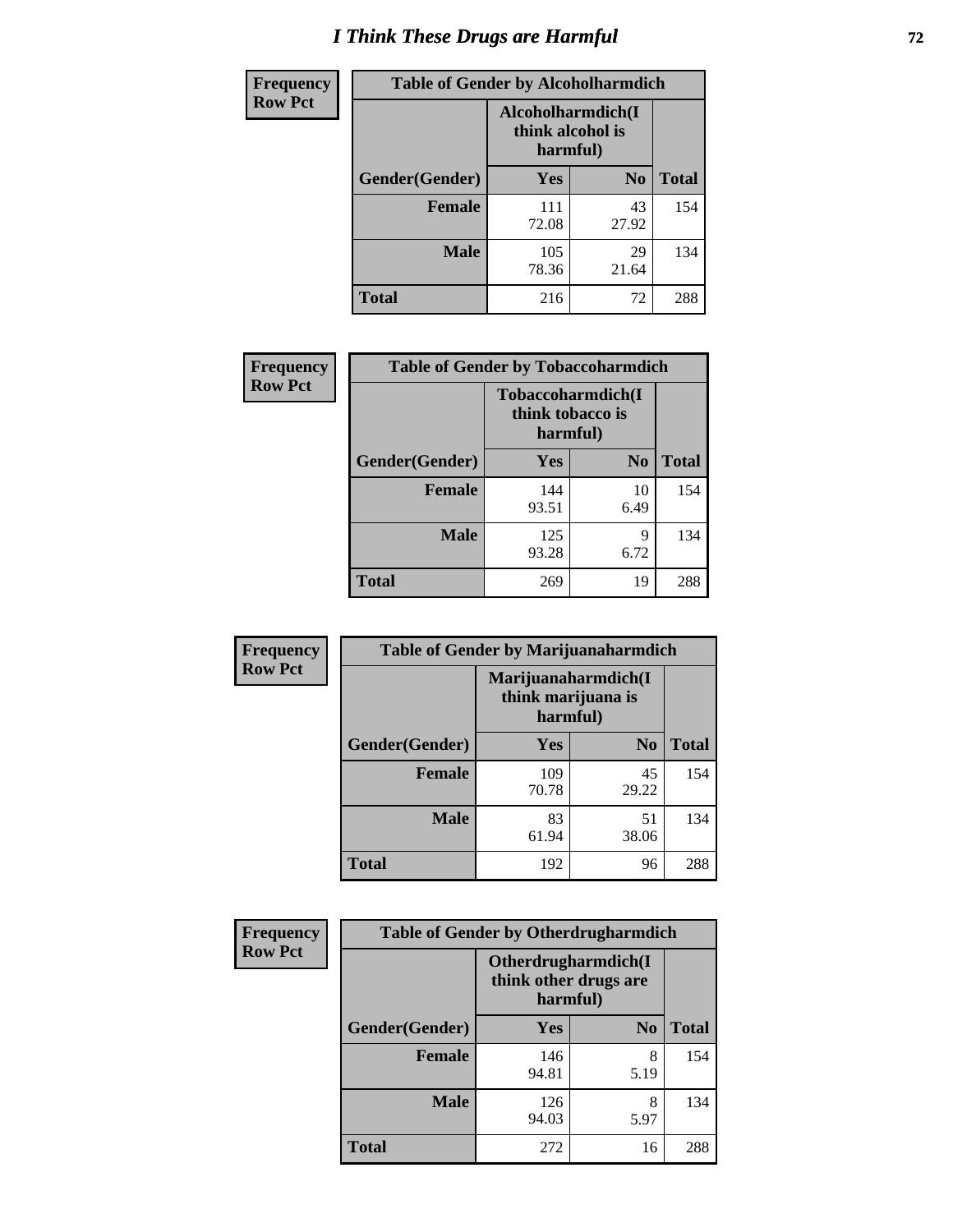| <b>Frequency</b> | <b>Table of Gender by Alcohollocation1</b> |                                                               |             |              |
|------------------|--------------------------------------------|---------------------------------------------------------------|-------------|--------------|
| <b>Row Pct</b>   |                                            | <b>Alcohollocation1(Places</b><br><b>Friends Use Alcohol)</b> |             |              |
|                  | Gender(Gender)                             |                                                               | Do Not Use  | <b>Total</b> |
|                  | <b>Female</b>                              | 101<br>65.58                                                  | 53<br>34.42 | 154          |
|                  | <b>Male</b>                                | 95<br>70.90                                                   | 39<br>29.10 | 134          |
|                  | Total                                      | 196                                                           | 92          | 288          |

| <b>Frequency</b> | <b>Table of Gender by Alcohollocation2</b> |                                                               |             |              |
|------------------|--------------------------------------------|---------------------------------------------------------------|-------------|--------------|
| <b>Row Pct</b>   |                                            | <b>Alcohollocation2(Places</b><br><b>Friends Use Alcohol)</b> |             |              |
|                  | Gender(Gender)                             |                                                               | Home        | <b>Total</b> |
|                  | <b>Female</b>                              | 75<br>48.70                                                   | 79<br>51.30 | 154          |
|                  | <b>Male</b>                                | 75<br>55.97                                                   | 59<br>44.03 | 134          |
|                  | <b>Total</b>                               | 150                                                           | 138         | 288          |

| <b>Frequency</b> | <b>Table of Gender by Alcohollocation3</b> |              |                                                               |              |
|------------------|--------------------------------------------|--------------|---------------------------------------------------------------|--------------|
| <b>Row Pct</b>   |                                            |              | <b>Alcohollocation3(Places</b><br><b>Friends Use Alcohol)</b> |              |
|                  | Gender(Gender)                             |              | <b>School</b>                                                 | <b>Total</b> |
|                  | <b>Female</b>                              | 136<br>88.31 | 18<br>11.69                                                   | 154          |
|                  | <b>Male</b>                                | 113<br>84.33 | 21<br>15.67                                                   | 134          |
|                  | <b>Total</b>                               | 249          | 39                                                            | 288          |

| <b>Frequency</b> | <b>Table of Gender by Alcohollocation4</b> |                                                               |             |              |
|------------------|--------------------------------------------|---------------------------------------------------------------|-------------|--------------|
| <b>Row Pct</b>   |                                            | <b>Alcohollocation4(Places</b><br><b>Friends Use Alcohol)</b> |             |              |
|                  | Gender(Gender)                             |                                                               | Car         | <b>Total</b> |
|                  | Female                                     | 128<br>83.12                                                  | 26<br>16.88 | 154          |
|                  | <b>Male</b>                                | 106<br>79.10                                                  | 28<br>20.90 | 134          |
|                  | <b>Total</b>                               | 234                                                           | 54          | 288          |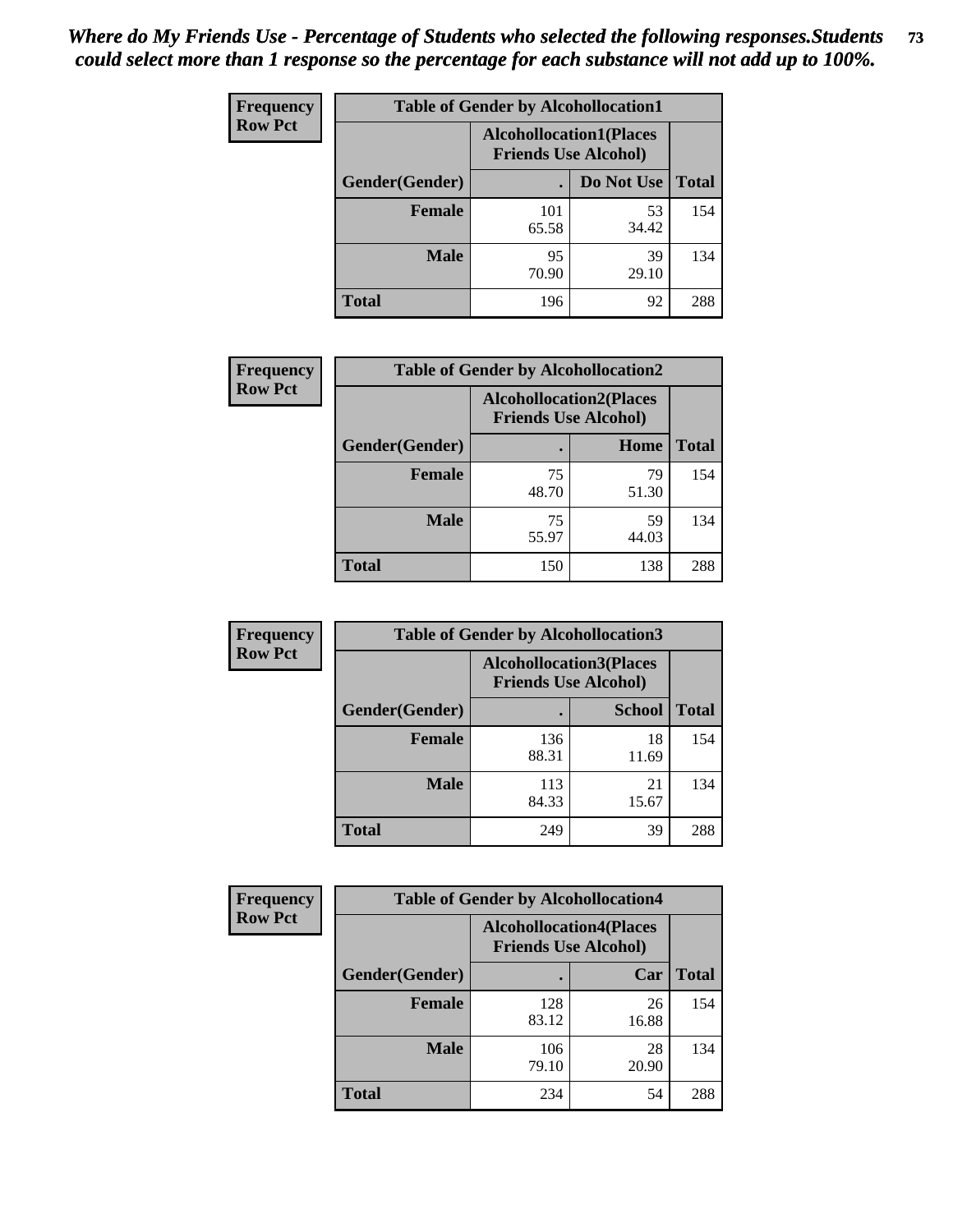| <b>Frequency</b> |                | <b>Table of Gender by Alcohollocation5</b>                     |                                 |              |
|------------------|----------------|----------------------------------------------------------------|---------------------------------|--------------|
| <b>Row Pct</b>   |                | <b>Alcohollocation5</b> (Places<br><b>Friends Use Alcohol)</b> |                                 |              |
|                  | Gender(Gender) | $\bullet$                                                      | <b>Friend's</b><br><b>House</b> | <b>Total</b> |
|                  | <b>Female</b>  | 69<br>44.81                                                    | 85<br>55.19                     | 154          |
|                  | <b>Male</b>    | 66<br>49.25                                                    | 68<br>50.75                     | 134          |
|                  | <b>Total</b>   | 135                                                            | 153                             | 288          |

| <b>Frequency</b> | <b>Table of Gender by Alcohollocation6</b> |                                                               |              |              |  |
|------------------|--------------------------------------------|---------------------------------------------------------------|--------------|--------------|--|
| <b>Row Pct</b>   |                                            | <b>Alcohollocation6(Places</b><br><b>Friends Use Alcohol)</b> |              |              |  |
|                  | <b>Gender</b> (Gender)                     | ٠                                                             | <b>Other</b> | <b>Total</b> |  |
|                  | <b>Female</b>                              | 102<br>66.23                                                  | 52<br>33.77  | 154          |  |
|                  | <b>Male</b>                                | 82<br>61.19                                                   | 52<br>38.81  | 134          |  |
|                  | <b>Total</b>                               | 184                                                           | 104          | 288          |  |

| Frequency      | <b>Table of Gender by Tobaccolocation1</b> |                                                               |             |              |  |
|----------------|--------------------------------------------|---------------------------------------------------------------|-------------|--------------|--|
| <b>Row Pct</b> |                                            | <b>Tobaccolocation1(Places</b><br><b>Friends Use Tobacco)</b> |             |              |  |
|                | Gender(Gender)                             |                                                               | Do Not Use  | <b>Total</b> |  |
|                | Female                                     | 59<br>38.31                                                   | 95<br>61.69 | 154          |  |
|                | <b>Male</b>                                | 67<br>50.00                                                   | 67<br>50.00 | 134          |  |
|                | <b>Total</b>                               | 126                                                           | 162         | 288          |  |

| <b>Frequency</b> | <b>Table of Gender by Tobaccolocation2</b> |                                                               |             |              |  |
|------------------|--------------------------------------------|---------------------------------------------------------------|-------------|--------------|--|
| <b>Row Pct</b>   |                                            | <b>Tobaccolocation2(Places</b><br><b>Friends Use Tobacco)</b> |             |              |  |
|                  | Gender(Gender)                             |                                                               | Home        | <b>Total</b> |  |
|                  | Female                                     | 102<br>66.23                                                  | 52<br>33.77 | 154          |  |
|                  | <b>Male</b>                                | 89<br>66.42                                                   | 45<br>33.58 | 134          |  |
|                  | <b>Total</b>                               | 191                                                           | 97          | 288          |  |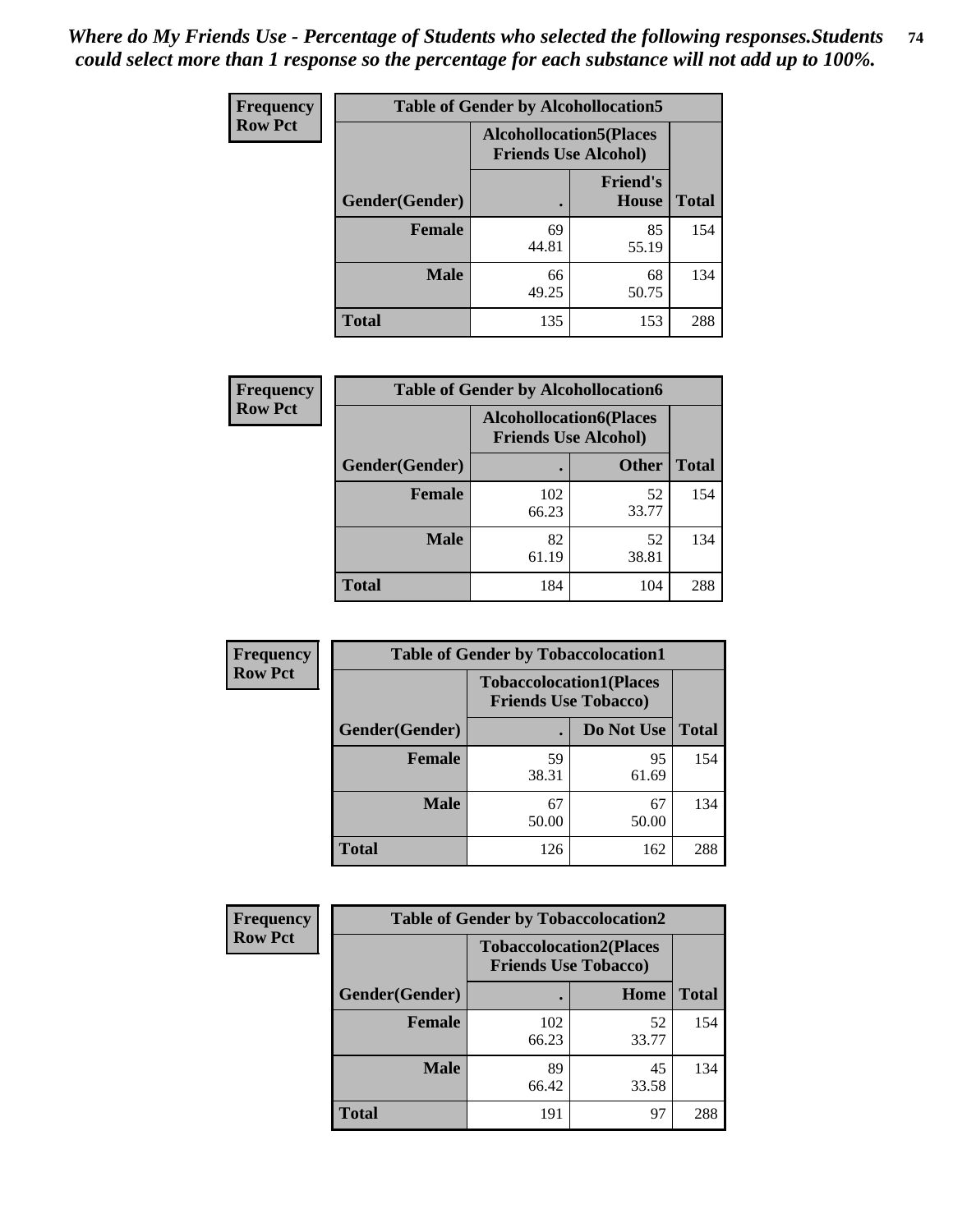| <b>Frequency</b> | <b>Table of Gender by Tobaccolocation3</b> |                                                               |               |              |
|------------------|--------------------------------------------|---------------------------------------------------------------|---------------|--------------|
| <b>Row Pct</b>   |                                            | <b>Tobaccolocation3(Places</b><br><b>Friends Use Tobacco)</b> |               |              |
|                  | Gender(Gender)                             |                                                               | <b>School</b> | <b>Total</b> |
|                  | <b>Female</b>                              | 127<br>82.47                                                  | 27<br>17.53   | 154          |
|                  | <b>Male</b>                                | 111<br>82.84                                                  | 23<br>17.16   | 134          |
|                  | Total                                      | 238                                                           | 50            | 288          |

| <b>Frequency</b> | <b>Table of Gender by Tobaccolocation4</b> |              |                                                               |              |
|------------------|--------------------------------------------|--------------|---------------------------------------------------------------|--------------|
| <b>Row Pct</b>   |                                            |              | <b>Tobaccolocation4(Places</b><br><b>Friends Use Tobacco)</b> |              |
|                  | Gender(Gender)                             |              | Car                                                           | <b>Total</b> |
|                  | <b>Female</b>                              | 111<br>72.08 | 43<br>27.92                                                   | 154          |
|                  | <b>Male</b>                                | 96<br>71.64  | 38<br>28.36                                                   | 134          |
|                  | <b>Total</b>                               | 207          | 81                                                            | 288          |

| <b>Frequency</b> | <b>Table of Gender by Tobaccolocation5</b> |                                                               |                          |              |
|------------------|--------------------------------------------|---------------------------------------------------------------|--------------------------|--------------|
| <b>Row Pct</b>   |                                            | <b>Tobaccolocation5(Places</b><br><b>Friends Use Tobacco)</b> |                          |              |
|                  | Gender(Gender)                             |                                                               | <b>Friend's</b><br>House | <b>Total</b> |
|                  | <b>Female</b>                              | 102<br>66.23                                                  | 52<br>33.77              | 154          |
|                  | <b>Male</b>                                | 82<br>61.19                                                   | 52<br>38.81              | 134          |
|                  | <b>Total</b>                               | 184                                                           | 104                      | 288          |

| <b>Frequency</b> | <b>Table of Gender by Tobaccolocation6</b> |                                                               |              |              |
|------------------|--------------------------------------------|---------------------------------------------------------------|--------------|--------------|
| <b>Row Pct</b>   |                                            | <b>Tobaccolocation6(Places</b><br><b>Friends Use Tobacco)</b> |              |              |
|                  | Gender(Gender)                             |                                                               | <b>Other</b> | <b>Total</b> |
|                  | Female                                     | 118<br>76.62                                                  | 36<br>23.38  | 154          |
|                  | <b>Male</b>                                | 84<br>62.69                                                   | 50<br>37.31  | 134          |
|                  | <b>Total</b>                               | 202                                                           | 86           | 288          |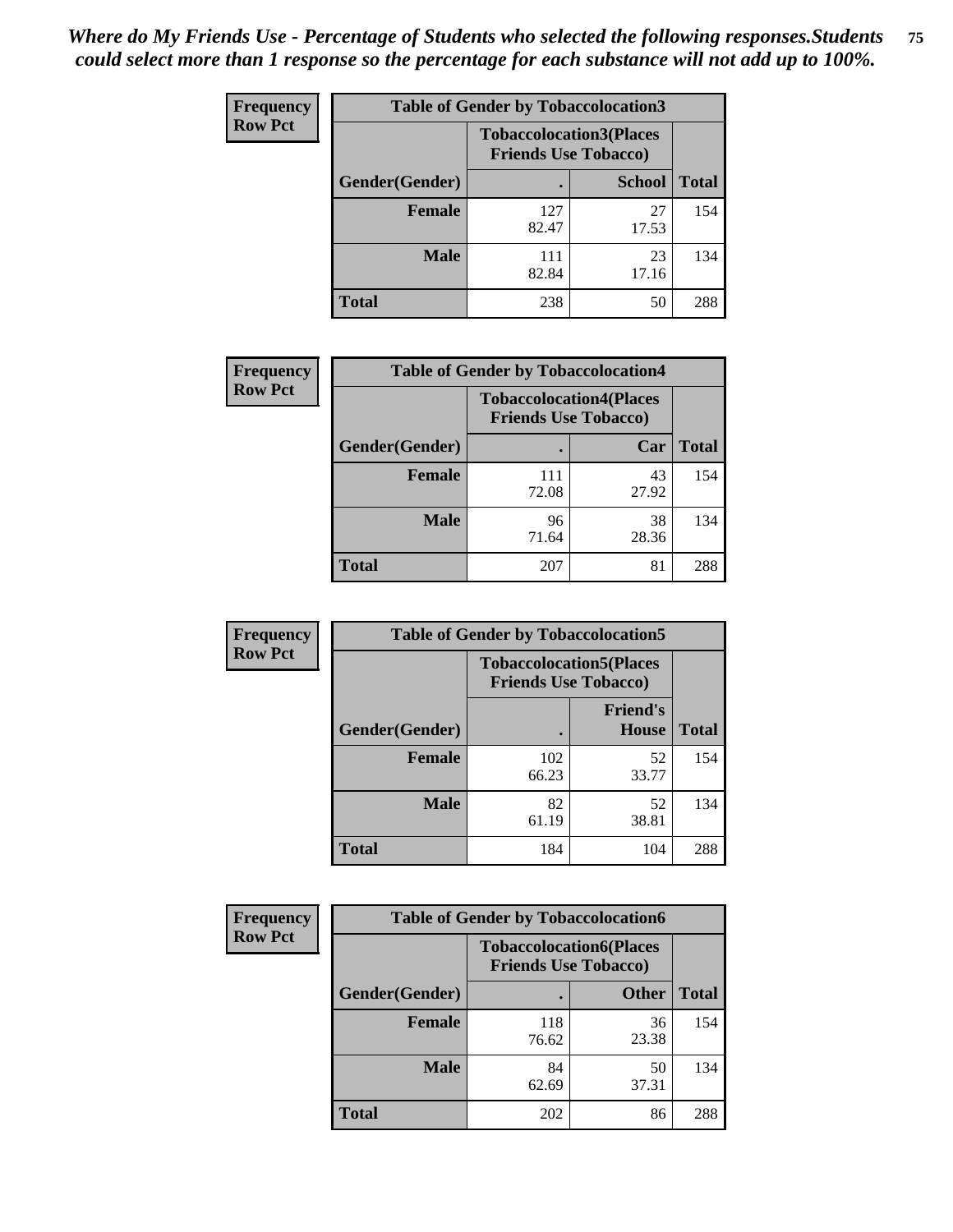| <b>Frequency</b> | <b>Table of Gender by Marijuanalocation1</b> |                                                                    |             |              |
|------------------|----------------------------------------------|--------------------------------------------------------------------|-------------|--------------|
| <b>Row Pct</b>   |                                              | <b>Marijuanalocation1(Places</b><br><b>Friends Use Marijuana</b> ) |             |              |
|                  | Gender(Gender)                               |                                                                    | Do Not Use  | <b>Total</b> |
|                  | <b>Female</b>                                | 89<br>57.79                                                        | 65<br>42.21 | 154          |
|                  | <b>Male</b>                                  | 81<br>60.45                                                        | 53<br>39.55 | 134          |
|                  | <b>Total</b>                                 | 170                                                                | 118         | 288          |

| <b>Frequency</b> | <b>Table of Gender by Marijuanalocation2</b> |                                                                    |             |              |  |
|------------------|----------------------------------------------|--------------------------------------------------------------------|-------------|--------------|--|
| <b>Row Pct</b>   |                                              | <b>Marijuanalocation2(Places</b><br><b>Friends Use Marijuana</b> ) |             |              |  |
|                  | Gender(Gender)                               |                                                                    | Home        | <b>Total</b> |  |
|                  | Female                                       | 82<br>53.25                                                        | 72<br>46.75 | 154          |  |
|                  | <b>Male</b>                                  | 78<br>58.21                                                        | 56<br>41.79 | 134          |  |
|                  | <b>Total</b>                                 | 160                                                                | 128         | 288          |  |

| Frequency      |                | <b>Table of Gender by Marijuanalocation3</b>                       |               |              |
|----------------|----------------|--------------------------------------------------------------------|---------------|--------------|
| <b>Row Pct</b> |                | <b>Marijuanalocation3(Places</b><br><b>Friends Use Marijuana</b> ) |               |              |
|                | Gender(Gender) |                                                                    | <b>School</b> | <b>Total</b> |
|                | Female         | 113<br>73.38                                                       | 41<br>26.62   | 154          |
|                | <b>Male</b>    | 97<br>72.39                                                        | 37<br>27.61   | 134          |
|                | <b>Total</b>   | 210                                                                | 78            | 288          |

| <b>Frequency</b> | <b>Table of Gender by Marijuanalocation4</b> |                                                                    |             |              |
|------------------|----------------------------------------------|--------------------------------------------------------------------|-------------|--------------|
| <b>Row Pct</b>   |                                              | <b>Marijuanalocation4(Places</b><br><b>Friends Use Marijuana</b> ) |             |              |
|                  | Gender(Gender)                               |                                                                    | Car         | <b>Total</b> |
|                  | <b>Female</b>                                | 100<br>64.94                                                       | 54<br>35.06 | 154          |
|                  | <b>Male</b>                                  | 86<br>64.18                                                        | 48<br>35.82 | 134          |
|                  | <b>Total</b>                                 | 186                                                                | 102         | 288          |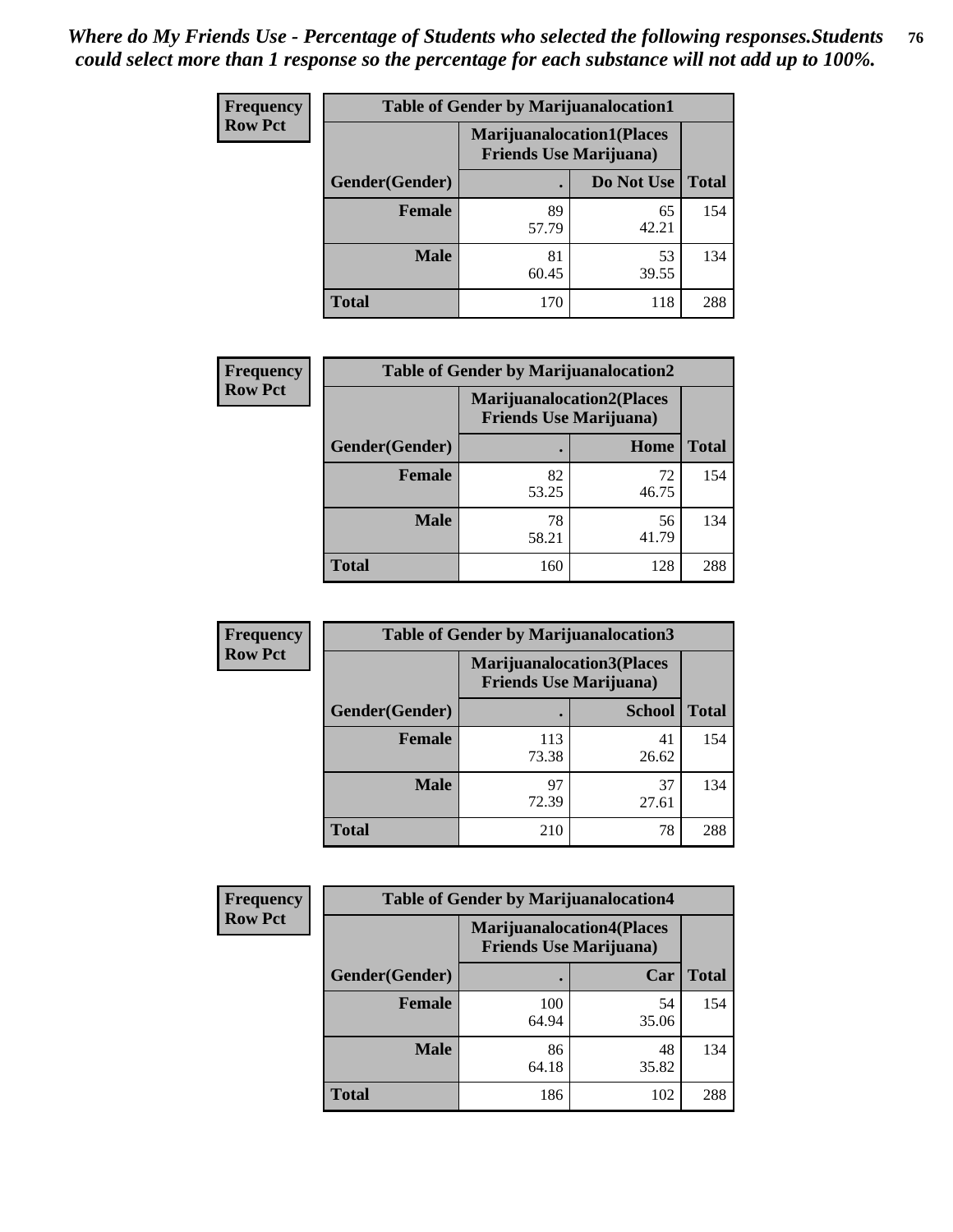| <b>Frequency</b> | <b>Table of Gender by Marijuanalocation5</b> |                                                                     |                                 |              |
|------------------|----------------------------------------------|---------------------------------------------------------------------|---------------------------------|--------------|
| <b>Row Pct</b>   |                                              | <b>Marijuanalocation5</b> (Places<br><b>Friends Use Marijuana</b> ) |                                 |              |
|                  | Gender(Gender)                               |                                                                     | <b>Friend's</b><br><b>House</b> | <b>Total</b> |
|                  | <b>Female</b>                                | 74<br>48.05                                                         | 80<br>51.95                     | 154          |
|                  | <b>Male</b>                                  | 69<br>51.49                                                         | 65<br>48.51                     | 134          |
|                  | <b>Total</b>                                 | 143                                                                 | 145                             | 288          |

| <b>Frequency</b> | <b>Table of Gender by Marijuanalocation6</b> |                                                                    |              |              |
|------------------|----------------------------------------------|--------------------------------------------------------------------|--------------|--------------|
| <b>Row Pct</b>   |                                              | <b>Marijuanalocation6(Places</b><br><b>Friends Use Marijuana</b> ) |              |              |
|                  | <b>Gender</b> (Gender)                       |                                                                    | <b>Other</b> | <b>Total</b> |
|                  | <b>Female</b>                                | 102<br>66.23                                                       | 52<br>33.77  | 154          |
|                  | <b>Male</b>                                  | 76<br>56.72                                                        | 58<br>43.28  | 134          |
|                  | <b>Total</b>                                 | 178                                                                | 110          | 288          |

| <b>Frequency</b> | <b>Table of Gender by Otherdruglocation1</b> |                                                                                |              |              |
|------------------|----------------------------------------------|--------------------------------------------------------------------------------|--------------|--------------|
| <b>Row Pct</b>   |                                              | <b>Otherdruglocation1(Places</b><br><b>Friends Use Other Illegal</b><br>Drugs) |              |              |
|                  | Gender(Gender)                               |                                                                                | Do Not Use   | <b>Total</b> |
|                  | <b>Female</b>                                | 49<br>31.82                                                                    | 105<br>68.18 | 154          |
|                  | <b>Male</b>                                  | 59<br>44.03                                                                    | 75<br>55.97  | 134          |
|                  | <b>Total</b>                                 | 108                                                                            | 180          | 288          |

| <b>Frequency</b> | <b>Table of Gender by Otherdruglocation2</b> |                                            |                                  |              |
|------------------|----------------------------------------------|--------------------------------------------|----------------------------------|--------------|
| <b>Row Pct</b>   |                                              | <b>Friends Use Other Illegal</b><br>Drugs) | <b>Otherdruglocation2(Places</b> |              |
|                  | Gender(Gender)                               |                                            | Home                             | <b>Total</b> |
|                  | <b>Female</b>                                | 113<br>73.38                               | 41<br>26.62                      | 154          |
|                  | <b>Male</b>                                  | 96<br>71.64                                | 38<br>28.36                      | 134          |
|                  | <b>Total</b>                                 | 209                                        | 79                               | 288          |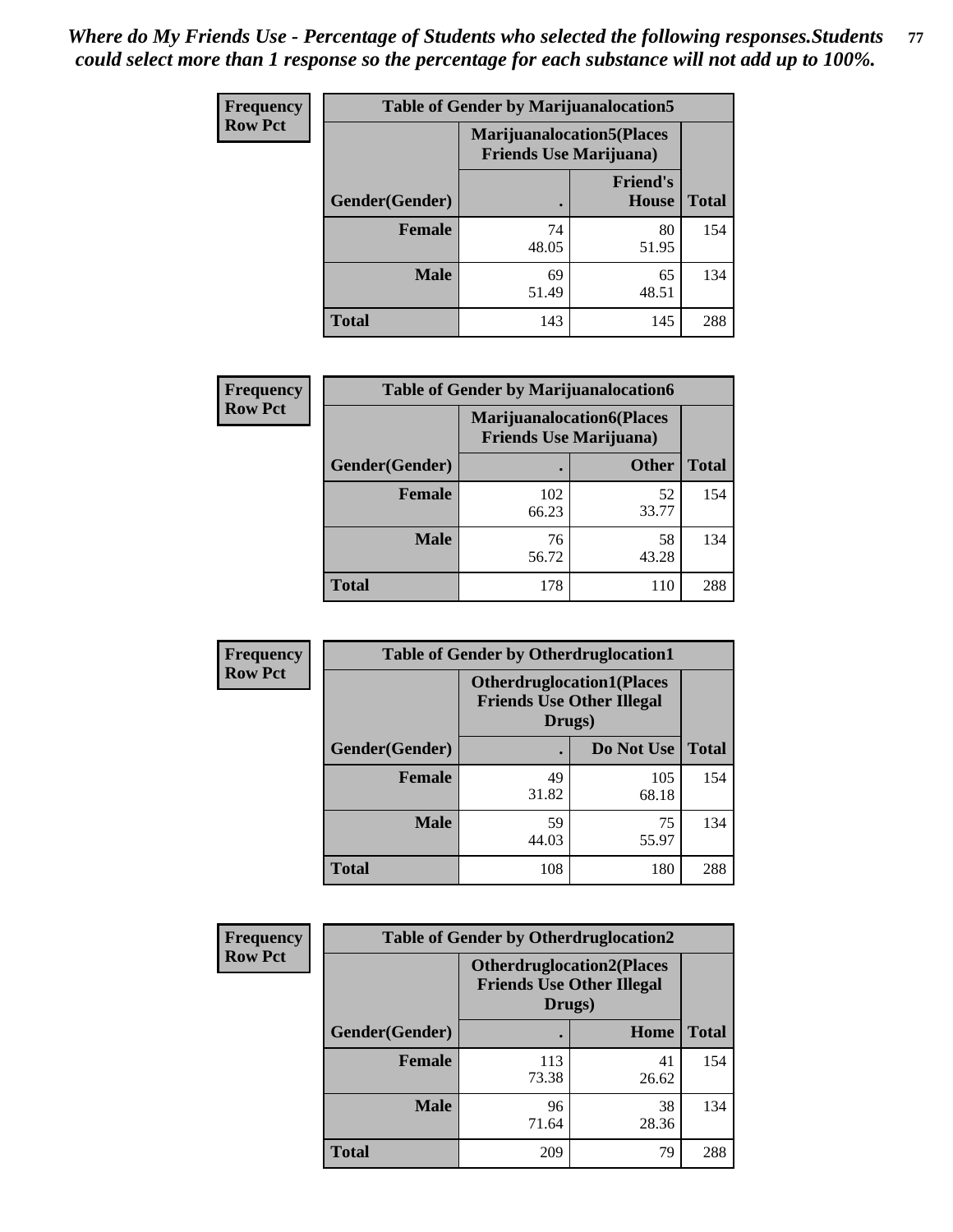| Frequency      | <b>Table of Gender by Otherdruglocation3</b> |                                                                                |               |              |
|----------------|----------------------------------------------|--------------------------------------------------------------------------------|---------------|--------------|
| <b>Row Pct</b> |                                              | <b>Otherdruglocation3(Places</b><br><b>Friends Use Other Illegal</b><br>Drugs) |               |              |
|                | Gender(Gender)                               |                                                                                | <b>School</b> | <b>Total</b> |
|                | <b>Female</b>                                | 129<br>83.77                                                                   | 25<br>16.23   | 154          |
|                | <b>Male</b>                                  | 118<br>88.06                                                                   | 16<br>11.94   | 134          |
|                | <b>Total</b>                                 | 247                                                                            | 41            | 288          |

| Frequency      | <b>Table of Gender by Otherdruglocation4</b> |                                                                                |             |              |
|----------------|----------------------------------------------|--------------------------------------------------------------------------------|-------------|--------------|
| <b>Row Pct</b> |                                              | <b>Otherdruglocation4(Places</b><br><b>Friends Use Other Illegal</b><br>Drugs) |             |              |
|                | Gender(Gender)                               |                                                                                | Car         | <b>Total</b> |
|                | Female                                       | 127<br>82.47                                                                   | 27<br>17.53 | 154          |
|                | <b>Male</b>                                  | 114<br>85.07                                                                   | 20<br>14.93 | 134          |
|                | <b>Total</b>                                 | 241                                                                            | 47          | 288          |

| <b>Frequency</b> | <b>Table of Gender by Otherdruglocation5</b> |              |                                                                      |              |
|------------------|----------------------------------------------|--------------|----------------------------------------------------------------------|--------------|
| <b>Row Pct</b>   |                                              | Drugs)       | <b>Otherdruglocation5(Places</b><br><b>Friends Use Other Illegal</b> |              |
|                  | Gender(Gender)                               |              | <b>Friend's</b><br><b>House</b>                                      | <b>Total</b> |
|                  | <b>Female</b>                                | 114<br>74.03 | 40<br>25.97                                                          | 154          |
|                  | <b>Male</b>                                  | 92<br>68.66  | 42<br>31.34                                                          | 134          |
|                  | <b>Total</b>                                 | 206          | 82                                                                   | 288          |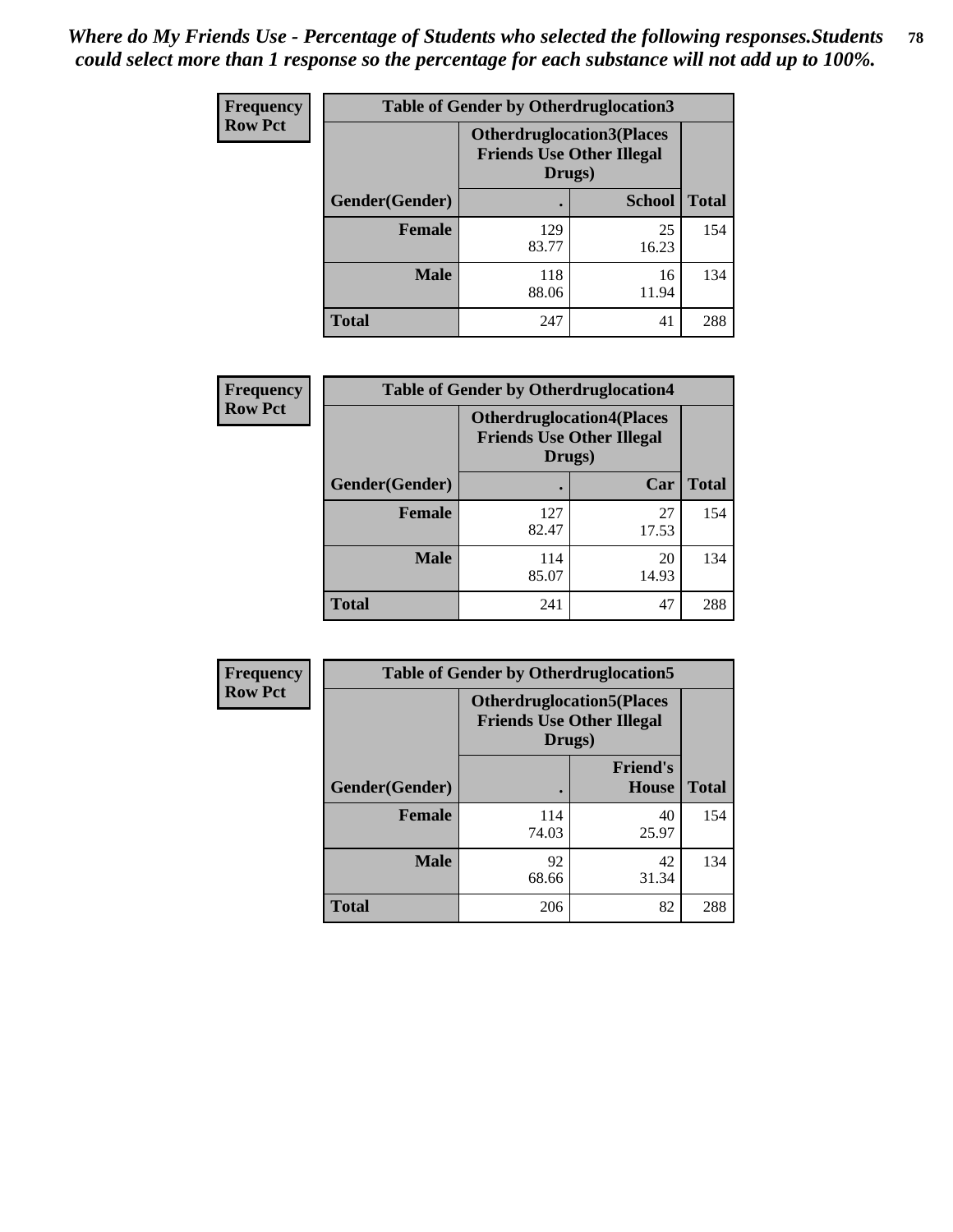| Frequency      | <b>Table of Gender by Otherdruglocation6</b> |                                                                                |              |              |
|----------------|----------------------------------------------|--------------------------------------------------------------------------------|--------------|--------------|
| <b>Row Pct</b> |                                              | <b>Otherdruglocation6(Places</b><br><b>Friends Use Other Illegal</b><br>Drugs) |              |              |
|                | Gender(Gender)                               |                                                                                | <b>Other</b> | <b>Total</b> |
|                | <b>Female</b>                                | 118<br>76.62                                                                   | 36<br>23.38  | 154          |
|                | <b>Male</b>                                  | 97<br>72.39                                                                    | 37<br>27.61  | 134          |
|                | <b>Total</b>                                 | 215                                                                            | 73           | 288          |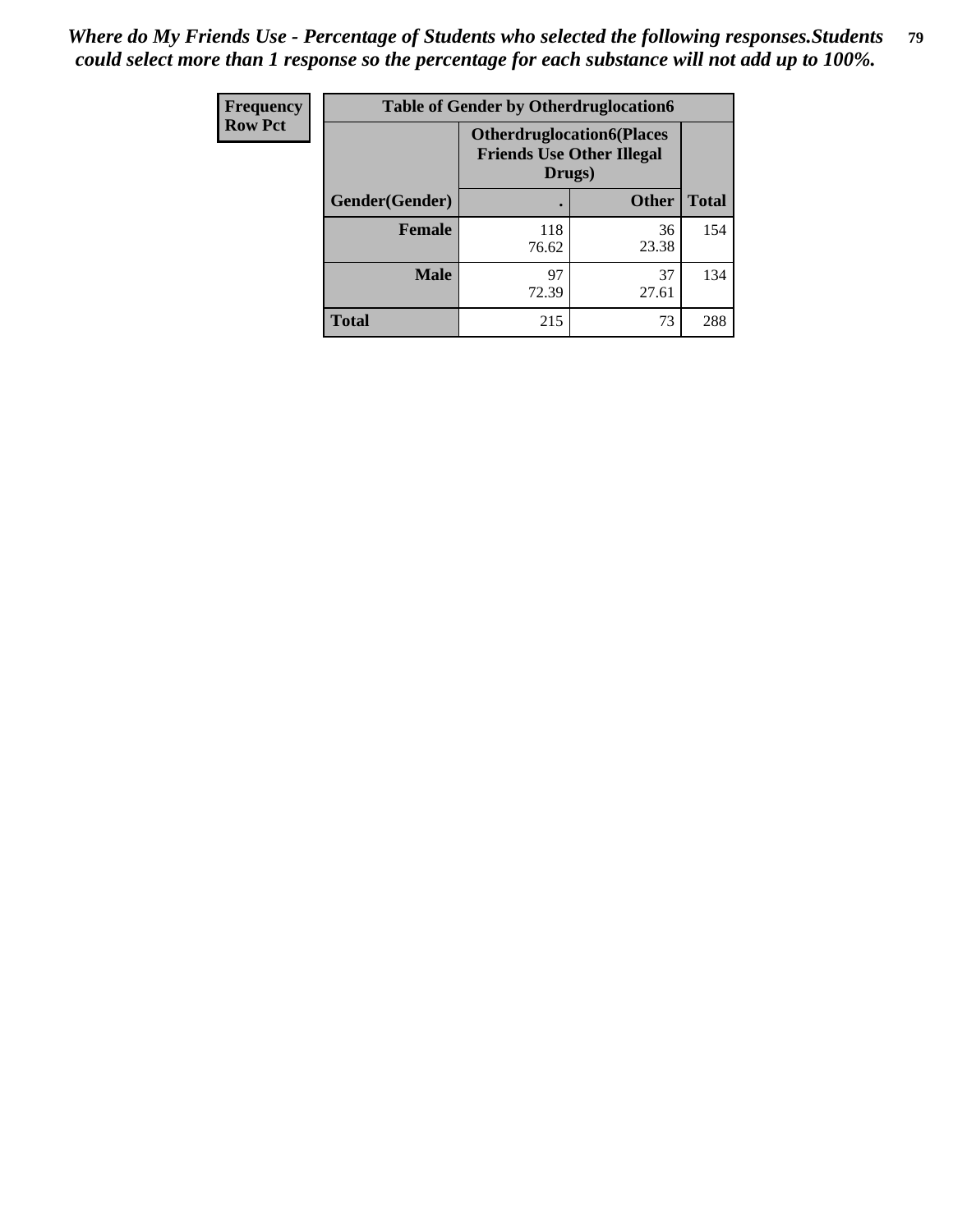| <b>Frequency</b> | <b>Table of Gender by Alcoholtime1</b> |                                                          |                      |              |
|------------------|----------------------------------------|----------------------------------------------------------|----------------------|--------------|
| <b>Row Pct</b>   |                                        | <b>Alcoholtime1(Times</b><br><b>Friends Use Alcohol)</b> |                      |              |
|                  | Gender(Gender)                         | $\bullet$                                                | Do Not<br><b>Use</b> | <b>Total</b> |
|                  | <b>Female</b>                          | 102<br>66.23                                             | 52<br>33.77          | 154          |
|                  | <b>Male</b>                            | 88<br>65.67                                              | 46<br>34.33          | 134          |
|                  | <b>Total</b>                           | 190                                                      | 98                   | 288          |

| <b>Frequency</b> | <b>Table of Gender by Alcoholtime2</b> |                                                          |                            |              |
|------------------|----------------------------------------|----------------------------------------------------------|----------------------------|--------------|
| <b>Row Pct</b>   |                                        | <b>Alcoholtime2(Times</b><br><b>Friends Use Alcohol)</b> |                            |              |
|                  | Gender(Gender)                         |                                                          | <b>On Way</b><br>to School | <b>Total</b> |
|                  | <b>Female</b>                          | 140<br>90.91                                             | 14<br>9.09                 | 154          |
|                  | <b>Male</b>                            | 114<br>85.07                                             | 20<br>14.93                | 134          |
|                  | <b>Total</b>                           | 254                                                      | 34                         | 288          |

| Frequency      | <b>Table of Gender by Alcoholtime3</b> |                                                          |                                |              |
|----------------|----------------------------------------|----------------------------------------------------------|--------------------------------|--------------|
| <b>Row Pct</b> |                                        | <b>Alcoholtime3(Times</b><br><b>Friends Use Alcohol)</b> |                                |              |
|                | Gender(Gender)                         |                                                          | <b>During</b><br><b>School</b> | <b>Total</b> |
|                | Female                                 | 142<br>92.21                                             | 12<br>7.79                     | 154          |
|                | <b>Male</b>                            | 117<br>87.31                                             | 17<br>12.69                    | 134          |
|                | <b>Total</b>                           | 259                                                      | 29                             | 288          |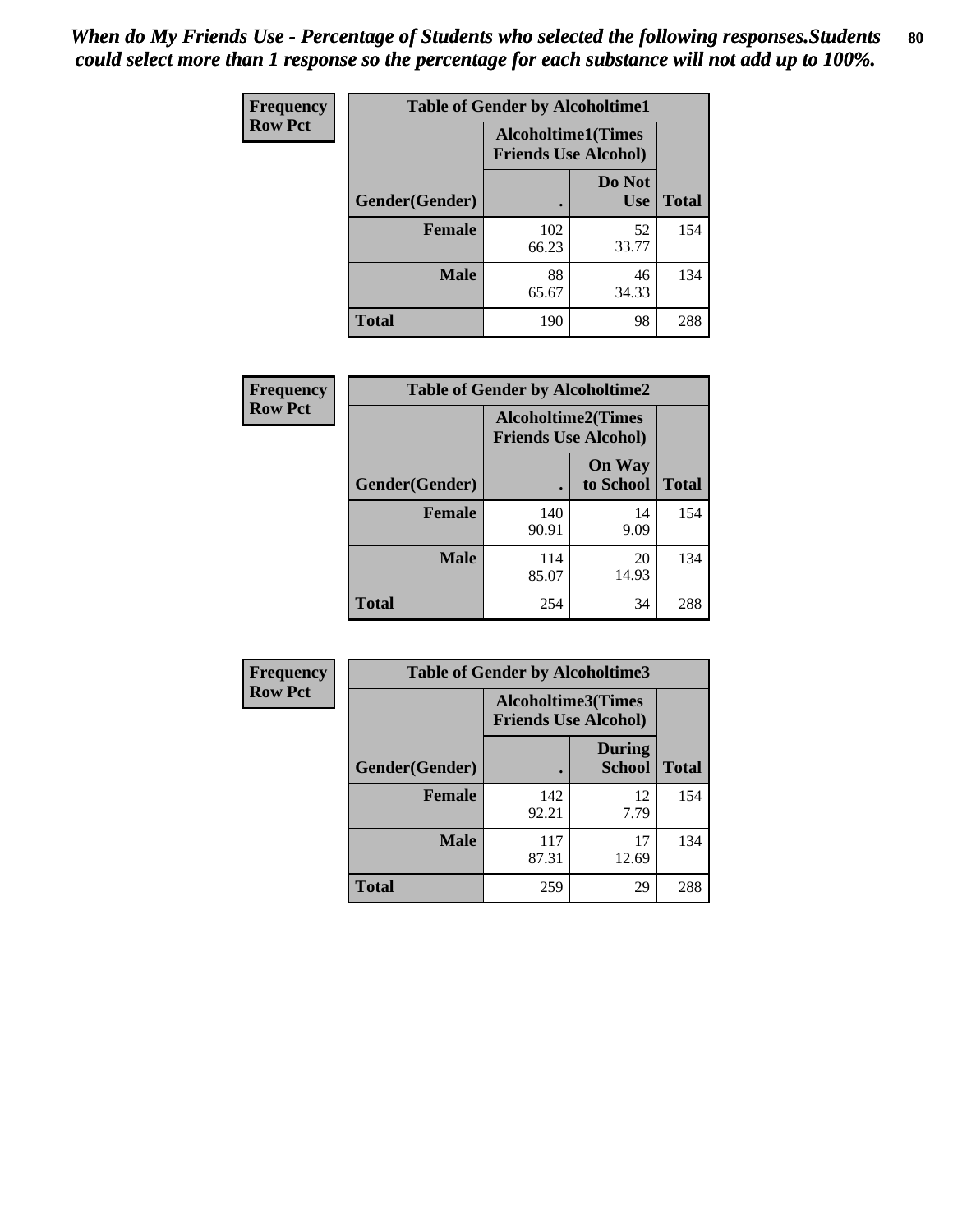*When do My Friends Use - Percentage of Students who selected the following responses.Students could select more than 1 response so the percentage for each substance will not add up to 100%.* **81**

| <b>Frequency</b> | <b>Table of Gender by Alcoholtime4</b> |                                                          |                                                |              |
|------------------|----------------------------------------|----------------------------------------------------------|------------------------------------------------|--------------|
| <b>Row Pct</b>   |                                        | <b>Alcoholtime4(Times</b><br><b>Friends Use Alcohol)</b> |                                                |              |
|                  | Gender(Gender)                         |                                                          | <b>On Way</b><br>Home<br>From<br><b>School</b> | <b>Total</b> |
|                  | <b>Female</b>                          | 138<br>89.61                                             | 16<br>10.39                                    | 154          |
|                  | <b>Male</b>                            | 116<br>86.57                                             | 18<br>13.43                                    | 134          |
|                  | <b>Total</b>                           | 254                                                      | 34                                             | 288          |

| <b>Frequency</b> | <b>Table of Gender by Alcoholtime5</b> |                                                           |             |              |
|------------------|----------------------------------------|-----------------------------------------------------------|-------------|--------------|
| <b>Row Pct</b>   |                                        | <b>Alcoholtime5</b> (Times<br><b>Friends Use Alcohol)</b> |             |              |
|                  | Gender(Gender)                         |                                                           | Weeknights  | <b>Total</b> |
|                  | <b>Female</b>                          | 114<br>74.03                                              | 40<br>25.97 | 154          |
|                  | <b>Male</b>                            | 91<br>67.91                                               | 43<br>32.09 | 134          |
|                  | <b>Total</b>                           | 205                                                       | 83          | 288          |

| <b>Frequency</b> | <b>Table of Gender by Alcoholtime6</b> |             |                                                           |              |  |
|------------------|----------------------------------------|-------------|-----------------------------------------------------------|--------------|--|
| <b>Row Pct</b>   |                                        |             | <b>Alcoholtime6</b> (Times<br><b>Friends Use Alcohol)</b> |              |  |
|                  | Gender(Gender)                         |             | Weekends                                                  | <b>Total</b> |  |
|                  | Female                                 | 53<br>34.42 | 101<br>65.58                                              | 154          |  |
|                  | <b>Male</b>                            | 48<br>35.82 | 86<br>64.18                                               | 134          |  |
|                  | <b>Total</b>                           | 101         | 187                                                       | 288          |  |

| Frequency      | <b>Table of Gender by Tobaccotime1</b> |                                                          |                      |              |
|----------------|----------------------------------------|----------------------------------------------------------|----------------------|--------------|
| <b>Row Pct</b> |                                        | <b>Tobaccotime1(Times</b><br><b>Friends Use Tobacco)</b> |                      |              |
|                | Gender(Gender)                         |                                                          | Do Not<br><b>Use</b> | <b>Total</b> |
|                | <b>Female</b>                          | 59<br>38.31                                              | 95<br>61.69          | 154          |
|                | <b>Male</b>                            | 65<br>48.51                                              | 69<br>51.49          | 134          |
|                | <b>Total</b>                           | 124                                                      | 164                  | 288          |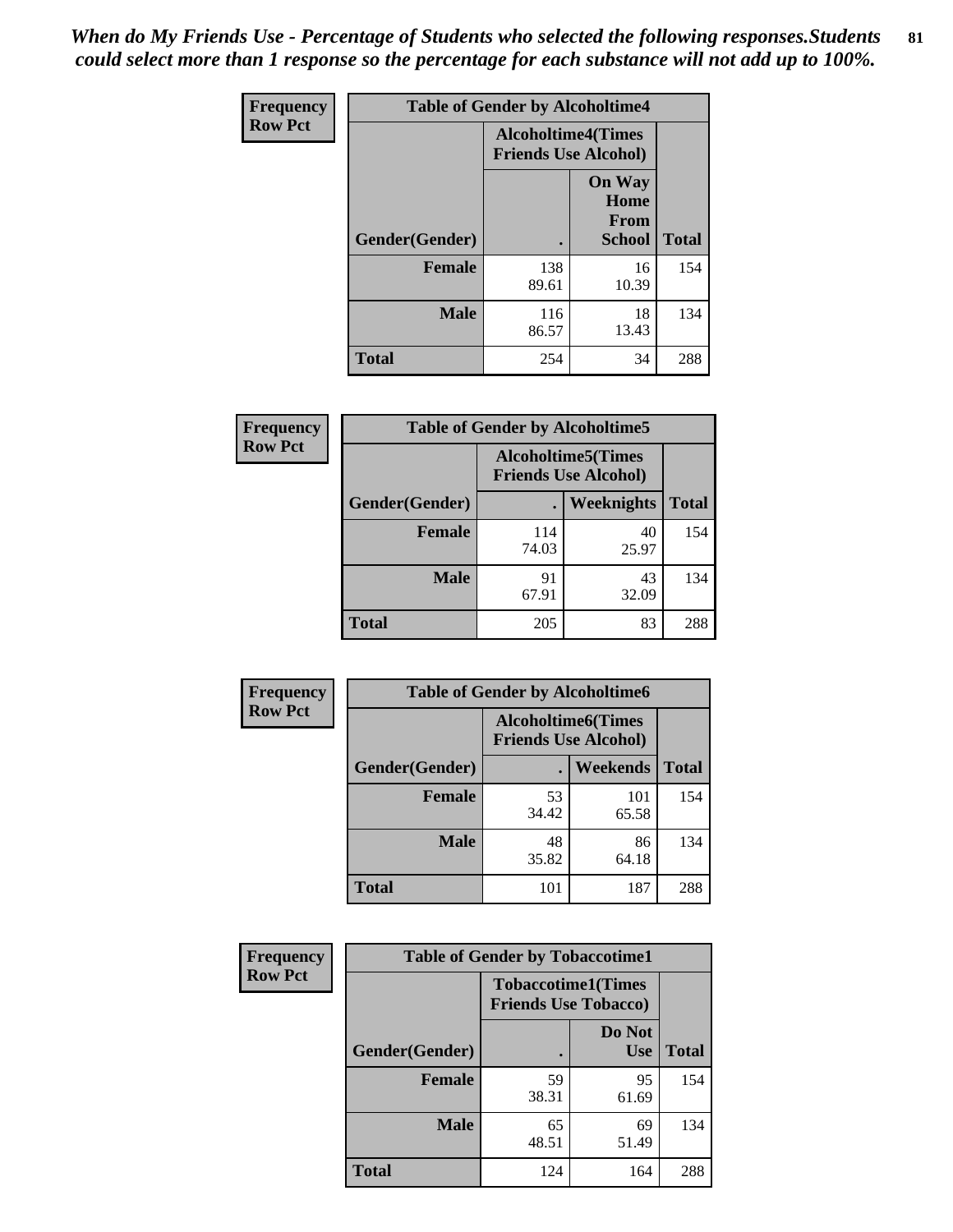*When do My Friends Use - Percentage of Students who selected the following responses.Students could select more than 1 response so the percentage for each substance will not add up to 100%.* **82**

| Frequency      | <b>Table of Gender by Tobaccotime2</b> |                                                          |                            |              |
|----------------|----------------------------------------|----------------------------------------------------------|----------------------------|--------------|
| <b>Row Pct</b> |                                        | <b>Tobaccotime2(Times</b><br><b>Friends Use Tobacco)</b> |                            |              |
|                | Gender(Gender)                         | $\bullet$                                                | <b>On Way</b><br>to School | <b>Total</b> |
|                | <b>Female</b>                          | 128<br>83.12                                             | 26<br>16.88                | 154          |
|                | <b>Male</b>                            | 101<br>75.37                                             | 33<br>24.63                | 134          |
|                | <b>Total</b>                           | 229                                                      | 59                         | 288          |

| Frequency      | <b>Table of Gender by Tobaccotime3</b> |                                                          |                                |              |
|----------------|----------------------------------------|----------------------------------------------------------|--------------------------------|--------------|
| <b>Row Pct</b> |                                        | <b>Tobaccotime3(Times</b><br><b>Friends Use Tobacco)</b> |                                |              |
|                | Gender(Gender)                         |                                                          | <b>During</b><br><b>School</b> | <b>Total</b> |
|                | <b>Female</b>                          | 131<br>85.06                                             | 23<br>14.94                    | 154          |
|                | <b>Male</b>                            | 111<br>82.84                                             | 23<br>17.16                    | 134          |
|                | <b>Total</b>                           | 242                                                      | 46                             | 288          |

| <b>Frequency</b> | <b>Table of Gender by Tobaccotime4</b> |                                                          |                                                       |              |
|------------------|----------------------------------------|----------------------------------------------------------|-------------------------------------------------------|--------------|
| <b>Row Pct</b>   |                                        | <b>Tobaccotime4(Times</b><br><b>Friends Use Tobacco)</b> |                                                       |              |
|                  | Gender(Gender)                         |                                                          | <b>On Way</b><br>Home<br><b>From</b><br><b>School</b> | <b>Total</b> |
|                  | <b>Female</b>                          | 138<br>89.61                                             | 16<br>10.39                                           | 154          |
|                  | <b>Male</b>                            | 116<br>86.57                                             | 18<br>13.43                                           | 134          |
|                  | <b>Total</b>                           | 254                                                      | 34                                                    | 288          |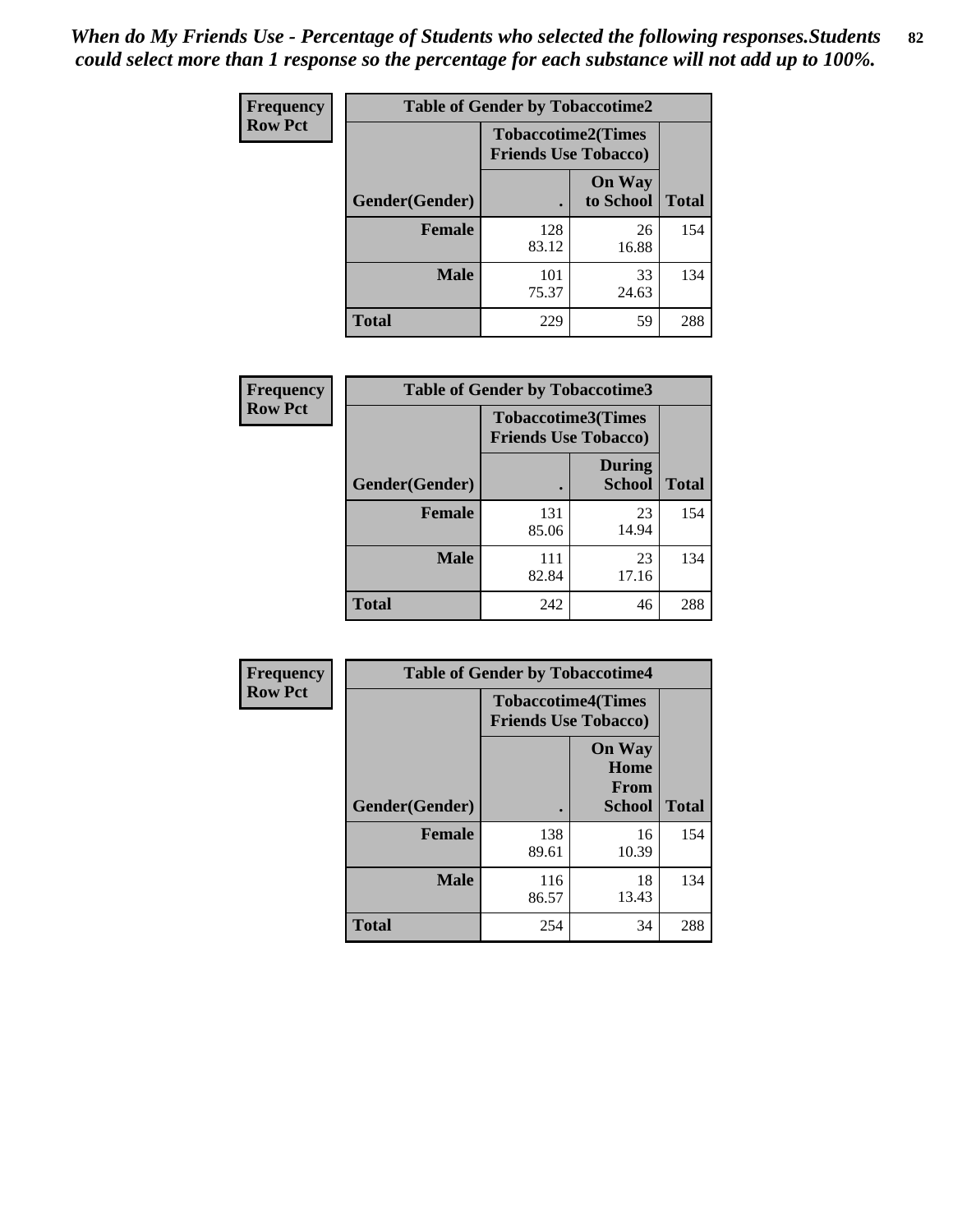| Frequency      | <b>Table of Gender by Tobaccotime5</b> |              |                                                          |              |  |
|----------------|----------------------------------------|--------------|----------------------------------------------------------|--------------|--|
| <b>Row Pct</b> |                                        |              | <b>Tobaccotime5(Times</b><br><b>Friends Use Tobacco)</b> |              |  |
|                | <b>Gender</b> (Gender)                 |              | Weeknights                                               | <b>Total</b> |  |
|                | <b>Female</b>                          | 107<br>69.48 | 47<br>30.52                                              | 154          |  |
|                | <b>Male</b>                            | 83<br>61.94  | 51<br>38.06                                              | 134          |  |
|                | <b>Total</b>                           | 190          | 98                                                       | 288          |  |

| Frequency      | <b>Table of Gender by Tobaccotime6</b> |                                                          |             |              |
|----------------|----------------------------------------|----------------------------------------------------------|-------------|--------------|
| <b>Row Pct</b> |                                        | <b>Tobaccotime6(Times</b><br><b>Friends Use Tobacco)</b> |             |              |
|                | Gender(Gender)                         |                                                          | Weekends    | <b>Total</b> |
|                | Female                                 | 100<br>64.94                                             | 54<br>35.06 | 154          |
|                | <b>Male</b>                            | 75<br>55.97                                              | 59<br>44.03 | 134          |
|                | <b>Total</b>                           | 175                                                      | 113         | 288          |

| <b>Frequency</b> | <b>Table of Gender by Marijuanatime1</b> |                                                        |             |              |
|------------------|------------------------------------------|--------------------------------------------------------|-------------|--------------|
| <b>Row Pct</b>   |                                          | Marijuanatime1(Times<br><b>Friends Use Marijuana</b> ) |             |              |
|                  | Gender(Gender)                           |                                                        | Do Not Use  | <b>Total</b> |
|                  | <b>Female</b>                            | 91<br>59.09                                            | 63<br>40.91 | 154          |
|                  | <b>Male</b>                              | 80<br>59.70                                            | 54<br>40.30 | 134          |
|                  | <b>Total</b>                             | 171                                                    | 117         | 288          |

| <b>Frequency</b> | <b>Table of Gender by Marijuanatime2</b> |                                                               |                            |              |
|------------------|------------------------------------------|---------------------------------------------------------------|----------------------------|--------------|
| <b>Row Pct</b>   |                                          | <b>Marijuanatime2(Times</b><br><b>Friends Use Marijuana</b> ) |                            |              |
|                  | Gender(Gender)                           |                                                               | On Way to<br><b>School</b> | <b>Total</b> |
|                  | Female                                   | 112<br>72.73                                                  | 42<br>27.27                | 154          |
|                  | <b>Male</b>                              | 91<br>67.91                                                   | 43<br>32.09                | 134          |
|                  | <b>Total</b>                             | 203                                                           | 85                         | 288          |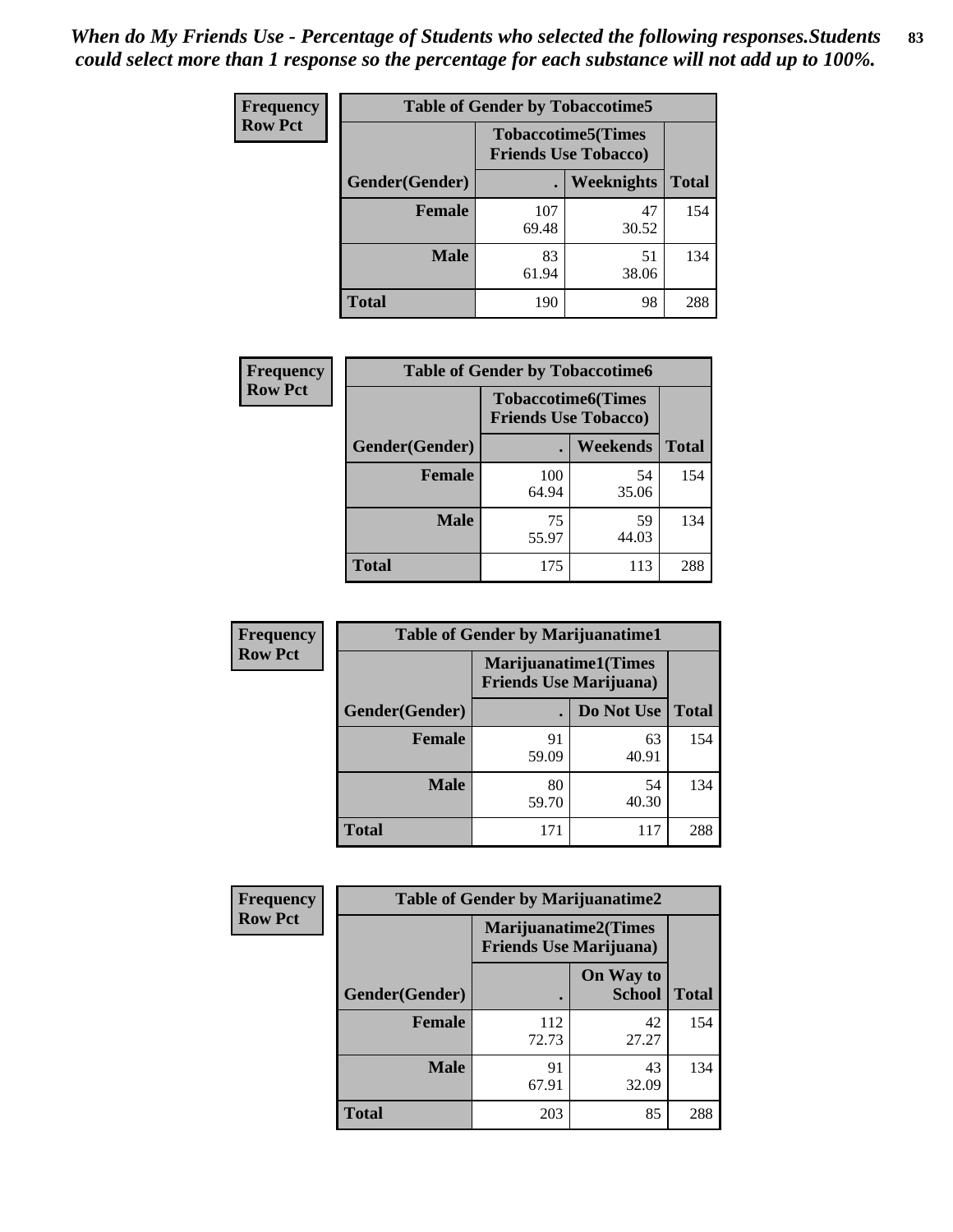*When do My Friends Use - Percentage of Students who selected the following responses.Students could select more than 1 response so the percentage for each substance will not add up to 100%.* **84**

| <b>Frequency</b> | Table of Gender by Marijuanatime3 |                                                        |                                |              |
|------------------|-----------------------------------|--------------------------------------------------------|--------------------------------|--------------|
| <b>Row Pct</b>   |                                   | Marijuanatime3(Times<br><b>Friends Use Marijuana</b> ) |                                |              |
|                  | Gender(Gender)                    |                                                        | <b>During</b><br><b>School</b> | <b>Total</b> |
|                  | <b>Female</b>                     | 120<br>77.92                                           | 34<br>22.08                    | 154          |
|                  | <b>Male</b>                       | 97<br>72.39                                            | 37<br>27.61                    | 134          |
|                  | <b>Total</b>                      | 217                                                    | 71                             | 288          |

| Frequency      | <b>Table of Gender by Marijuanatime4</b> |                                |                                                |              |
|----------------|------------------------------------------|--------------------------------|------------------------------------------------|--------------|
| <b>Row Pct</b> |                                          | <b>Friends Use Marijuana</b> ) | <b>Marijuanatime4</b> (Times                   |              |
|                | Gender(Gender)                           |                                | <b>On Way</b><br>Home<br>From<br><b>School</b> | <b>Total</b> |
|                | <b>Female</b>                            | 110<br>71.43                   | 44<br>28.57                                    | 154          |
|                | <b>Male</b>                              | 93<br>69.40                    | 41<br>30.60                                    | 134          |
|                | <b>Total</b>                             | 203                            | 85                                             | 288          |

| Frequency      | <b>Table of Gender by Marijuanatime5</b> |             |                                                                |              |
|----------------|------------------------------------------|-------------|----------------------------------------------------------------|--------------|
| <b>Row Pct</b> |                                          |             | <b>Marijuanatime5</b> (Times<br><b>Friends Use Marijuana</b> ) |              |
|                | Gender(Gender)                           |             | <b>Weeknights</b>                                              | <b>Total</b> |
|                | <b>Female</b>                            | 86<br>55.84 | 68<br>44.16                                                    | 154          |
|                | <b>Male</b>                              | 73<br>54.48 | 61<br>45.52                                                    | 134          |
|                | <b>Total</b>                             | 159         | 129                                                            | 288          |

| Frequency      |                | <b>Table of Gender by Marijuanatime6</b>                      |                 |              |  |
|----------------|----------------|---------------------------------------------------------------|-----------------|--------------|--|
| <b>Row Pct</b> |                | <b>Marijuanatime6(Times</b><br><b>Friends Use Marijuana</b> ) |                 |              |  |
|                | Gender(Gender) |                                                               | <b>Weekends</b> | <b>Total</b> |  |
|                | <b>Female</b>  | 69<br>44.81                                                   | 85<br>55.19     | 154          |  |
|                | <b>Male</b>    | 59<br>44.03                                                   | 75<br>55.97     | 134          |  |
|                | <b>Total</b>   | 128                                                           | 160             | 288          |  |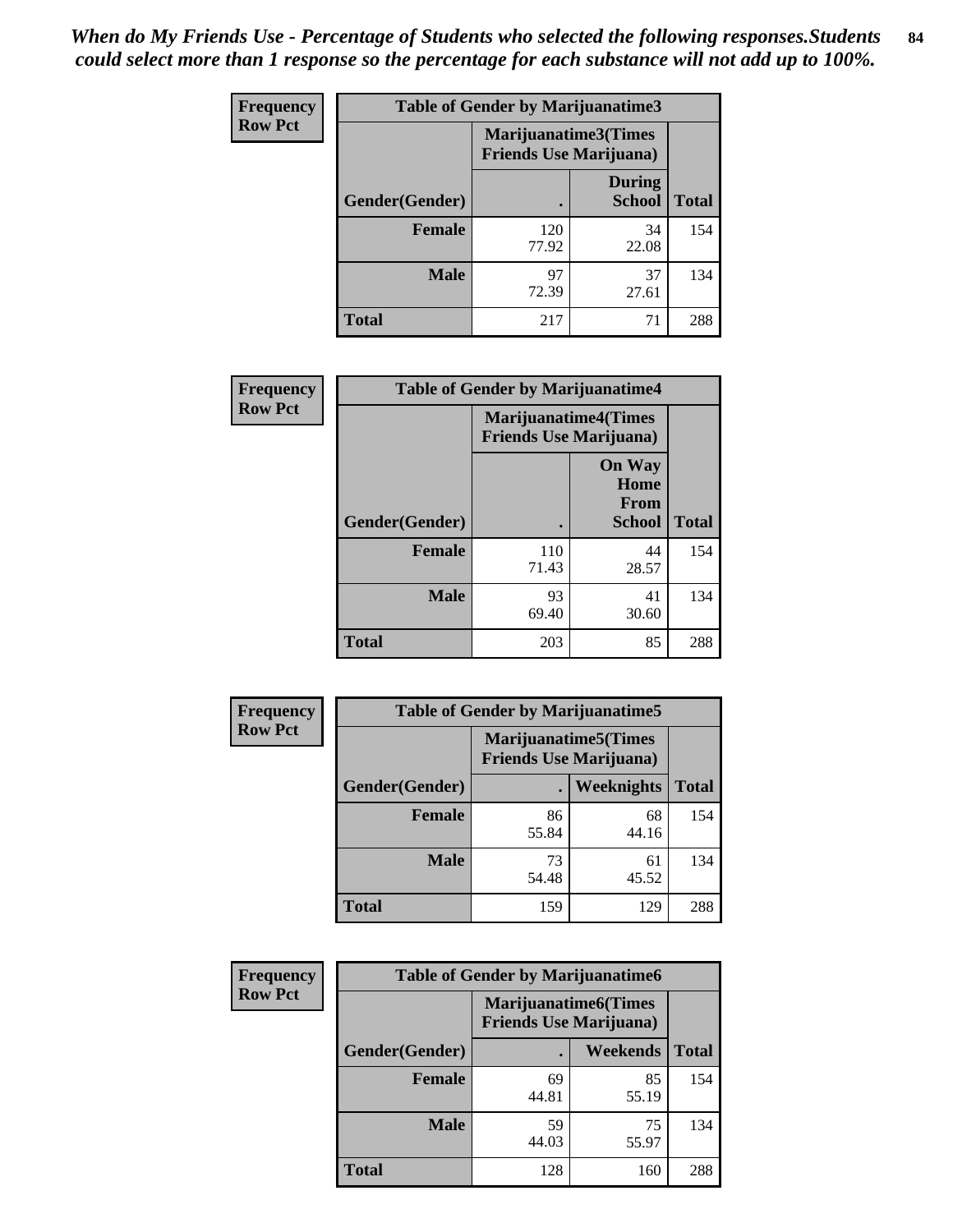*When do My Friends Use - Percentage of Students who selected the following responses.Students could select more than 1 response so the percentage for each substance will not add up to 100%.* **85**

| <b>Frequency</b> | <b>Table of Gender by Otherdrugtime1</b> |                        |                                                          |              |
|------------------|------------------------------------------|------------------------|----------------------------------------------------------|--------------|
| <b>Row Pct</b>   |                                          | <b>Illegal Drugs</b> ) | <b>Otherdrugtime1</b> (Times<br><b>Friends Use Other</b> |              |
|                  | Gender(Gender)                           |                        | Do Not Use                                               | <b>Total</b> |
|                  | <b>Female</b>                            | 40<br>25.97            | 114<br>74.03                                             | 154          |
|                  | <b>Male</b>                              | 44<br>32.84            | 90<br>67.16                                              | 134          |
|                  | <b>Total</b>                             | 84                     | 204                                                      | 288          |

| Frequency      | <b>Table of Gender by Otherdrugtime2</b> |                                                                                   |                            |              |
|----------------|------------------------------------------|-----------------------------------------------------------------------------------|----------------------------|--------------|
| <b>Row Pct</b> |                                          | <b>Otherdrugtime2(Times</b><br><b>Friends Use Other</b><br><b>Illegal Drugs</b> ) |                            |              |
|                | Gender(Gender)                           |                                                                                   | On Way to<br><b>School</b> | <b>Total</b> |
|                | <b>Female</b>                            | 140<br>90.91                                                                      | 14<br>9.09                 | 154          |
|                | <b>Male</b>                              | 121<br>90.30                                                                      | 13<br>9.70                 | 134          |
|                | <b>Total</b>                             | 261                                                                               | 27                         | 288          |

| Frequency      | <b>Table of Gender by Otherdrugtime3</b> |                        |                                                         |              |
|----------------|------------------------------------------|------------------------|---------------------------------------------------------|--------------|
| <b>Row Pct</b> |                                          | <b>Illegal Drugs</b> ) | <b>Otherdrugtime3(Times</b><br><b>Friends Use Other</b> |              |
|                | Gender(Gender)                           |                        | <b>During</b><br><b>School</b>                          | <b>Total</b> |
|                | <b>Female</b>                            | 138<br>89.61           | 16<br>10.39                                             | 154          |
|                | <b>Male</b>                              | 122<br>91.04           | 12<br>8.96                                              | 134          |
|                | <b>Total</b>                             | 260                    | 28                                                      | 288          |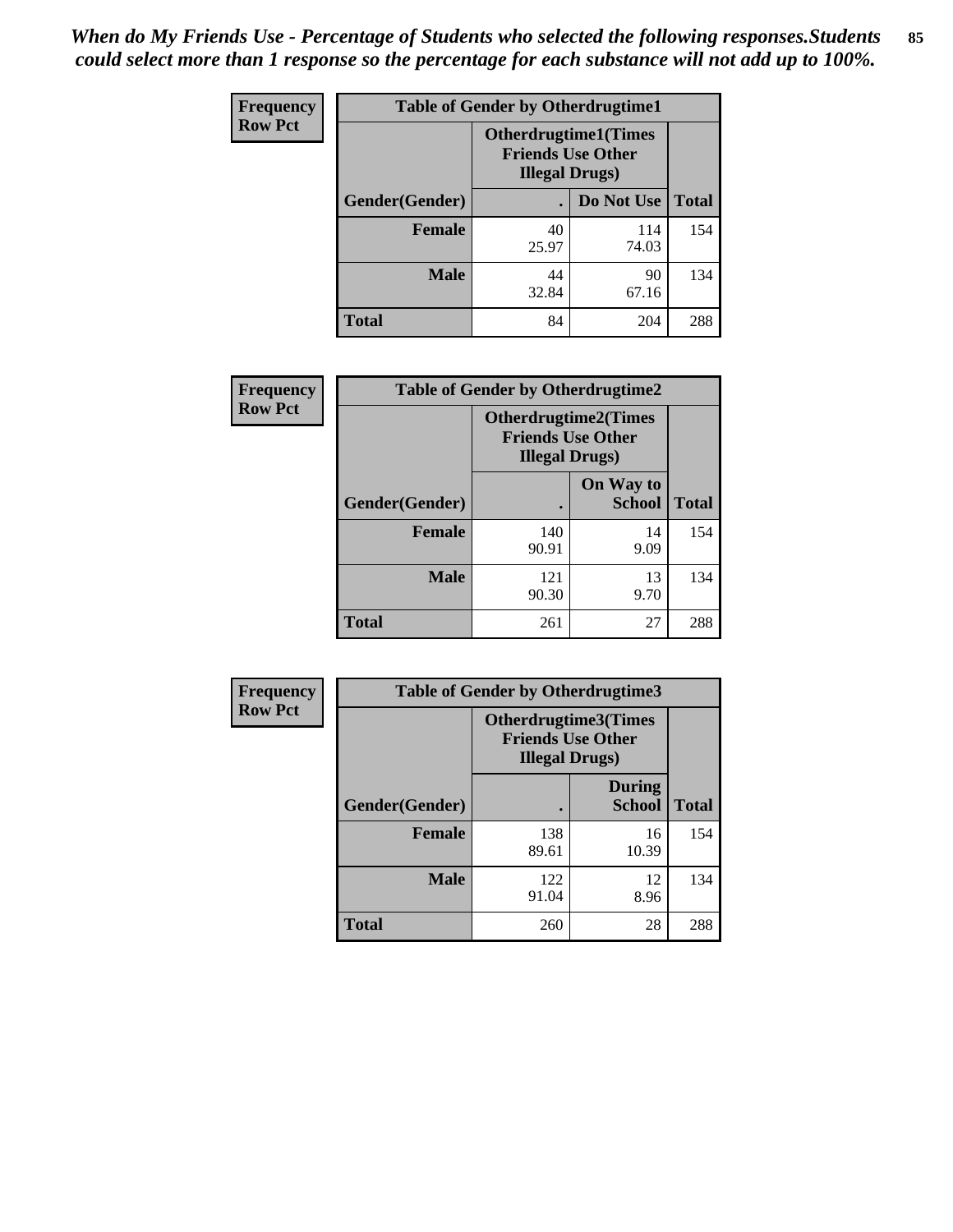*When do My Friends Use - Percentage of Students who selected the following responses.Students could select more than 1 response so the percentage for each substance will not add up to 100%.* **86**

| <b>Frequency</b> | <b>Table of Gender by Otherdrugtime4</b> |                                                    |                                                       |              |
|------------------|------------------------------------------|----------------------------------------------------|-------------------------------------------------------|--------------|
| <b>Row Pct</b>   |                                          | <b>Friends Use Other</b><br><b>Illegal Drugs</b> ) | <b>Otherdrugtime4(Times</b>                           |              |
|                  | Gender(Gender)                           |                                                    | <b>On Way</b><br>Home<br><b>From</b><br><b>School</b> | <b>Total</b> |
|                  | Female                                   | 136<br>88.31                                       | 18<br>11.69                                           | 154          |
|                  | <b>Male</b>                              | 118<br>88.06                                       | 16<br>11.94                                           | 134          |
|                  | <b>Total</b>                             | 254                                                | 34                                                    | 288          |

| Frequency      | <b>Table of Gender by Otherdrugtime5</b> |                                                                                    |                   |              |
|----------------|------------------------------------------|------------------------------------------------------------------------------------|-------------------|--------------|
| <b>Row Pct</b> |                                          | <b>Otherdrugtime5</b> (Times<br><b>Friends Use Other</b><br><b>Illegal Drugs</b> ) |                   |              |
|                | Gender(Gender)                           |                                                                                    | <b>Weeknights</b> | <b>Total</b> |
|                | <b>Female</b>                            | 129<br>83.77                                                                       | 25<br>16.23       | 154          |
|                | <b>Male</b>                              | 102<br>76.12                                                                       | 32<br>23.88       | 134          |
|                | <b>Total</b>                             | 231                                                                                | 57                | 288          |

| Frequency      | <b>Table of Gender by Otherdrugtime6</b> |                                                                                   |             |              |
|----------------|------------------------------------------|-----------------------------------------------------------------------------------|-------------|--------------|
| <b>Row Pct</b> |                                          | <b>Otherdrugtime6(Times</b><br><b>Friends Use Other</b><br><b>Illegal Drugs</b> ) |             |              |
|                | Gender(Gender)                           |                                                                                   | Weekends    | <b>Total</b> |
|                | <b>Female</b>                            | 114<br>74.03                                                                      | 40<br>25.97 | 154          |
|                | <b>Male</b>                              | 90<br>67.16                                                                       | 44<br>32.84 | 134          |
|                | <b>Total</b>                             | 204                                                                               | 84          | 288          |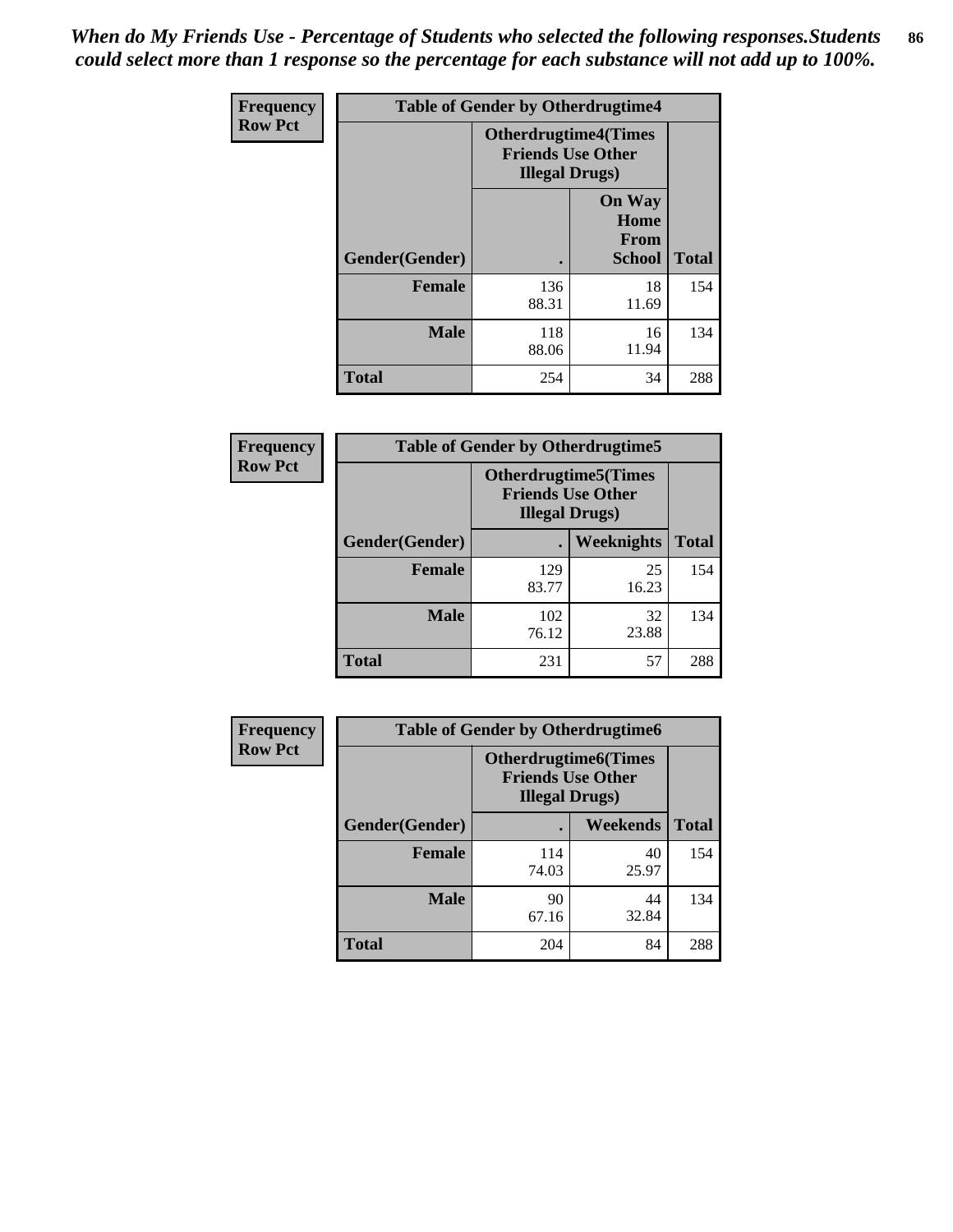# *Other Questions* **87**

| <b>Frequency</b> | <b>Table of Gender by Educationalcohol</b> |                                                                                                                                       |                |              |  |
|------------------|--------------------------------------------|---------------------------------------------------------------------------------------------------------------------------------------|----------------|--------------|--|
| <b>Row Pct</b>   |                                            | <b>Educationalcohol</b> (I<br>have been taught<br>about alcohol,<br>tobacco,<br>and other drugs<br>within the last year<br>at school) |                |              |  |
|                  | Gender(Gender)                             | <b>Yes</b>                                                                                                                            | N <sub>0</sub> | <b>Total</b> |  |
|                  | <b>Female</b>                              | 110<br>71.43                                                                                                                          | 44<br>28.57    | 154          |  |
|                  | <b>Male</b>                                | 100<br>74.63                                                                                                                          | 34<br>25.37    | 134          |  |
|                  | <b>Total</b>                               | 210                                                                                                                                   | 78             | 288          |  |

| Frequency      | <b>Table of Gender by Rodedrinking</b> |                                                                                                                     |              |              |  |
|----------------|----------------------------------------|---------------------------------------------------------------------------------------------------------------------|--------------|--------------|--|
| <b>Row Pct</b> |                                        | Rodedrinking(In<br>the past 30 days I<br>have ridden in a<br>car with a driver<br>who had been<br>drinking alcohol) |              |              |  |
|                | Gender(Gender)                         | Yes                                                                                                                 | $\bf N_0$    | <b>Total</b> |  |
|                | <b>Female</b>                          | 32<br>20.78                                                                                                         | 122<br>79.22 | 154          |  |
|                | <b>Male</b>                            | 23<br>17.16                                                                                                         | 111<br>82.84 | 134          |  |
|                | <b>Total</b>                           | 55                                                                                                                  | 233          | 288          |  |

| Frequency      | <b>Table of Gender by Drugsschool</b> |                                                                                                                                     |                |              |  |
|----------------|---------------------------------------|-------------------------------------------------------------------------------------------------------------------------------------|----------------|--------------|--|
| <b>Row Pct</b> |                                       | <b>Drugsschool</b> (During<br>the past 12 months,<br>I have been offered,<br>sold,<br>or given illegal drugs<br>on school property) |                |              |  |
|                | Gender(Gender)                        | Yes                                                                                                                                 | N <sub>0</sub> | <b>Total</b> |  |
|                | <b>Female</b>                         | 46<br>29.87                                                                                                                         | 108<br>70.13   | 154          |  |
|                | <b>Male</b>                           | 48<br>35.82                                                                                                                         | 86<br>64.18    | 134          |  |
|                | <b>Total</b>                          | 94                                                                                                                                  | 194            | 288          |  |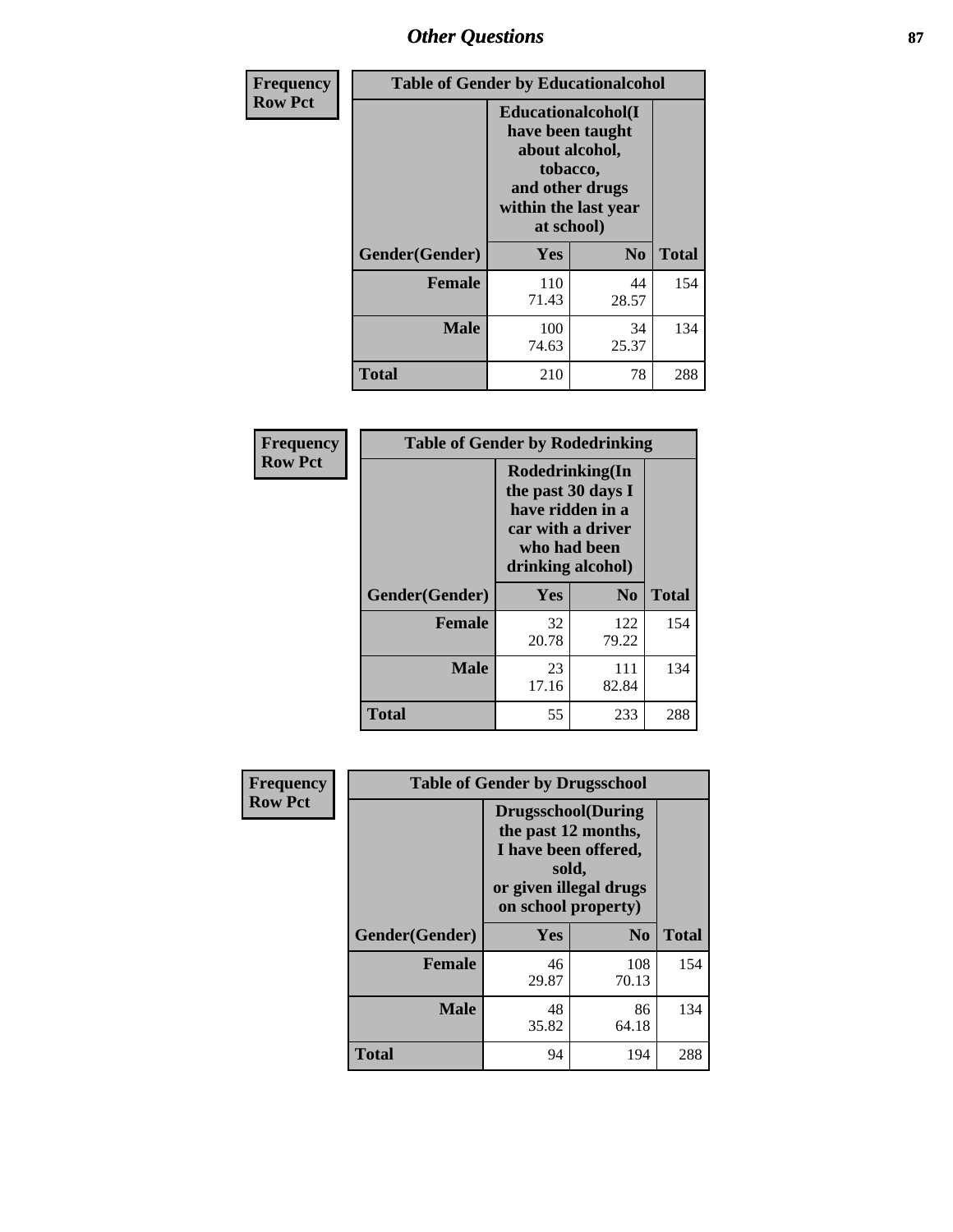## *Other Questions* **88**

**Frequency Row Pct**

| <b>Table of Gender by Bingedrinking</b> |                         |                                                                                                         |                   |                   |                        |                               |                   |              |
|-----------------------------------------|-------------------------|---------------------------------------------------------------------------------------------------------|-------------------|-------------------|------------------------|-------------------------------|-------------------|--------------|
|                                         |                         | Bingedrinking(I have drunk five or more<br>drinks of alcohol at one sitting during the<br>last 30 days) |                   |                   |                        |                               |                   |              |
| <b>Gender</b> (Gender)                  | $\bf{0}$<br><b>Days</b> | 1 or<br>days                                                                                            | 3 to<br>5<br>days | 6 to<br>9<br>days | 10<br>to<br>19<br>days | <b>20</b><br>to<br>29<br>days | All<br>30<br>days | <b>Total</b> |
| <b>Female</b>                           | 118<br>76.62            | 11<br>7.14                                                                                              | 9<br>5.84         | 5<br>3.25         | 6<br>3.90              | 2<br>1.30                     | 3<br>1.95         | 154          |
| <b>Male</b>                             | 111<br>82.84            | 7<br>5.22                                                                                               | 4<br>2.99         | 6<br>4.48         | 3<br>2.24              | $\Omega$<br>0.00              | 3<br>2.24         | 134          |
| <b>Total</b>                            | 229                     | 18                                                                                                      | 13                | 11                | 9                      | $\mathfrak{D}$                | 6                 | 288          |

| Frequency      | <b>Table of Gender by Educationaids</b> |                                                                                                 |                |              |  |  |
|----------------|-----------------------------------------|-------------------------------------------------------------------------------------------------|----------------|--------------|--|--|
| <b>Row Pct</b> |                                         | <b>Educationaids</b> (I<br>have been taught<br>about HIV/AIDS<br>at school in the<br>past year) |                |              |  |  |
|                | Gender(Gender)                          | Yes                                                                                             | N <sub>0</sub> | <b>Total</b> |  |  |
|                | <b>Female</b>                           | 120<br>77.92                                                                                    | 34<br>22.08    | 154          |  |  |
|                | <b>Male</b>                             | 99<br>73.88                                                                                     | 35<br>26.12    | 134          |  |  |
|                | <b>Total</b>                            | 219                                                                                             | 69             | 288          |  |  |

| Frequency      | <b>Table of Gender by Suicideconsider</b> |                 |                |       |  |
|----------------|-------------------------------------------|-----------------|----------------|-------|--|
| <b>Row Pct</b> |                                           | Suicideconsider |                |       |  |
|                | Gender(Gender)                            | Yes             | N <sub>0</sub> | Total |  |
|                | <b>Female</b>                             | 14<br>9.09      | 140<br>90.91   | 154   |  |
|                | <b>Male</b>                               | 12<br>8.96      | 122<br>91.04   | 134   |  |
|                | <b>Total</b>                              | 26              | 262            | 288   |  |